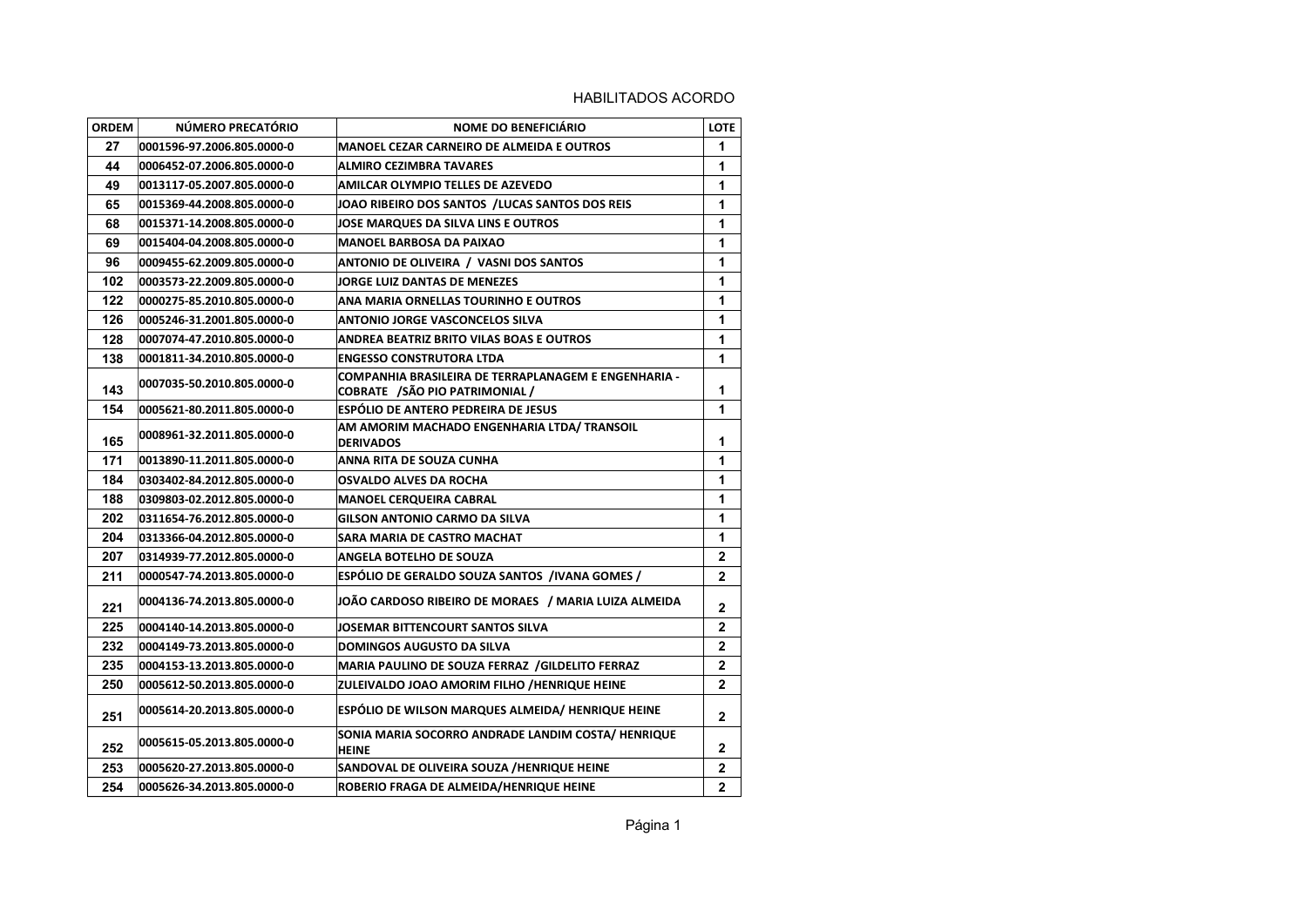| 255 | 0005630-71.2013.805.0000-0 | PAULO GUALBERTO SOUSA PIRES / HENRIQUE HEINE          | $\mathbf 2$    |
|-----|----------------------------|-------------------------------------------------------|----------------|
| 256 | 0005632-41.2013.805.0000-0 | NOEL SACRAMENTO BARRETO /HENRIQUE HEINE               | $\overline{2}$ |
| 257 | 0005635-93.2013.805.0000-0 | ESPÓLIO DE NEWTON TAKASHIGUE KAMATA /HENRIQUE HEINE   | $\mathbf{2}$   |
| 260 | 0005646-25.2013.805.0000-0 | MARIA DAS DORES MACHADO SILVA PATEIRA/HENRIQUE HEINE  | 2              |
| 261 | 0005656-69.2013.805.0000-0 | LEDALENE ALVES DE SOUZA /HENRIQUE HEINE               | $\overline{2}$ |
| 263 | 0005663-61.2013.805.0000-0 | <b>IDALICE ALMEIDA DA SILVA /HENRIQUE HEINE</b>       | $\mathbf 2$    |
| 264 | 0005669-68.2013.805.0000-0 | <b>GERALDO PEREIRA SALDANHA /HENRIQUE HEINE</b>       | $\mathbf 2$    |
| 265 | 0005673-08.2013.805.0000-0 | ANTÔNIO CARLOS MIRA SILVA/HENRIQUE HEINE              | $\overline{2}$ |
| 266 | 0005674-90.2013.805.0000-0 | <b>ARTUR GALLIZA FILHO</b><br>/ HENRIQUE HEINE        | $\overline{2}$ |
| 267 | 0005676-60.2013.805.0000-0 | CARLOS LAZARO DE ANDRADE /HENRIQUE HEINE              | 3              |
| 268 | 0005677-45.2013.805.0000-0 | <b>CARLOS RIZERIO FILHO/HENRIQUE HEINE</b>            | 3              |
| 269 | 0005686-07.2013.805.0000-0 | FRANCISCO MANOEL DIAS COELHO / HENRIQUE HEINE         | 3              |
| 271 | 0005690-44.2013.805.0000-0 | MANOELITO MOREIRA DA SILVA / ELIETE BRAGA / HERDEIROS | 3              |
| 274 | 0005693-96.2013.805.0000-0 | <b>AMÉRICO CORREIA CALDAS</b>                         | 3              |
| 295 | 0006009-12.2013.805.0000-0 | <b>ANTONIO VITAL DA SILVA</b>                         | 3              |
| 316 | 0006848-37.2013.805.0000-0 | AJURICABA TORRES NEGRAO REIS /HENRIQUE HEINE          | 3              |
| 318 | 0006851-89.2013.805.0000-0 | BERNADETH LOURDES DE SOUZA BORGES /HENRIQUE HEINE     | 3              |
| 319 | 0006856-14.2013.805.0000-0 | <b>ERONILDO GONÇALVES DE SANTANA / HENRIQUE HEINE</b> | 3              |
| 321 | 0006858-81.2013.805.0000-0 | EXPEDITO DE FARIAS LINS / HENRIQUE HEINE              | 3              |
| 322 | 0006861-36.2013.805.0000-0 | HELIO BOTELHO PINTO DA SILVA / RICARDO ARAÚJO         | 3              |
| 323 | 0006862-21.2013.805.0000-0 | HENRIQUE DE OLIVEIRA NOVAIS /HENRIQUE HEINE           | 3              |
| 324 | 0006863-06.2013.805.0000-0 | HILDALIA MARIA DANTAS RIBEIRO /HENRIQUE HEINE         | 3              |
| 325 | 0006864-88.2013.805.0000-0 | ESPÓLIO DE LUIZ RODRIGUES SILVA /HENRIQUE HEINE       | 3              |
| 326 | 0006865-73.2013.805.0000-0 | JAYME OLIVEIRA CARVALHO /HERDEIROS                    | 3              |
| 327 | 0006867-43.2013.805.0000-0 | MARIA AMALIA PEREIRA/HENRIQUE HEINE                   | 3              |
| 329 | 0006871-80.2013.805.0000-0 | MARIO MARCOS DE CARVALHO TOURINHO /HENRIQUE HEINE     | 3              |
| 330 | 0006872-65.2013.805.0000-0 | JUNILIA PATROCINIA DOS REIS /HENRIQUE HEINE           | 3              |
| 331 | 0006873-50.2013.805.0000-0 | LUCIA LEITE FERNANDES<br>/HENRIQUE HEINE              | 3              |
| 332 | 0006875-20.2013.805.0000-0 | NEYDE SILVA SANTOS /HENRIQUE HEINE                    | 3              |
| 333 | 0006876-05.2013.805.0000-0 | PAULO ELIEZER AMITAY / HENRIQUE HEINE                 | 4              |
| 334 | 0006877-87.2013.805.0000-0 | NILDETE DA SILVA ARAUJO /HENRIQUE HEINE               | 4              |
| 335 | 0006880-42.2013.805.0000-0 | SEBASTIAO ARAUJO LOPES / HENRIQUE HEINE               | 4              |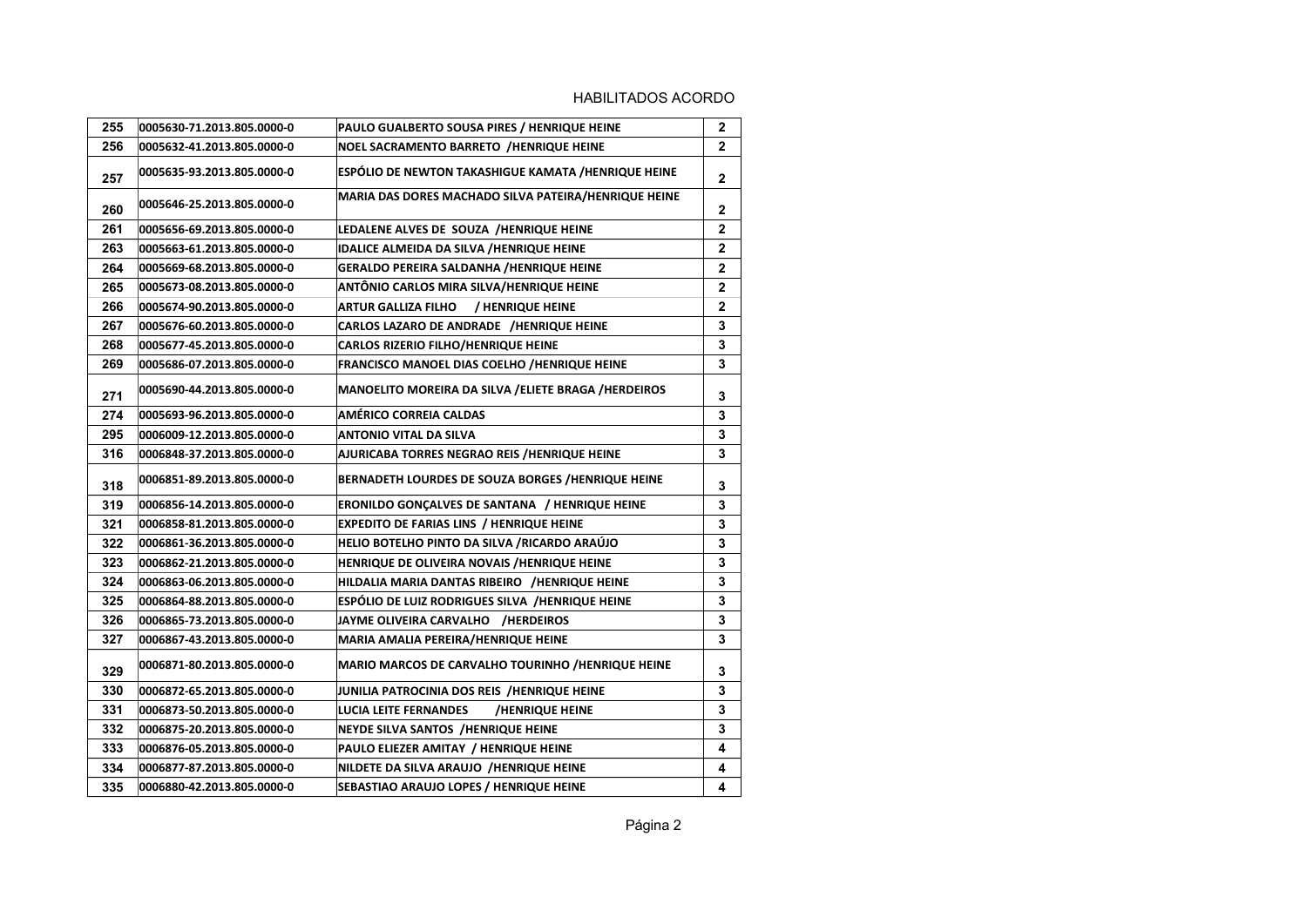| 336 | 0006885-64.2013.805.0000-0 | VALDENI CUNHA NOVAES / HENRIQUE HEINE                                        | 4 |
|-----|----------------------------|------------------------------------------------------------------------------|---|
| 337 | 0006886-49.2013.805.0000-0 | WALTER PEREIRA DO NASCIMENTO/HENRIQUE HEINE                                  | 4 |
| 338 | 0006887-34.2013.805.0000-0 | WALTER SOUZA FALCÃO / HENRIQUE HEINE                                         | 4 |
| 339 | 0007195-70.2013.805.0000-0 | <b>MARIA OLIVIA DE ANDRADE RAMOS</b>                                         | 4 |
| 347 | 0008062-63.2013.805.0000-0 | ELOY GABRIEL DA SILVA/ HENRIQUE HEINE                                        | 4 |
| 348 | 0008063-48.2013.805.0000-0 | ESPÓLIO DE EUVALDO MORAES MOURA COSTA / HENRIQUE HEINE                       | 4 |
| 349 | 0008066-03.2013.805.0000-0 | WANDERLAN SOUZA ROCHA<br>( WASHINGTON BOLIVAR )                              | 4 |
| 350 | 0008074-77.2013.805.0000-0 | VITORIA ZITA ANDRADE SANTANA                                                 | 4 |
| 351 | 0008075-62.2013.805.0000-0 | JOSE DUARTE BARRETO / HENRIQUE HEINE                                         | 4 |
| 352 | 0008077-32.2013.805.0000-0 | ROGERIO COSTA BARTILOTTI<br>( WASHINGTON BOLIVAR )                           | 4 |
| 353 | 0008078-17.2013.805.0000-0 | LUIZ TELES DE MENEZES FILHO / HENRIQUE HEINE                                 | 4 |
| 354 | 0008080-84.2013.805.0000-0 | PEDRO LUIZ DE AVILA DE FIGUEIREDO ( WASHINGTON BOLIVAR )                     | 4 |
| 355 | 0008083-39.2013.805.0000-0 | <b>WELLINGTON SANTOS LIMA</b><br>( WASHINGTON BOLIVAR )                      | 4 |
| 356 | 0008084-24.2013.805.0000-0 | ESPOLIO DE NEIDE MARIA BARROS CASTRO/HENRIQUE HEINE<br>(WASHINGTON BOLIVAR ) | 4 |
| 357 | 0008086-91.2013.805.0000-0 | WILSON BEZERRA DO NASCIMENTO ( WASHINGTON BOLIVAR )                          | 4 |
| 358 | 0008088-61.2013.805.0000-0 | RAIMUNDO FELISBERTO FREIRE / HENRIQUE HEINE                                  | 4 |
| 359 | 0008094-68.2013.805.0000-0 | ESPOLIO DE WALTER MATHEUS ARANTES/HENRIQUE HEINE                             | 4 |
| 361 | 0008100-75.2013.805.0000-0 | ( WASHINGTON BOLIVAR )<br>JOSE FLORISVALDO LISBOA SANTOS                     | 5 |
| 362 | 0008101-60.2013.805.0000-0 | JOSE ANTONIO CORREIA DE SOUZA ( WASHINGTON BOLIVAR )                         | 5 |
| 363 | 0008102-45.2013.805.0000-0 | JORGE PINA RUSTOM (WASHINGTON BOLÍVAR)                                       | 5 |
| 364 | 0008107-67.2013.805.0000-0 | EDILA MELO DOS SANTOS (WASHINGTON BOLÍVAR)                                   | 5 |
| 365 | 0008081-69.2013.805.0000-0 | ( WASHINGTON BOLIVAR )<br><b>MIRIAN SALINAS</b>                              | 5 |
| 366 | 0008114-59.2013.805.0000-0 | DJALMA ADONIAS CARVALHO (WASHINGTON BOLIVAR)                                 | 5 |
| 367 | 0008118-96.2013.805.0000-0 | ( WASHINGTON BOLIVAR )<br><b>MANOEL BISPO DE SOUZA</b>                       | 5 |
| 368 | 0008122-36.2013.805.0000-0 | JOSWILTON JORGE NUNES LIMA ( WASHINGTON BOLIVAR )                            | 5 |
| 369 | 0008103-30.2013.805.0000-0 | JORGE ANTONIO OLIVEIRA SOUZA ( WASHINGTON BOLIVAR )                          | 5 |
| 370 | 0008104-15.2013.805.0000-0 | ( WASHINGTON BOLIVAR )<br>JANDIARA CARDOSO ANDRADE                           | 5 |
| 371 | 0008105-97.2013.805.0000-0 | <b>EMILIO JOSE GRASI SEDLMAIER (WASHINGTON BOLÍVAR)</b>                      | 5 |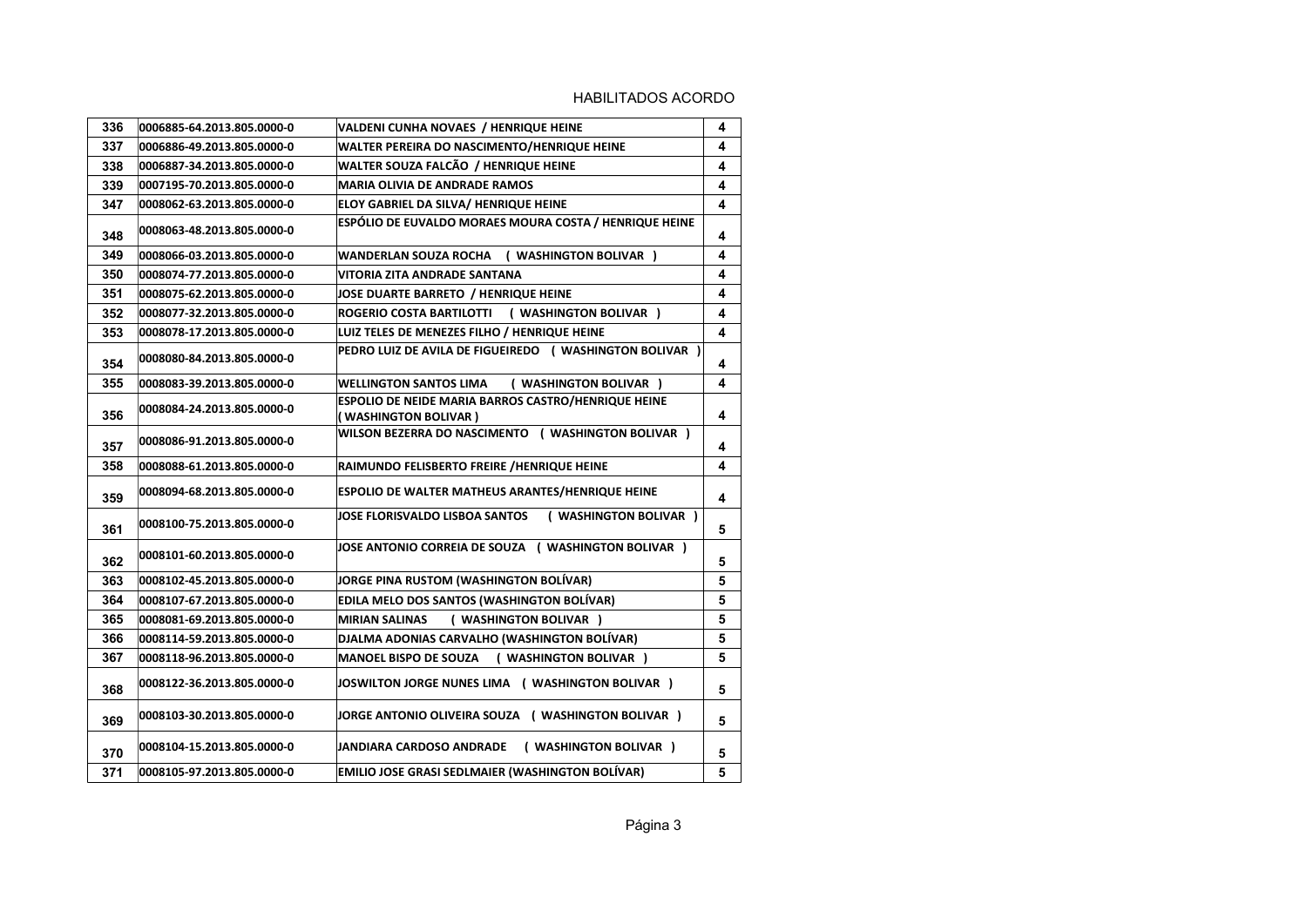| 372 | 0008113-74.2013.805.0000-0 | DOMINGOS SAVIO BRAITT FIGUEIREDO FERREIRA (WASHINGTON<br><b>BOLÍVAR)</b>                                | 5 |
|-----|----------------------------|---------------------------------------------------------------------------------------------------------|---|
| 373 | 0008115-44.2013.805.0000-0 | DENISE MARA ANDRADE BARBOSA (WASHINGTON BOLÍVAR)                                                        | 5 |
| 374 | 0008117-14.2013.805.0000-0 | ( WASHINGTON BOLIVAR )<br><b>MAURO SERGIO COQUEIRO GAMA</b>                                             | 5 |
| 375 | 0008119-81.2013.805.0000-0 | <b>MAGDA LUCIA CAMBUI DOS SANTOS</b><br>( WASHINGTON BOLIVAR )                                          | 5 |
| 376 | 0008123-21.2013.805.0000-0 | <b>CLOVIS ALVES MOURA (WASHINGTON BOLÍVAR)</b>                                                          | 5 |
| 377 | 0008124-06.2013.805.0000-0 | <b>BENEDITO APARECIDO FERREIRA</b>                                                                      | 5 |
| 378 | 0008127-58.2013.805.0000-0 | ANTONIO AUGUSTO MENDONÇA (WASHINGTON BOLÍVAR)                                                           | 5 |
| 379 | 0008129-28.2013.805.0000-0 | ALESSANDRO SAGGIODRO OLIVEIRA (WASHINGTON BOLÍVAR)                                                      | 5 |
| 380 | 0009317-56.2013.805.0000-0 | <b>ABELITA VIEIRA REGO/ HENRIQUE HEINE</b>                                                              | 5 |
| 381 | 0009319-26.2013.805.0000-0 | AECIO JOSE DA SILVA /HENRIQUE HEINE                                                                     | 6 |
| 382 | 0009320-11.2013.805.0000-0 | <b>AGRINALDO NUNES DE SA / HENRIQUE HEINE</b>                                                           | 6 |
| 383 | 0009322-78.2013.805.0000-0 | ALDA ROSA BARBOZA TELES /HENRIQUE HEINE                                                                 | 6 |
| 384 | 0009323-63.2013.805.0000-0 | ANTONIO JORGE SOARES ROCHA / HENRIQUE HEINE                                                             | 6 |
| 385 | 0009324-48.2013.805.0000-0 | DELMA NARA BOAVENTURA DE SOUSA DOS SANTOS/HENRIQUE<br><b>HEINE</b>                                      | 6 |
| 386 | 0009325-33.2013.805.0000-0 | ELIEL BARBOSA DOS SANTOS / HENRIQUE HEINE                                                               | 6 |
| 387 | 0009326-18.2013.805.0000-0 | ELISA ALMEIDA DE OLIVEIRA /HENRIQUE HEINE                                                               | 6 |
| 388 | 0009327-03.2013.805.0000-0 | <b>FRANCISCO DAS CHAGAS MAIA /HENRIQUE HEINE</b>                                                        | 6 |
| 389 | 0009328-85.2013.805.0000-0 | GILDENY CURCINO DE EÇA /HENRIQUE HEINE                                                                  | 6 |
| 390 | 0009329-70.2013.805.0000-0 | HUGMAR GONCALVES DE CARVALHO / HENRIQUE HEINE                                                           | 6 |
| 391 | 0009330-55.2013.805.0000-0 | IRENI BISPO DE BRITO TELES/ HENRIQUE HEINE                                                              | 6 |
| 392 | 0009331-40.2013.805.0000-0 | JAIME ALMEIDA DA CUNHA /HENRIQUE HEINE                                                                  | 6 |
| 393 | 0009332-25.2013.805.0000-0 | <b>ESPOLIO DE JONAS S. FERREIRA rep.por (DANIELA DAYSE DE FARIAS</b><br><b>FERREIRA)/HENRIQUE HEINE</b> | 6 |
| 394 | 0009333-10.2013.805.0000-0 | JOSE ALMIR GOMES AMORIM / HENRIQUE HEINE                                                                | 6 |
| 395 | 0009334-92.2013.805.0000-0 | JORAMA RABELO MACHADO / HENRIQUE HEINE                                                                  | 6 |
| 396 | 0009335-77.2013.805.0000-0 | JOSE AUGUSTO DE MEDEIROS JUNIOR/HENRIQUE HEINE                                                          | 6 |
| 397 | 0009336-62.2013.805.0000-0 | JOSE NILSON SOUZA CASTRO/ HENRIQUE HEINE                                                                | 6 |
| 398 | 0009338-32.2013.805.0000-0 | MARIA JOSE DOS SANTOS / HENRIQUE HEINE                                                                  | 6 |
| 399 | 0009339-17.2013.805.0000-0 | MAGNA REGINA RIBEIRO DOS SANTOS ANDRADE (HENRIQUE<br><b>HEINE</b> )                                     | 6 |
| 400 | 0009340-02.2013.805.0000-0 | NORANEY FERNANDES DE OLIVEIRA (HENRIQUE HEINE)                                                          | 6 |
| 401 | 0009341-84.2013.805.0000-0 | PAULO CEZAR SILVA ANDRADE (HENRIQUE HEINE)                                                              | 7 |
| 402 | 0009342-69.2013.805.0000-0 | PAULO ALVES DE OLIVEIRA FILHO (HENRIQUE HEINE)                                                          | 7 |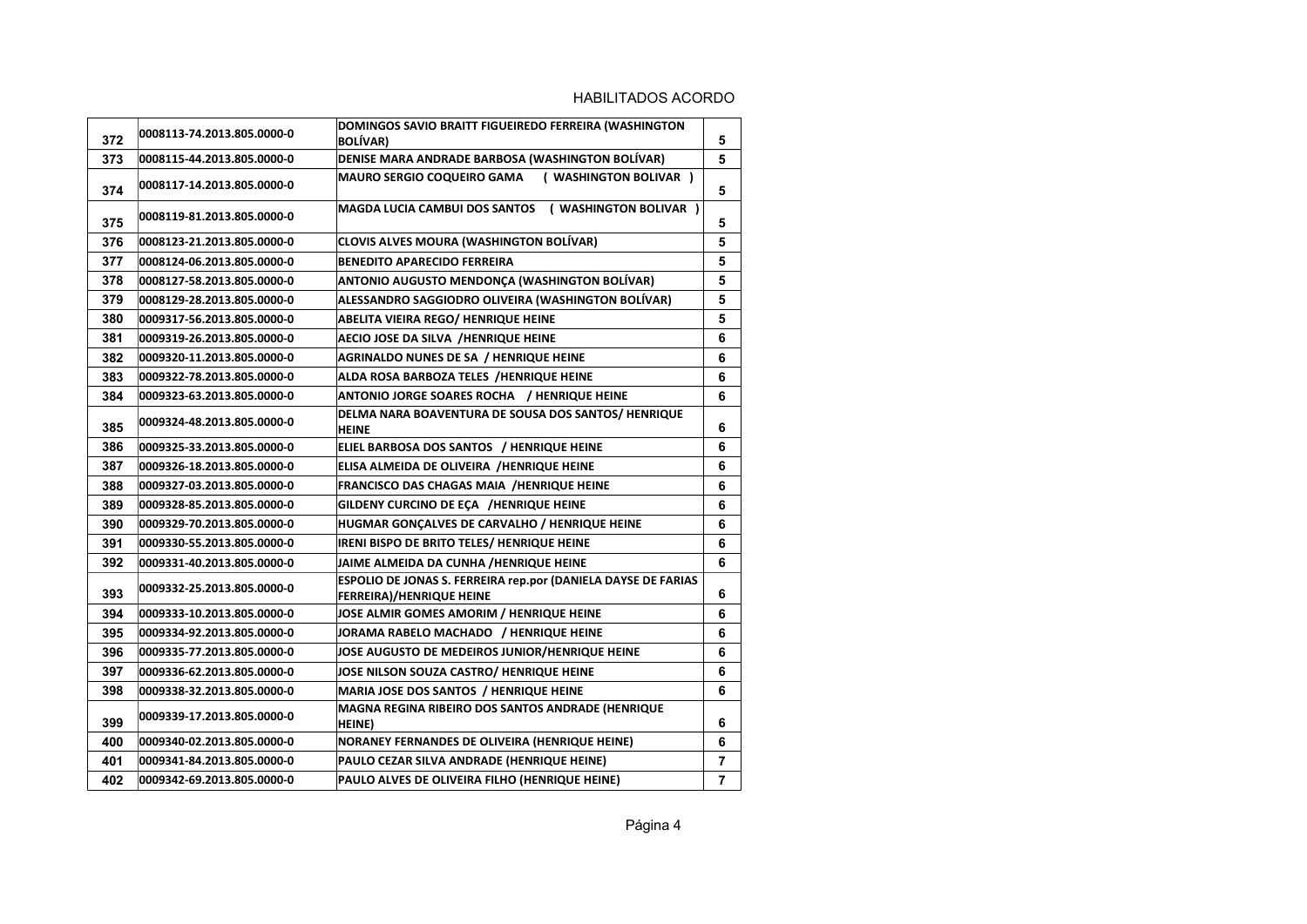| 403 | 0009343-54.2013.805.0000-0 | PAULO ROBERTO DE OLIVEIRA COSTA (HENRIQUE HEINE)     | $\overline{7}$ |
|-----|----------------------------|------------------------------------------------------|----------------|
| 404 | 0009344-39.2013.805.0000-0 | RAIMUNDO FERNANDO VALVERDE DA SILVA (HENRIQUE HEINE) | 7              |
| 405 | 0009345-24.2013.805.0000-0 | RAIMUNDO SANTOS COSTA (HENRIQUE HEINE)               | $\overline{7}$ |
| 406 | 0009346-09.2013.805.0000-0 | ROBSON RAMOS SOUZA DE AGUIAR (HENRIQUE HEINE)        | $\overline{7}$ |
| 407 | 0009349-61.2013.805.0000-0 | ROMIDIA SOARES SANTOS (HENRIQUE HEINE)               | $\overline{7}$ |
| 408 | 0009348-76.2013.805.0000-0 | RICARDO ALCANTARA PEDREIRA (HENRIQUE HEINE)          | 7              |
| 409 | 0009350-46.2013.805.0000-0 | VALDECI SALES BARRETO (HENRIQUE HEINE)               | $\overline{7}$ |
| 410 | 0009351-31.2013.805.0000-0 | SANDRO DA FONSECA BARBOSA (HENRIQUE HEINE)           | $\overline{7}$ |
| 411 | 0009352-16.2013.805.0000-0 | JOSE AIRTON DO AMOR SANTOS (HENRIQUE HEINE)          | $\overline{7}$ |
| 412 | 0009390-28.2013.805.0000-0 | <b>LEONARDO PEREIRA DE MATOS</b>                     | 7              |
| 414 | 0009393-80.2013.805.0000-0 | <b>MARCUS MENEZES BARBERINO MENDES</b>               | 7              |
| 416 | 0009395-50.2013.805.0000-0 | JULIO CESAR DE SA DA ROCHA                           | 7              |
| 417 | 0009396-35.2013.805.0000-0 | <b>ANISIO PINHEIRO DE JESUS</b>                      | $\overline{7}$ |
| 418 | 0009397-20.2013.805.0000-0 | HENRIQUE HEINE TRINDADE DO CARMO                     | $\overline{7}$ |
| 419 | 0009398-05.2013.805.0000-0 | PEDRO DE AZEVEDO SOUZA FILHO                         | 7              |
| 420 | 0009399-87.2013.805.0000-0 | <b>WASHINGTON BOLIVAR DE BRITO</b>                   | $\overline{7}$ |
| 422 | 0009486-43.2013.805.0000-0 | <b>MARIA ROSITA DO NASCIMENTO</b>                    | $\overline{7}$ |
| 425 | 0010008-70.2013.805.0000-0 | <b>MIRIAN SILVEIRA RIOS</b>                          | 7              |
| 441 | 0010025-09.2013.805.0000-0 | <b>JOSENEI DO NASCIMENTO RANGEL</b>                  | 8              |
| 448 | 0010034-68.2013.805.0000-0 | ROBERTO TADEU ALVES FARIAS                           | 8              |
| 467 | 0010568-12.2013.805.0000-0 | <b>NELTON DE AZEVEDO FRANCA FILHO</b>                | 8              |
| 469 | 0010586-33.2013.805.0000-0 | RAIMUNDO EDUVIRGENS DE OLIVEIRA (WASHINGTON BOLÍVAR) | 8              |
| 470 | 0010620-08.2013.805.0000-0 | FRANCISCO CONCEIÇÃO DA FONSECA                       | 8              |
| 471 | 0010622-75.2013.805.0000-0 | <b>GISLANE NASCIMENTO</b>                            | 8              |
| 473 | 0010624-45.2013.805.0000-0 | <b>PAULO AFONSO DE SOUZA SANTANA</b>                 | 8              |
| 474 | 0010625-30.2013.805.0000-0 | <b>JOSE RAIMUNDO DE ANDRADE</b>                      | 8              |
| 475 | 0010627-97.2013.805.0000-0 | <b>GILMAR MARINHO SANTOS</b>                         | 8              |
| 476 | 0010629-67.2013.805.0000-0 | ANTONIO CARLOS FERREIRA DA PAIXÃO                    | 8              |
| 477 | 0010630-52.2013.805.0000-0 | <b>ALBERTO DOURADO DA CRUZ</b>                       | 8              |
| 478 | 0010631-37.2013.805.0000-0 | <b>JOSE AIRTON VIANA DE SOUZA</b>                    | 8              |
| 480 | 0010634-89.2013.805.0000-0 | <b>CHARLES PEREIRA DE SOUZA</b>                      | 8              |
| 486 | 0010777-78.2013.805.0000-0 | <b>CASSIVANDRO DA COSTA SANTOS</b>                   | 8              |
| 487 | 0010893-84.2013.805.0000-0 | <b>GENARO COUTINHO DA SILVA</b>                      | 8              |
| 505 | 0011265-33.2013.805.0000-0 | ORLANDO BRANDÃO DIAS                                 | 8              |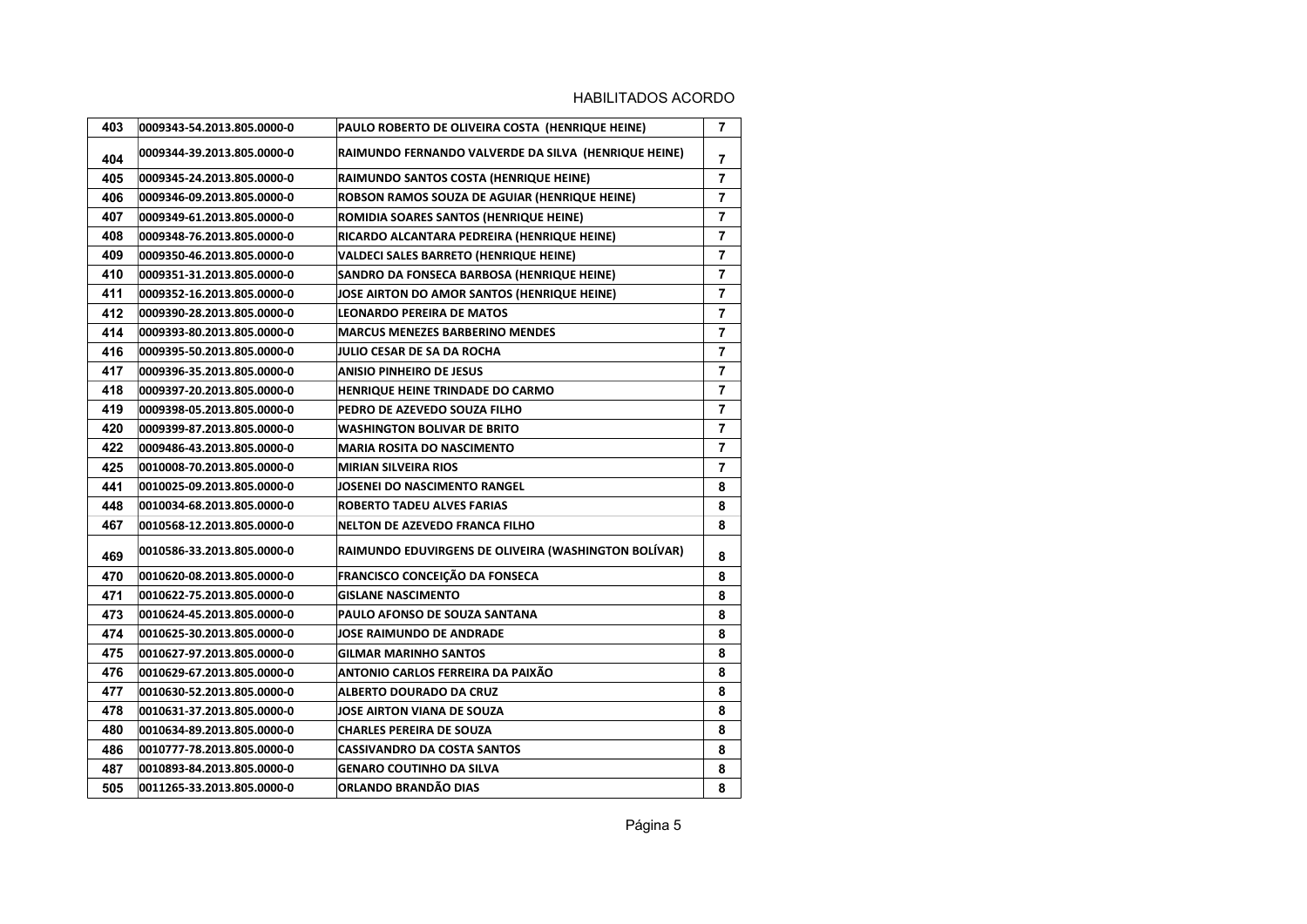| 506 | 0011266-18.2013.805.0000-0 | JOAQUIM DOS SANTOS SELES                                                 | 8  |
|-----|----------------------------|--------------------------------------------------------------------------|----|
| 507 | 0011267-03.2013.805.0000-0 | <b>CLÓVIS MARQUES LINS</b>                                               | 8  |
| 508 | 0011268-85.2013.805.0000-0 | <b>DOGIVAL JOSE DE SANTANA</b>                                           | 8  |
| 509 | 0011269-70.2013.805.0000-0 | JOSIAS FERNANDES DE ALMEIDA                                              | 8  |
| 510 | 0011270-55.2013.805.0000-0 | <b>SALOMÃO GONZAGA CABRAL</b>                                            | 9  |
| 515 | 0011277-47.2013.805.0000-0 | <b>EDVALDO MEDEIROS DOS SANTOS</b>                                       | 9  |
| 562 | 0011371-92.2013.805.0000-0 | <b>ADEMIR MEDEIROS BATISTA</b>                                           | 9  |
| 571 | 0011383-09.2013.805.0000-0 | <b>OLGA ALVES DE ANDRADE</b>                                             | 9  |
| 573 | 0011386-61.2013.805.0000-0 | <b>CARMELITO RIBEIRO DIAS</b>                                            | 9  |
| 574 | 0011387-46.2013.805.0000-0 | <b>ALONSO DIAS DOS SANTOS</b>                                            | 9  |
| 578 | 0011494-90.2013.805.0000-0 | VIVALDA FILARDI RIBEIRO                                                  | 9  |
| 583 | 0011500-97.2013.805.0000-0 | <b>MANOEL FERREIRA CAMPOS</b>                                            | 9  |
| 585 | 0011503-52.2013.805.0000-0 | ESPÓLIO DE HIPOLITO SILVA DIAS (adv. BARTOLOMEU JOSÉ<br>SERAFIM)         | 9  |
| 586 | 0011504-37.2013.805.0000-0 | FRANCISCO DE ASSIS O. NASCIMENTO (adv. BARTOLOMEU JOSÉ<br>SERAFIM)       | 9  |
| 587 | 0011505-22.2013.805.0000-0 | EVERALDO SANTANA e adv. BARTOLOMEU JOSÉ SERAFIM                          | 9  |
| 588 | 0011506-07.2013.805.0000-0 | ASTOR FERNANDES SANT ANNA e adv. BARTOLOMEU JOSÉ<br><b>SERAFIM</b>       | 9  |
| 589 | 0011508-74.2013.805.0000-0 | ERALDO BENEDITO DE MATOS (adv. BARTOLOMEU JOSÉ SERAFIM)                  | 9  |
| 590 | 0011510-44.2013.805.0000-0 | FABIO OLEGARIO MULLER AZEVEDO e adv. BARTOLOMEU JOSÉ<br><b>SERAFIM</b>   | 9  |
| 591 | 0011511-29.2013.805.0000-0 | ANTONIO CARLOS SARAIVA TRINCHÃO (adv. BARTOLOMEU JOSÉ<br><b>SERAFIM)</b> | 9  |
| 592 | 0011512-14.2013.805.0000-0 | ANTONIO JORGE BORGES (adv. BARTOLOMEU JOSÉ SERAFIM)                      | 9  |
| 593 | 0011513-96.2013.805.0000-0 | EDVALDO ARAUJO MARQUES (adv. BARTOLOMEU JOSÉ SERAFIM)                    | 9  |
| 594 | 0011514-81.2013.805.0000-0 | <b>DASIO LINS DE QUEIROZ FILHO</b>                                       | 9  |
| 595 | 0011515-66.2013.805.0000-0 | <b>ESPÓLIO DE WILSON DE ARAUJO</b>                                       | 9  |
| 597 | 0011536-42.2013.805.0000-0 | JOÃO ALMEIDA DA PAIXÃO                                                   | 9  |
| 601 | 0011543-34.2013.805.0000-0 | RAYNALDO ALVES FONTES JUNIOR                                             | 10 |
| 602 | 0011545-04.2013.805.0000-0 | <b>MARCOS LUIZ CARMELO BARROSO</b>                                       | 10 |
| 621 | 0011591-90.2013.805.0000-0 | JOSÉ WILSON DE ARAÚJO                                                    | 10 |
| 624 | 0005096-30.2013.805.0000-0 | CAJU CÁLCULOS JUDICIAIS LTDA ME                                          | 10 |
| 631 | 0006665-66.2013.805.0000-0 | <b>MARIA SOLENE ROCHA BRITO</b>                                          | 10 |
| 632 | 0007086-56.2013.805.0000-0 | <b>MARIA REIS CAMPOS DA SILVA</b>                                        | 10 |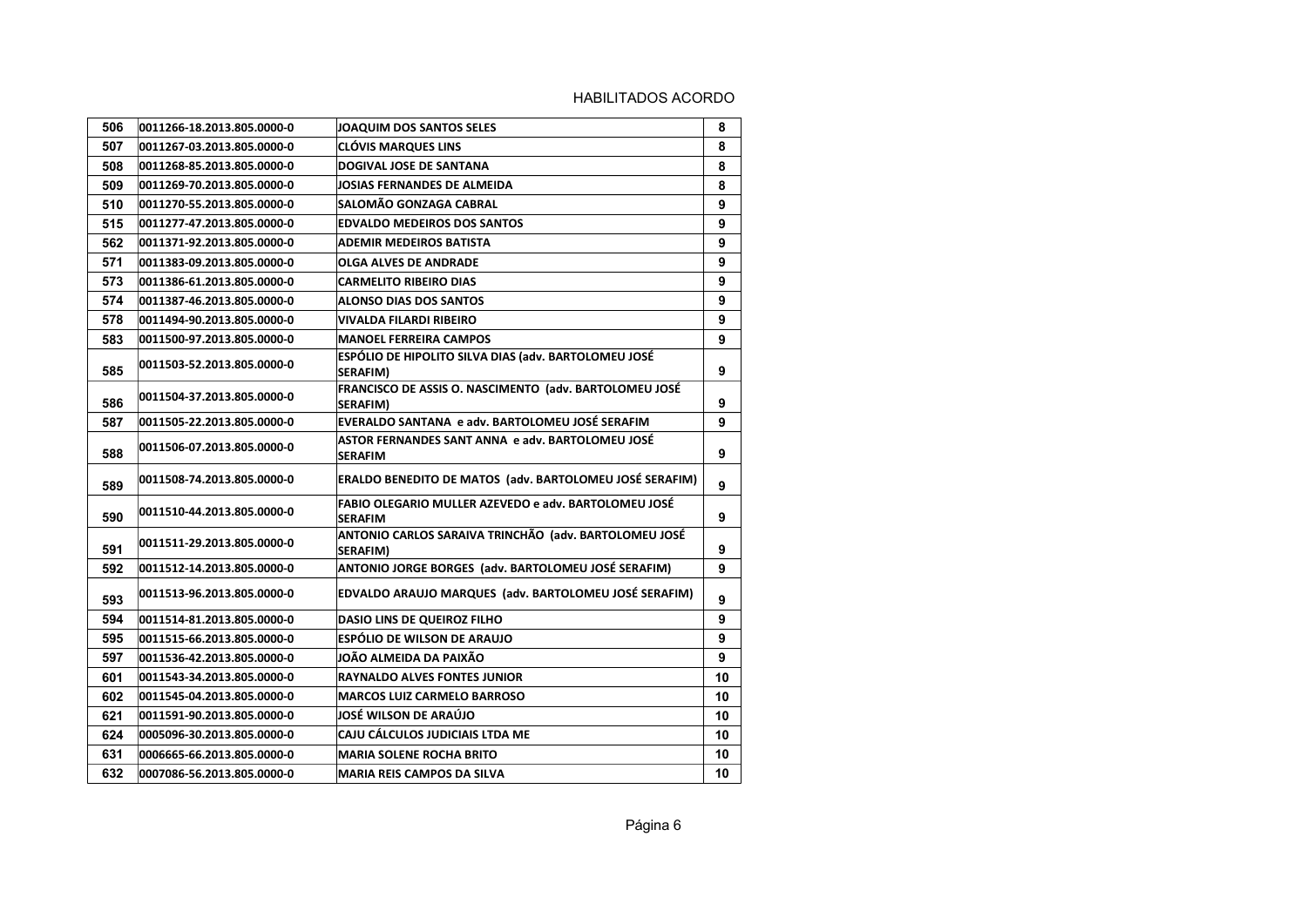| 633 | 0008931-26.2013.805.0000-0 | <b>GOES EMPREENDIMENTOS LTDA</b>                                                                   | 10 |
|-----|----------------------------|----------------------------------------------------------------------------------------------------|----|
| 634 | 0010619-23.2013.805.0000-0 | PAVTEST - PAVIMENTAÇÃO TERRAPLANAGEM E ESTUDOS LTDA                                                | 10 |
| 638 | 0011561-55.2013.805.0000-0 | <b>CONSTRUTORA PAVISAN LTDA</b>                                                                    | 10 |
| 643 | 0011800-59.2013.805.0000-0 | <b>EDUARDO GARRIDO BARBOSA</b>                                                                     | 10 |
| 650 | 0012093-29.2013.805.0000-0 | <b>VALDIR LIMA BONFIM</b>                                                                          | 10 |
| 651 | 0012240-55.2013.805.0000-0 | DALVACI PEREIRA e advs. HENRIQUE, LEONARDO e ESP. PEDRO                                            | 10 |
| 652 | 0012535-92.2013.805.0000-0 | PEDRO DE AZEVEDO SOUZA FILHO                                                                       | 10 |
| 653 | 0012534-10.2013.805.0000-0 | <b>ADVOCACIA E CONSULTORIA WASHINGTON BOLIVAR S/S</b>                                              | 10 |
| 658 | 0012542-84.2013.805.0000-0 | ELIEZER JOSE DE MIRANDA (HENRIQUE HEINE) (WASHINGTON<br><b>BOLÍVAR)</b>                            | 10 |
| 659 | 0012544-54.2013.805.0000-0 | <b>LEONARDO PEREIRA DE MATOS</b>                                                                   | 10 |
| 660 | 0012545-39.2013.805.0000-0 | LAYSE SOUZA BORGES DE OLIVEIRA (HENRIQUE HEINE)<br>(WASHINGTON BOLÍVAR)                            | 10 |
| 661 | 0012546-24.2013.805.0000-0 | <b>MARCOS VENICIOS SANTOS TELES (WASHINGTON BOLÍVAR)</b>                                           | 10 |
| 662 | 0012547-09.2013.805.0000-0 | MARIVAN GOMES RIBEIRO (WASHINGTON BOLÍVAR)                                                         | 10 |
| 663 | 0012548-91.2013.805.0000-0 | VERENA CELIA DE OLIVEIRA PALMEIRA (HENRIQUE HEINE)<br>(WASHINGTON BOLÍVAR)                         | 10 |
| 665 | 0012743-76.2013.805.0000-0 | ANYLDO DE MOURAe advs. HENRIQUE, LEONARDO, ESP. PEDRO E<br><b>WASHINGTON BOLIVAR</b>               | 11 |
| 666 | 0012754-08.2013.805.0000-0 | FIRMINO OLIVEIRA (hon. ESPÓLIO DE PEDRO e adv LEONARDO)                                            | 11 |
| 687 | 0013132-61.2013.805.0000-0 | <b>NAISE SOUZA SANTOS</b>                                                                          | 11 |
| 709 | 0013172-43.2013.805.0000-0 | <b>ROBSON MARIO BATISTA BOMFIM</b>                                                                 | 11 |
| 751 | 0013297-11.2013.805.0000-0 | WILSON LUIZ SCHINDLER COUTINHO e advs. HENRIQUE,<br>LEONARDO e ESP. PEDRO, WASHINGTON BOLIVAR      | 11 |
| 752 | 0013298-93.2013.805.0000-0 | VIRGILIO FERRAZ SILVEIRA (advs. HENRIQUE, LEONARDO e ESP.<br>PEDRO)                                | 11 |
| 753 | 0013300-63.2013.805.0000-0 | ESPÓLIO DE VALTER DE ANDRADE E SILVA                                                               | 11 |
| 754 | 0013303-18.2013.805.0000-0 | RAYMUNDO DIAS DA SILVA e advs. HENRIQUE, LEONARDO e ESP.<br>PEDRO, WASHINGTON BOLIVAR              | 11 |
| 755 | 0013304-03.2013.805.0000-0 | LUIS ARTHUR MATOS PIRES e advs. HENRIQUE, LEONARDO e ESP.<br>PEDRO, WASHINGTON BOLIVAR             | 11 |
| 756 | 0013306-70.2013.805.0000-0 | LEOCADIO LIBERALINO DA SILVA e advs. HENRIQUE, LEONARDO e<br><b>ESP. PEDRO, WASHINGTON BOLIVAR</b> | 11 |
| 757 | 0013308-40.2013.805.0000-0 | <b>JOSE MARTINS DIAS</b>                                                                           | 11 |
| 759 | 0013312-77.2013.805.0000-0 | ESPÓLIO DE HERMELINO BARBOSA NETO e advs. HENRIQUE,<br><b>LEONARDO e ESP. PEDRO</b>                | 11 |
| 760 | 0013314-47.2013.805.0000-0 | GILSON RABELO DE ALMEIDA (advs. HENRIQUE, LEONARDO e ESP.<br>PEDRO, WASHINGTON BOLIVAR)            | 11 |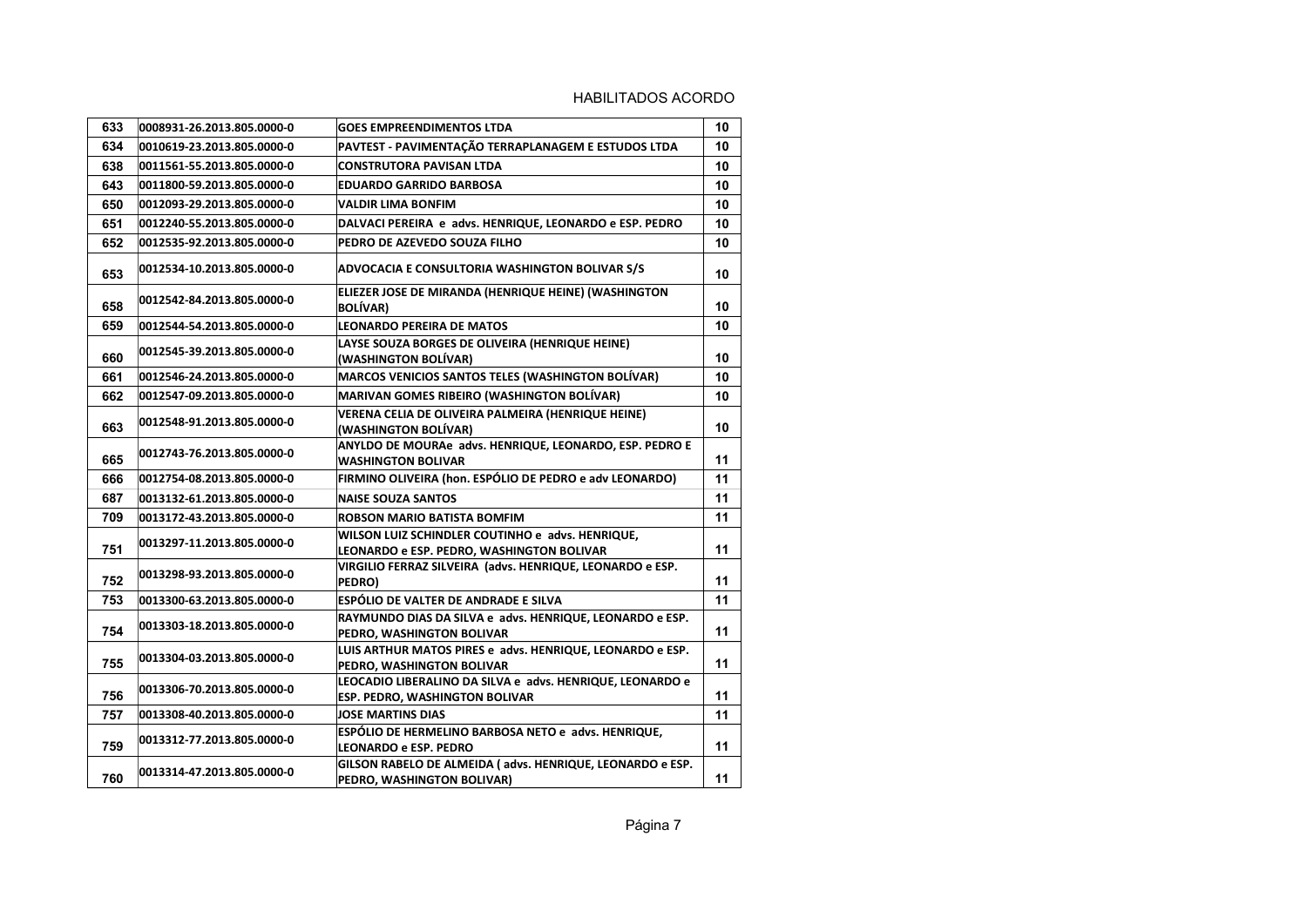| 764 | 0016980-56.2013.805.0000-0 | <b>HENRIQUE HEINE TRINDADE CARMO</b>                                                        | 11 |
|-----|----------------------------|---------------------------------------------------------------------------------------------|----|
| 767 | 0016984-93.2013.805.0000-0 | <b>LEONARDO PEREIRA DE MATOS</b>                                                            | 11 |
| 768 | 0017001-32.2013.805.0000-0 | RUY LEITE SILVA e advs. HENRIQUE, LEONARDO e ESP. PEDRO                                     | 11 |
| 769 | 0017002-17.2013.805.0000-0 | RAIMUNDO MAZZA JUNIOR (advs. HENRIQUE, LEONARDO e ESP.<br>PEDRO)                            | 11 |
| 770 | 0017004-84.2013.805.0000-0 | ESPÓLIO DE PROCOPIO RODRIGUES (advs. HENRIQUE, LEONARDO e<br>ESP. PEDRO)                    | 11 |
| 771 | 0017006-54.2013.805.0000-0 | PEDRO NUNES DE SOUZA e advs. HENRIQUE, LEONARDO e ESP.<br><b>PEDRO</b>                      | 11 |
| 772 | 0017009-09.2013.805.0000-0 | OSORIO BRANDAO DE CARVALHO e advs. HENRIQUE, LEONARDO e<br><b>ESP. PEDRO</b>                | 11 |
| 773 | 0017011-76.2013.805.0000-0 | NYZIA MARIA MATHEO MONTEIRO e advs. HENRIQUE, LEONARDO<br>e ESP. PEDRO                      | 12 |
| 774 | 0017015-16.2013.805.0000-0 | MARIALVA CALDAS SILVA e advs. HENRIQUE, LEONARDO e ESP.<br><b>PEDRO</b>                     | 12 |
| 775 | 0017013-46.2013.805.0000-0 | MILTON DE CARVALHO POGGIO (advs. HENRIQUE, LEONARDO e<br>ESP. PEDRO)                        | 12 |
| 776 | 0017018-68.2013.805.0000-0 | MARIA LICIA MARTINS DA SILVA e advs. LEONARDO e ESP. PEDRO                                  | 12 |
| 777 | 0017020-38.2013.805.0000-0 | MARIA DALVA MAGALHAES PINTO (advs. HENRIQUE, LEONARDO e<br><b>ESP. PEDRO)</b>               | 12 |
| 778 | 0017021-23.2013.805.0000-0 | ESPÓLIO MARIA ALDA NUNES BARBOSA e advs. HENRIQUE,<br>LEONARDO e ESP. PEDRO, ARGEMIRO NUNES | 12 |
| 779 | 0017023-90.2013.805.0000-0 | LYCIA MARIA FONTES (advs. HENRIQUE, LEONARDO e ESP. PEDRO)                                  | 12 |
| 780 | 0017025-60.2013.805.0000-0 | LEONARDO RAIMUNDO (adv. HENRIQUE, LEONARDO e ESP.<br>PEDRO)                                 | 12 |
| 781 | 0017027-30.2013.805.0000-0 | JUAREZ VIEIRA DE OLIVEIRA (advs. HENRIQUE, LEONARDO e ESP.<br>PEDRO)                        | 12 |
| 782 | 0017029-97.2013.805.0000-0 | JOSE NUNES DO CARMO (advs. HENRIQUE, LEONARDO e ESP.<br>PEDRO)                              | 12 |
| 783 | 0017032-52.2013.805.0000-0 | JOSE MACEDO OLIVEIRA e advs. HENRIQUE, LEONARDO e ESP.<br><b>PEDRO</b>                      | 12 |
| 784 | 0017033-37.2013.805.0000-0 | JOSE DOREA ALONSO (advs. HENRIQUE, LEONARDO e ESP. PEDRO)                                   | 12 |
| 785 | 0017034-22.2013.805.0000-0 | JOSE CARLOS GHISSONI e advs. HENRIQUE, LEONARDO e ESP.<br><b>PEDRO</b>                      | 12 |
| 786 | 0017035-07.2013.805.0000-0 | JOAO NUNES DE MOURA (advs. HENRIQUE, LEONARDO e ESP.<br>PEDRO)                              | 12 |
| 787 | 0017037-74.2013.805.0000-0 | JOAO DANTAS COSTA e advs. HENRIQUE, LEONARDO e ESP. PEDRO                                   | 12 |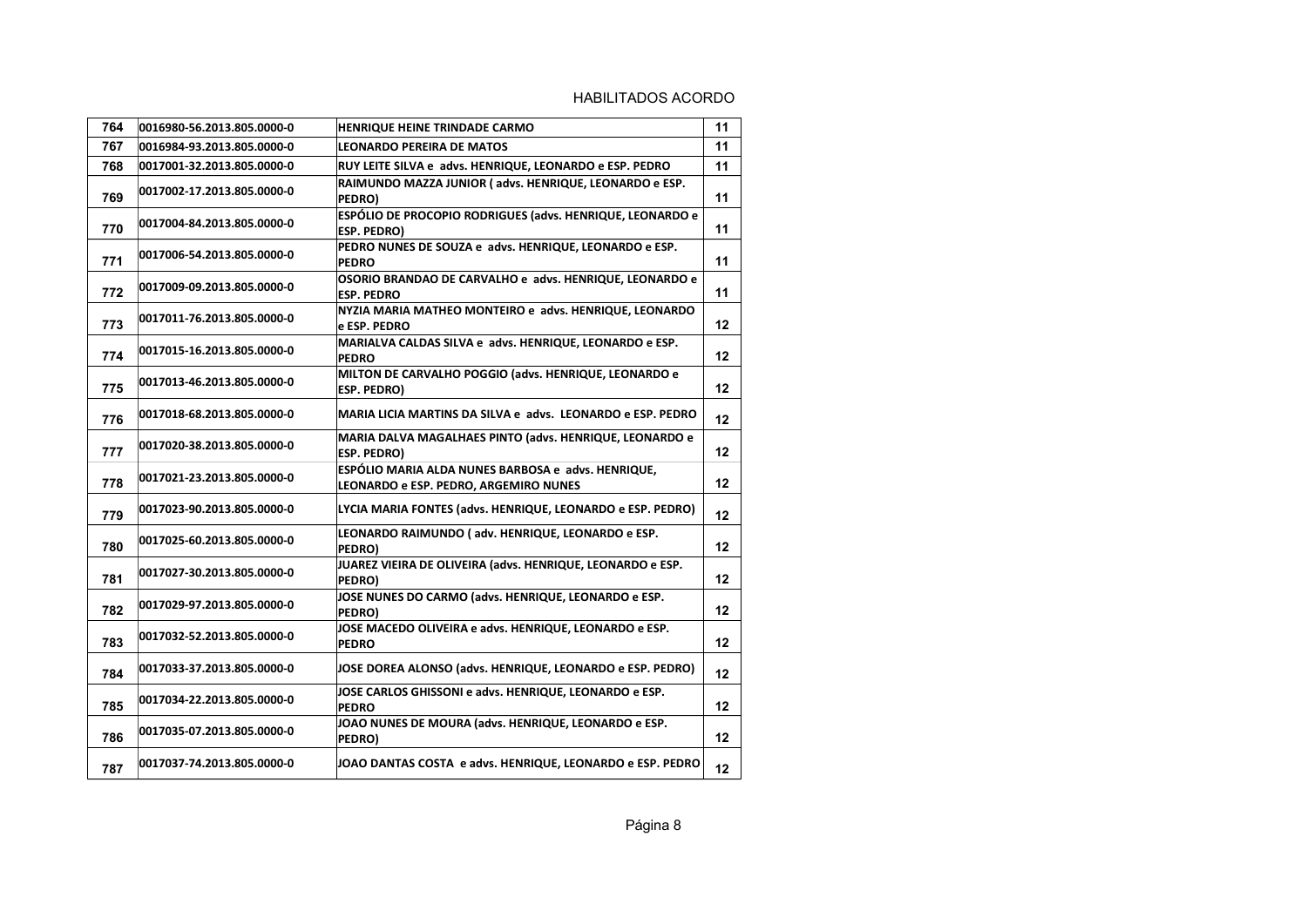| 788 | 0017036-89.2013.805.0000-0 | JOAO GOMES VIEIRA e advs. HENRIQUE, LEONARDO e ESP. PEDRO                         | 12              |
|-----|----------------------------|-----------------------------------------------------------------------------------|-----------------|
| 789 | 0017038-59.2013.805.0000-0 | IGNEZ TEIXEIRA DE SOUZA XAVIER e advs. HENRIQUE, LEONARDO e<br><b>ESP. PEDRO</b>  | $12 \,$         |
| 790 | 0017039-44.2013.805.0000-0 | GILENO VIANA SOARES e advs. HENRIQUE, LEONARDO e ESP.<br><b>PEDRO</b>             | 12              |
| 791 | 0017040-29.2013.805.0000-0 | FAUSTINO ALMEIDA CUNHA e advs. HENRIQUE, LEONARDO e ESP.<br><b>PEDRO</b>          | 12              |
| 792 | 0017041-14.2013.805.0000-0 | EVY SILVA NERY (advs. HENRIQUE, LEONARDO e ESP. PEDRO)                            | 12 <sup>2</sup> |
| 793 | 0017042-96.2013.805.0000-0 | ESTEVAM GONCALVES e advs. HENRIQUE, LEONARDO e ESP.<br><b>PEDRO</b>               | 13              |
| 794 | 0017043-81.2013.805.0000-0 | EMY COSTA e advs. HENRIQUE, LEONARDO e ESP. PEDRO)                                | 13              |
| 795 | 0017047-21.2013.805.0000-0 | ALEXANDRE MAGNAVITA(advs. HENRIQUE, LEONARDO e ESP.<br>PEDRO)                     | 13              |
| 796 | 0017045-51.2013.805.0000-0 | ELZA TEIXEIRA DE SOUZA e advs. HENRIQUE, LEONARDO e ESP.<br><b>PEDRO</b>          | 13              |
| 797 | 0017050-73.2013.805.0000-0 | ANISIO DANTAS DE ALMEIDA e advs. HENRIQUE, LEONARDO e ESP.<br><b>PEDRO</b>        | 13              |
| 798 | 0017049-88.2013.805.0000-0 | ALOYSIO ARAUJO FALCAO (advs. HENRIQUE, LEONARDO e ESP.<br>PEDRO)                  | 13              |
| 799 | 0017052-43.2013.805.0000-0 | ARMINDA VANDA VICTORIA e advs. HENRIQUE, LEONARDO e ESP.<br><b>PEDRO</b>          | 13              |
| 800 | 0017057-65.2013.805.0000-0 | CARLOS ALBERTO GENTIL e advs. HENRIQUE, LEONARDO e ESP.<br><b>PEDRO</b>           | 13              |
| 801 | 0017054-13.2013.805.0000-0 | BENEDITO DOS SANTOS NASCIMENTO (advs. HENRIQUE.<br>LEONARDO e ESP. PEDRO)         | 13              |
| 802 | 0017058-50.2013.805.0000-0 | DOMINGOS ROBERTO DE SOUZA BRITO e advs. HENRIQUE,<br><b>LEONARDO e ESP. PEDRO</b> | 13              |
| 805 | 0017792-98.2013.805.0000-0 | <b>LEONARDO PEREIRA DE MATOS</b>                                                  | 13              |
| 810 | 0017801-60.2013.805.0000-0 | <b>OZILDA DOS SANTOS (HENRIQUE HEINE)</b>                                         | 13              |
| 811 | 0017803-30.2013.805.0000-0 | DERALDO DE CARVALHO JONES (HENRIQUE HEINE) (WASHINGTON<br><b>BOLIVAR)</b>         | 13              |
| 812 | 0017804-15.2013.805.0000-0 | ADILSON MANOEL DE JESUS (HENRIQUE HEINE) (WASHINGTON<br><b>BOLIVAR)</b>           | 13              |
| 813 | 0017805-97.2013.805.0000-0 | <b>WASHINGTON BOLIVAR DE BRITO</b>                                                | 13              |
| 816 | 0018147-11.2013.805.0000-0 | <b>EDMUNDO GUEDES</b>                                                             | 13              |
| 817 | 0018148-93.2013.805.0000-0 | ANTONIO CARLOS DA SILVA SANTANA                                                   | 13              |
| 818 | 0018149-78.2013.805.0000-0 | <b>DILSON MOREIRA RIOS</b>                                                        | 13              |
| 820 | 0018151-48.2013.805.0000-0 | <b>ANTONIO DE SANTANA LIMA FILHO</b>                                              | 13              |
| 822 | 0018154-03.2013.805.0000-0 | <b>NIVALDO TOURINHO</b>                                                           | 13              |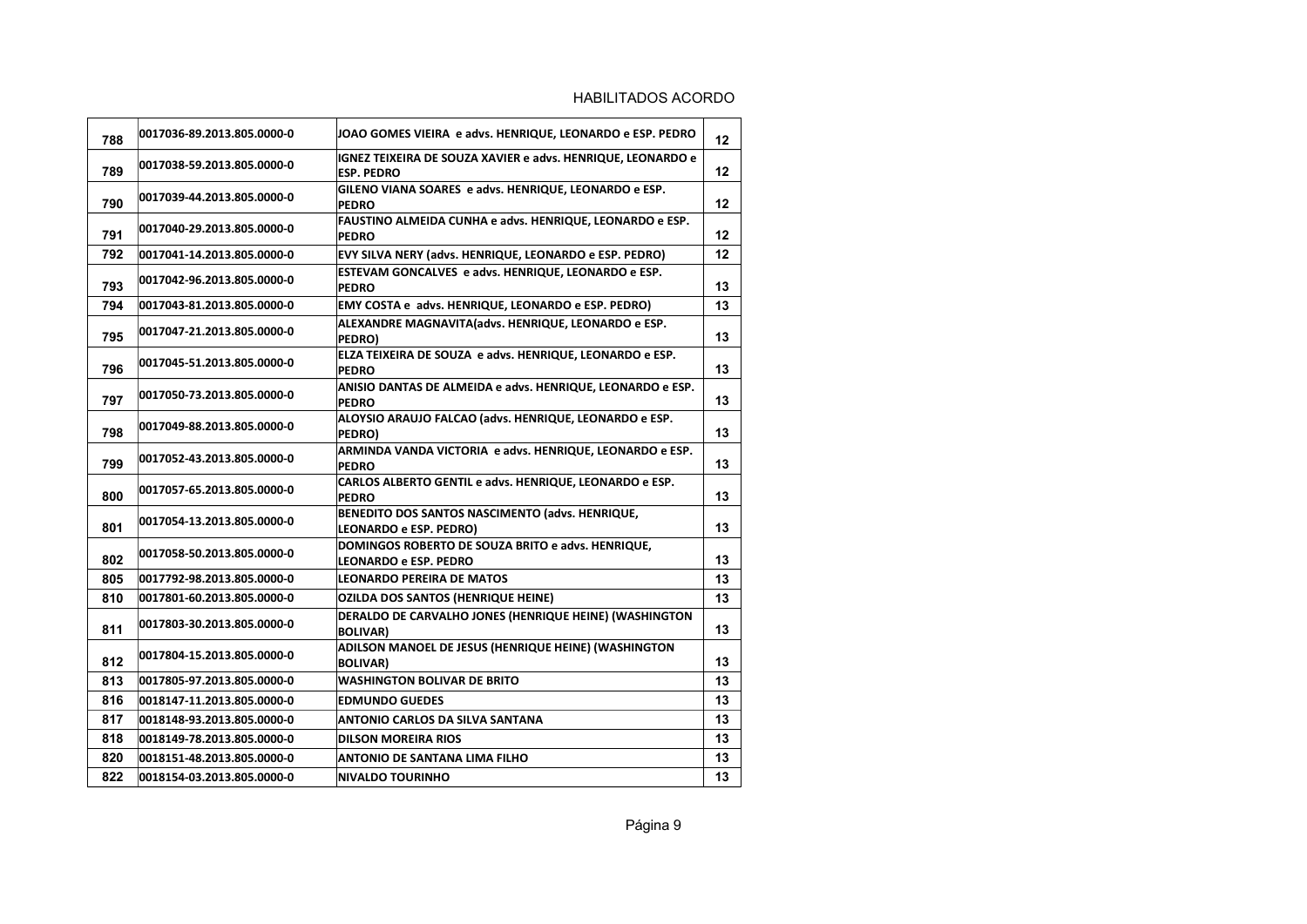| 823 | 0018155-85.2013.805.0000-0 | <b>MARIO RODRIGUES DE FIGUEIREDO BARBOSA</b>                                                    | 14 |
|-----|----------------------------|-------------------------------------------------------------------------------------------------|----|
| 824 | 0018156-70.2013.805.0000-0 | YON YVES COELHO CAMPINHO                                                                        | 14 |
| 825 | 0018157-55.2013.805.0000-0 | <b>ANTONIO FRANCISCO COSTA</b>                                                                  | 14 |
| 831 | 0018328-12.2013.805.0000-0 | JOSÉ FRANCISCO BORGES (advs. HENRIQUE, LEONARDO e ESP.<br>PEDRO)                                | 14 |
| 832 | 0018327-27.2013.805.0000-0 | FELIPE NERY DE OLIVEIRA (advs. HENRIQUE, LEONARDO e ESP.<br>PEDRO, IVANA LIGIA)                 | 14 |
| 833 | 0018329-94.2013.805.0000-0 | MARIA HELENA XAVIER DA COSTA e advs. HENRIQUE, LEONARDO e<br><b>ESP. PEDRO</b>                  | 14 |
| 834 | 0018330-79.2013.805.0000-0 | <b>LEONARDO PEREIRA DE MATOS</b>                                                                | 14 |
| 836 | 0018332-49.2013.805.0000-0 | ESPÓLIO DE BELANÍZIA RAMOS DA C. SANTOS (SARA BRITO E<br><b>WASHINGTON BOLÍVAR, ESP. PEDRO)</b> | 14 |
| 837 | 0018333-34.2013.805.0000-0 | ESPÓLIO DE BERNARDETTE LYDIA PIMENTEL DE JESUS (SARA BRITO<br>E WASHINGTON BOLÍVAR, ESP. PEDRO) | 14 |
| 838 | 0018334-19.2013.805.0000-0 | ESPÓLIO DE GERALDO COSTA HOLTZ (SARA BRITO E WASHINGTON<br><b>BOLÍVAR, ESP. PEDRO)</b>          | 14 |
| 839 | 0018335-04.2013.805.0000-0 | SÔNIA COTRIM RISÉRIO (SARA BRITO E WASHINGTON BOLÍVAR,<br><b>ESP. PEDRO)</b>                    | 14 |
| 840 | 0018336-86.2013.805.0000-0 | YEDA SÃO PEDRO FERREIRA (SARA BRITO E WASHINGTON BOLÍVAR,<br>ESP. PEDRO)                        | 14 |
| 841 | 0018588-89.2013.805.0000-0 | <b>WALDOMIRO DE ALMEIDA BASTOS</b>                                                              | 14 |
| 842 | 0018589-74.2013.805.0000-0 | <b>MARCOS LUIZ CARMELO BARROSO</b>                                                              | 14 |
| 843 | 0018590-59.2013.805.0000-0 | <b>DEUSDEDITE CANTUARIO RAMOS</b>                                                               | 14 |
| 845 | 0018593-14.2013.805.0000-0 | <b>EUSTAQUIO MEDRADO NETO</b>                                                                   | 14 |
| 846 | 0018595-81.2013.805.0000-0 | <b>EUGENIO RODRIGUES DE JESUS</b>                                                               | 14 |
| 847 | 0018609-65.2013.805.0000-0 | TULA MARIA MAGALHÃES TANAJURA AZEVEDO (HENRIQUE HEINE)<br>(WASHINGTON BOLÍVAR)                  | 14 |
| 848 | 0018610-50.2013.805.0000-0 | RUBEM FRANCELINO DE SOUZA (HENRIQUE HEINE) (WASHINGTON<br><b>BOLÍVAR)</b>                       | 14 |
| 849 | 0018611-35.2013.805.0000-0 | ERIVALDO GUSMÃO PEREIRA (HENRIQUE HEINE) (WASHINGTON<br><b>BOLÍVAR)</b>                         | 14 |
| 850 | 0018612-20.2013.805.0000-0 | MARLON MARTINS AZEVEDO (HENRIQUE HEINE) (WASHINGTON<br><b>BOLÍVAR)</b>                          | 15 |
| 851 | 0018614-87.2013.805.0000-0 | MARIA CONCEIÇÃO VERGNE DE ABREU RIBEIRO (HENRIQUE HEINE)<br>(WASHINGTON BOLÍVAR)                | 15 |
| 852 | 0018613-05.2013.805.0000-0 | ELEONORA SILVIA CRUZ ARAUJO (HENRIQUE HEINE) (WASHINGTON<br><b>BOLÍVAR)</b>                     | 15 |
| 853 | 0018692-81.2013.805.0000-0 | HENRIQUE HEINE TRINDADE CARMO                                                                   | 15 |
| 855 | 0018663-31.2013.805.0000-0 | <b>WASHINGTON BOLIVAR DE BRITO</b>                                                              | 15 |
| 856 | 0018664-16.2013.805.0000-0 | PEDRO DE AZEVEDO SOUZA FILHO                                                                    | 15 |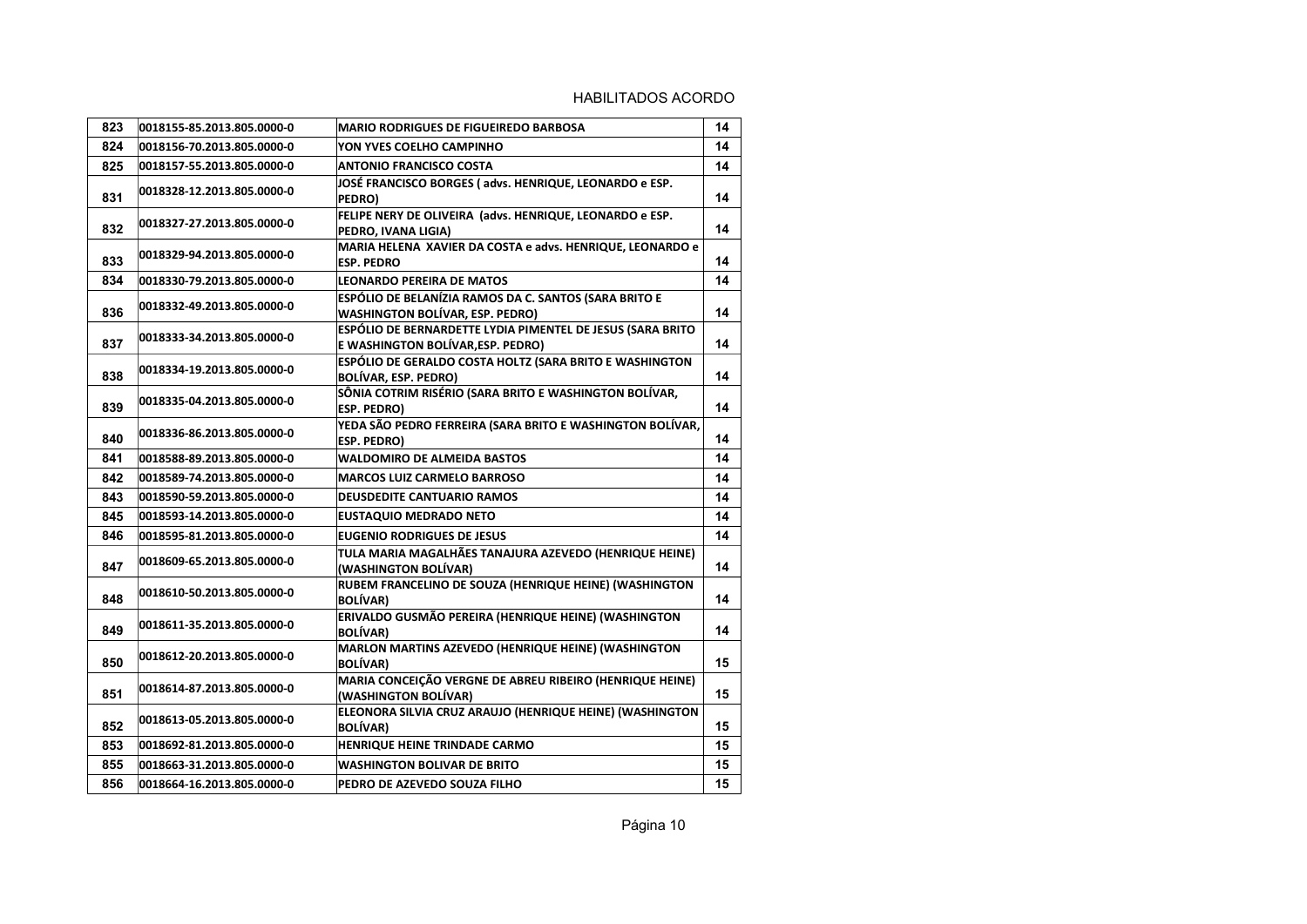| 858 | 0018666-83.2013.805.0000-0 | <b>ANISIO PINHEIRO DE JESUS</b>                                                      | 15 |
|-----|----------------------------|--------------------------------------------------------------------------------------|----|
| 861 | 0018669-38.2013.805.0000-0 | JORGE CLAUDEMIRO DA SILVA                                                            | 15 |
| 862 | 0018670-23.2013.805.0000-0 | YVANISE ALMEIDA VEIGA (HENRIQUE HEINE)                                               | 15 |
| 864 | 0018672-90.2013.805.0000-0 | <b>LEONARDO PEREIRA DE MATOS</b>                                                     | 15 |
| 865 | 0018673-75.2013.805.0000-0 | HENRIQUE HEINE TRINDADE CARMO                                                        | 15 |
| 866 | 0018674-60.2013.805.0000-0 | SOLANGE MARIA GUEDES CUNHA (HENRIQUE HEINE)                                          | 15 |
| 867 | 0018676-30.2013.805.0000-0 | ADVOCACIA E CONSULTORIA WASHINGTON BOLIVAR S/S                                       | 15 |
| 870 | 0018679-82.2013.805.0000-0 | FERNANDO DA SILVA SANTANNA (HENRIQUE HEINE)                                          | 15 |
| 871 | 0018681-52.2013.805.0000-0 | VANDA NUNES BARBOSA (HENRIQUE HEINE)                                                 | 15 |
| 873 | 0018683-22.2013.805.0000-0 | RIBERTO SIMON NEVES (HENRIQUE HEINE)                                                 | 15 |
| 874 | 0018684-07.2013.805.0000-0 | PAULO MIGUEL CARDOSO E SILVA (HENRIQUE HEINE)                                        | 15 |
| 875 | 0018685-89.2013.805.0000-0 | LUIS ANTÔNIO FERREIRA DA SILVA (HENRIQUE HEINE)                                      | 15 |
| 876 | 0018686-74.2013.805.0000-0 | JOSÉ CARLOS DE ALMEIDA (HENRIQUE HEINE)                                              | 15 |
| 877 | 0018688-44.2013.805.0000-0 | ERIC BRAGANÇA NOGUEIRA (HENRIQUE HEINE)                                              | 15 |
| 878 | 0018689-29.2013.805.0000-0 | <b>LEONARDO PEREIRA DE MATOS</b>                                                     | 16 |
| 880 | 0018691-96.2013.805.0000-0 | ELDO FERNANDO GOMES DE CASTRO (HENRIQUE HEINE)                                       | 16 |
| 881 | 0018693-66.2013.805.0000-0 | ESPÓLIO DE DARIEL OLIVEIRA DE SANTANA (HENRIQUE HEINE, ESP.<br>PEDRO)                | 16 |
| 882 | 0018694-51.2013.805.0000-0 | PEDRO DE AZEVEDO SOUZA FILHO                                                         | 16 |
| 883 | 0018696-21.2013.805.0000-0 | CRISTINA ALMEIDA VEIGA (HENRIQUE HEINE)                                              | 16 |
| 884 | 0018698-88.2013.805.0000-0 | ALCIDES DE CARVALHO G. FILHO (HENRIQUE HEINE)                                        | 16 |
| 887 | 0020590-32.2013.805.0000-0 | <b>JOSE DE SANTANA</b>                                                               | 16 |
| 896 | 0020602-46.2013.805.0000-0 | <b>GILSON SANTANA FERREIRA</b>                                                       | 16 |
| 905 | 0022224-63.2013.805.0000-0 | VERA LUCIA GARCIA ANDRADE GONDIM (HENRIQUE HEINE)<br>(WASHINGTON BOLIVAR)            | 16 |
| 912 | 0004581-58.2014.805.0000-0 | <b>EDMUNDO GUEDES</b>                                                                | 16 |
| 914 | 0005896-24.2014.805.0000-0 | <b>MANOEL ALEX DA SILVA SOUSA</b>                                                    | 16 |
| 931 | 0009639-42.2014.805.0000-0 | <b>DALVIO JOSÉ DE ALMEIDA JORGE</b>                                                  | 16 |
| 934 | 0010324-49.2014.805.0000-0 | <b>CARLOS MARQUES DE SOUZA</b>                                                       | 16 |
| 936 | 0010326-19.2014.805.0000-0 | <b>HERNANDES FACTUM SANTOS SILVA</b>                                                 | 16 |
| 938 | 0010329-71.2014.805.0000-0 | <b>EVERALDO MENDES DA SILVA</b>                                                      | 16 |
| 947 | 0005654-65.2014.805.0000-0 | <b>NELSON DA SILVA</b>                                                               | 16 |
| 948 | 0006179-47.2014.805.0000-0 | ESPÓLIO DE DANILO SEVERINO DE D'ALOYA NUNEZ (BALEEIRO E<br><b>BRUZACA ADVOGADOS)</b> | 16 |
| 953 | 0010520-19.2014.805.0000-0 | CM MACHADO ENGENHARIA LTDA                                                           | 16 |
| 955 | 0010722-93.2014.805.0000-0 | <b>GILMAR MARINHO SANTOS</b>                                                         | 16 |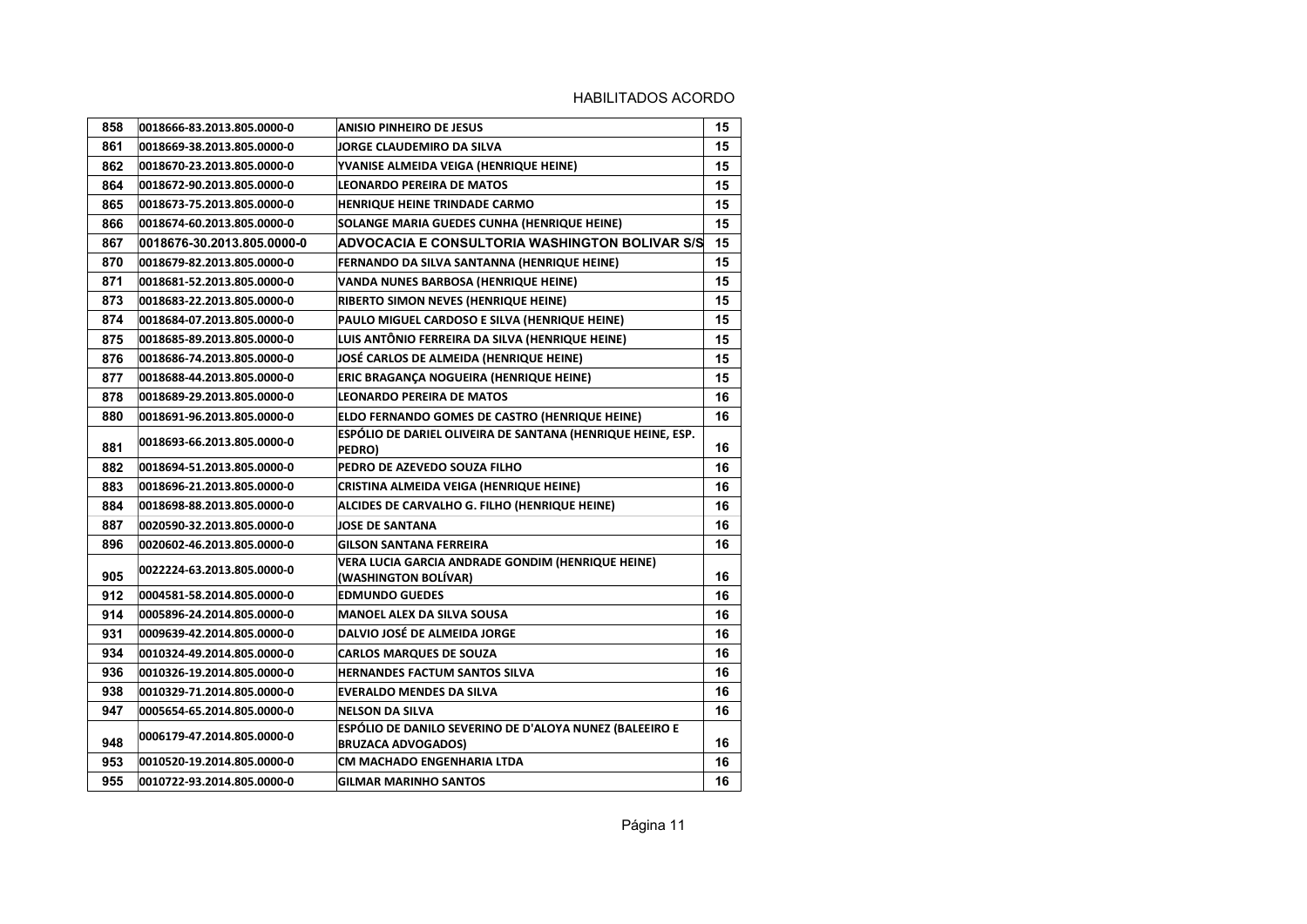| 963  | 0010737-62.2014.805.0000-0  | <b>PERICLES DE OLIVEIRA</b>                                                                                                                 | 16 |
|------|-----------------------------|---------------------------------------------------------------------------------------------------------------------------------------------|----|
| 966  | 0010740-17.2014.805.0000-0  | <b>MARAIVAN NASCIMENTO DOS SANTOS</b>                                                                                                       | 17 |
| 969  | 0010744-54.2014.805.0000-0  | <b>DAMIÃO ALVES DOS SANTOS</b>                                                                                                              | 17 |
| 971  | 0011101-34.2014.805.0000-0  | <b>MANOEL ALEX DA SILVA SOUSA</b>                                                                                                           | 17 |
| 972  | 0012086-03.2014.805.0000-0  | HILDEBRANDO DE ARAUJO SILVA                                                                                                                 | 17 |
| 973  | 0012314-75.2014.805.0000-0  | <b>MORENITA MATOS DE CARVALHO (HERDEIROS)</b>                                                                                               | 17 |
| 993  | 0012802-30.2014.805.0000-0  | <b>OSVALDO BARBOSA</b>                                                                                                                      | 17 |
| 1003 | 0012920-06.2014.805.0000-0  | <b>MOISES DOS SANTOS PEREIRA</b>                                                                                                            | 17 |
| 1005 | 0012922-73.2014.805.0000-0  | ALMY PEREIRA SANTOS                                                                                                                         | 17 |
| 1008 | 0012926-13.2014.805.0000-0  | VALDOMIRO SUZART FILHO                                                                                                                      | 17 |
| 1011 | 0012930-50.2014.805.0000-0  | <b>ADEMIR VIEIRA NOIA</b>                                                                                                                   | 17 |
| 1016 | 0013760-16.2014.805.0000-0  | <b>GILSON DA SILVA</b>                                                                                                                      | 17 |
| 1036 | 0013787-96.2014.805.0000-0  | <b>RAMILES MOISES SANTOS</b>                                                                                                                | 17 |
| 1037 | 0013788-81.2014.805.0000-0  | <b>EDMILSON BATISTA MENEZES</b>                                                                                                             | 17 |
| 1040 | 0016131-50.2014.805.0000-0  | ROBERTO DE OLIVEIRA ARANHA                                                                                                                  | 17 |
| 1041 | 0016132-35.2014.805.0000-0  | AGNALDO ALVES DE ALMEIDA (adv. ROBERTO DE OLIVEIRA<br><b>ARANHA)</b>                                                                        | 17 |
| 1043 | 0017121-41.2014.8.05.0000-0 | ESPÓLIO DE ANNIBAL DA SILVA RAMOS                                                                                                           | 17 |
| 1052 | 0019048-42.2014.805.0000-0  | SANDRA SILVA DAS NEVES                                                                                                                      | 17 |
| 1066 | 0019797-59.2014.805.0000-0  | ROBERCLEBSON FEITOSA DOS SANTOS                                                                                                             | 17 |
| 1068 | 0021552-21.2014.805.0000-0  | <b>AURÉLIO HERCILIO DO NASCIMENTO</b>                                                                                                       | 17 |
| 1069 | 0021553-06.2014.805.0000-0  | <b>COSME RUFINO MENDES</b>                                                                                                                  | 17 |
| 1070 | 0021554-88.2014.805.0000-0  | <b>MARCOS LUIZ CARMELO BARROSO</b>                                                                                                          | 18 |
| 1072 | 0021558-28.2014.805.0000-0  | TEODORO DA SILVA SANTANA                                                                                                                    | 18 |
| 1078 | 0021568-72.2014.805.0000-0  | <b>JORGE BOMFIM OLIVEIRA</b>                                                                                                                | 18 |
| 1085 | 0022255-49.2014.805.0000-0  | ATILA DE JESUS DO CARMO                                                                                                                     | 18 |
| 1111 | 0000078-57.2015.805.0000    | <b>DANIEL GOMES FIGUEIREDO</b>                                                                                                              | 18 |
| 1118 | 0000087-19.2015.805.0000    | <b>WILSON TEIXEIRA DOS SANTOS</b>                                                                                                           | 18 |
| 1134 | 0000115-84.2015.805.0000    | <b>GONCALO DE SOUZA</b>                                                                                                                     | 18 |
| 1142 | 0000181-64.2015.805.0000-0  | <b>ROMULO RODRIGUES CAMPOS</b>                                                                                                              | 18 |
| 1146 | 0010362-61.2014.805.0000-0  | <b>EDILSON ALVES FERREIRA</b>                                                                                                               | 18 |
| 1147 | 0001326-58.2015.805.0000    | MARIA ALDA NUNES BARBOSA (ADVS. LEONARDO, HENRIQUE E<br><b>ESP. DE PEDRO, WASHINGTON BOLIVAR)</b>                                           | 18 |
| 1148 | 0001327-43.2015.805.0000    | <b>ESPOLIO DE WALMIR CRUZ REP. POR GILDINETE VIEIRA</b><br>BITTENCOURT (ADVS. LEONARDO, HENRIQUE E ESP.PEDRO,<br><b>WASHINGTON BOLIVAR)</b> | 18 |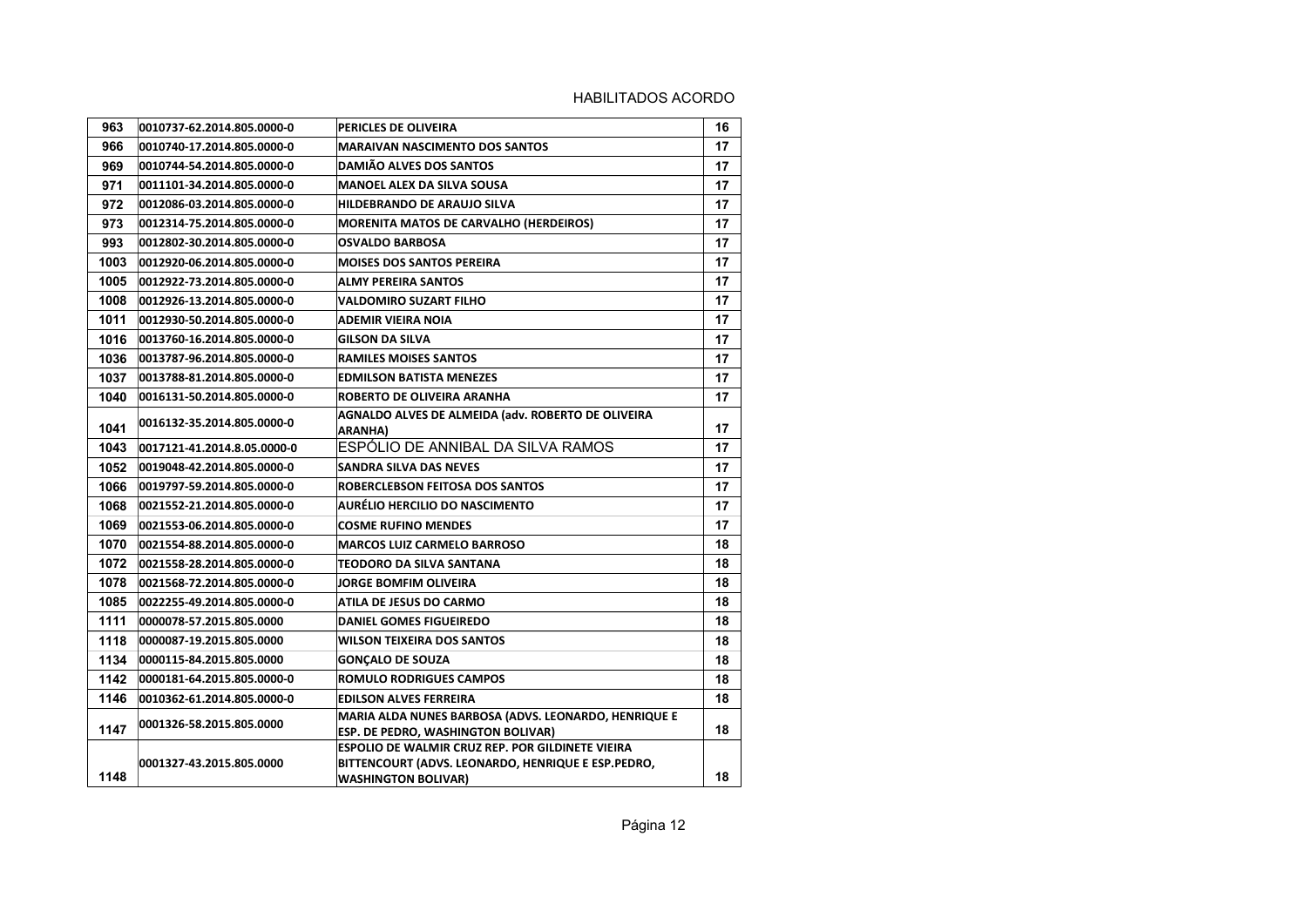| 1149 | 0001328-28.2015.805.0000   | CARLOS EVANGELISTA DA SILVA (ADVS. LEONARDO, HENRIQUE E<br><b>ESP. DE PEDRO, WASHINGTON BOLIVAR)</b> | 18 |
|------|----------------------------|------------------------------------------------------------------------------------------------------|----|
|      |                            | ESPÓLIO DE WALMIR SERRÃO REP. POR DINALVA REIS SERRÃO                                                |    |
|      | 0001329-13.2015.805.0000   | (ADVS. LEONARDO, HENRIQUE E ESP. DE PEDRO, WASHINTON                                                 |    |
| 1150 |                            |                                                                                                      | 18 |
|      |                            | <b>BOLIVAR)</b><br>MARIA DE LOURDES RIBEIRO CABADAS (ADVS. LEONARDO,                                 |    |
| 1151 | 0001330-95.2015.805.0000   |                                                                                                      | 18 |
|      |                            | HENRIQUE E ESP. DE PEDRO, WASHINGTON BOLIVAR)                                                        |    |
| 1152 | 0001331-80.2015.805.0000   | WASHINGTON ALVES DO SANTOS (ADVS. LEONARDO, HENRIQUE E                                               |    |
|      |                            | ESP. DE PEDRO, WASHINGTON BOLIVAR)                                                                   | 18 |
|      | 0001332-65.2015.805.0000   | GUILHERME JOSÉ DE SOUZA (ADVS. LEONARDO, HENRIQUE E ESP.                                             |    |
| 1153 |                            | DE PEDRO, WASHINGTON BOLÍVAR)                                                                        | 18 |
|      | 0001334-35.2015.805.0000   | VERA LUCIA VEIGA CONCEIÇÃO (ADVS. LEONARDO, HENRIQUE E                                               |    |
| 1154 |                            | ESP. DE PEDRO, WASHINGTON BOLÍVAR)                                                                   | 18 |
|      |                            | ESPOLIO DE AMPHRISIO LESSA RIBEIRO, REP. CLEA TEIXEIRA                                               |    |
|      | 0001336-05.2015.805.0000   | RIBEIRO (ADVS. LEONARDO, HENRIQUE E ESP. DE PEDRO)                                                   |    |
| 1155 |                            |                                                                                                      | 18 |
|      |                            | RAIJU BORGES DE OLIVEIRA (ADVS. LEONARDO, HENRIQUE E ESP.                                            |    |
| 1156 | 0001337-87.2015.805.0000   | DE PEDRO, WASHINGTON BOLÍVAR)                                                                        | 18 |
|      |                            | DULCINEA GONCALVES VASCONCELOS DA SILVA(ADVS. LEONARDO,                                              |    |
| 1157 | 0001338-72.2015.805.0000-0 | HENRIQUE E ESP. DE PEDRO)                                                                            | 18 |
|      |                            | JOSÉ LEÃO COSTA FILHO (ADVS. LEONARDO, HENRIQUE E ESP. DE                                            |    |
| 1158 | 0001339-57.2015.805.0000   | PEDRO, WASHINGTON BOLÍVAR)                                                                           | 19 |
|      |                            | EDSON LIMA SILVA (ADVS. LEONARDO, HENRIQUE E ESP. DE                                                 |    |
| 1159 | 0001340-42.2015.805.0000   | PEDRO, WASINGTON BOLIVAR)                                                                            | 19 |
|      |                            | JOSE AUGUSTO DA SILVA (ADVS. LEONARDO, HENRIQUE E ESP. DE                                            |    |
| 1160 | 0001341-27.2015.805.0000   | PEDRO, WASHINGTON BOLÍVAR)                                                                           | 19 |
|      |                            | RUBENS DE CASTILHO URPIA (ADVS. LEONARDO, HENRIQUE E ESP.                                            |    |
| 1161 | 0001342-12.2015.805.0000   | DE PEDRO, WASHINGTON BOLÍVAR)                                                                        | 19 |
|      |                            | AYDEE SARAIVA RIBEIRO ( ADVS. LEONARDO, HENRIQUE E ESP. DE                                           |    |
| 1162 | 0001343-94.2015.805.0000   | PEDRO, WASINGTON BOLIVAR)                                                                            | 19 |
|      |                            | JURACY MURILO MONTEIRO BORGES (ADVS. LEONARDO,                                                       |    |
| 1163 | 0001344-79.2015.805.0000   | HENRIQUE E ESP. DE PEDRO, WASHINGTON BOLÍVAR)                                                        | 19 |
|      |                            | ESPÓLIO DE WALDIR M. F. MACHADO REP. POR JOSE RAIMUNDO R.                                            |    |
|      | 0001345-64.2015.805.0000   | CRUZ MACHADO (ADVS. LEONARDO, HENRIQUE E ESP. DE PEDRO,                                              |    |
| 1164 |                            | <b>WASHINGTON BOLÍVAR)</b>                                                                           | 19 |
|      |                            | IVAN DA SILVA MIRANDA (ADVS. LEONARDO, HENRIQUE E ESP. DE                                            |    |
| 1165 | 0001346-49.2015.805.0000   | PEDRO, WASHINGTON BOLÍVAR)                                                                           | 19 |
|      |                            | LEOPOLDO LEÃO BITENCOURT (ADVS. LEONARDO, HENRIQUE E                                                 |    |
| 1166 | 0001347-34.2015.805.0000   | <b>ESP. DE PEDRO, WASHINGTON BOLÍVAR)</b>                                                            | 19 |
|      |                            |                                                                                                      |    |
| 1167 | 0001348-19.2015.805.0000   | JOSE MAXIMINO MARCHESINI ( ADVS. LEONARDO, HENRIQUE E                                                | 19 |
|      |                            | <b>ESP. DE PEDRO, WASINGTON BOLIVAR)</b>                                                             |    |
| 1176 | 0002148-47.2015.805.0000   | <b>DINAIDE BRITO DE OLIVEIRA</b>                                                                     | 19 |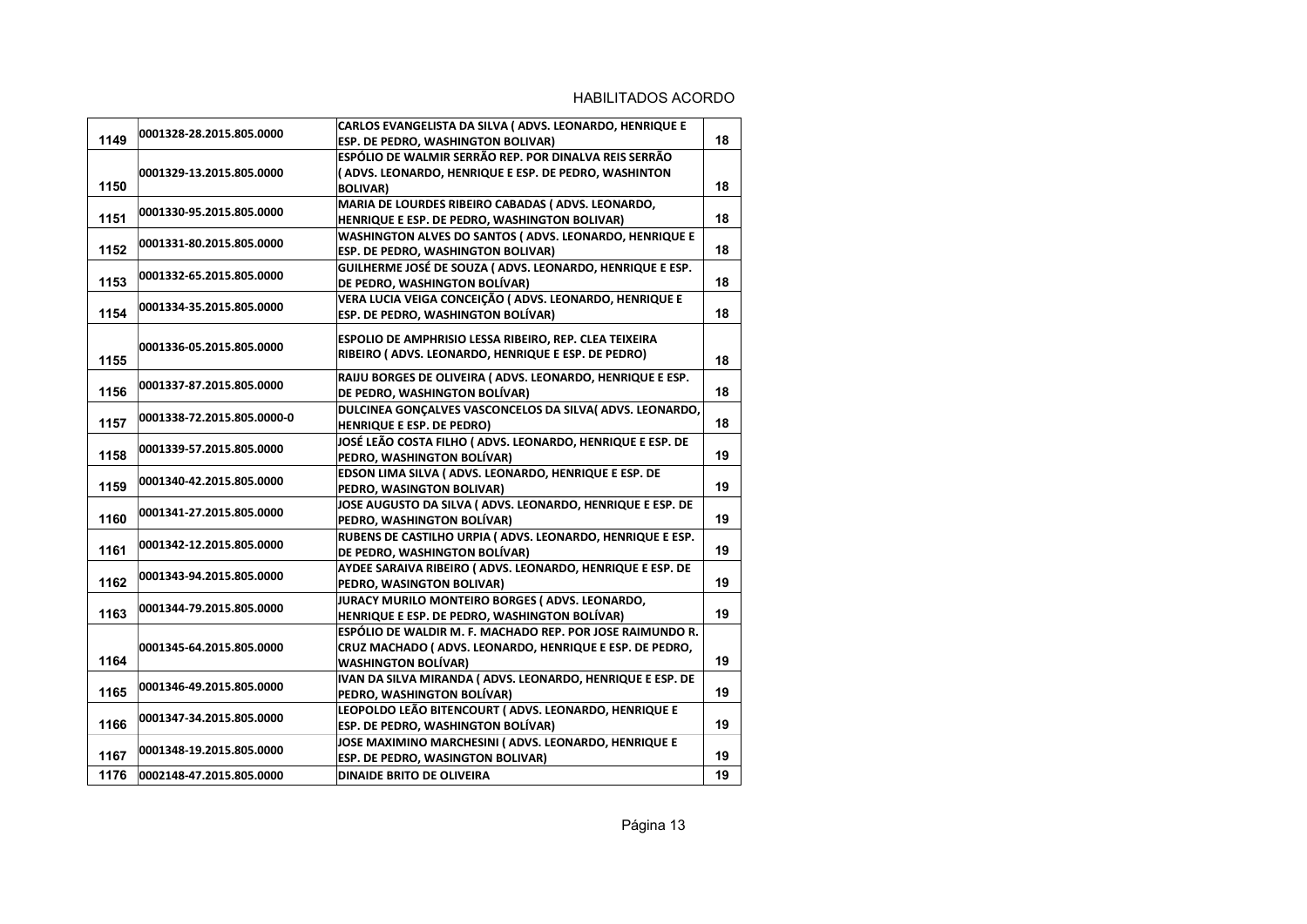| 1177 | 0002453-31.2015.805.0000 | COSME DUTRA RABELO (ADVS. LEONARDO, HENRIQUE E ESP. DE<br>PEDRO)                                                     | 19 |
|------|--------------------------|----------------------------------------------------------------------------------------------------------------------|----|
| 1178 | 0002454-16.2015.805.0000 | MARIZETH GOMES PIRES, WASINGTON BOLIVAR                                                                              | 19 |
| 1179 | 0002455-98.2015.805.0000 | <b>ALIEDE RIBEIRO SOUZA</b>                                                                                          | 19 |
| 1180 | 0002456-83.2015.805.0000 | CELINO BISPO DOS SANTOS (WASHINGTON BOLÍVAR)                                                                         | 19 |
| 1181 | 0002457-68.2015.805.0000 | <b>OSMAR SOUZA OLIVEIRA</b>                                                                                          | 19 |
| 1182 | 0002459-38.2015.805.0000 | CELESTINO JOSÉ FREIRE COSTA (ADVS. LEONARDO, HENRIQUE E<br><b>ESP. DE PEDRO)</b>                                     | 19 |
| 1183 | 0002458-53.2015.805.0000 | JOÃO CARLOS BERNARDES PEREIRA JUNIOR                                                                                 | 19 |
| 1184 | 0002460-23.2015.805.0000 | CARMELITA BAHIA DE ARAÚJO (ADVS. LEONARDO, HENRIQUE E<br><b>ESP. DE PEDRO)</b>                                       | 19 |
| 1185 | 0002462-90.2015.805.0000 | ESPÓLIO DE RAIMUNDO RODRIGUES SILVA REP. HELOISA DE JESUS<br>SANTOS SILVA (ADVS. LEONARDO, HENRIQUE E ESP. DE PEDRO) | 19 |
| 1186 | 0002463-75.2015.805.0000 | ADALBERTO MACHADO OLIVA (ADVS. LEONARDO, HENRIQUE E<br><b>ESP. DE PEDRO)</b>                                         | 20 |
| 1187 | 0002464-60.2015.805.0000 | CARLOS ALBERTO ANASTACIO ALVES (ADVS. LEONARDO,<br>HENRIQUE E ESP. DE PEDRO)                                         | 20 |
| 1188 | 0002465-45.2015.805.0000 | MILTON ANUNCIAÇÃO DE SOUZA (ADVS. LEONARDO, HENRIQUE E<br>ESP. DE PEDRO)                                             | 20 |
| 1189 | 0002466-30.2015.805.0000 | JORGE LUIZ BISPO DA SILVA (ADVS. LEONARDO, HENRIQUE E ESP.<br><b>DE PEDRO)</b>                                       | 20 |
| 1190 | 0002467-15.2015.805.0000 | CRISTINA MARIA FONSECA DE SOUZA (ADVS. LEONARDO,<br>HENRIQUE E ESP. DE PEDRO, WASHINGTON BOLÍVAR)                    | 20 |
| 1191 | 0002468-97.2015.805.0000 | LUIZ MARCOS REZENDE FONSECA (ADVS. LEONARDO, HENRIQUE E<br>ESP. DE PEDRO, WASINGTON BOLIVAR)                         | 20 |
| 1192 | 0002469-82.2015.805.0000 | MARULISSES PEREIRA BISPO (ADVS. LEONARDO, HENRIQUE E ESP.<br>DE PEDRO, WASINGTON BOLIVAR)                            | 20 |
| 1193 | 0002470-67.2015.805.0000 | JOÃO CARLOS DIAS DA CRUZ (ADVS. LEONARDO, HENRIQUE E ESP.<br>DE PEDRO, WASINGTON BOLIVAR)                            | 20 |
| 1194 | 0002471-52.2015.805.0000 | SIMONE FERNANDES RODRIGUES OLIVEIRA( ADVS. LEONARDO,<br>HENRIQUE E ESP. DE PEDRO, WASINGTON BOLIVAR)                 | 20 |
| 1195 | 0002472-37.2015.805.0000 | LUIZ LOPES NETTO (ADVS. LEONARDO, HENRIQUE E ESP. DE PEDRO,<br><b>WASHINGTON BOLÍVAR)</b>                            | 20 |
| 1196 | 0002473-22.2015.805.0000 | JOSÉ BONFIM FONTES DOS REIS (ADVS. LEONARDO, HENRIQUE E<br>ESP. DE PEDRO, WASINGTON BOLIVAR)                         | 20 |
| 1197 | 0002475-89.2015.805.0000 | AMILTON EZEQUIEL ARAUJO (ADVS. LEONARDO, HENRIQUE E ESP.<br>DE PEDRO, WASHINGTON BOLÍVAR)                            | 20 |
| 1198 | 0002477-59.2015.805.0000 | MARIA NILZA SANTOS BARROS CARDOSO (ADVS. LEONARDO,<br>HENRIQUE E ESP. DE PEDRO, WASINGTON BOLIVAR)                   | 20 |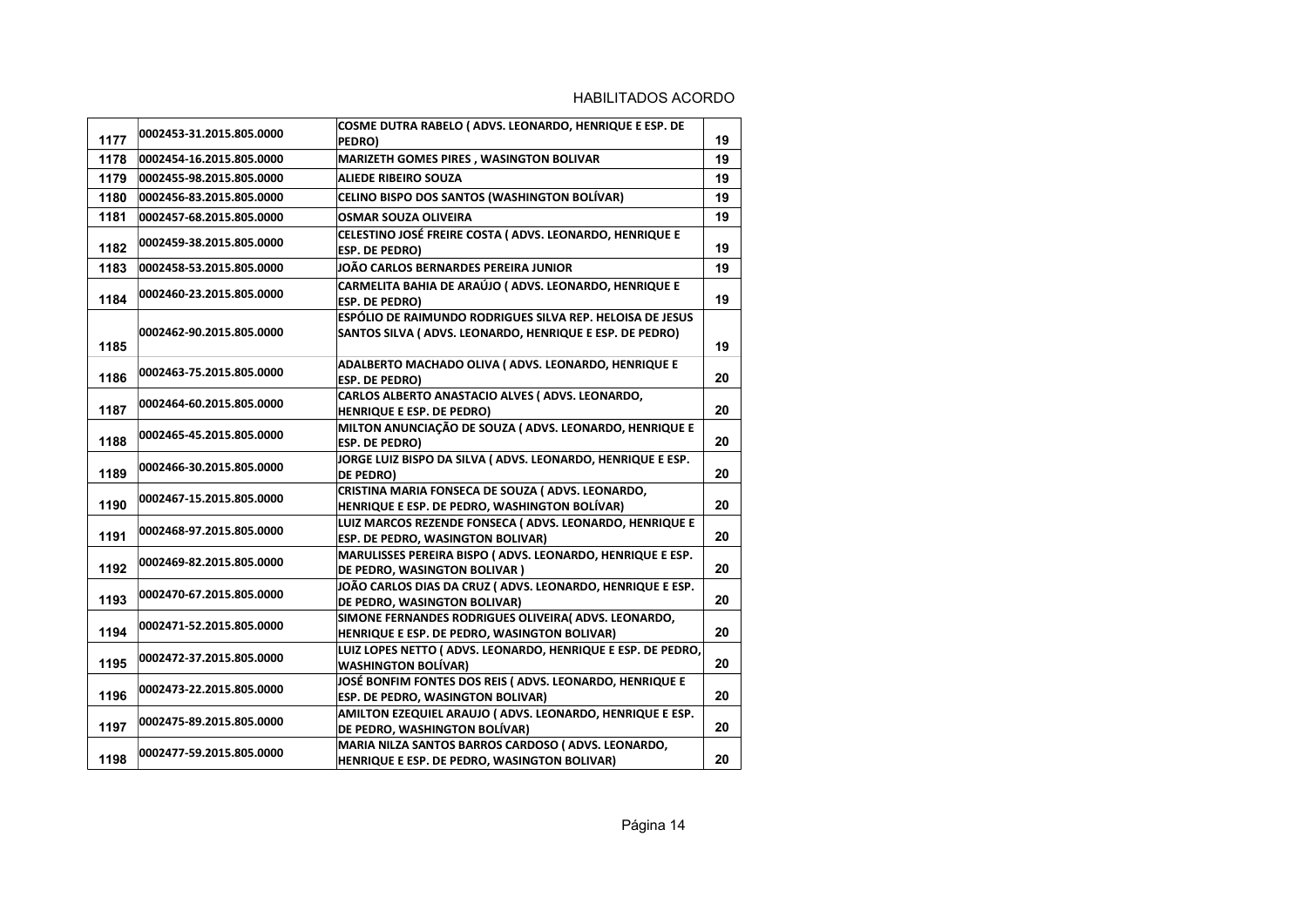|      |                            | ESPÓLIO DE EDUARDO VIEIRA DOS SANTOS REP. POR MARIA DA     |    |
|------|----------------------------|------------------------------------------------------------|----|
|      | 0002478-44.2015.805.0000-0 | CONCEIÇÃO NASCIMENTO VIEIRA (ADVS. LEONARDO, HENRIQUE E    |    |
| 1199 |                            | ESP. DE PEDRO, WASHINGTON BOLÍVAR)                         | 20 |
|      |                            | MARCO ANTONIO DOS REIS SERAFIM (ADVS. LEONARDO,            |    |
| 1200 | 0002479-29.2015.805.0000   | HENRIQUE E ESP. DE PEDRO)                                  | 20 |
|      |                            | SUZANA DA SILVA DIAS (ADVS. LEONARDO, HENRIQUE E ESP. DE   |    |
| 1201 | 0002481-96.2015.805.0000   | PEDRO, WASINGTON BOLIVAR)                                  | 20 |
|      |                            | MARIA DA CONCEIÇÃO NASCIMENTO VIEIRA (ADVS. LEONARDO,      |    |
| 1202 | 0002482-81.2015.805.0000   | HENRIQUE E ESP. DE PEDRO)                                  | 20 |
|      |                            | SOLANGE MARIA PACHECO MAGALHAES (ADVS. LEONARDO,           |    |
| 1203 | 0002483-66.2015.805.0000   | HENRIQUE E ESP. DE PEDRO)                                  | 20 |
|      |                            | MIRIAN OLIVEIRA (ADVS. LEONARDO, HENRIQUE E ESP. DE PEDRO, |    |
| 1204 | 0002484-51.2015.805.0000   | <b>WASINGTON BOLIVAR)</b>                                  | 20 |
|      |                            | PERICLES ROCHA DE OLIVEIRA (HENRIQUE HEINE, WASINGTON      |    |
| 1205 | 0002485-36.2015.805.0000   | <b>BOLIVAR)</b>                                            | 20 |
|      |                            | MARIA CARMEM MORENO CEA ( ADVS. LEONARDO, HENRIQUE E       |    |
| 1206 | 0002486-21.2015.805.0000   | <b>ESP. DE PEDRO)</b>                                      | 21 |
|      |                            | JOSIVAN ANSELMO JOSÉ DA SILVA (ADVS. LEONARDO, HENRIQUE E  |    |
| 1207 | 0002488-88.2015.805.0000   | ESP. DE PEDRO, WASINGTON BOLIVAR)                          | 21 |
|      |                            | SILVONEY FALCÃO MENEZES (ADVS. LEONARDO, HENRIQUE E ESP.   |    |
| 1208 | 0002489-73.2015.805.0000   | DE PEDRO, WASINGTON BOLIVAR)                               | 21 |
|      |                            | MOISES BARBOSA DE MIRANDA (ADVS. LEONARDO, HENRIQUE E      |    |
| 1209 | 0002490-58.2015.805.0000   | <b>ESP. DE PEDRO)</b>                                      | 21 |
|      |                            | ELIANA OTERO SAPUCAIA (ADVS. LEONARDO, HENRIQUE E ESP. DE  |    |
| 1210 | 0002491-43.2015.805.0000   | PEDRO, WASHINGTON BOLÍVAR)                                 | 21 |
|      |                            | CARLOS RAIMUNDO FERREIRA DOS SANTOS (ADVS. LEONARDO,       |    |
| 1211 | 0002492-28.2015.805.0000   | HENRIQUE E ESP. DE PEDRO)                                  | 21 |
|      |                            | PASCOAL TEIXEIRA GAMA (ADVS. LEONARDO, HENRIQUE E ESP. DE  |    |
| 1212 | 0002493-13.2015.805.0000   | PEDRO, WASINGTON BOLIVAR)                                  | 21 |
|      |                            | GIZORLANDO DE MAGALHAES FRAGA (HENRIQUE HEINE)             |    |
| 1213 | 0002494-95.2015.805.0000   | (WASHINGTON BOLÍVAR)                                       | 21 |
|      |                            | MANOEL DE SOUZA SANTOS (ADVS. LEONARDO, HENRIQUE E ESP.    |    |
| 1214 | 0002495-80.2015.805.0000   | <b>DE PEDRO)</b>                                           | 21 |
|      |                            | FIRNALVON MIRANDA GUSMÃO (ADVS. LEONARDO, HENRIQUE E       |    |
| 1215 | 0002496-65.2015.805.0000   | <b>ESP. DE PEDRO, WASHINGTON BOLÍVAR)</b>                  | 21 |
|      |                            | FERNANDO QUEIROZ MOTA FILHO (ADVS. LEONARDO, HENRIQUE E    |    |
| 1216 | 0002497-50.2015.805.0000   | ESP. DE PEDRO, WASHINGTON BOLÍVAR)                         | 21 |
|      |                            | JEISA CRUSOE ROCHA (ADVS. LEONARDO, HENRIQUE E ESP. DE     |    |
| 1217 | 0002498-35.2015.805.0000   | PEDRO, WASINGTON BOLIVAR)                                  | 21 |
|      |                            | MARGARIDA BUENO CALATRONE (ADVS. LEONARDO, HENRIQUE E      |    |
| 1218 | 0002499-20.2015.805.0000   | ESP. DE PEDRO, WASINGTON BOLIVAR)                          | 21 |
|      |                            |                                                            |    |
| 1219 | 0002500-05.2015.805.0000   | GILSON DA SILVA FERREIRA (ADVS. LEONARDO, HENRIQUE E ESP.  | 21 |
|      |                            | <b>DE PEDRO)</b>                                           |    |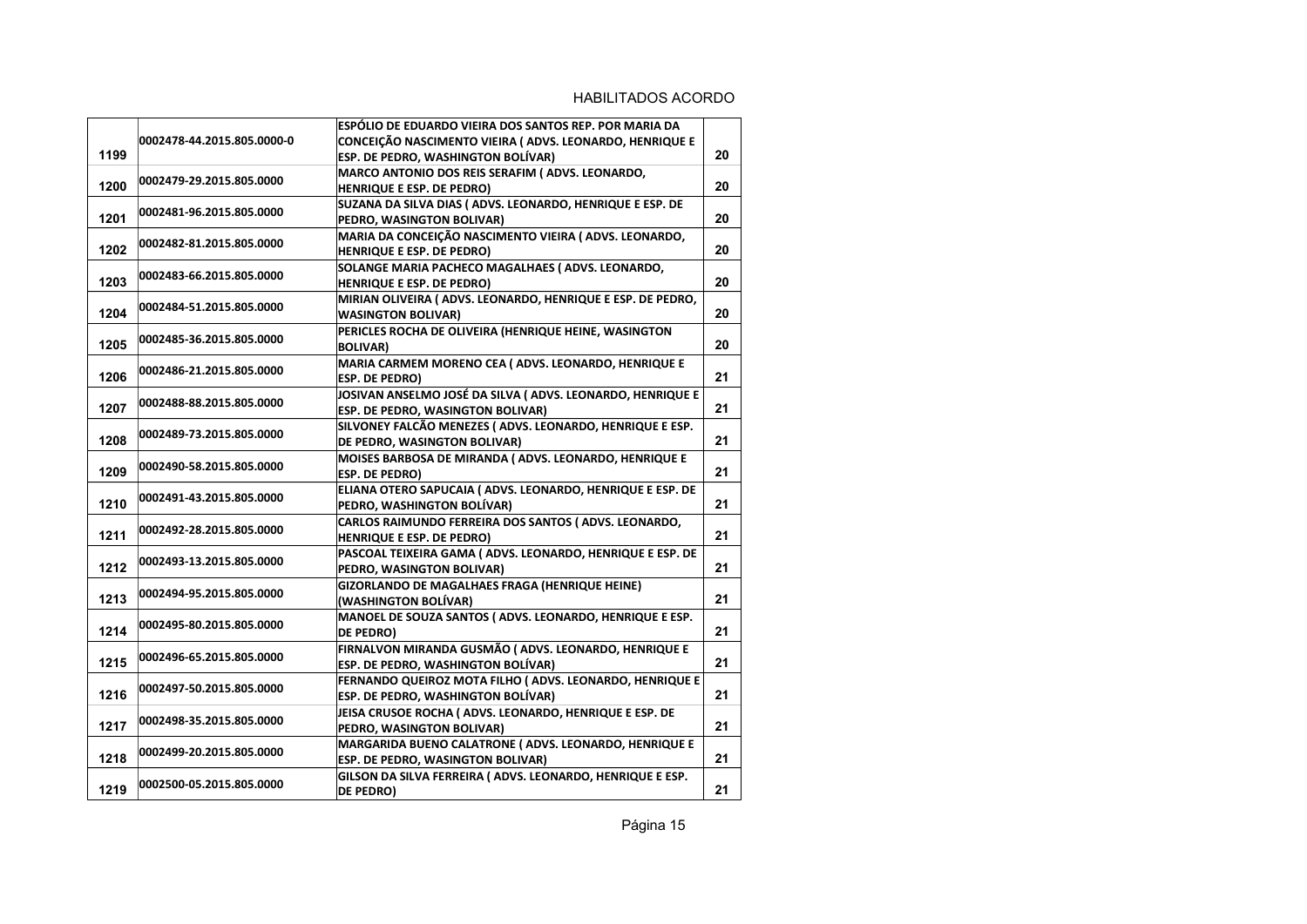| 1232 | 0003612-09.2015.805.0000 | AMIRES RAYMUNDO SILVANY                                                           | 21      |
|------|--------------------------|-----------------------------------------------------------------------------------|---------|
|      | 0003613-91.2015.805.0000 | ESPÓLIO DE GUILHERME AMBROSI CALDAS REP. POR MARIA                                |         |
| 1233 |                          | <b>MARGARIDA DO AMARAL CALDAS</b>                                                 | 21      |
| 1234 | 0003614-76.2015.805.0000 | <b>JANDIR LEITE NEVES</b>                                                         | 21      |
| 1235 | 0003615-61.2015.805.0000 | <b>DALTON MENEZES DA SILVA</b>                                                    | 21      |
| 1236 | 0003616-46.2015.805.0000 | JOSÉ MAIA COSTA                                                                   | 21      |
| 1237 | 0003617-31.2015.805.0000 | <b>GRACILIANO MORAES BARRETTO NETTO</b>                                           | 21      |
| 1238 | 0003618-16.2015.805.0000 | <b>MILTON BRITO SAMPAIO</b>                                                       | 22      |
| 1239 | 0003685-78.2015.805.0000 | LIVIA ALMEIDA ROCHA DE CARVALHO (ADVS. LEONARDO,<br>HENRIQUE E ESP. DE PEDRO)     | 22      |
| 1240 | 0003686-63.2015.805.0000 | NOEMI REIS DA SILVA (ADVS. LEONARDO, HENRIQUE E ESP. DE<br>PEDRO)                 | 22      |
| 1241 | 0003687-48.2015.805.0000 | JOSÉ ALVES PEIXOTO (ADVS. LEONARDO, HENRIQUE E ESP. DE<br>PEDRO)                  | 22      |
| 1242 | 0003688-33.2015.805.0000 | ROSA MARIA MEIRA COSTA (ADVS. LEONARDO, HENRIQUE E ESP.<br>DE PEDRO)              | 22      |
| 1243 | 0003689-18.2015.805.0000 | JOSÉ FERREIRA CARDOSO (ADVS. LEONARDO, HENRIQUE E ESP. DE<br>PEDRO)               | 22      |
| 1244 | 0003690-03.2015.805.0000 | SIDRONIA NUNES COSTA (ADVS. LEONARDO, HENRIQUE E ESP. DE<br>PEDRO)                | 22      |
| 1245 | 0003691-85.2015.805.0000 | HERMES DA SILVA BARBOSA (ADVS. LEONARDO, HENRIQUE E ESP.<br>DE PEDRO)             | 22      |
| 1246 | 0003692-70.2015.805.0000 | SALVADOR DA CRUZ GUIMARÃES (ADVS. LEONARDO, HENRIQUE E<br><b>ESP. DE PEDRO)</b>   | $22 \,$ |
| 1247 | 0003693-55.2015.805.0000 | JOSÉ LOPES DOS SANTOS (ADVS. LEONARDO, HENRIQUE E ESP. DE<br>PEDRO)               | 22      |
| 1248 | 0003694-40.2015.805.0000 | FERNANDO DA COSTA LANZA (ADVS. LEONARDO, HENRIQUE E ESP.<br><b>DE PEDRO)</b>      | 22      |
| 1249 | 0003695-25.2015.805.0000 | ARNALDO ROSA DE CARVALHO (ADVS. LEONARDO, HENRIQUE E<br><b>ESP. DE PEDRO)</b>     | 22      |
| 1250 | 0003696-10.2015.805.0000 | HASTINFILO BERENGUER PRADO (ADVS. LEONARDO, HENRIQUE E<br><b>ESP. DE PEDRO)</b>   | 22      |
| 1251 | 0003697-92.2015.805.0000 | LITERCILIO NUNES DE OLIVEIRA (ADVS. LEONARDO, HENRIQUE E<br><b>ESP. DE PEDRO)</b> | 22      |
| 1252 | 0003698-77.2015.805.0000 | MARIA DE FATIMA BORGES RIBEIRO (ADVS. HENRIQUE E ESP. DE<br>PEDRO)                | 22      |
| 1253 | 0003699-62.2015.805.0000 | ANTONIO MORAES ALMEIDA (ADVS. LEONARDO, HENRIQUE E ESP.<br>DE PEDRO)              | 22      |
| 1254 | 0003700-47.2015.805.0000 | NILZA DE ASSIS LOPO GARRIDO (ADVS. LEONARDO, HENRIQUE E<br><b>ESP. DE PEDRO)</b>  | 22      |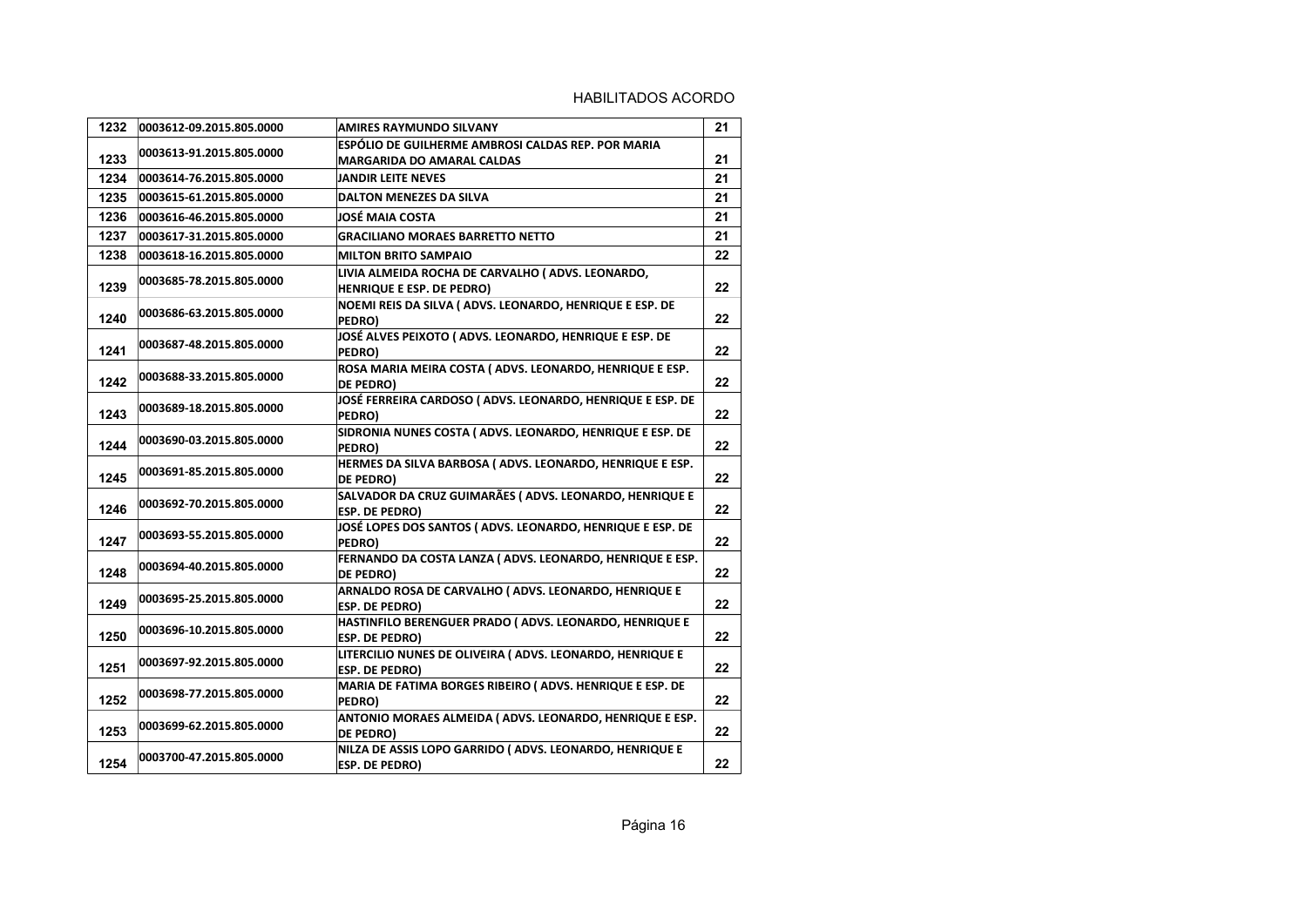| 1255 | 0003701-32.2015.805.0000   | AGNALDO VIANA PEREIRA (ADVS. LEONARDO, HENRIQUE E ESP. DE<br>PEDRO)                                                         | 22 |
|------|----------------------------|-----------------------------------------------------------------------------------------------------------------------------|----|
| 1256 | 0003702-17.2015.805.0000   | JOSÉ LANDIM BATISTA (ADVS. LEONARDO, HENRIQUE E ESP. DE<br>PEDRO)                                                           | 22 |
| 1257 | 0003703-02.2015.805.0000   | ALMIR DE SOUZA QUERINO (ADVS. LEONARDO, HENRIQUE E ESP.<br>DE PEDRO)                                                        | 22 |
| 1258 | 0003704-84.2015.805.0000   | ORLANDO SILVA ALMEIDA (ADVS. LEONARDO, HENRIQUE E ESP. DE<br>PEDRO)                                                         | 23 |
| 1259 | 0003705-69.2015.805.0000   | ALOISIO SANDES SANTANA (ADVS. LEONARDO, HENRIQUE E ESP.<br>DE PEDRO)                                                        | 23 |
| 1260 | 0003706-54.2015.805.0000   | MANOEL MESSIAS DE MORAES LIMA (ADVS. LEONARDO,<br>HENRIQUE E ESP. DE PEDRO)                                                 | 23 |
| 1261 | 0003707-39.2015.805.0000   | DARCI BARBOSA DA SILVA (ADVS. LEONARDO, HENRIQUE E ESP. DE<br>PEDRO)                                                        | 23 |
| 1262 | 0003708-24.2015.805.0000   | LECIO DIAS DA SILVA (ADVS. LEONARDO, HENRIQUE E ESP. DE<br>PEDRO)                                                           | 23 |
| 1263 | 0003711-76.2015.805.0000   | RICARDO LUIZ MOTTA (ADVS. LEONARDO, HENRIQUE E ESP. DE<br>PEDRO)                                                            | 23 |
| 1264 | 0003712-61.2015.805.0000   | ESPÓLIO DE ALBERTO LIBANIO DA HORA, REP. POR AILDE LIMA DE<br>CERQUEIRA HORA (ADVS. LEONARDO, HENRIQUE E ESP. DE PEDRO)     | 23 |
| 1265 | 0003713-46.2015.805.0000   | ESPÓLIO WALTER MATHEUS ARANTES, REP. POR CLAUDIA ARANTES<br>LIBERTO DE MATTOS (ADVS. LEONARDO, HENRIQUE E ESP. DE<br>PEDRO) | 23 |
| 1266 | 0003714-31.2015.805.0000   | MARIA BEATRIZ FERREIRA COSTA MATTEONI (ADVS. LEONARDO,<br>HENRIQUE E ESP. DE PEDRO)                                         | 23 |
| 1267 | 0003715-16.2015.805.0000   | CLEUSE ANDRADE ERDENS (ADVS. LEONARDO, ESP. DE PEDRO)                                                                       | 23 |
| 1268 | 0003716-98.2015.805.0000   | MARIA ADALGISA ROCHA SOUZA (ADVS. LEONARDO, HENRIQUE E<br><b>ESP. DE PEDRO)</b>                                             | 23 |
| 1269 | 0003717-83.2015.805.0000   | ESPÓLIO DE OSVALDO ANDRADE DE MENEZES, REP. POR GILKA<br>MATOS (ADVS. LEONARDO, HENRIQUE E ESP. DE PEDRO)                   | 23 |
| 1270 | 0003718-68.2015.805.0000   | FLORENTINO MARTINEZ PAES (ADVS. LEONARDO, HENRIQUE E ESP.<br>DE PEDRO)                                                      | 23 |
| 1271 | 0003719-53.2015.805.0000   | FRANCISCO PAULO CORREIA DE ARAÚJO (ADVS. LEONARDO,<br>HENRIQUE E ESP. DE PEDRO)                                             | 23 |
| 1272 | 0003720-38.2015.805.0000   | ANTONIO WELTON DE ALMEIDA SANTOS (ADVS. LEONARDO,<br>HENRIQUE E ESP. DE PEDRO)                                              | 23 |
| 1273 | 0003721-23.2015.805.0000   | DOMITILLA ROMILDA COSTA E SILVA (ADVS. LEONARDO,<br>HENRIQUE E ESP. DE PEDRO)                                               | 23 |
| 1277 | 0004371-70.2015.805.0000   | <b>VALMAR CARDOSO DOS SANTOS</b>                                                                                            | 23 |
| 1282 | 0006912-76.2015.805.0000-0 | <b>CEZAR AUGUSTO DE CASTRO LIMA PRISCO PARAÍSO</b>                                                                          | 23 |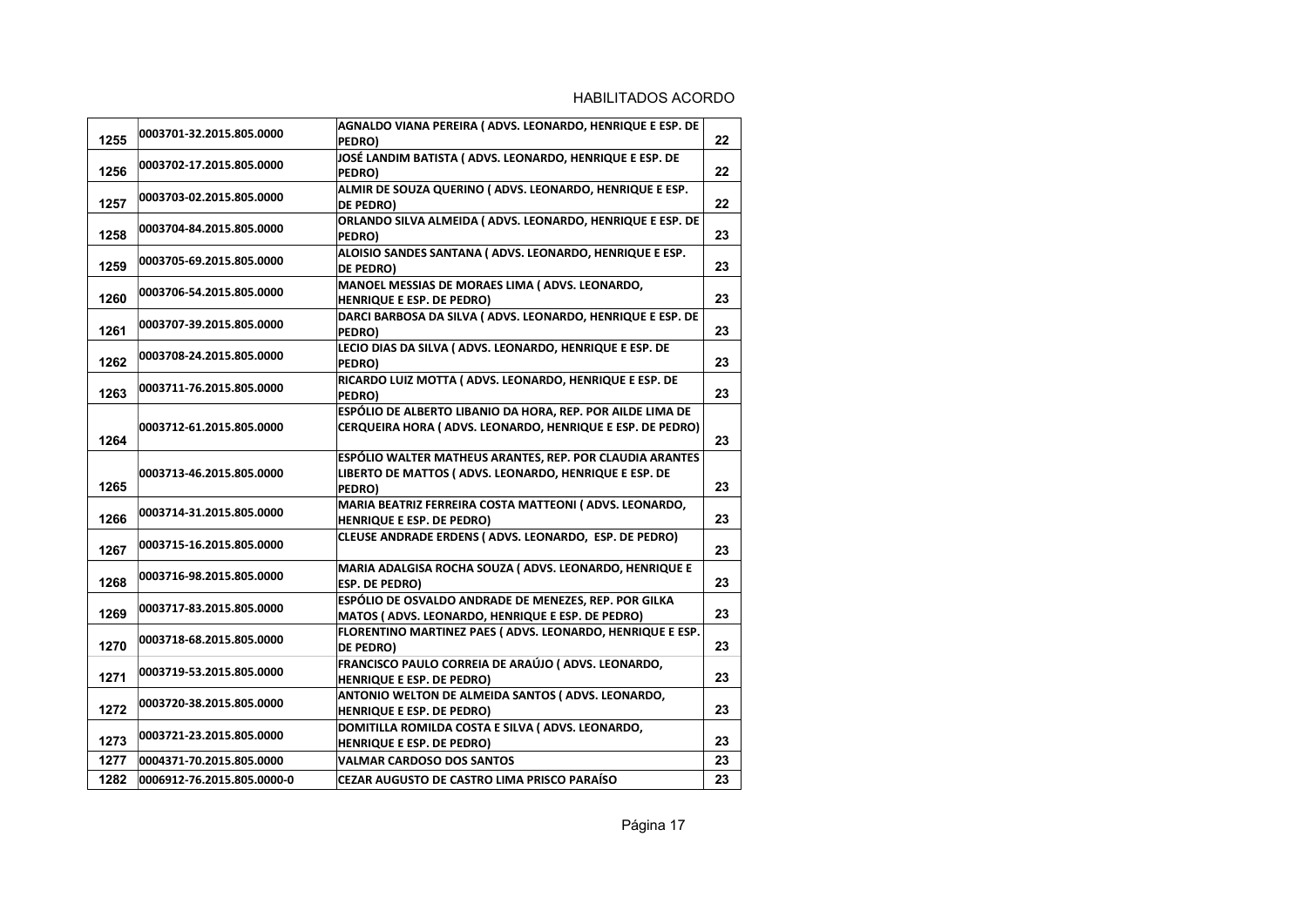| 1283 | 0006913-61.2015.805.0000-0 | <b>HAROLDO COELHO CERQUEIRA</b>                                                    | 23 |
|------|----------------------------|------------------------------------------------------------------------------------|----|
| 1285 | 0006919-68.2015.805.0000-0 | <b>EVANGEVAL BRITTO CARNEIRO</b>                                                   | 23 |
| 1295 | 0007490-39.2015.805.0000-0 | CRISPINIANO CARLOS DA SILVA                                                        | 24 |
| 1297 | 0007492-09.2015.805.0000-0 | <b>CARLITO DOS SANTOS</b>                                                          | 24 |
| 1298 | 0007494-76.2015.805.0000-0 | <b>CLAUDELITO DIAS CONCEIÇÃO</b>                                                   | 24 |
| 1299 | 0007497-31.2015.805.0000-0 | <b>ADILSON PEREIRA NEPOMUCENO</b>                                                  | 24 |
| 1306 | 0008276-83.2015.805.0000-0 | <b>LUIZ BRITO DE SANTANA</b>                                                       | 24 |
| 1313 | 0006833-63.2016.805.0000-0 | <b>MARCOS VENICIOS SANTANA PEREZ</b>                                               | 24 |
| 1314 | 0008291-52.2015.805.0000-0 | ROSEMARY SILVA LIMA                                                                | 24 |
| 1319 | 0008389-37.2015.805.0000-0 | <b>MANOEL CARMO FILHO</b>                                                          | 24 |
| 1328 | 0008688-14.2015.805.0000-0 | ILMARA DE SOUZA SANTOS (ADV. MARCOS VINÍCIOS CRUZ)                                 | 24 |
| 1329 | 0008691-66.2015.805.0000-0 | <b>LUZIA GOMES DE FREITAS</b>                                                      | 24 |
| 1342 | 0008730-63.2015.805.0000-0 | JOSÉ CARLOS DA GLORIA                                                              | 24 |
| 1344 | 0008733-18.2015.805.0000-0 | WILSON RAIMUNDO DULTRA PEREIRA                                                     | 24 |
| 1346 | 0008736-70.2015.805.0000-0 | <b>JOSE CARLOS LOPES DA CRUZ</b>                                                   | 24 |
| 1348 | 0008739-25.2015.805.0000   | CASSIVANDRO DA COSTA SANTOS                                                        | 24 |
| 1350 | 0008742-77.2015.805.0000-0 | CARLOS MAURICIO NUNES SANTOS                                                       | 24 |
| 1353 | 0009202-64.2015.805.0000-0 | JOAQUIM INÁCIO SANTOS GOMES                                                        | 24 |
| 1354 | 0009203-49.2015.805.0000-0 | <b>CLEIDE CAVALCANTI BEZERRIL</b>                                                  | 24 |
| 1355 | 0009922-31.2015.805.0000-0 | <b>CARLOS FREDERICO RODRIGUES</b>                                                  | 24 |
| 1356 | 0009923-16.2015.805.0000-0 | JORGE SANTOS ROCHA JÚNIOR (CES. TRANSPORTADORA JOLIVAN<br>LTDA. / MERCIA TILEMANN) | 24 |
| 1357 | 0009924-98.2015.805.0000-0 | JOSE ROBERTO DA SILVA LEMOS                                                        | 24 |
| 1358 | 0009925-83.2015.805.0000-0 | <b>SILVINO BERLINK MORAES</b>                                                      | 25 |
| 1359 | 0009926-68.2015.805.0000-0 | <b>EDGAR FRANCISCO AIRES DOS SANTOS NETO</b>                                       | 25 |
| 1360 | 0009927-53.2015.805.0000-0 | SIEGFRID FRAZÃO KEYSSELT                                                           | 25 |
| 1362 | 0010357-05.2015.805.0000-0 | ESPÓLIO DE VALDEZ PEREIRA DA SILVA (TÂNIA MARIA PITHON)                            | 25 |
| 1363 | 0010359-72.2015.805.0000-0 | <b>RAYMUNDO MENDES RIBEIRO</b>                                                     | 25 |
| 1364 | 0010360-57.2015.805.0000-0 | ADELINO RODRIGUES DO NASCIMENTO                                                    | 25 |
| 1365 | 0010361-42.2015.805.0000-0 | JOSÉ EDUARDO DOS SANTOS PADRE                                                      | 25 |
| 1368 | 0010364-94.2015.805.0000-0 | <b>CARLOS ALBERTO LEITE (HERDEIROS)</b>                                            | 25 |
| 1370 | 0010366-64.2015.805.0000-0 | <b>VANDERLINO REIS CESAR</b>                                                       | 25 |
| 1372 | 0010368-34.2015.805.0000-0 | ANTÔNIO LOMBARDO DE OLIVEIRA                                                       | 25 |
| 1373 | 0010369-19.2015.805.0000-0 | <b>AUSDETE RODRIGUES DE OLINDA (ROSANA BORGES)</b>                                 | 25 |
| 1375 | 0010372-71.2015.805.0000-0 | <b>ALCIDES ALVES REIS</b>                                                          | 25 |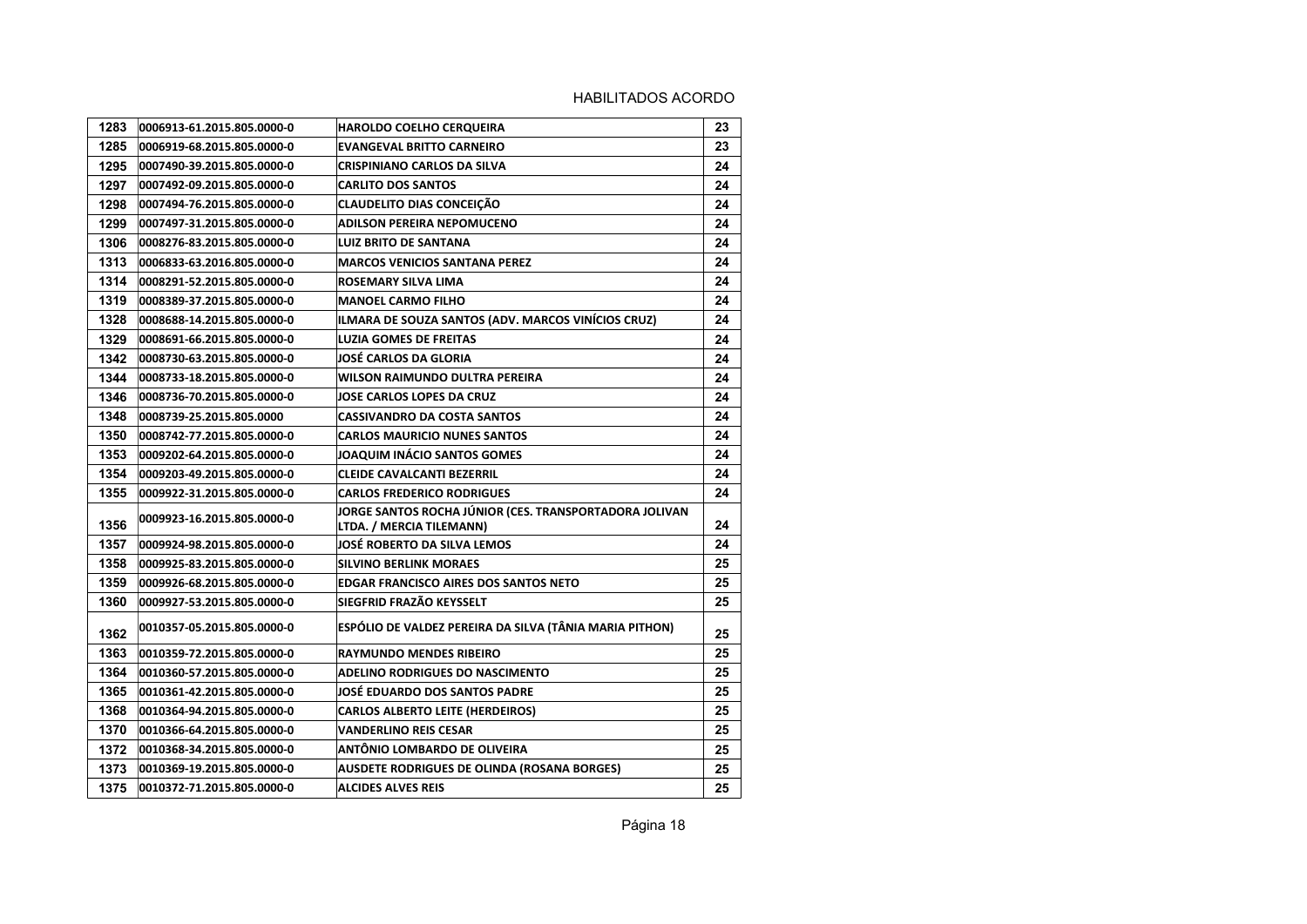| 1378 | 0010375-26.2015.805.0000-0 | <b>IVANILDO ALVES GONDIM</b>                                                                          | 25 |
|------|----------------------------|-------------------------------------------------------------------------------------------------------|----|
| 1379 | 0010376-11.2015.805.0000-0 | <b>GUTEMBERG SANTOS MACEDO</b>                                                                        | 25 |
| 1380 | 0010377-93.2015.805.0000-0 | <b>BARTOLOMEU JOSÉ SERAFIM SENA GOMES</b>                                                             | 25 |
| 1381 | 0010379-63.2015.805.0000-0 | <b>IBIAPINO FERREIRA DOS SANTOS</b>                                                                   | 25 |
| 1384 | 0010383-03.2015.805.0000-0 | <b>JOSE SOUZA</b>                                                                                     | 25 |
| 1387 | 0010386-55.2015.805.0000-0 | <b>MANOEL DE CASTRO VIRGENS</b>                                                                       | 25 |
|      | 0010825-66.2015.805.0000-0 | ESPÓLIO DE GRACILDA MARIA SILVA DOS SANTOS e advs.                                                    |    |
| 1394 |                            | EDUARDO CUNHA, ZUREL e esp. ESPÓLIO DE PEDRO MILTON)                                                  | 25 |
| 1395 | 0011233-57.2015.805.0000-0 | <b>WILTON NORONHA DE CARVALHO</b>                                                                     | 25 |
| 1403 | 0011913-42.2015.805.0000-0 | <b>EDÉSIO GONÇALVES DA SILVA</b>                                                                      | 26 |
| 1404 | 0011920-34.2015.805.0000-0 | <b>BENÍCIO MARTINS FERREIRA</b>                                                                       | 26 |
| 1407 | 0011935-03.2015.805.0000-0 | <b>FRANCISCO CARLOS MARQUES SILVA</b>                                                                 | 26 |
| 1408 | 0011938-55.2015.805.0000-0 | <b>JOSIEL BISPO DA SILVA</b>                                                                          | 26 |
| 1409 | 0011939-40.2015.805.0000-0 | ALOÍSIO OLIVEIRA                                                                                      | 26 |
| 1410 | 0011940-25.2015.805.0000-0 | ANTÔNIO JORGE SANTANA PRAZERES                                                                        | 26 |
| 1411 | 0011942-92.2015.805.0000-0 | BARTOLOMEU JOSÉ SERAFIM SENA GOMES                                                                    | 26 |
| 1412 | 0011944-62.2015.805.0000-0 | <b>DAMÁSIO DIAS SOARES</b>                                                                            | 26 |
| 1413 | 0011945-47.2015.805.0000-0 | <b>LEOLINO OLIVEIRA</b>                                                                               | 26 |
|      | 0011947-17.2015.805.0000-0 | ESPÓLIO DE LOURIVAL DE JESUS (herd. GEANE, MARIVONE,                                                  |    |
| 1415 |                            | DARTIANA, JOSEVAL, SÔNIA, LUCIENE, ROBERTO e LUZIA)                                                   | 26 |
| 1416 | 0011948-02.2015.805.0000-0 | <b>WALTER MACIEL DE LIMA</b>                                                                          | 26 |
| 1420 | 0011959-31.2015.805.0000-0 | <b>EDVALDO SILVA SACRAMENTO</b>                                                                       | 26 |
| 1421 | 0011966-23.2015.805.0000-0 | <b>CARLOS DULTRA BARBOSA</b>                                                                          | 26 |
| 1430 | 0011977-52.2015.805.0000-0 | JOAQUIM DOS SANTOS SELES                                                                              | 26 |
| 1431 | 0011978-37.2015.805.0000-0 | <b>ARNALDO DE ALMEIDA MOTA</b>                                                                        | 26 |
| 1445 | 0012313-56.2015.805.0000-0 | <b>LOURIVAL DOMIENSE SANTOS</b>                                                                       | 26 |
| 1448 | 0012316-11.2015.805.0000-0 | <b>GENÁRIO LIMA FORTES</b>                                                                            | 26 |
| 1454 | 0012327-40.2015.805.0000-0 | <b>JOSÉ COSTA SOUZA</b>                                                                               | 26 |
| 1464 | 0012601-04.2015.805.0000-0 | ( WASHINGTON BOLIVAR/ SARA<br>AILTON DA SILVA CARVALHO<br><b>BRITO)</b>                               | 26 |
| 1465 | 0012602-86.2015.805.0000-0 | EDVALDO RAIMUNDO DE NOVAIS e HON. do Esp. de PEDRO DE<br>AZEVEDO (SARA BRITO / WASHINGTON BOLIVAR)    | 26 |
| 1466 | 0012604-56.2015.805.0000-0 | ADELIA HELENA RIBEIRO ESTEVEZ e HON. do Esp. de PEDRO DE<br>AZEVEDO (SARA BRITO / WASHINGTON BOLIVAR) | 27 |
| 1467 | 0012611-48.2015.805.0000-0 | JONES MARIO SANTANA RIBEIRO (HON. do Esp. de PEDRO DE<br>AZEVEDO)(SARA BRITO / WASHINGTON BOLIVAR)    | 27 |
|      |                            |                                                                                                       |    |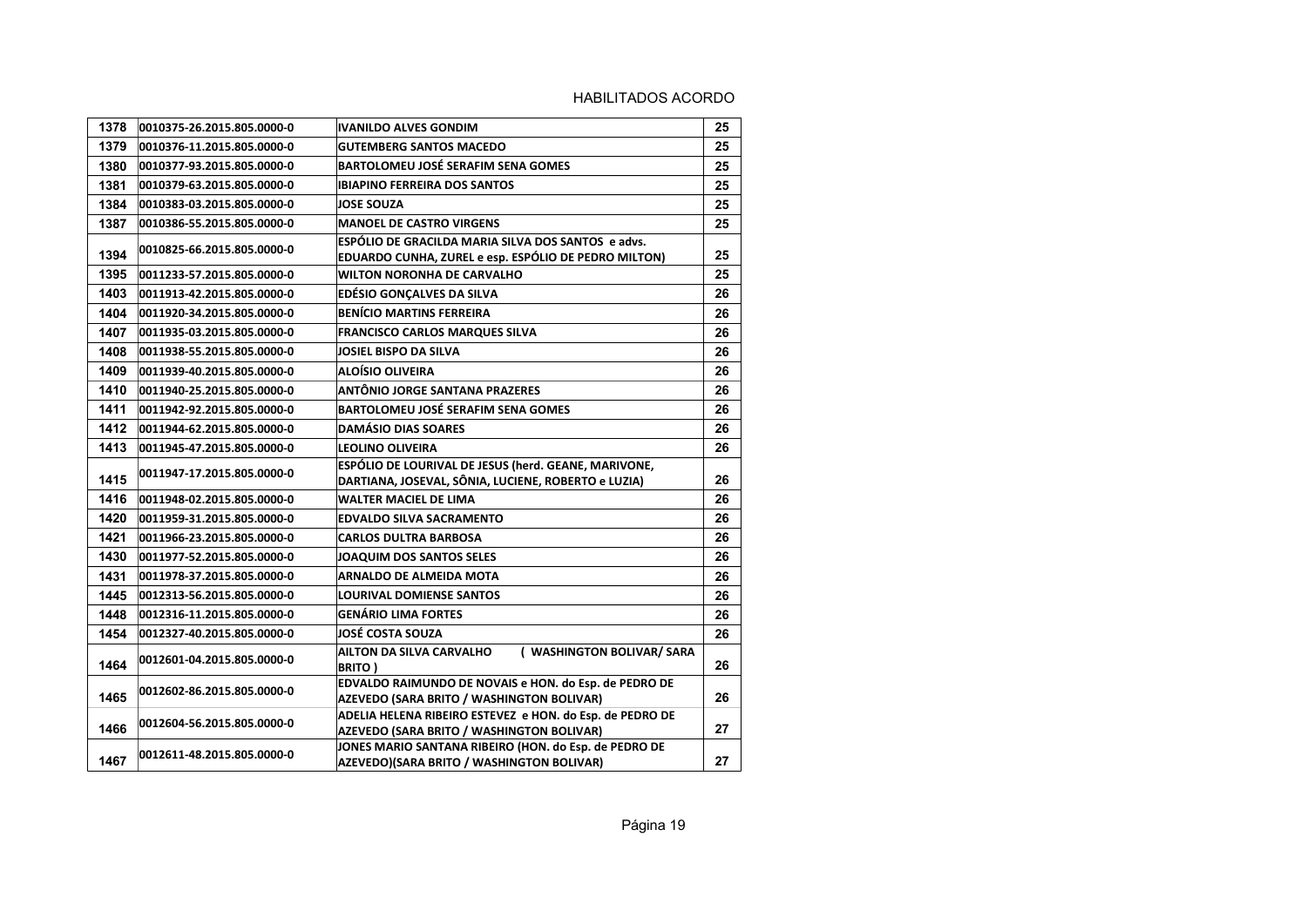| 1468 | 0012612-33.2015.805.0000-0 | ADEMAR DA SILVA MACHADO e HON. do Esp. de PEDRO DE<br>AZEVEDO / SARA BRITO                                                             | 27 |
|------|----------------------------|----------------------------------------------------------------------------------------------------------------------------------------|----|
| 1469 | 0012613-18.2015.805.0000-0 | JOSÉ EDUARDO LOPES DA CRUZ e HON. do Esp. de PEDRO DE<br>AZEVEDO (SARA BRITO / WASHINGTON BOLIVAR)                                     | 27 |
| 1470 | 0012614-03.2015.805.0000-0 | IVONE CERQUEIRA PIMENTEL e HON. do Esp. de PEDRO DE<br>AZEVEDO (SARA BRITO / WASHINGTON BOLIVAR)                                       | 27 |
| 1471 | 0012615-85.2015.805.0000-0 | JOSÉ JACKSON FERNANDES DA SILVA e HON. do Esp. de PEDRO DE<br>AZEVEDO(SARA BRITO / WASHINGTON BOLIVAR)                                 | 27 |
| 1472 | 0012616-70.2015.805.0000-0 | JOÃO LUIZ REIS SAMPAIO e HON. do Esp. de PEDRO DE AZEVEDO<br>(SARA BRITO / WASHINGTON BOLIVAR)                                         | 27 |
| 1473 | 0012617-55.2015.805.0000-0 | JOSÉ PRESIDIO JUNIOR (SARA BRITO / WASHINGTON BOLIVAR)                                                                                 | 27 |
| 1474 | 0012618-40.2015.805.0000-0 | ESPÓLIO HUMBERTO POGGIO FILHO (HERDEIROS) (HON. do Esp. de<br>PEDRO DE AZEVEDO)(SARA BRITO / WASHINGTON BOLIVAR)                       | 27 |
| 1475 | 0012620-10.2015.805.0000-0 | EDSON SOUZA MIRANDA e HON. do Esp. de PEDRO DE AZEVEDO<br>(SARA BRITO / WASHINGTON BOLIVAR)                                            | 27 |
| 1476 | 0012621-92.2015.805.0000-0 | ELIECY ALVES MACEDO e HON. do Esp. de PEDRO DE AZEVEDO<br>(SARA BRITO / WASHINGTON BOLIVAR)                                            | 27 |
| 1477 | 0012622-77.2015.805.0000-0 | ENOI SOUZA REGO e HON. do Esp. de PEDRO DE AZEVEDO (SARA<br><b>BRITO / WASHINGTON BOLIVAR)</b>                                         | 27 |
| 1478 | 0012623-62.2015.805.0000-0 | LAÉRCIO FERNANDES SANTOS (HON. do Esp. de PEDRO DE<br>AZEVEDO)(SARA BRITO / WASHINGTON BOLIVAR)                                        | 27 |
| 1479 | 0012626-17.2015.805.0000-0 | ERALDO BISPO DE SANTANA e HON. do Esp. de PEDRO DE AZEVEDO<br>(SARA BRITO / WASHINGTON BOLIVAR)                                        | 27 |
| 1480 | 0012627-02.2015.805.0000-0 | MANOEL DONIZETE DE SÁ TELES e HON. do Esp. de PEDRO DE<br>AZEVEDO (SARA BRITO / WASHINGTON BOLIVAR)                                    | 27 |
| 1481 | 0012628-84.2015.805.0000-0 | ANTÔNIO CLARO ANTUNES DE CARVALHO e HON. do Esp. de PEDRO<br>DE AZEVEDO (SARA BRITO / WASHINGTON BOLIVAR)                              | 27 |
| 1482 | 0012629-69.2015.805.0000-0 | MARIA TEREZA GARCIA DE ARAÚJO (HON. do Esp. de PEDRO DE<br>AZEVEDO) (SARA BRITO / WASHINGTON BOLIVAR)                                  | 27 |
| 1483 | 0012630-54.2015.805.0000-0 | ESPÓLIO DE ANTÔNIO MINEIRO DOS SANTOS (ADILZA SOUZA)<br>(HON. do Esp. de PEDRO DE AZEVEDO) (SARA BRITO /<br><b>WASHINGTON BOLIVAR)</b> | 27 |
| 1484 | 0012631-39.2015.805.0000-0 | MARIA VIRGINIA JANSEN MUAKAD e HON. do Esp. de PEDRO DE<br>AZEVEDO(SARA BRITO / WASHINGTON BOLIVAR)                                    | 27 |
| 1485 | 0012632-24.2015.805.0000-0 | NILMA REIS DE OLIVEIRA VIEIRA (HON. do Esp. de PEDRO DE<br>AZEVEDO) (SARA BRITO / WASHINGTON BOLIVAR)                                  | 27 |
| 1486 | 0012633-09.2015.805.0000-0 | AUGUSTO GONCALVES GOES (HON. do Esp. de PEDRO DE<br>AZEVEDO) (SARA BRITO / WASHINGTON BOLIVAR)                                         | 28 |
| 1487 | 0012634-91.2015.805.0000-0 | NIRALDA OLIVEIRA DA SILVA (HON. do Esp. de PEDRO DE AZEVEDO)<br>(SARA BRITO / WASHINGTON BOLIVAR)                                      | 28 |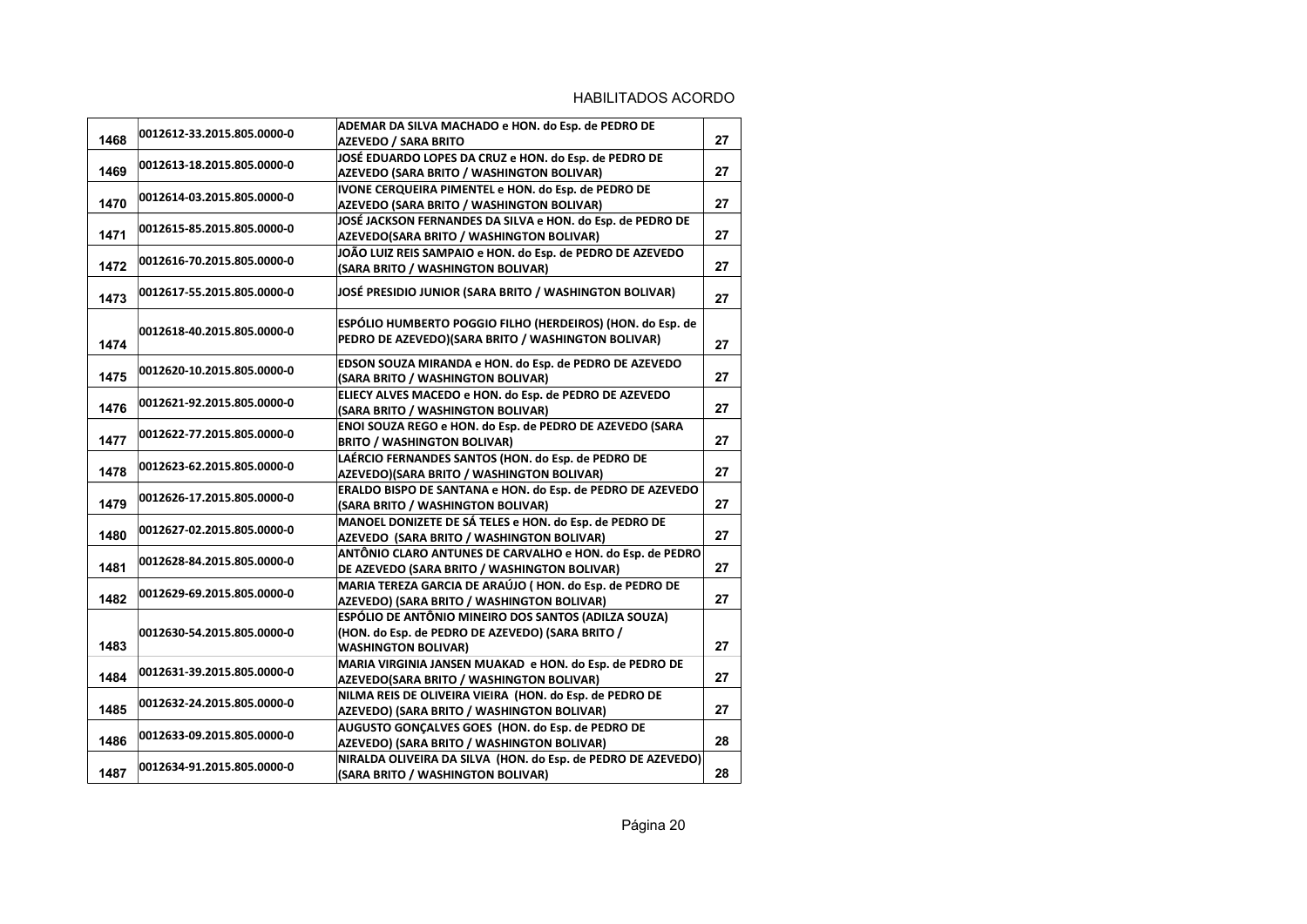| 1488 | 0012635-76.2015.805.0000-0 | RAULENE SANTANA FIGUEIREDO e HON. do Esp. de PEDRO DE<br>AZEVEDO (SARA BRITO / WASHINGTON BOLIVAR)               | 28 |
|------|----------------------------|------------------------------------------------------------------------------------------------------------------|----|
| 1489 | 0012636-61.2015.805.0000-0 | <b>ESPÓLIO DE WELLINGTON MATOS DOS SANTOS REP. POR LUCIANA</b><br>CARIBÉ REIS (SARA BRITO / WASHINGTON BOLIVAR   | 28 |
| 1490 | 0012637-46.2015.805.0000-0 | RONALDO LIMA MACEDO (HON. do Esp. de PEDRO DE AZEVEDO)<br>(SARA BRITO / WASHINGTON BOLIVAR)                      | 28 |
| 1491 | 0012853-07.2015.805.0000-0 | MARIA REGINA CALDEIRA PIMENTA e adv. MARIA CRISTINA<br><b>FRANCO e PASSOS</b>                                    | 28 |
| 1492 | 0012854-89.2015.805.0000-0 | <b>MARIA CHRISTINA FRANCO E PASSOS</b>                                                                           | 28 |
| 1493 | 0013024-61.2015.805.0000-0 | ELISABETH DA SILVA PEDREIRA                                                                                      | 28 |
| 1496 | 0013030-68.2015.805.0000-0 | <b>EDGARD DE JESUS VILAS BOAS</b>                                                                                | 28 |
| 1497 | 0013031-53.2015.805.0000-0 | <b>RAYMUNDO NONATO DA ROCHA</b>                                                                                  | 28 |
| 1498 | 0013034-08.2015.805.0000-0 | <b>CARLOS EVILÁCIO OLIVEIRA SANTOS</b>                                                                           | 28 |
| 1499 | 0013035-90.2015.805.0000-0 | JOSÉ LESSA                                                                                                       | 28 |
| 1500 | 0013036-75.2015.805.0000-0 | <b>EVILÁSIO LIMOEIRO DA SILVA</b>                                                                                | 28 |
|      | 0013038-                   | ARNALDO NONATO DOS ANJOS e adv.                                                                                  |    |
| 1501 | 45.2015.805.0000-0         | <b>BARTOLOMEU JOSÉ SERAFIM S. GOMES</b>                                                                          | 28 |
| 1504 | 0013045-37.2015.805.0000-0 | ROMILSON BRANDÃO DO VALE                                                                                         | 28 |
| 1508 | 0013082-64.2015.805.0000-0 | JENELÍCIO GOMES ROCHA e adv. BARTOLOMEU JOSÉ SERAFIM S.<br><b>GOMES</b>                                          | 28 |
| 1509 | 0013107-77.2015.805.0000-0 | WINSTON PACHECO (hon. ESPÓLIO DE PEDRO DE AZEVEDO) (SARA<br><b>BRITO E WASHINGTON BOLÍVAR)</b>                   | 28 |
| 1510 | 0013109-47.2015.805.0000   | MARIA ISABEL VITÓRIA DE CARVALHO e hon. ESPÓLIO DE PEDRO DE<br>AZEVEDO (SARA BRITO E WASHINGTON BOLÍVAR)         | 28 |
| 1511 | 0013110-32.2015.805.0000-0 | DALMÁRIO SILVA (hon. ESPÓLIO DE PEDRO DE AZEVEDO) (SARA<br><b>BRITO)</b>                                         | 28 |
| 1512 | 0013111-17.2015.805.0000-0 | PAULINO ALVES DE ARAÚJO e hon. ESPÓLIO DE PEDRO DE<br>AZEVEDO (SARA BRITO E WASHINGTON BOLÍVAR)                  | 28 |
| 1513 | 0013112-02.2015.805.0000-0 | OZENILDES DA APRESENTAÇÃO FERREIRA (hon. ESPÓLIO DE PEDRO<br>DE AZEVEDO) (SARA BRITO E WASHINGTON BOLÍVAR)       | 29 |
| 1514 | 0013113-84.2015.805.0000-0 | ESPÓLIO ELIZABETH SANTOS CABRAL DE SOUZA e hon. ESPÓLIO DE<br>PEDRO DE AZEVEDO (SARA BRITO E WASHINGTON BOLÍVAR) | 29 |
| 1515 | 0013114-69.2015.805.0000-0 | NORBERTO TEMOTEO DE QUEIROZ (hon. ESPÓLIO DE PEDRO DE<br>AZEVEDO) (SARA BRITO E WASHINGTON BOLÍVAR)              | 29 |
| 1516 | 0013115-54.2015.805.0000-0 | ESPÓLIO DIMAS JOSUIE MELO DA FONSECA (hon. ESPÓLIO DE<br>PEDRO DE AZEVEDO) (SARA BRITO E WASHINGTON BOLÍVAR)     | 29 |
| 1517 | 0013116-39.2015.805.0000-0 | MARLENE BARBARA MOTA DE SENA (hon. ESPÓLIO DE PEDRO DE<br><b>AZEVEDO) (SARA BRITO E WASHINGTON BOLÍVAR)</b>      | 29 |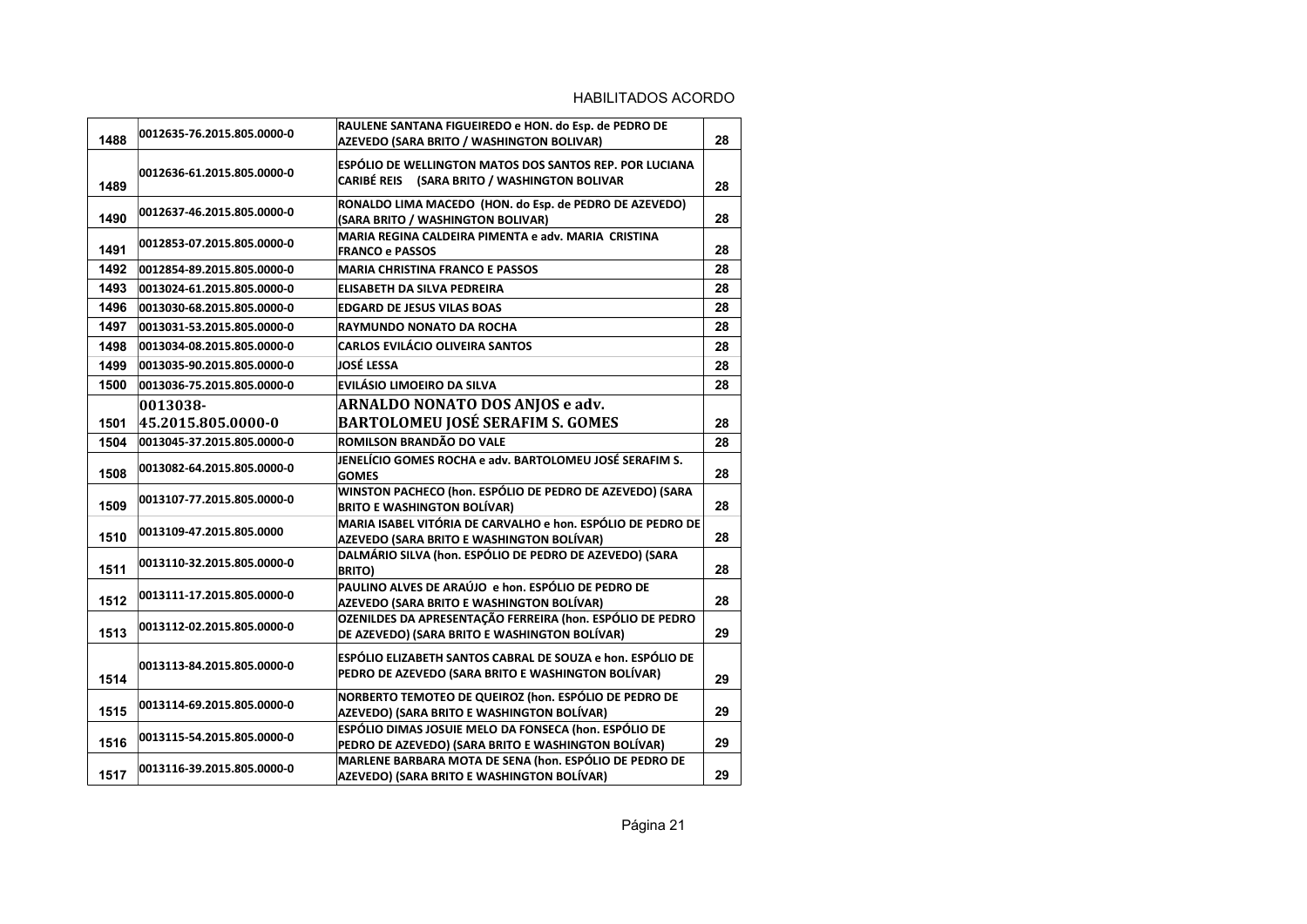| 1518 | 0013117-24.2015.805.0000-0 | MARIA AMÉLIA COQUEIRO CHAVES (hon. ESPÓLIO DE PEDRO DE<br>AZEVEDO) (SARA BRITO E WASHINGTON BOLÍVAR) | 29 |
|------|----------------------------|------------------------------------------------------------------------------------------------------|----|
|      |                            | MARIA MAGNÓLIA SANTIAGO DE OLIVEIRA e hon. ESPÓLIO DE                                                |    |
| 1519 | 0013118-09.2015.805.0000-0 | PEDRO DE AZEVEDO (SARA BRITO E WASHINGTON BOLÍVAR)                                                   | 29 |
|      | 0013119-91.2015.805.0000-0 | CIRO ROBERTO SEIFERT (hon. ESPÓLIO DE PEDRO DE AZEVEDO)                                              |    |
| 1520 |                            | (SARA BRITO E WASHINGTON BOLÍVAR)                                                                    | 29 |
|      | 0013120-76.2015.805.0000-0 | DEIZE ALMEIDA GALVÃO e hon. ESPÓLIO DE PEDRO DE AZEVEDO                                              |    |
| 1521 |                            | (SARA BRITO E WASHINGTON BOLÍVAR)                                                                    | 29 |
|      | 0013121-61.2015.805.0000-0 | CARMESIN CORREIA DE SOUZA e hon. ESPÓLIO DE PEDRO DE                                                 |    |
| 1522 |                            | AZEVEDO (SARA BRITO E WASHINGTON BOLÍVAR)                                                            | 29 |
| 1523 | 0013122-46.2015.805.0000-0 | LUIZ CLAÚDIO GUIMARÃES (hon. ESPÓLIO DE PEDRO DE AZEVEDO)                                            | 29 |
|      |                            | (SARA BRITO E WASHINGTON BOLÍVAR)                                                                    |    |
| 1524 | 0013123-31.2015.805.0000-0 | CARLOS HENRIQUE CAMPOS DE OLIVEIRA (SARA BRITO E<br><b>WASHINGTON BOLÍVAR)</b>                       | 29 |
|      |                            | LEILA MARIA PASSOS SOUZA (hon. ESPÓLIO DE PEDRO DE                                                   |    |
| 1525 | 0013124-16.2015.805.0000-0 | AZEVEDO) (SARA BRITO E WASHINGTON BOLÍVAR)                                                           | 29 |
|      |                            | CARLOS ALBERTO MATTOS DE OLIVEIRA (hon. ESPÓLIO DE PEDRO                                             |    |
| 1526 | 0013125-98.2015.805.0000-0 | DE AZEVEDO) (SARA BRITO E WASHINGTON BOLÍVAR)                                                        | 29 |
|      |                            | JUVENCIO RUY CARDOSO NEVES (hon. ESPÓLIO DE PEDRO DE                                                 |    |
| 1527 | 0013126-83.2015.805.0000-0 | AZEVEDO) (SARA BRITO E WASHINGTON BOLÍVAR)                                                           | 29 |
|      |                            | ANTÔNIO FERNANDO CUNHA VEIGA (hon. ESPÓLIO DE PEDRO DE                                               |    |
| 1528 | 0013127-68.2015.805.0000-0 | AZEVEDO) (SARA BRITO E WASHINGTON BOLÍVAR)                                                           | 29 |
|      |                            | ESPÓLIO DE JOSÉ VIANA MOREIRA REP POR NEIDE RODRIGUES                                                |    |
| 1529 | 0013128-53.2015.805.0000-0 | POGGIO MOREIRA (SARA BRITO E WASHINGTON BOLÍVAR)                                                     | 29 |
|      | 0013129-38.2015.805.0000-0 | JOSÉ NOBERTO MEIRA AGUIAR (SARA BRITO E WASHINGTON                                                   |    |
| 1530 |                            | <b>BOLÍVAR)</b>                                                                                      | 29 |
|      | 0013130-23.2015.805.0000-0 | JOSÉ NASCIMENTO DOS ANJOS (SARA BRITO E WASHINGTON                                                   |    |
| 1531 |                            | <b>BOLÍVAR)</b>                                                                                      | 29 |
|      | 0013131-08.2015.805.0000-0 | ALOÍSIO ALVES DOS SANTOS (hon. ESPÓLIO DE PEDRO DE AZEVEDO)                                          |    |
| 1532 |                            | (SARA BRITO)                                                                                         | 29 |
|      | 0013132-90.2015.805.0000-0 | WELLINGTON CASTELUCCI (hon. ESPÓLIO DE PEDRO DE AZEVEDO)                                             |    |
| 1533 |                            | (SARA BRITO / WASHINGTON BOLIVAR)                                                                    | 30 |
| 1534 | 0013133-75.2015.805.0000-0 | VANILDA SOUZA LOPES (hon. ESPÓLIO DE PEDRO DE AZEVEDO)<br>(SARA BRITO / WASHINGTON BOLIVAR)          | 30 |
|      |                            | ALEXANDRE ALCÂNTARA DA SILVA e hon. ESPÓLIO DE PEDRO DE                                              |    |
| 1535 | 0013134-60.2015.805.0000-0 | AZEVEDO (SARA BRITO E WASHINGTON BOLÍVAR)                                                            | 30 |
|      |                            | VÁNIA MOLYNA (hon. ESPÓLIO DE PEDRO DE AZEVEDO) (SARA                                                |    |
| 1536 | 0013135-45.2015.805.0000-0 | <b>BRITO)</b>                                                                                        | 30 |
|      |                            | AGNALDO SÉRGIO RAMOS ROCHA (hon. ESPÓLIO DE PEDRO DE                                                 |    |
| 1537 | 0013136-30.2015.805.0000-0 | AZEVEDO) (SARA BRITO E WASHINGTON BOLÍVAR)                                                           | 30 |
|      |                            | VALTÉRCIO SERPA JÚNIOR (hon. ESPÓLIO DE PEDRO DE AZEVEDO)                                            |    |
| 1538 | 0013137-15.2015.805.0000-0 | (SARA BRITO / WASHINGTON BOLIVAR)                                                                    | 30 |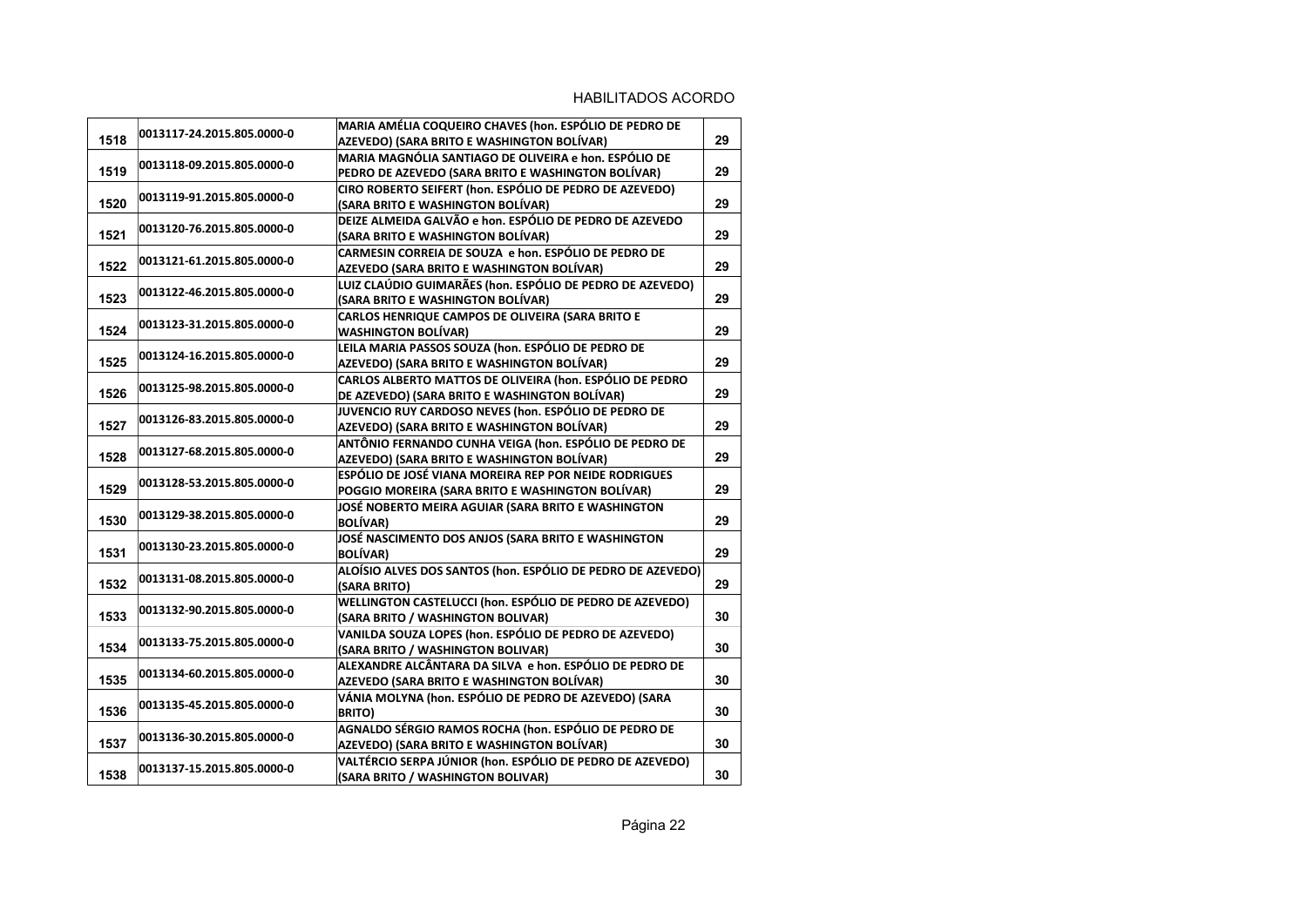| 1539 | 0013138-97.2015.805.0000-0 | TEREZA CRISTINA MONTEIRO ANDERTON (hon. ESPÓLIO DE PEDRO<br>DE AZEVEDO) (SARA BRITO / WASHINGTON BOLIVAR)                    | 30 |
|------|----------------------------|------------------------------------------------------------------------------------------------------------------------------|----|
| 1540 | 0013139-82.2015.805.0000-0 | TELMA SILVA DANTAS (hon. ESPÓLIO DE PEDRO DE AZEVEDO)<br>(SARA BRITO E WASHINGTON BOLÍVAR)                                   | 30 |
| 1541 | 0013140-67.2015.805.0000-0 | JOSÉ MACEDO OLIVIERA e hon. ESPÓLIO DE PEDRO DE AZEVEDO<br>(SARA BRITO)                                                      | 30 |
| 1542 | 0013141-52.2015.805.0000-0 | TELMA PIRES CIDADE DE SOUZA (hon. ESPÓLIO DE PEDRO DE<br>AZEVEDO) (SARA BRITO E WASHINGTON BOLÍVAR)                          | 30 |
| 1543 | 0013142-37.2015.805.0000-0 | JOSÉ LUIZ SOUSA SANTOS (hon. ESPÓLIO DE PEDRO DE AZEVEDO)<br>(SARA BRITO E WASHINGTON BOLÍVAR)                               | 30 |
| 1544 | 0013143-22.2015.805.0000-0 | SHEILA CAVALCANTI MEIRELES (hon. ESPÓLIO DE PEDRO DE<br>AZEVEDO) (SARA BRITO E WASHINGTON BOLÍVAR)                           | 30 |
| 1545 | 0013144-07.2015.805.0000-0 | JOSÉ CARVALHO DE OLIVEIRA (hon. ESPÓLIO DE PEDRO DE<br>AZEVEDO) (SARA BRITO E WASHINGTON BOLÍVAR)                            | 30 |
| 1546 | 0013145-89.2015.805.0000-0 | ROBERTO BASTOS OLIVEIRA (hon. ESPÓLIO DE PEDRO DE AZEVEDO)<br>(SARA BRITO E WASHINGTON BOLÍVAR)                              | 30 |
| 1547 | 0013146-74.2015.805.0000-0 | REGINALDO CÂNDIDO DE MEDEIROS FILHO e hon. ESPÓLIO DE<br>PEDRO DE AZEVEDO (SARA BRITO E WASHINGTON BOLÍVAR)                  | 30 |
| 1548 | 0013147-59.2015.805.0000-0 | JONILTON CERQUEIRA LIMA e hon. ESPÓLIO DE PEDRO DE AZEVEDO<br>(SARA BRITO E WASHINGTON BOLÍVAR)                              | 30 |
| 1549 | 0013148-44.2015.805.0000-0 | PAULO CÉSAR DE CARVALHO GOMES (hon. ESPÓLIO DE PEDRO DE<br>AZEVEDO) (SARA BRITO E WASHINGTON BOLÍVAR)                        | 30 |
| 1550 | 0013149-29.2015.805.0000-0 | JOÃO FERREIRA MENDES e hon. ESPÓLIO DE PEDRO DE AZEVEDO<br>(SARA BRITO E WASHINGTON BOLÍVAR)                                 | 30 |
| 1551 | 0013150-14.2015.805.0000-0 | JOÃO BATISTA ASLAN RIBEIRO (hon. ESPÓLIO DE PEDRO DE<br>AZEVEDO) (SARA BRITO E WASHINGTON BOLÍVAR)                           | 30 |
| 1552 | 0013151-96.2015.805.0000-0 | FREDERICO AUGUSTO SANTANNA RODRIGUES COSTA (hon.<br>ESPÓLIO DE PEDRO DE AZEVEDO) (SARA BRITO E WASHINGTON<br><b>BOLÍVAR)</b> | 30 |
| 1553 | 0013152-81.2015.805.0000-0 | FRANCISCO LESSA RIBEIRO (hon. ESPÓLIO DE PEDRO DE AZEVEDO)<br>(SARA BRITO E WASHINGTON BOLÍVAR)                              | 31 |
| 1554 | 0013153-66.2015.805.0000-0 | FERNANDO DANTAS SILVEIRA e hon. ESPÓLIO DE PEDRO DE<br>AZEVEDO (SARA BRITO E WASHINGTON BOLÍVAR)                             | 31 |
| 1555 | 0013154-51.2015.805.0000-0 | <b>ENOCK BASTOS BORGES e hon. ESPÓLIO DE PEDRO DE AZEVEDO</b><br>(SARA BRITO E WASHINGTON BOLÍVAR)                           | 31 |
| 1556 | 0013155-36.2015.805.0000-0 | EMÍLIO ALVES DE SOUZA FILHO (hon. ESPÓLIO DE PEDRO DE<br>AZEVEDO) (SARA BRITO E WASHINGTON BOLÍVAR)                          | 31 |
| 1565 | 0013947-87.2015.805.0000-0 | RICARDO GUILHERME SARMENTO BARBOSA                                                                                           | 31 |
| 1580 | 0014006-75.2015.805.0000-0 | ANDRÉ LUIS DANTAS LEAL                                                                                                       | 31 |
| 1585 | 0014068-18.2015.805.0000-0 | <b>WILSON NASCIMENTO DOS ANJOS</b>                                                                                           | 31 |
| 1586 | 0014225-88.2015.805.0000-0 | <b>EUGÊNIO JOSÉ DOS SANTOS</b>                                                                                               | 31 |
| 1589 | 0014228-43.2015.805.0000-0 | ANTÔNIO SILVA                                                                                                                | 31 |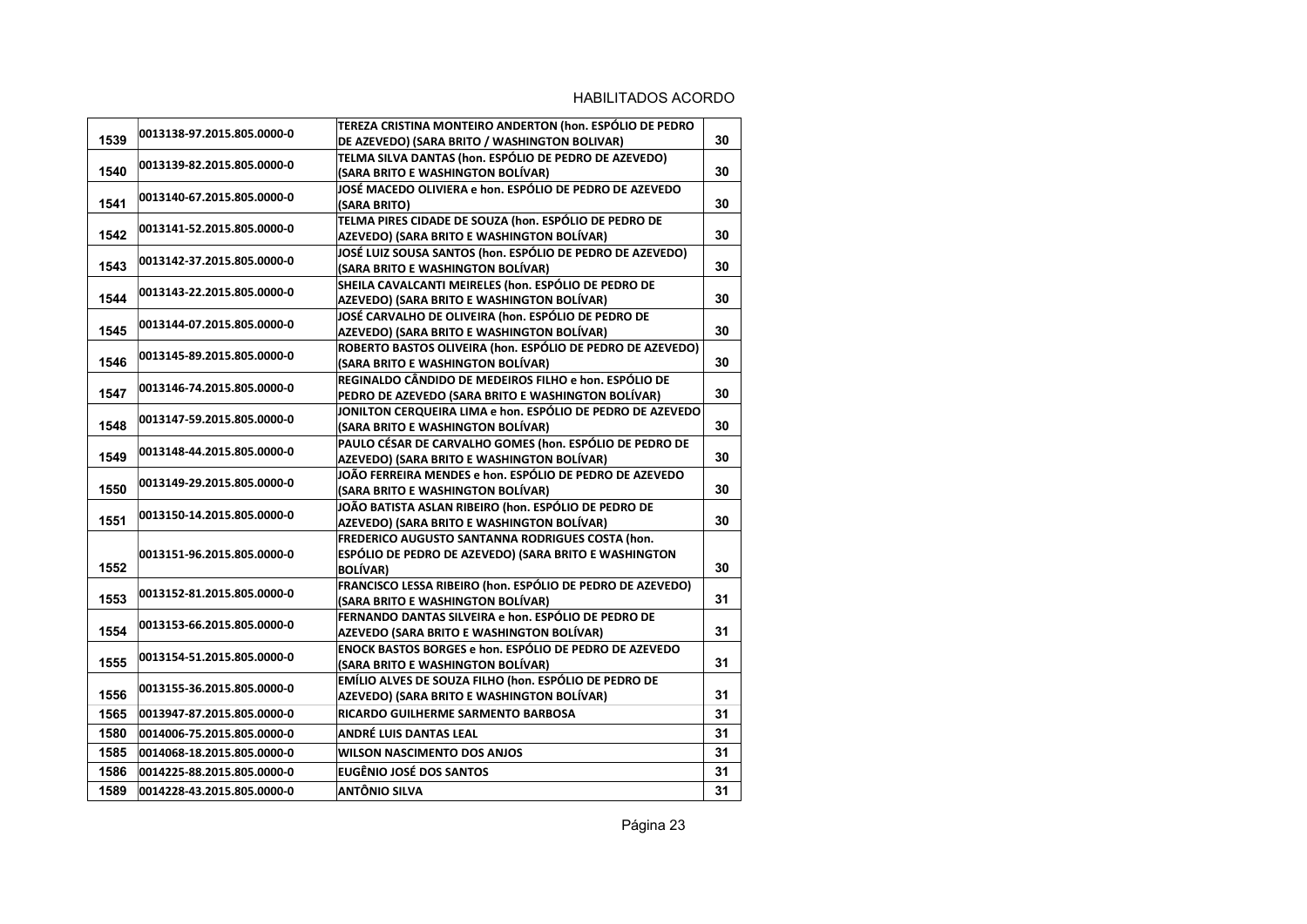| 1591 | 0014230-13.2015.805.0000-0 | <b>ESPÓLIO DE VALTÉCIO SILVA MEIRA</b>                               | 31 |
|------|----------------------------|----------------------------------------------------------------------|----|
| 1592 | 0014231-95.2015.805.0000-0 | <b>JOSÉ FERNANDES SILVA SOBRINHO</b>                                 | 31 |
| 1593 | 0014232-80.2015.805.0000-0 | <b>VALÉRIO RODRIGUES LIMA</b>                                        | 31 |
| 1595 | 0014234-50.2015.805.0000-0 | JOÃO FERNANDO DE SOUZA                                               | 31 |
| 1597 | 0014236-20.2015.805.0000-0 | JAIRO MOREIRA DE OLIVEIRA (PJUS)                                     | 31 |
| 1598 | 0014237-05.2015.805.0000-0 | <b>JORGE SANTOS ROCHA</b>                                            | 31 |
| 1603 | 0014244-94.2015.805.0000-0 | RAULINO GALRÃO LIMA e adv BARTOLOMEU JOSÉ SERAFIM                    | 31 |
| 1605 | 0014246-64.2015.805.0000-0 | VALMARI SANTOS NOGUEIRA e adv BARTOLOMEU JOSÉ SERAFIM                | 31 |
| 1607 | 0014248-34.2015.805.0000-0 | DILSON BARRETO FALCÃO (adv BARTOLOMEU JOSÉ SERAFIM)                  | 31 |
| 1610 | 0014251-86.2015.805.0000-0 | JOSÉ LÁZARO DE ARAÚJO e adv BARTOLOMEU JOSÉ SERAFIM)                 | 31 |
| 1611 | 0014252-71.2015.805.0000-0 | DJALMA ORNELAS (adv BARTOLOMEU JOSÉ SERAFIM)                         | 31 |
| 1615 | 0014257-93.2015.805.0000-0 | ARTHUR FERNANDES (advBARTOLOMEU JOSÉ SERAFIM)                        | 32 |
| 1616 | 0014258-78.2015.805.0000-0 | JOSÉ CRISÓSTOMO MIRANDA e advBARTOLOMEU JOSÉ SERAFIM                 | 32 |
| 1618 | 0014260-48.2015.805.0000-0 | LAECIO JOSÉ DOS SANTOS (advBARTOLOMEU JOSÉ SERAFIM)                  | 32 |
| 1620 | 0014262-18.2015.805.0000-0 | VIVALDO FALCÃO NUNES e adv BARTOLOMEU JOSÉ SERAFIM                   | 32 |
| 1621 | 0014263-03.2015.805.0000-0 | JOAQUIM DOS SANTOS SELES                                             | 32 |
| 1625 | 0014267-40.2015.805.0000-0 | WALTER MACIEL DE LIMA e adv BARTOLOMEU JOSÉ SERAFIM                  | 32 |
| 1626 | 0014269-10.2015.805.0000-0 | <b>RENATO ROCHA</b>                                                  | 32 |
| 1627 | 0014268-25.2015.805.0000-0 | ANTÔNIO PURIFICAÇÃO MOREIRA BARTOLOMEU JOSÉ SERAFIM                  | 32 |
| 1628 | 0014270-92.2015.805.0000-0 | <b>CARLOS DE JESUS</b>                                               | 32 |
| 1629 | 0014271-77.2015.805.0000   | <b>GENIVAL TAVARES DE MELO</b>                                       | 32 |
| 1630 | 0014272-62.2015.805.0000-0 | <b>BARTOLOMEU JOSÉ SERAFIM SENA GOMES</b>                            | 32 |
| 1631 | 0014273-47.2015.805.0000-0 | ERASMO DE SOUZA PEDRA e adv. BARTOLOMEU JOSÉ SERAFIM                 | 32 |
| 1632 | 0014275-17.2015.805.0000-0 | FERNANDO MESSIAS DA SILVA (adv.BARTOLOMEU JOSÉ SERAFIM)              | 32 |
| 1633 | 0014276-02.2015.805.0000-0 | JOÃO GOMES DE CARVALHO e adv. BARTOLOMEU JOSÉ SERAFIM                | 32 |
| 1635 | 0014279-54.2015.805.0000-0 | VALDIMIRO PASSOS e adv. BARTOLOMEU JOSÉ SERAFIM                      | 32 |
| 1636 | 0014281-24.2015.805.0000-0 | ADEROBALDO SANTANA DE JESUS e adv. BARTOLOMEU JOSÉ<br><b>SERAFIM</b> | 32 |
| 1637 | 0014283-91.2015.805.0000-0 | ALOISIO OLIVEIRA e adv. BARTOLOMEU JOSÉ SERAFIM                      | 32 |
| 1638 | 0014284-76.2015.805.0000-0 | ANTÔNIO BONFIM MARTINS e adv. BARTOLOMEU JOSÉ SERAFIM                | 32 |
| 1641 | 0014288-16.2015.805.0000-0 | <b>EDSON SOUZA DE OLIVEIRA</b>                                       | 32 |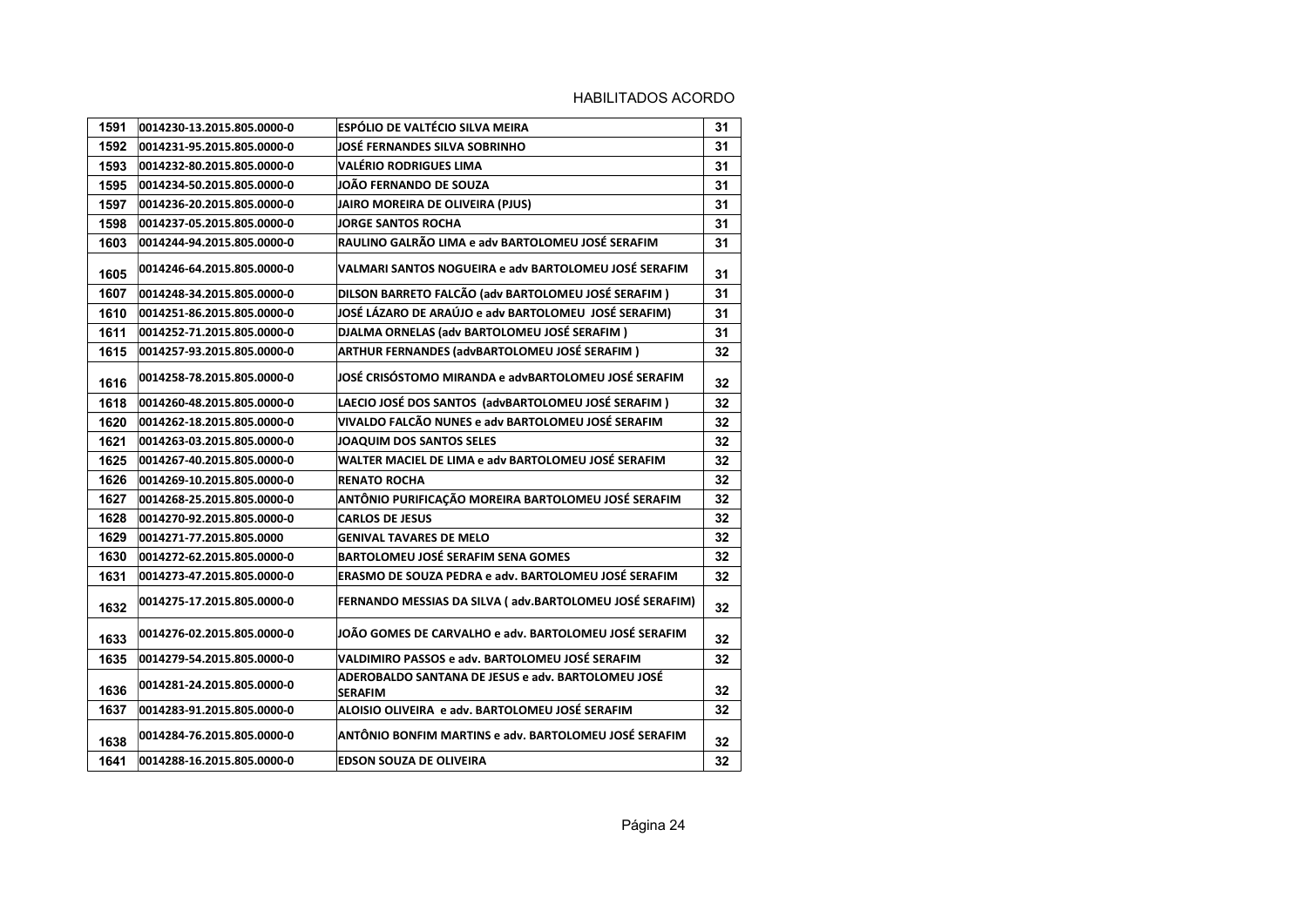| 1642 | 0014289-98.2015.805.0000-0 | ANTÔNIO NILTON OLIVEIRA REIS e adv. BARTOLOMEU JOSÉ<br><b>SERAFIM</b>                   | 32 |
|------|----------------------------|-----------------------------------------------------------------------------------------|----|
|      |                            | ESPÓLIO DE LOURIVAL DE JESUS (herd. GEOVANE, MARIVONE,                                  |    |
| 1643 | 0014290-83.2015.805.0000-0 | DARTIANA, LUZIA, JOSEVAL, ROBERTO, LUCIENE e SONIA)                                     | 33 |
| 1646 | 0014294-23.2015.805.0000-0 | RENATO DE SOUZA SALDANHA (adv. BARTOLOMEU JOSÉ SERAFIM)                                 | 33 |
| 1647 | 0014296-90.2015.805.0000-0 | RAIMUNDO NONATO DO NASCIMENTO                                                           | 33 |
| 1648 | 0014297-75.2015.805.0000-0 | <b>ARLINDO DOS SANTOS PIMENTEL</b>                                                      | 33 |
| 1649 | 0014298-60.2015.805.0000-0 | ORLANDO GOMES PINHEIRO e adv. BARTOLOMEU JOSÉ SERAFIM                                   | 33 |
| 1651 | 0014300-30.2015.805.0000-0 | <b>IÉSIO GOMES DE MATOS</b>                                                             | 33 |
| 1652 | 0014303-82.2015.805.0000-0 | ESPÓLIO DE HENRIQUE LUIZ SANTOS VEIGA (herd. LUIZA, ROSELI,<br>CLÁUDIA, RAQUEL e CARLA( | 33 |
| 1655 | 0014306-37.2015.805.0000-0 | AUGUSTO JUVENAL SÁ                                                                      | 33 |
| 1656 | 0014312-44.2015.805.0000-0 | <b>CELSO ANTÔNIO DAS VIRGENS</b>                                                        | 33 |
| 1661 | 0014321-06.2015.805.0000-0 | <b>BARTOLOMEU JOSÉ SERAFIM SENA GOMES</b>                                               | 33 |
| 1662 | 0014323-73.2015.805.0000-0 | <b>JOSÉ NASCIMENTO DOS SANTOS</b>                                                       | 33 |
| 1663 | 0014325-43.2015.805.0000-0 | JOSÉ AQUIBALDO DA SILVA SANTOS                                                          | 33 |
| 1664 | 0014328-95.2015.805.0000-0 | JOSÉ LISBOA OLIVEIRA                                                                    | 33 |
| 1669 | 0014343-64.2015.805.0000-0 | <b>JOAQUIM DOS SANTOS SELES</b>                                                         | 33 |
| 1670 | 0014345-34.2015.805.0000-0 | <b>NELSON NORMANDO DE SOUZA</b>                                                         | 33 |
| 1676 | 0014355-78.2015.805.0000-0 | <b>WALTER DE SOUZA PIRES</b>                                                            | 33 |
| 1678 | 0014357-48.2015.805.0000-0 | JOAQUIM DOS SANTOS SELES                                                                | 33 |
| 1683 | 0014362-70.2015.805.0000-0 | <b>PAULO TAVARES</b>                                                                    | 33 |
| 1684 | 0014363-55.2015.805.0000-0 | <b>AYDIL ANJOS DE MELO</b>                                                              | 33 |
| 1685 | 0014364-40.2015.805.0000-0 | JOÃO CARLOS GAMA DE OLIVIERA                                                            | 33 |
| 1687 | 0014367-92.2015.805.0000-0 | <b>GETER MARQUES MIRANDA</b>                                                            | 34 |
| 1690 | 0014371-32.2015.805.0000-0 | <b>VALTER SANTANA</b>                                                                   | 34 |
| 1691 | 0014372-17.2015.805.0000-0 | <b>VALDIR FERREIRA DE OLIVEIRA</b>                                                      | 34 |
| 1692 | 0014373-02.2015.805.0000-0 | <b>RENATO SALES DE OLIVEIRA</b>                                                         | 34 |
| 1693 | 0014374-84.2015.805.0000-0 | SÓCRATES AGOSTINHO SANTANA                                                              | 34 |
| 1702 | 0014384-31.2015.805.0000-0 | NATALÍCIO DE CERQUEIRA MAIA                                                             | 34 |
| 1704 | 0014386-98.2015.805.0000-0 | <b>MARTILIANO DE OLIVEIRA NETO</b>                                                      | 34 |
| 1706 | 0014388-68.2015.805.0000-0 | <b>JOSÉ ALVES FEITOSA</b>                                                               | 34 |
| 1707 | 0014389-53.2015.805.0000-0 | JOSÉ ALIPIO ESTRELA MACIEL                                                              | 34 |
| 1709 | 0014391-23.2015.805.0000-0 | <b>NIVALDO NASCIMENTO DOS ANJOS</b>                                                     | 34 |
| 1711 | 0014398-15.2015.805.0000-0 | <b>MARINALVA SANTANA DA COSTA</b>                                                       | 34 |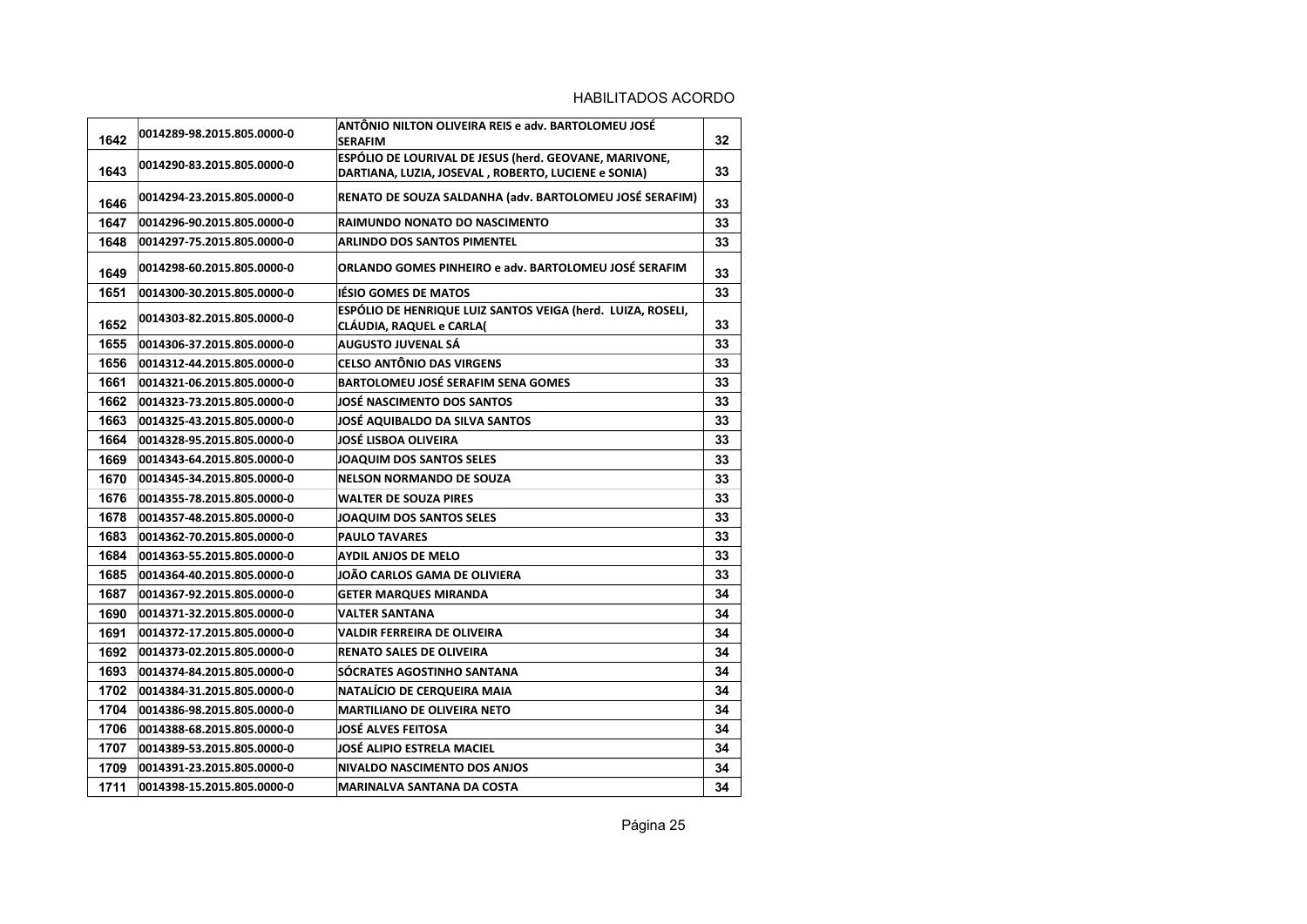| 1717 | 0014470-02.2015.805.0000-0 | <b>VANILSON CORREIA FRANÇA</b>                                                                                 | 34 |
|------|----------------------------|----------------------------------------------------------------------------------------------------------------|----|
| 1718 | 0014471-84.2015.805.0000-0 | <b>VILIBALDO JOSÉ DULTRA PEREIRA</b>                                                                           | 34 |
| 1720 | 0014473-54.2015.805.0000-0 | <b>ADERVAL FERREIRA DE SOUZA</b>                                                                               | 34 |
| 1722 | 0014475-24.2015.805.0000-0 | ARIEL CARNEIRO DE OLIVEIRA                                                                                     | 34 |
| 1723 | 0014476-09.2015.805.0000-0 | <b>GERALDO DIAS DE ANDRADE</b>                                                                                 | 34 |
| 1724 | 0014477-91.2015.805.0000-0 | <b>DIOSCAR SANTIAGO ROCHA</b>                                                                                  | 34 |
| 1726 | 0014484-83.2015.805.0000-0 | <b>JOAQUIM DOS SANTOS SELES</b>                                                                                | 34 |
| 1728 | 0014486-53.2015.805.0000-0 | <b>MANOEL MESSIAS DE ALMEIDA</b>                                                                               | 34 |
| 1729 | 0014487-38.2015.805.0000-0 | <b>CASSIVANDRO DA COSTA SANTOS</b>                                                                             | 34 |
| 1735 | 0014504-74.2015.805.0000-0 | JACKSON DA SILVA CARVALHO                                                                                      | 35 |
| 1736 | 0014505-59.2015.805.0000-0 | <b>MIGUEL DA SILVA BARBOSA</b>                                                                                 | 35 |
| 1737 | 0014506-44.2015.805.0000-0 | <b>VALFREDO JOSÉ BISPO</b>                                                                                     | 35 |
| 1742 | 0013352-25.2014.805.0000-0 | JESUÍNA MARIA GONÇALVES DOS SANTOS                                                                             | 35 |
| 1753 | 0013912-30.2015.805.0000-0 | SANDRA CARDOSO DÓREA CARNEIRO                                                                                  | 35 |
| 1763 | 0013945-20.2015.805.0000-0 | ALDO JOSÉ SAMPAIO MATOS                                                                                        | 35 |
| 1769 | 0014608-66.2015.800.0000-0 | HILDEBRANDO BATISTA DE MOURA (MARIA DALVA)                                                                     | 35 |
| 1783 | 0014803-51.2015.805.0000-0 | <b>ALOÍSIO SANDES SANTANA</b>                                                                                  | 35 |
| 1784 | 0014805-21.2015.805.0000-0 | ADELAIDE MARIA DE ALMEIDA COUTO NOVAIS CRUZ (SARA BRITO E<br><b>WASHINGTON BOLÍVAR)</b>                        | 35 |
| 1785 | 0014806-06.2015.805.0000-0 | AILTON PINTO DE MACEDO ( SARA BRITO )                                                                          | 35 |
| 1786 | 0014809-58.2015.805.0000-0 | ANTONIA FERREIRA DOS SANTOS SILVA (SARA BRITO E<br><b>WASHINGTON BOLÍVAR)</b>                                  | 35 |
| 1787 | 0014810-43.2015.805.0000-0 | ANTONIA IVETE REZENDE CAMPOS MATOS ( SARA BRITO )                                                              | 35 |
| 1788 | 0014812-13.2015.805.0000-0 | ANTONIO JOSÉ SILVA DAS VIRGENS (SARA BRITO E WASHINGTON<br><b>BOLÍVAR)</b>                                     | 35 |
| 1789 | 0014814-80.2015.805.0000-0 | <b>APARECIDA DE FATIMA VALE</b><br>( SARA BRITO )                                                              | 35 |
| 1790 | 0014815-65.2015.805.0000-0 | CACILDA CONCEIÇÃO SILVA (SARA BRITO E WASHINGTON BOLÍVAR)                                                      | 35 |
| 1791 | 0014816-50.2015.805.0000-0 | CARLOS ALBERTO NASCIMENTO CALMON (SARA BRITO E<br><b>WASHINGTON BOLÍVAR)</b>                                   | 35 |
| 1792 | 0014817-35.2015.805.0000-0 | <b>CLAYTON FARIA DE LIMA JUNIOR</b><br>(SARA BRITO)                                                            | 35 |
| 1793 | 0014818-20.2015.805.0000-0 | ESPÓLIO DE DICKSON CAMILO ALVES SILVA (REP: SIDINAI MARIA DE<br>JESUS SILVA) (SARA BRITO E WASHINGTON BOLÍVAR) | 35 |
| 1794 | 0014819-05.2015.805.0000-0 | ELIALDO ANDRÉ DA ROCHA (SARA BRITO E WASHINGTON BOLÍVAR)                                                       | 35 |
| 1795 | 0014820-87.2015.805.0000-0 | SANDRA SILVA COSTA (SARA BRITO E WASHINGTON BOLÍVAR)                                                           | 35 |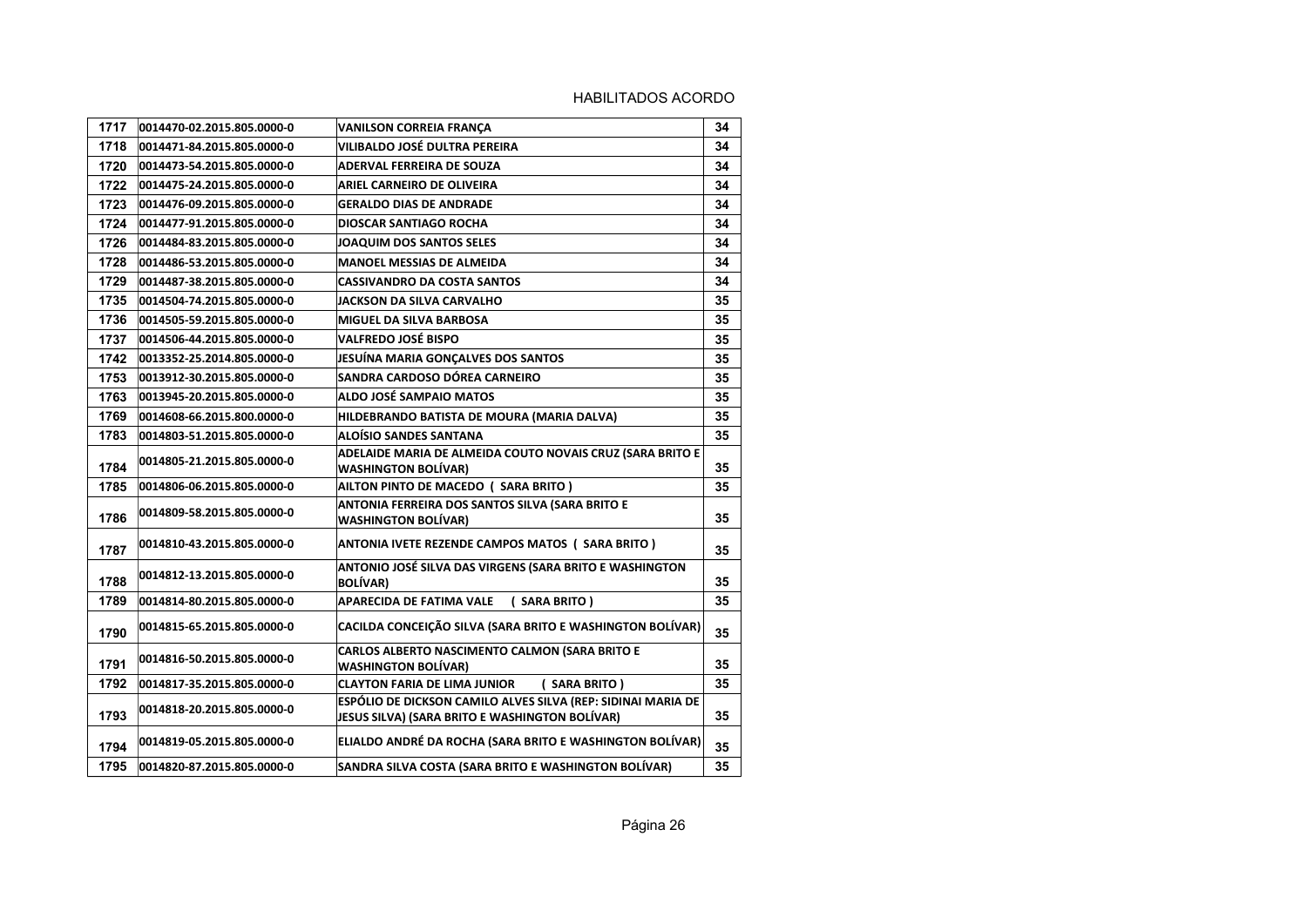| 1796 | 0014821-72.2015.805.0000-0 | GERALDO PINTO DE SOUZA JUNIOR (SARA BRITO E WASHINGTON<br><b>BOLÍVAR)</b>                         | 36 |
|------|----------------------------|---------------------------------------------------------------------------------------------------|----|
| 1797 | 0014822-57.2015.805.0000-0 | EUVALDO BORGES DE ALMEIDA (SARA BRITO E WASHINGTON<br><b>BOLÍVAR)</b>                             | 36 |
| 1798 | 0014823-42.2015.805.0000-0 | WALKIRIA MARIA TEIXEIRA RIBEIRO (SARA BRITO E WASHINGTON<br><b>BOLÍVAR)</b>                       | 36 |
| 1799 | 0014824-27.2015.805.0000-0 | <b>LEONIDAS HERMES DE SOUSA MOTA</b><br>(SARA BRITO)                                              | 36 |
| 1800 | 0014825-12.2015.805.0000-0 | <b>DOMITILLA ROMILDA COSTA E SILVA</b><br>(SARA BRITO)                                            | 36 |
| 1801 | 0014826-94.2015.805.0000-0 | OSCIMAR ALVES TORRES (SARA BRITO E WASHINGTON BOLÍVAR)                                            | 36 |
| 1802 | 0014972-38.2015.805.0000-0 | CARLOS FABIO CABRAL FERREIRA (HENRIQUE HEINE)<br>(WASHINGTON BOLÍVAR)                             | 36 |
| 1803 | 0014970-68.2015.805.0000-0 | ANGELO MARIO DE ARAUJO PITOMBO (HENRIQUE HEINE)<br>(WASHINGTON BOLÍVAR)                           | 36 |
| 1804 | 0014973-23.2015.805.0000-0 | EUGENIA MARIA BRITO REIS NABUCO (HENRIQUE HEINE)                                                  | 36 |
| 1805 | 0014977-60.2015.805.0000-0 | GILSON DE ALMEIDA ROSA JÚNIOR ( WASHINGTON BOLIVAR )                                              | 36 |
| 1807 | 0014980-15.2015.805.0000-0 | <b>JOELSON ROCHA SANTANA</b><br>( WASHINGTON BOLIVAR )                                            | 36 |
| 1808 | 0014981-97.2015.805.0000-0 | ( WASHINGTON BOLIVAR )<br><b>LAURO DOS SANTOS NUNES</b>                                           | 36 |
| 1809 | 0014982-82.2015.805.0000-0 | ( WASHINGTON BOLIVAR )<br>RICARDO DE CARVALHO REGO                                                | 36 |
| 1810 | 0015994-34.2015.805.0000-0 | ESPÓLIO DE ARNALDO MARQUES DE SOUZA (herd. ADILZA,<br>ADILSON, ARIVALDO, ADMILSON, SÔNIA,         | 36 |
| 1817 | 0018266-98.2015.805.0000-0 | JOSÉ ALBERTO REIS SAMPAIO (SARA BRITO)                                                            | 36 |
| 1818 | 0018267-83.2015.805.0000-0 | BOAVENTURA MASCARENHAS LIMA ( WASHINGTON BOLIVAR )                                                | 36 |
| 1819 | 0018268-68.2015.805.0000-0 | JOSÉ DA ROCHA FALCÃO<br>( WASHINGTON BOLIVAR )                                                    | 36 |
| 1820 | 0018269-53.2015.805.0000-0 | <b>CARLOS MAURÍCIO DE SENA COVA</b><br>( WASHINGTON BOLIVAR )                                     | 36 |
| 1821 | 0018270-38.2015.805.0000-0 | JOSÉ DULTRA DE MENEZES FILHO                                                                      | 36 |
| 1822 | 0018271-23.2015.805.0000-0 | <b>JOSÉ LIMA DE MENEZES</b><br>( WASHINGTON BOLIVAR )                                             | 36 |
| 1823 | 0018272-08.2015.805.0000-0 | ( WASHINGTON BOLIVAR )<br>CORIOLANO ALMEIDA CERQUEIRA                                             | 37 |
| 1824 | 0018275-60.2015.805.0000-0 | JOSÉ NALDO JESUS SANTOS ( WASHINGTON BOLIVAR )                                                    | 37 |
| 1825 | 0018276-45.2015.805.0000-0 | CRISPINIANO CARNEIRO DE OLIVEIRA ( WASHINGTON BOLIVAR )                                           | 37 |
| 1826 | 0018277-30.2015.805.0000-0 | JOSÉ RUBEM DE OLIVEIRA SOUZA ( WASHINGTON BOLIVAR )                                               | 37 |
| 1827 | 0018278-15.2015.805.0000-0 | ESPÓLIO DE DURVAL GALEÃO DOS SANTOS (REP.: RONALDO<br>CARVALHO DOS SANTOS) ( WASHINGTON BOLIVAR ) | 37 |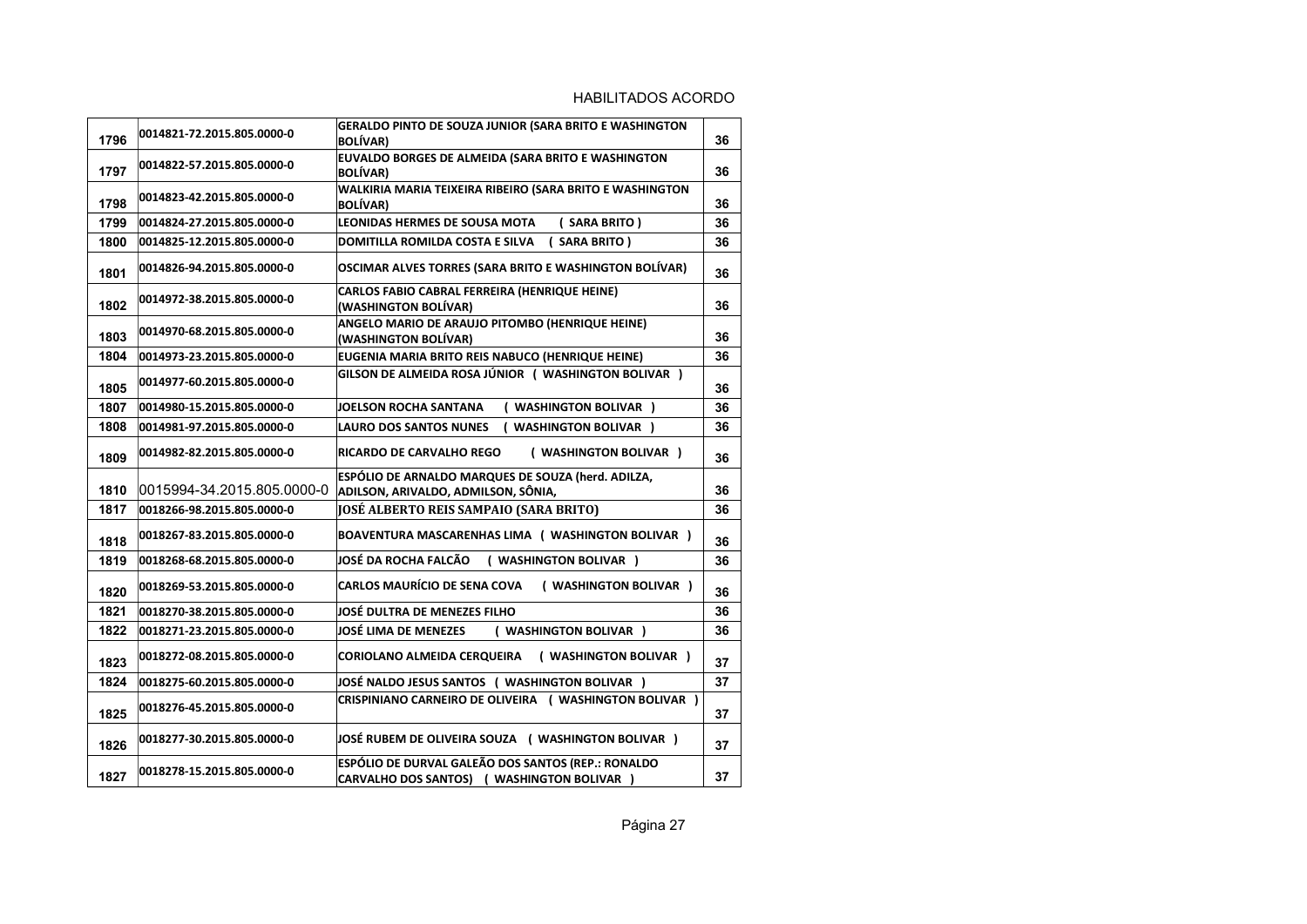| 1828 | 0018279-97.2015.805.0000-0 | ESPÓLIO DE JOSÉ XAVIER MENDONÇA/JOSÉ XAVIER<br>( WASHINGTON BOLIVAR ) | 37 |
|------|----------------------------|-----------------------------------------------------------------------|----|
| 1829 | 0018280-82.2015.805.0000-0 | EDLA MARES DA SILVA BATISTA (SARA BRITO)                              | 37 |
| 1830 | 0018281-67.2015.805.0000-0 | LÁZARO PAULO PACHECO (SARA BRITO)                                     | 37 |
| 1831 | 0018282-52.2015.805.0000-0 | EDNA AMÁLIA PEREIRA DA FONSECA<br>( WASHINGTON BOLIVAR                | 37 |
| 1832 | 0018283-37.2015.805.0000-0 | <b>LUIZ CARLOS DOS SANTOS</b><br>( WASHINGTON BOLIVAR )               | 37 |
| 1833 | 0018284-22.2015.805.0000-0 | ( WASHINGTON BOLIVAR )<br><b>ISRAEL CAETANO</b>                       | 37 |
| 1834 | 0018285-07.2015.805.0000-0 | LUIZ CÉSAR DE JESUS LINS<br>( WASHINGTON BOLIVAR )                    | 37 |
| 1835 | 0018286-89.2015.805.0000-0 | ESPÓLIO DE JOÃO CARLOS DE SOUZA COUTINHO (SARA                        | 37 |
| 1836 | 0018287-74.2015.805.0000-0 | <b>MARCUS RIBEIRO FERREIRA</b>                                        | 37 |
| 1837 | 0018288-59.2015.805.0000-0 | MARIA DA CONCEIÇÃO ALVES<br>( WASHINGTON BOLIVAR )                    | 37 |
| 1838 | 0018289-44.2015.805.0000-0 | <b>JOAQUIM DIAS DE CASTRO (SARA BRITO)</b>                            | 37 |
| 1839 | 0018291-14.2015.805.0000-0 | <b>MARIA DAS GRAÇAS SILVA FREITAS (SARA BRITO)</b>                    | 37 |
| 1840 | 0018292-96.2015.805.0000-0 | ( WASHINGTON BOLIVAR )<br><b>JORGE ALVES DE SOUSA</b>                 | 37 |
| 1841 | 0018293-81.2015.805.0000-0 | JORGE LIBANIO SCHRAMM PEREIRA ( WASHINGTON BOLIVAR )                  | 37 |
| 1842 | 0018294-66.2015.805.0000-0 | MARIA DE LOURDES PIMENTEL MORAES (WASHINGTON<br><b>BOLIVAR</b> )      | 37 |
| 1843 | 0018295-51.2015.805.0000-0 | MARIA DA NATIVIDADE ALVES DE BRITO<br>( WASHINGTON<br>BOLIVAR )       | 38 |
| 1844 | 0018296-36.2015.805.0000-0 | JOSÉ ALMIR LAGO DE MEDEIROS<br>( WASHINGTON BOLIVAR )                 | 38 |
| 1845 | 0018297-21.2015.805.0000-0 | ( WASHINGTON BOLIVAR )<br>MARIA ZELIA FERREIRA DA SILVA               | 38 |
| 1846 | 0018298-06.2015.805.0000-0 | ADEMAR SIMÕES DE AZEVEDO                                              | 38 |
| 1847 | 0018299-88.2015.805.0000-0 | <b>MILTON SECONDINO DO NASCIMENTO</b><br>( WASHINGTON BOLIVAR         | 38 |
| 1848 | 0018300-73.2015.805.0000-0 | <b>MONICA MARIA ROTERS</b><br>( WASHINGTON BOLIVAR )                  | 38 |
| 1849 | 0018301-58.2015.805.0000-0 | ALEX GUIMARÃES DE ARAUJO                                              | 38 |
| 1850 | 0018302-43.2015.805.0000-0 | NIVALDA BORGES DOS ANJOS COSTA ( WASHINGTON BOLIVAR )                 | 38 |
| 1851 | 0018304-13.2015.805.0000-0 | <b>OSVALNICE REGINA SANTANA DA COSTA (SARA BRITO)</b>                 | 38 |
| 1852 | 0018305-95.2015.805.0000-0 | ANSELMO LEITE BRUM ( WASHINGTON BOLIVAR )                             | 38 |
| 1853 | 0018306-80.2015.805.0000-0 | ( WASHINGTON BOLIVAR )<br>PAULO CESAR PINTO DE ALMEIDA                | 38 |
| 1854 | 0018309-35.2015.805.0000-0 | RITA DE CÁSSIA PINTO DA SILVA<br>( WASHINGTON BOLIVAR )               | 38 |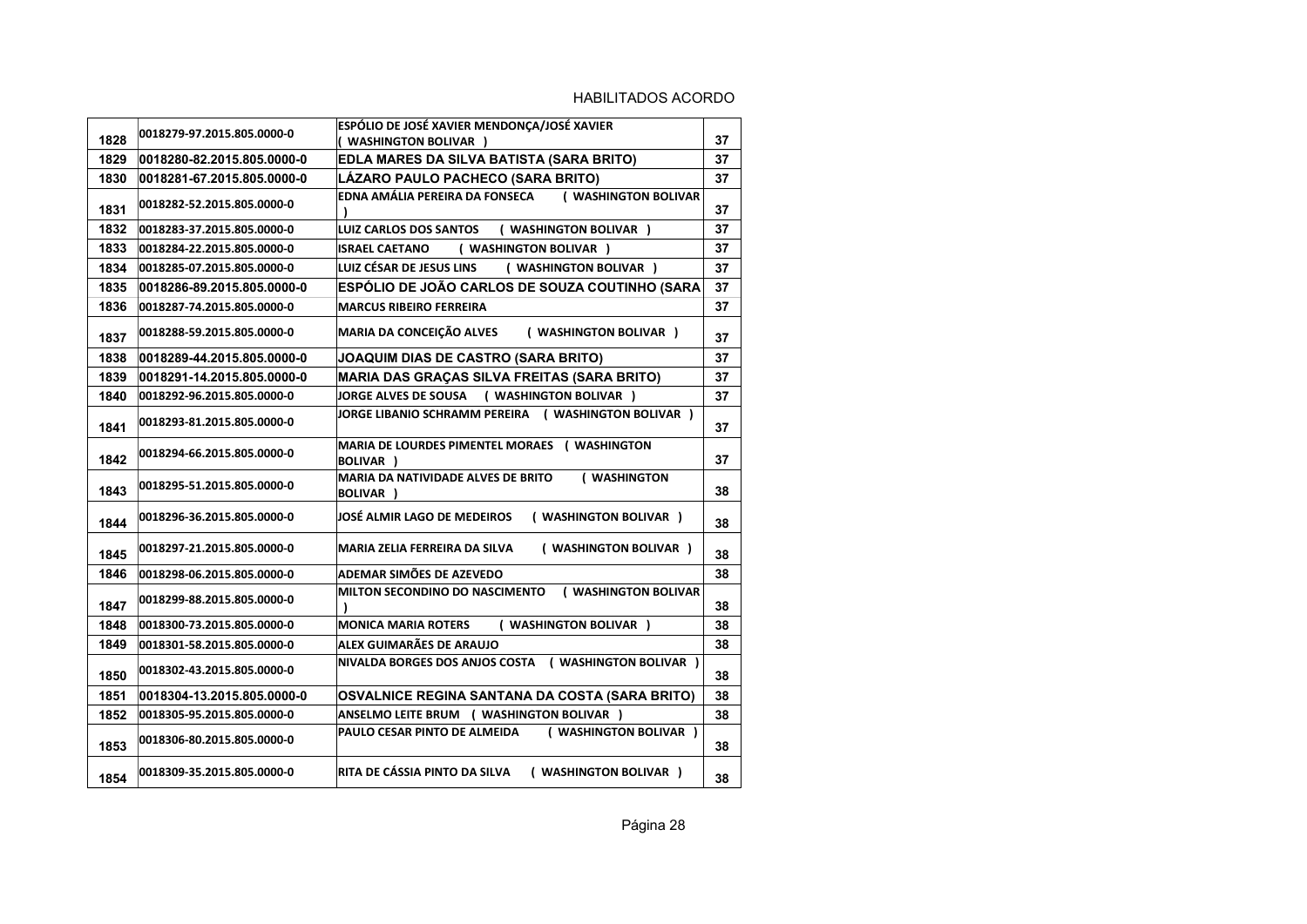| 1855 | 0018312-87.2015.805.0000-0 | SÉRGIO FERREIRA RIBEIRO<br>( WASHINGTON BOLIVAR )                              | 38 |
|------|----------------------------|--------------------------------------------------------------------------------|----|
| 1856 | 0018313-72.2015.805.0000-0 | ANTONIO CESAR DA SILVA CASTRO (SARA BRITO)                                     | 38 |
| 1857 | 0018314-57.2015.805.0000-0 | ANTONIO MENDONÇA SOUZA BRITO ( WASHINGTON BOLIVAR )                            | 38 |
| 1858 | 0018316-27.2015.805.0000-0 | <b>ANTONIO VILSON MIRANDA LIMA</b><br>( WASHINGTON BOLIVAR )                   | 38 |
| 1859 | 0018320-64.2015.805.0000-0 | ( WASHINGTON BOLIVAR )<br>VALMIR NOGUEIRA DE OLIVEIRA                          | 38 |
| 1860 | 0018324-04.2015.805.0000-0 | STEPHENSON SANTANA DE CERQUEIRA ( WASHINGTON BOLIVAR                           | 38 |
| 1861 | 0018325-86.2015.805.0000-0 | <b>GIOVANI AGUIAR DA SILVA</b><br>( WASHINGTON BOLIVAR )                       | 38 |
| 1862 | 0018327-56.2015.805.0000-0 | <b>WATERLOR BORGES DE JESUS</b><br>(SARA BRITO)                                | 38 |
| 1885 | 0021037-49.2015.805.0000-0 | <b>JESSÉ NEVES DOS SANTOS (HERDEIROS)</b>                                      | 39 |
| 1909 | 0023015-61.2015.805.0000-0 | <b>ANANIAS DE SOUZA LEDO</b>                                                   | 39 |
| 1911 | 0023019-98.2015.805.0000-0 | <b>MARTHA MARIA SOARES MASCARENHAS</b>                                         | 39 |
| 1912 | 0023021-68.2015.805.0000-0 | <b>MABEL VIANA DE CASTRO OLIVEIRA</b>                                          | 39 |
| 1913 | 0023022-53.2015.805.0000-0 | <b>MARIA BERNADETE LINS DE FIGUEIREDO</b>                                      | 39 |
| 1915 | 0023027-75.2015.805.0000-0 | <b>ROSALINO DE SOUZA</b>                                                       | 39 |
| 1929 | 0023160-20.2015.805.0000-0 | <b>EDVALDO ANTÔNIO OLIVEIRA SANTOS</b>                                         | 39 |
| 1931 | 0023163-72.2015.805.0000-0 | EDUARDO VIANA MOREIRA JUNIOR                                                   | 39 |
| 1933 | 0023167-12.2015.805.0000-0 | <b>GEOVALDO DOS SANTOS</b>                                                     | 39 |
| 1941 | 0023181-93.2015.805.0000-0 | <b>FRANCINEI DE LIMA BATISTA</b>                                               | 39 |
| 1946 | 0023186-18.2015.805.0000-0 | ESAÚ BATISTA LIMA                                                              | 39 |
| 1962 | 0023592-39.2015.805.0000-0 | <b>VANDIQUE SOUZA SANTOS</b>                                                   | 39 |
| 1974 | 0023973-47.2015.805.0000-0 | WILSON RAIMUNDO DULTRA PEREIRA                                                 | 39 |
| 1980 | 0023979-54.2015.805.0000-0 | ZELIOMAR ALMEIDA VOLTA                                                         | 39 |
| 1981 | 0023980-39.2015.805.0000-0 | JOÃO CANÁRIO BARBOSA DE SOUZA                                                  | 39 |
| 1996 | 0026150-81.2015.805.0000-0 | RAIMUNDO NONATO CÉSAR                                                          | 39 |
| 1999 | 0027280-09.2015.805.0000-0 | FRANCISCO PAMPONET DE OLIVEIRA (HENRIQUE HEINE /<br><b>WASHINGTON BOLÍVAR)</b> | 39 |
| 2000 | 0027281-91.2015.805.0000-0 | ESPÓLIO DE ESTANISLAU SOARES PASSOS (WASHINGTON BOLÍVAR)                       | 39 |
| 2001 | 0027282-76.2015.805.0000-0 | GILSON LIMA SILVA (HENRIQUE HEINE)                                             | 39 |
| 2002 | 0027283-61.2015.805.0000-0 | JUVENIL BRITO OLIVEIRA (HENRIQUE HEINE)                                        | 39 |
| 2003 | 0027284-46.2015.805.0000-0 | ESPÓLIO DE ISAAC LEMOS PEIXOTO (HENRIQUE HEINE /<br><b>WASHINGTON BOLÍVAR)</b> | 40 |
| 2004 | 0027285-31.2015.805.0000-0 | ESPÓLIO DE LUIZ PINTO MENEZES (HENRIQUE HEINE WASHINGTON<br><b>BOLÍVAR)</b>    | 40 |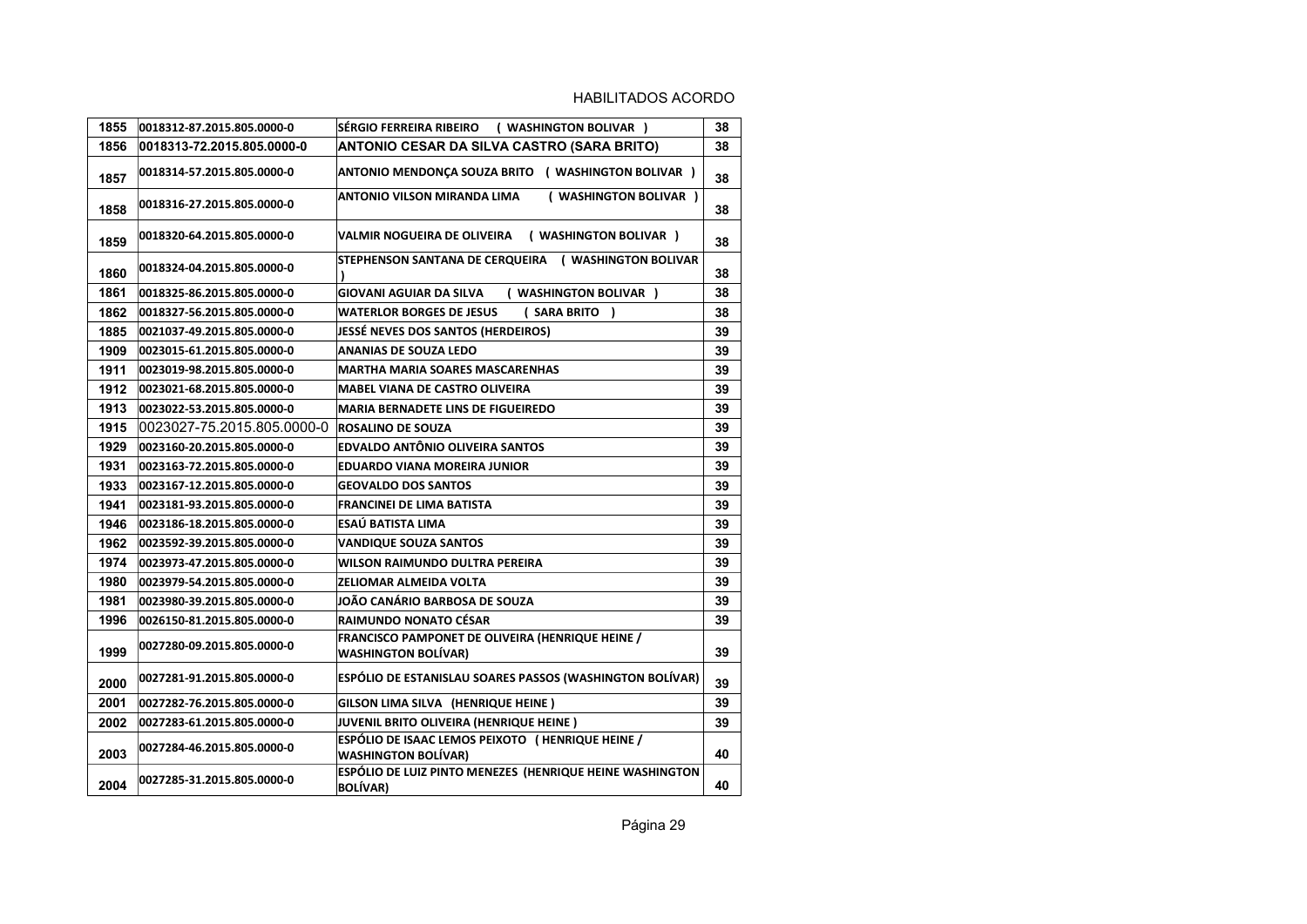| 2005 | 0027286-16.2015.805.0000-0 | JAIME DA SILVA JUNIOR (HENRIQUE HEINE)                                                                                               | 40 |
|------|----------------------------|--------------------------------------------------------------------------------------------------------------------------------------|----|
| 2006 | 0027287-98.2015.805.0000-0 | ESPÓLIO DE MARIA JOSE BISPO DA SILVA (HENRIQUE HEINE /<br><b>WASHINGTON BOLÍVAR)</b>                                                 | 40 |
| 2007 | 0027288-83.2015.805.0000-0 | <b>ESPÓLIO DE JOÃO PRESIDIO DOS SANTOS</b><br>(HENRIQUE HEINE /<br><b>WASHINGTON BOLÍVAR)</b>                                        | 40 |
| 2008 | 0027289-68.2015.805.0000-0 | <b>MARIO IZIDRO GADELHA</b><br>(HENRIQUE HEINE / WASHINGTON<br><b>BOLÍVAR)</b>                                                       | 40 |
| 2009 | 0027290-53.2015.805.0000-0 | JOSÉ DANTAS DA SILVA (HENRIQUE HEINE / RAIMUNDA VIANA<br><b>/WASHINGTON BOLÍVAR)</b>                                                 | 40 |
| 2010 | 0027291-38.2015.805.0000-0 | MARLENE BRITTO FREITAS (HENRIQUE HEINE)                                                                                              | 40 |
| 2011 | 0027293-08.2015.805.0000-0 | JOSÉ VALDELINO FONTES (HENRIQUE HEINE /WASHINGTON<br><b>BOLÍVAR)</b>                                                                 | 40 |
| 2012 | 0027296-60.2015.805.0000-0 | JOSÉ ERIVALDO DE ALMEIDA (HENRIQUE HEINE / WASHINGTON<br><b>BOLÍVAR)</b>                                                             | 40 |
| 2013 | 0027297-45.2015.805.0000-0 | ADMAR LELIS (HENRIQUE HEINE / WASHINGTON BOLÍVAR)                                                                                    | 40 |
| 2014 | 0027299-15.2015.805.0000-0 | ANTONIO CARLOS MAIA GAMA (HENRIQUE HEINE /WASHINGTON<br><b>BOLÍVAR)</b>                                                              | 40 |
| 2015 | 0027300-97.2015.805.0000-0 | ESPÓLIO DE NATALINA CRUZ MAIA (HENRIQUE HEINE)                                                                                       | 40 |
| 2016 | 0027301-82.2015.805.0000-0 | <b>ESPÓLIO DE NILSON VALOIS COUTINHO (REPRESENTADO POR</b><br>NILSON VALOIS COUTINHO) (WASHINGTON BOLÍVAR) (HENRIQUE<br><b>HEINE</b> | 40 |
| 2017 | 0027306-07.2015.805.0000-0 | ESPÓLIO DE CAIO MARIO FELIZ MARTINS (HENRIQUE HEINE /<br><b>WASHINGTON BOLÍVAR)</b>                                                  | 40 |
| 2018 | 0027307-89.2015.805.0000-0 | NIVALDO BRAGA (HENRIQUE HEINE / WASHINGTON BOLÍVAR)                                                                                  | 40 |
| 2019 | 0027308-74.2015.805.0000-0 | ESPÓLIO DE CANDIDO SAMPAIO LOPES (HENRIQUE HEINE)                                                                                    | 40 |
| 2020 | 0027309-59.2015.805.0000-0 | ESPÓLIO DE OTAVIO SOUZA SANTANA (HEMRIQUE HEINE<br>/WASHINGTON BOLÍVAR)                                                              | 40 |
| 2021 | 0027310-44.2015.805.0000-0 | ESPÓLIO DE CARMEN ERICA ELIZA RICHTER REP. CELESTE MARIA<br><b>HOECHERL RAMOS (WASHINGTON BOLÍVAR)</b>                               | 40 |
| 2022 | 0027311-29.2015.805.0000-0 | ESPÓLIO DE PEDRO MATOS BARRETO (HENRIQUE HEINE / PEDRO<br>MATOS/ZELIA NUNES / WASHINGTON BOLÍVAR))                                   | 40 |
| 2023 | 0027312-14.2015.805.0000-0 | CLOVIS LEONIDAS DE AZEVEDO (HENRIQUE HEINE/CLOVIS<br>LEÔNIDAS)                                                                       | 41 |
| 2024 | 0027313-96.2015.805.0000-0 | PEDRO NUNES DE SOUZA (HENRIQUE HEINE / WASHINGTON<br><b>BOLÍVAR)</b>                                                                 | 41 |
| 2025 | 0027314-81.2015.805.0000-0 | ESPÓLIO DE DEMOCRITO DE LIMA OLIVEIRA (REPRESENTADO POR<br>NOÊMIA MARIA OLIVEIRA LIMA) (WASHINGTON BOLÍVAR)<br>(HENRIQUE HEINE)      | 41 |
| 2026 | 0027315-66.2015.805.0000-0 | ESPÓLIO DE RAYMUNDO TANAJURA E SILVA (WASHINGTON<br><b>BOLÍVAR)</b>                                                                  | 41 |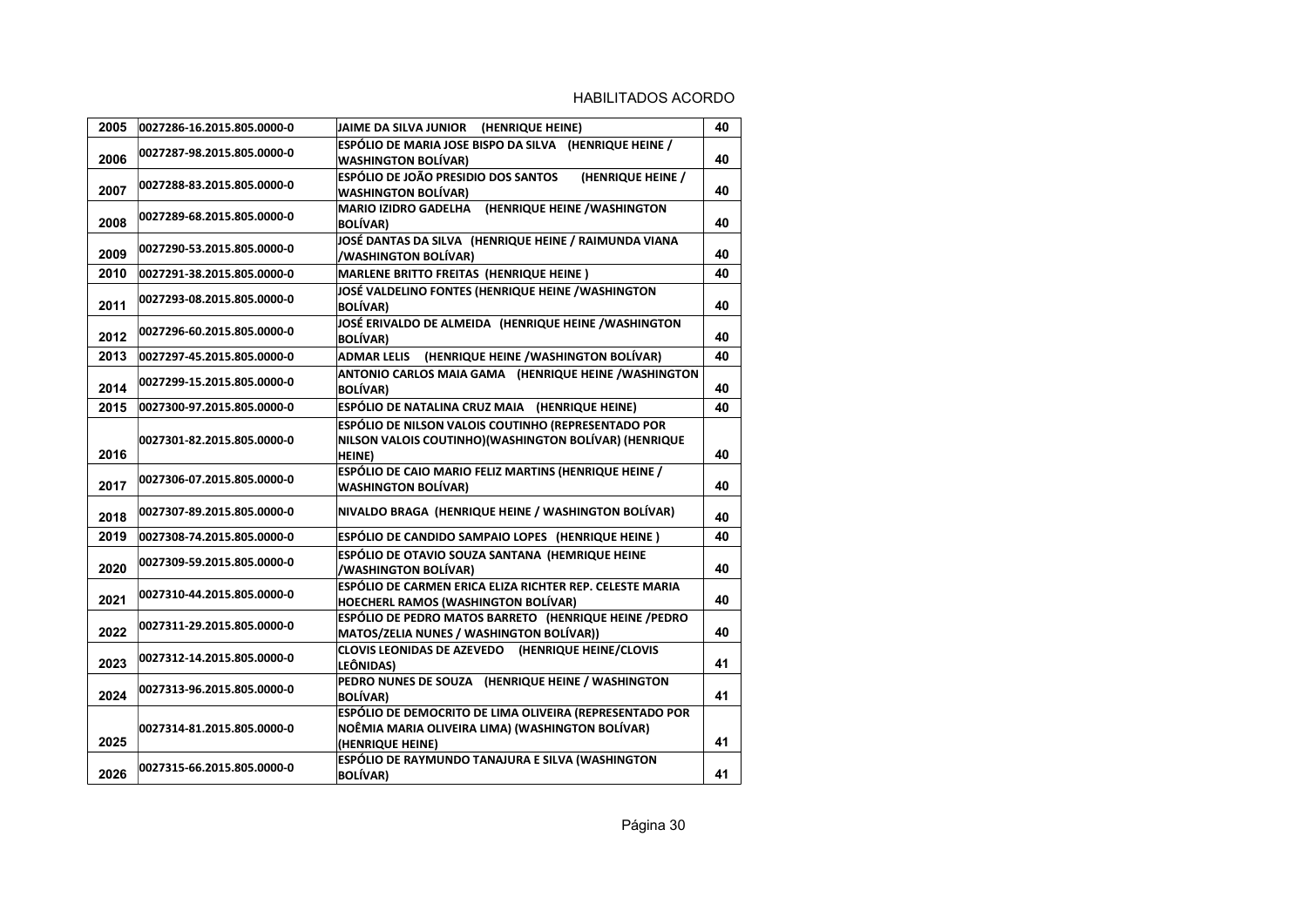| 2027 | 0027316-51.2015.805.0000-0 | <b>VERNIAUX CARDOSO TRAVESSA (HENRIQUE HEINE / WASHINGTON</b><br><b>BOLÍVAR)</b>                    | 41 |
|------|----------------------------|-----------------------------------------------------------------------------------------------------|----|
| 2028 | 0027317-36.2015.805.0000-0 | DURVAL DA SILVA PASSOS (HENRIQUE HEINE / WASHINGTON<br><b>BOLÍVAR)</b>                              | 41 |
| 2029 | 0027318-21.2015.805.0000-0 | ESPÓLIO DE RAYMUNDO ALVES DA SILVA (HENRIQUE HEINE /<br><b>WASHINGTON BOLÍVAR)</b>                  | 41 |
| 2030 | 0027319-06.2015.805.0000-0 | ESPÓLIO DE ERICO GUIMARAES PIRES (HENRIQUE HEINE /<br><b>WASHINGTON BOLÍVAR)</b>                    | 41 |
| 2031 | 0027320-88.2015.805.0000-0 | TEREZINHA BASTOS DE MORAIS (HENRIQUE HEINE)                                                         | 41 |
| 2032 | 0027321-73.2015.805.0000-0 | WALDEMIRO TEIXEIRA DE CARVALHO (HENRIQUE HEINE)                                                     | 41 |
| 2033 | 0027323-43.2015.805.0000-0 | ESPÓLIO DE WALTER PINTO FREITAS (HENRIQUE HEINE/<br><b>CLAUDEVINO FREITAS / WASHINGTON BOLÍVAR)</b> | 41 |
| 2034 | 0027324-28.2015.805.0000-0 | ZUARTE NEIVA BARBOSA (HENRIQUE HEINE / WASHINGTON<br><b>BOLÍVAR)</b>                                | 41 |
| 2043 | 0001201-56.2016.805.0000-0 | <b>MATIAS DE ALMEIDA SANTOS</b>                                                                     | 41 |
| 2044 | 0001490-86.2016.805.0000-0 | <b>FABIO RAMOS BARBOSA (HENRIQUE HEINE)</b><br>(WASHINGTON BOLIVAR)                                 | 41 |
| 2045 | 0001491-71.2016.805.0000-0 | <b>GERSON LUIZ DOS SANTOS (HENRIQUE HEINE)</b><br>(WASHINGTON BOLIVAR)                              | 41 |
| 2046 | 0001497-78.2016.805.0000-0 | LUIZ AUGUSTO GUIMARAES CARNEIRO (HENRIQUE HEINE)<br>(WASHINGTON BOLIVAR)                            | 41 |
| 2047 | 0001498-63.2016.805.0000-0 | LUIZ RENATO REBOUÇAS LAPA (HENRIQUE HEINE)<br>(WASHINGTON BOLIVAR)                                  | 41 |
| 2048 | 0001499-48.2016.805.0000-0 | JOSE ALVES LACERDA (HENRIQUE HEINE) (WASHINGTON<br><b>BOLIVAR</b> )                                 | 41 |
| 2049 | 0001500-33.2016.805.0000-0 | MANOEL RIBEIRO DA SILVA (HENRIQUE HEINE)                                                            | 41 |
| 2050 | 0001517-69.2016.805.0000-0 | LAERCIO ARNALDO TELES DE MELO (HENRIQUE HEINE)                                                      | 41 |
| 2051 | 0001518-54.2016.805.0000-0 | LILIA FERREIRA DOS SANTOS (HENRIQUE HEINE)<br>(WASHINGTON BOLIVAR)                                  | 42 |
| 2052 | 0001520-24.2016.805.0000-0 | ESPÓLIO DE LUCIVALDO NASCIMENTO SANTOS (HENRIQUE HEINE)<br>(WASHINGTON BOLIVAR)                     | 42 |
| 2053 | 0001521-09.2016.805.0000-0 | JOSÉ GUILHERME FERREIRA BARBOSA (HENRIQUE HEINE)<br>(WASHINGTON BOLIVAR)                            | 42 |
| 2054 | 0001522-91.2016.805.0000-0 | JOSÉ MARIA COTRIM (HENRIQUE HEINE) (WASHINGTON<br><b>BOLIVAR</b> )                                  | 42 |
| 2055 | 0001523-76.2016.805.0000-0 | JOÃO PEDRO DE OLIVEIRA JUNIOR<br>(HENRIQUE HEINE)<br>(WASHINGTON BOLIVAR)                           | 42 |
| 2056 | 0001524-61.2016.805.0000-0 | ANTONIO CARLOS FRAGOSO GORDIANO (HENRIQUE HEINE)<br>(WASHINGTON BOLIVAR)                            | 42 |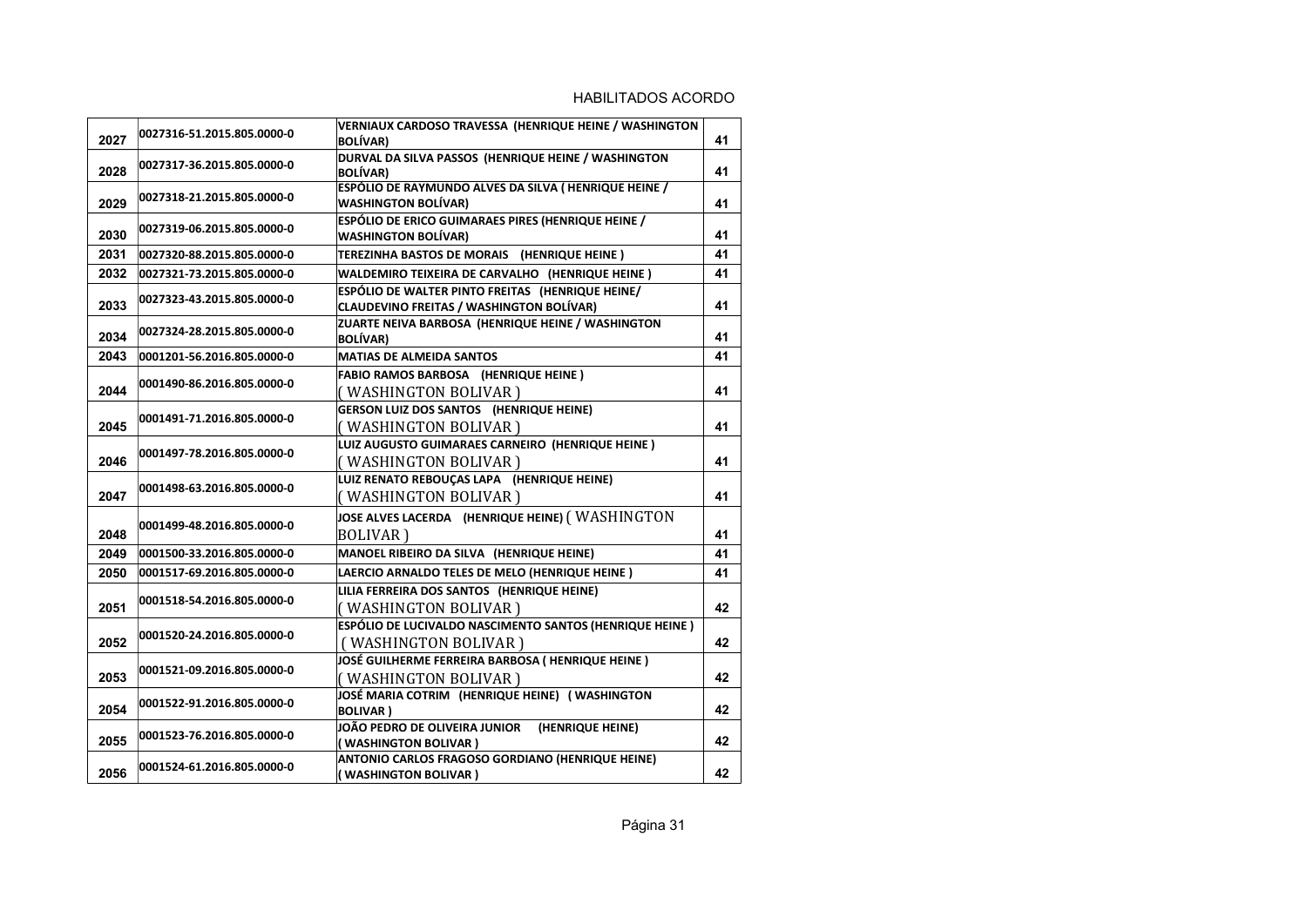| 2057 | 0001525-46.2016.805.0000-0 | (HENRIQUE HEINE) (WASHINGTON<br>JOAQUIM AMARAL FILHO<br><b>BOLIVAR</b> )   | 42 |
|------|----------------------------|----------------------------------------------------------------------------|----|
| 2058 | 0001527-16.2016.805.0000-0 | JORGE ALVES FERREIRA (HENRIQUE HEINE) (WASHINGTON<br><b>BOLIVAR</b> )      | 42 |
| 2059 | 0001529-83.2016.805.0000-0 | ANTONIO CARLOS DE SOUZA CARVALHO (HENRIQUE HEINE)<br>(WASHINGTON BOLIVAR)  | 42 |
| 2060 | 0001562-73.2016.805.0000-0 | ARLINDO FREDBERTO SILVA SANTOS (HENRIQUE HEINE)<br>(WASHINGTON BOLIVAR)    | 42 |
| 2061 | 0001528-98.2016.805.0000-0 | JOSE CARLOS NOGUEIRA LIMOEIRO (HENRIQUE HEINE)                             | 42 |
| 2062 | 0001530-68.2016.805.0000-0 | ERIVALDO JOSE CORREIA MACHADO (HENRIQUE HEINE)<br>(WASHINGTON BOLIVAR )    | 42 |
| 2063 | 0001531-53.2016.805.0000-0 | EDUARDO ALMEIDA PORCINO (HENRIQUE HEINE)                                   | 42 |
| 2064 | 0001534-08.2016.805.0000-0 | OSMAR FERREIRA COELHO (HENRIQUE HEINE) (WASHINGTON<br><b>BOLIVAR</b> )     | 42 |
| 2065 | 0001535-90.2016.805.0000-0 | OSVALDO CAMPOS ARGOLO JUNIOR (HENRIQUE HEINE)<br>(WASHINGTON BOLIVAR )     | 42 |
| 2066 | 0001538-45.2016.805.0000-0 | ELIANA PAULO MACIEL (HENRIQUE HEINE)                                       | 42 |
| 2067 | 0001540-15.2016.805.0000-0 | AMADEU HENRIQUE GUIMARÃES DA ROCHA (HENRIQUE HEINE)                        | 42 |
| 2068 | 0001542-82.2016.805.0000-0 | ANDREGIL ROCHA ALBERNAZ (HENRIQUE HEINE)<br>(WASHINGTON BOLIVAR )          | 42 |
| 2069 | 0001543-67.2016.805.0000-0 | PAULO CESAR BRANDÃO ARGOLO (HENRIQUE HEINE)<br>(WASHINGTON BOLIVAR)        | 42 |
| 2070 | 0001545-37.2016.805.0000-0 | PAULO CESAR PRIMO ALVES (HENRIQUE HEINE) (WASHINGTON<br><b>BOLIVAR</b> )   | 42 |
| 2071 | 0001556-66.2016.805.0000-0 | RENILDA SANTOS MEDEIROS (HENRIQUE HEINE)<br>(WASHINGTON BOLIVAR )          | 43 |
| 2072 | 0001557-51.2016.805.0000-0 | ROMENIL LIMA CAVALCANTE ( HENRIQUE HEINE )                                 | 43 |
| 2073 | 0001559-21.2016.805.0000-0 | ROSA MARIA MEIRA COSTA (HENRIQUE HEINE)                                    | 43 |
| 2074 | 0001561-88.2016.805.0000-0 | WILSON CLAUDIO NASCIMENTO PEREIRA (HENRIQUE HEINE)<br>(WASHINGTON BOLIVAR) | 43 |
| 2075 | 0001563-58.2016.805.0000-0 | MARIA GRACIETH DA INVENÇÃO<br>(HENRIQUE HEINE)<br>(WASHINGTON BOLIVAR )    | 43 |
| 2076 | 0001564-43.2016.805.0000-0 | AELSON PEREIRA DA CRUZ (HENRIQUE HEINE)                                    | 43 |
| 2077 | 0001565-28.2016.805.0000-0 | MARIA DE FATIMA DA SILVA PEIXINHO (HENRIQUE HEINE)<br>(WASHINGTON BOLIVAR) | 43 |
| 2078 | 0001568-80.2016.805.0000-0 | MARIA LUCIA FERNANDES BARBOSA (HENRIQUE HEINE)                             | 43 |
| 2079 | 0001569-65.2016.805.0000-0 | <b>MARIVALDO RODRIGUES CARDOSO</b><br>(HENRIQUE HEINE)                     | 43 |
| 2080 | 0001570-50.2016.805.0000-0 | MARCO TULIO BENJAMIM BRETTAS (HENRIQUE HEINE)<br>(WASHINGTON BOLIVAR)      | 43 |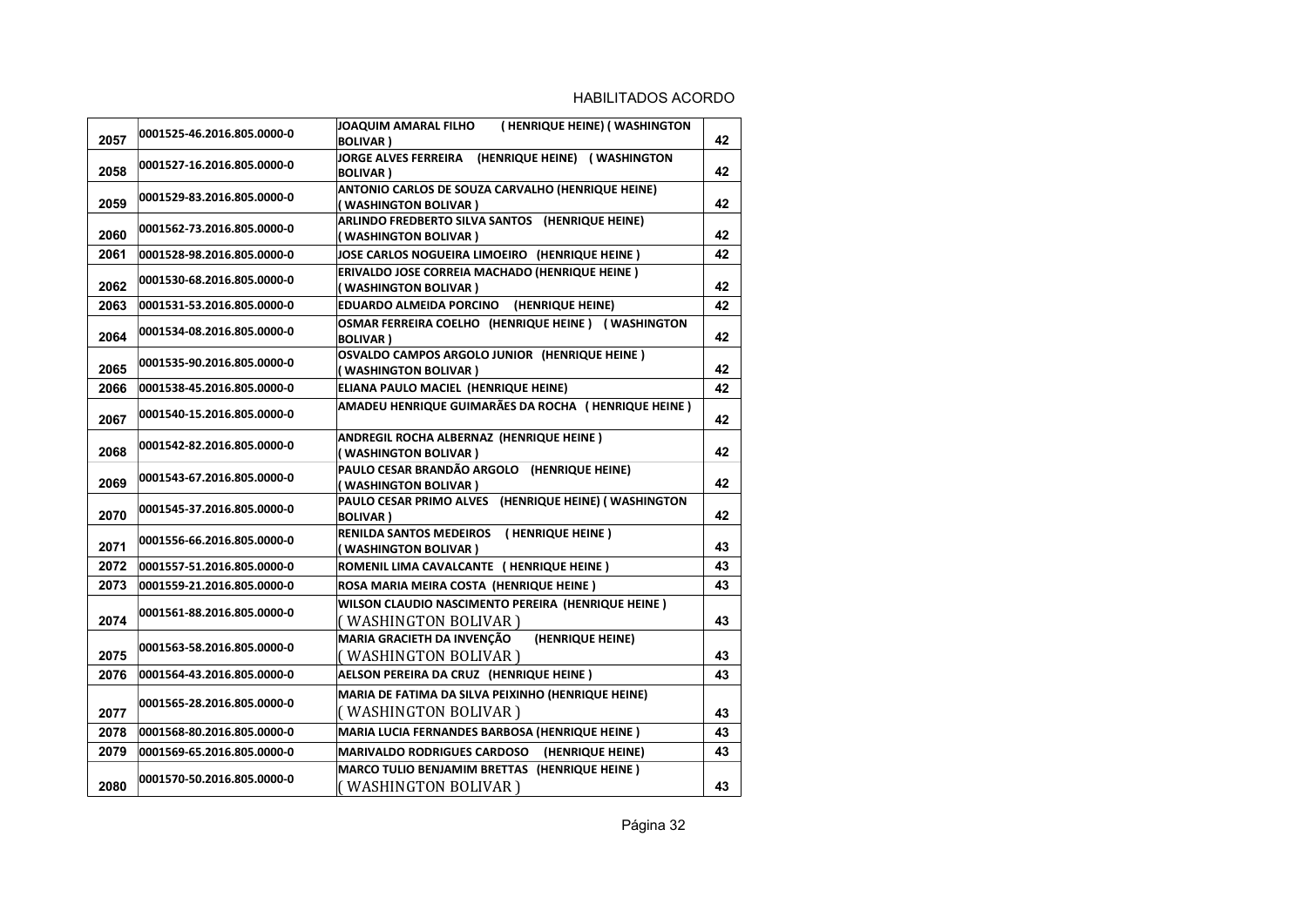|      | 0001571-35.2016.805.0000-0 | AILTON PASSOS FERREIRA (HENRIQUE HEINE)                                                           |    |
|------|----------------------------|---------------------------------------------------------------------------------------------------|----|
| 2081 |                            | (WASHINGTON BOLIVAR )                                                                             | 43 |
| 2082 | 0001573-05.2016.805.0000-0 | MARA GERUZA LIMA SOUZA (HENRIQUE HEINE)                                                           | 43 |
|      | 0001578-27.2016.805.0000-0 | MARGAREIDE LEAL SAMPAIO (HENRIQUE HEINE)                                                          |    |
| 2083 |                            | ( WASHINGTON BOLIVAR )                                                                            | 43 |
|      | 0001580-94.2016.805.0000-0 | ALBERTO MAGNO QUARESMA DE NOVAES (HENRIQUE HEINE)                                                 |    |
| 2084 |                            | (WASHINGTON BOLIVAR )                                                                             | 43 |
| 2107 | 0004633-83.2016.805.0000-0 | ROMILSON BRANDÃO DO VALE                                                                          | 43 |
| 2109 | 0004944-74.2016.805.0000-0 | JOSE ARAUJO DA SILVA                                                                              | 43 |
| 2111 | 0004980-19.2016.805.0000-0 | <b>JOSE PAULO DA SILVA</b>                                                                        | 43 |
| 2112 | 0005707-75.2016.805.0000-0 | PAULO SÉRGIO RODRIGUES                                                                            | 43 |
| 2113 | 0005712-97.2016.805.0000-0 | <b>JOÃO CARLOS TELLES</b>                                                                         | 43 |
|      | 0005849-79.2016.805.0000-0 | JOSIAS JOAQUIM DE OLIVEIRA NETO / HENRIQUE HEINE /                                                |    |
| 2115 |                            | <b>WASHINGTON BOLÍVAR</b>                                                                         | 43 |
| 2122 | 0005934-65.2016.805.0000-0 | VÂNYA FILARDI RIBEIRO                                                                             | 44 |
| 2123 | 0005935-50.2016.805.0000-0 | <b>MARCIA FILARDI RIBEIRO</b>                                                                     | 44 |
| 2125 | 0005945-94.2016.805.0000-0 | <b>REGINALDO DOS REIS</b>                                                                         | 44 |
| 2127 | 0005948-49.2016.805.0000-0 | <b>NELCIDES VIVIANO DA SILVA</b>                                                                  | 44 |
| 2130 | 0005951-04.2016.805.0000-0 | <b>AGOSTINHO PINHEIRO DA SILVA</b>                                                                | 44 |
| 2132 | 0005954-56.2016.805.0000   | ROBERTO BONIFACIO DE ARAUJO                                                                       | 44 |
| 2146 | 0006164-10.2016.805.0000-0 | JOSÉ SILVANO SILVA RIOS (SARA BRITO / WASHINGTON BOLIVAR                                          | 44 |
| 2147 | 0006165-92.2016.805.0000-0 | CARLOS NOELIO MACHADO REBOUÇAS (SARA BRITO /<br><b>WASHINGTON BOLIVAR )</b>                       | 44 |
| 2148 | 0006166-77.2016.805.0000-0 | CRISTIANA BASTOS FREITAS DE MESQUITA (SARA BRITO)                                                 | 44 |
| 2149 | 0006167-62.2016.805.0000-0 | ANA MARIA PEDREIRA NOGUEIRA (SARA BRITO)                                                          | 44 |
| 2150 | 0006168-47.2016.805.0000-0 | DARCY RAMOS DE ALMEIDA SOUZA (SARA BRITO /<br><b>WASHINGTON BOLIVAR )</b>                         | 44 |
| 2151 | 0006169-32.2016.805.0000-0 | JOÃO MANOEL BAHIA MENEZES (SARA BRITO / WASHINGTON<br><b>BOLIVAR</b> )                            | 44 |
| 2152 | 0006170-17.2016.805.0000-0 | ESPÓLIO DE JOSEILTON DA SILVA REP. ZELIA LEITE SILVA (SARA<br><b>BRITO / WASHINGTON BOLIVAR )</b> | 44 |
| 2153 | 0006171-02.2016.805.0000-0 | SCHEILA MARIA GOMES OLIVEIRA DOS SANTOS (SARA BRITO)                                              | 44 |
| 2154 | 0006173-69.2016.805.0000-0 | MARIA OLIVIA SANTOS MARTINS (SARA BRITO E WASHINGTON<br><b>BOLÍVAR)</b>                           | 44 |
| 2155 | 0006174-54.2016.805.0000-0 | LUIZ OSWALDO DO REGO MONTEIRO (SARA BRITO)                                                        | 44 |
| 2156 | 0006175-39.2016.805.0000-0 | WILSON BRITO NOVAES (SARA BRITO E WASHINGTON BOLIVAR)                                             | 44 |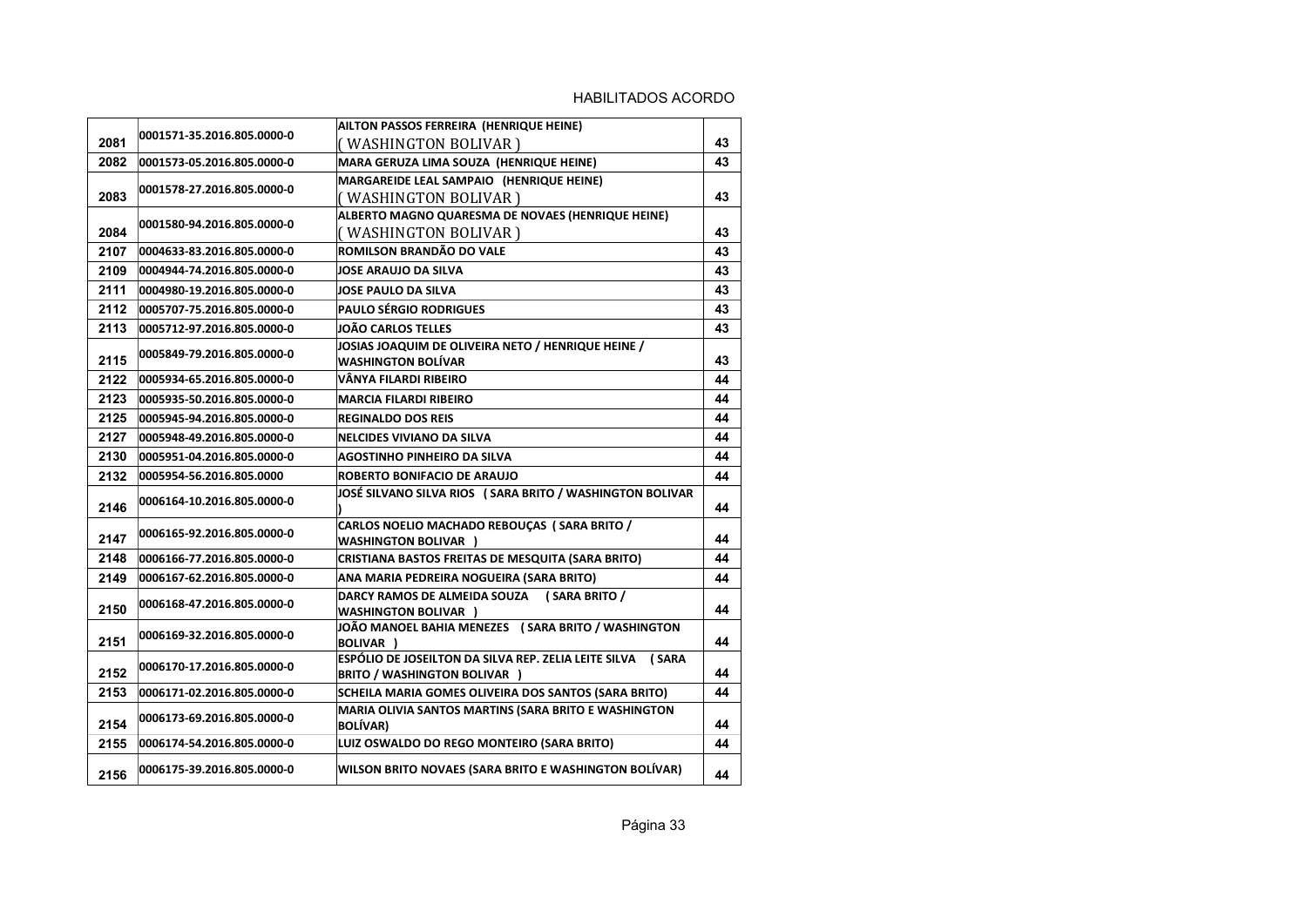| 2157 | 0006177-09.2016.805.0000-0 | MARCIA SANDRA RODRIGUES TORRES DE ALMEIDA (SARA<br><b>BRITO / WASHINGTON BOLIVAR )</b>                    | 44 |
|------|----------------------------|-----------------------------------------------------------------------------------------------------------|----|
| 2158 | 0006280-16.2016.805.0000-0 | ANTONIO DANTAS RIBEIRO / HENRIQUE HEINE / WASHINGTON<br><b>BOLÍVAR</b>                                    | 44 |
| 2159 | 0006282-83.2016.805.0000-0 | ANTONIO MOURA JUNIOR /HENRIQUE HEINE / WASHINGTON<br><b>BOLÍVAR</b>                                       | 44 |
| 2160 | 0006286-23.2016.805.0000-0 | ELCIOR PIO FERREIRA/HENRIQUE HEINE / WASHINGTON BOLÍVAR                                                   | 45 |
| 2161 | 0006287-08.2016.805.0000-0 | GERALDO VICENTE TRIPODI PEREIRA /HENRIQUE HEINE /<br><b>WASHINGTON BOLÍVAR</b>                            | 45 |
| 2162 | 0006288-90.2016.805.0000-0 | ESPÓLIO DE INÁCIO JOSÉ DE SANTANA REP. BENEDITA MARIA<br><b>CARDOSO SANTANA (WASHINGTON BOLÍVAR)</b>      | 45 |
| 2163 | 0006289-75.2016.805.0000-0 | IVANISE MATUTINO GONZALEZ/ HENRIQUE HEINE                                                                 | 45 |
| 2164 | 0006290-60.2016.805.0000-0 | JOÃO ROBERTO FERREIRA DA SILVA/HENRIQUE HEINE /<br><b>WASHINGTON BOLÍVAR</b>                              | 45 |
| 2165 | 0006291-45.2016.805.0000-0 | JOSÉ ANTONIO MAGALHÃES DA COSTA/HENRIQUE HEINE<br>( WASHINGTON BOLIVAR )                                  | 45 |
| 2166 | 0006292-30.2016.805.0000-0 | LUIZ CARLOS LAGO/HENRIQUE HEINE ( WASHINGTON BOLIVAR )                                                    | 45 |
| 2167 | 0006293-15.2016.805.0000-0 | MARCO AURELIO ALVES DE SOUZA / HENRIQUE HEINE<br>( WASHINGTON BOLIVAR )                                   | 45 |
| 2168 | 0006294-97.2016.805.0000-0 | JOSÉ DA SILVA CAMPOS /HENRIQUE HEINE<br>( WASHINGTON<br>BOLIVAR )                                         | 45 |
| 2169 | 0006295-82.2016.805.0000-0 | ANTONITO PINA MEDRADO NETO/ HENRIQUE HEINE                                                                | 45 |
| 2170 | 0006297-52.2016.805.0000-0 | <b>MARIA EDNETE SOUZA MASCARENHAS (WASHINGTON BO</b>                                                      | 45 |
| 2171 | 0006298-37.2016.805.0000-0 | <b>EDSON DOS SANTOS VASCONCELLOS /HENRIQUE HEINE /</b><br><b>WASHINGTON BOLÍVAR</b>                       | 45 |
| 2172 | 0006299-22.2016.805.0000   | GISLENE MARIA NUNES CRUZ / HENRIQUE HEINE                                                                 | 45 |
| 2173 | 0006300-07.2016.805.0000-0 | <b>ERBENE SILVA CUNHA / HENRIQUE HEINE / WASHINGTON</b><br><b>BOLÍVAR</b>                                 | 45 |
| 2174 | 0006301-89.2016.805.0000-0 | ESPÓLIO DE IROMAR SANTANA VALADARES REP. NELMACY<br>AMORIM VALADARES /HENRIQUE HEINE / WASHINGTON BOLÍVAR | 45 |
| 2175 | 0006302-74.2016.805.0000-0 | JORGE LUIZ COSTA DE OLIVEIRA / HENRIQUE HEINE<br>( WASHINGTON BOLIVAR )                                   | 45 |
| 2176 | 0006303-59.2016.805.0000-0 | LAURICE SOARES MENEZES/ HENRIQUE HEINE                                                                    | 45 |
| 2177 | 0006304-44.2016.805.0000-0 | ESPÓLIO DE MANOEL MAIA MOTA REP. MARIA DE FATIMA<br>NASCIMENTO MOTA /HENRIQUE HEINE ( WASHINGTON BOLIVAR  | 45 |
| 2178 | 0006306-14.2016.805.0000-0 | JACKSON DOS SANTOS VASCONCELLOS/HENRIQUE HEINE /<br><b>WASHINGTON BOLÍVAR</b>                             | 45 |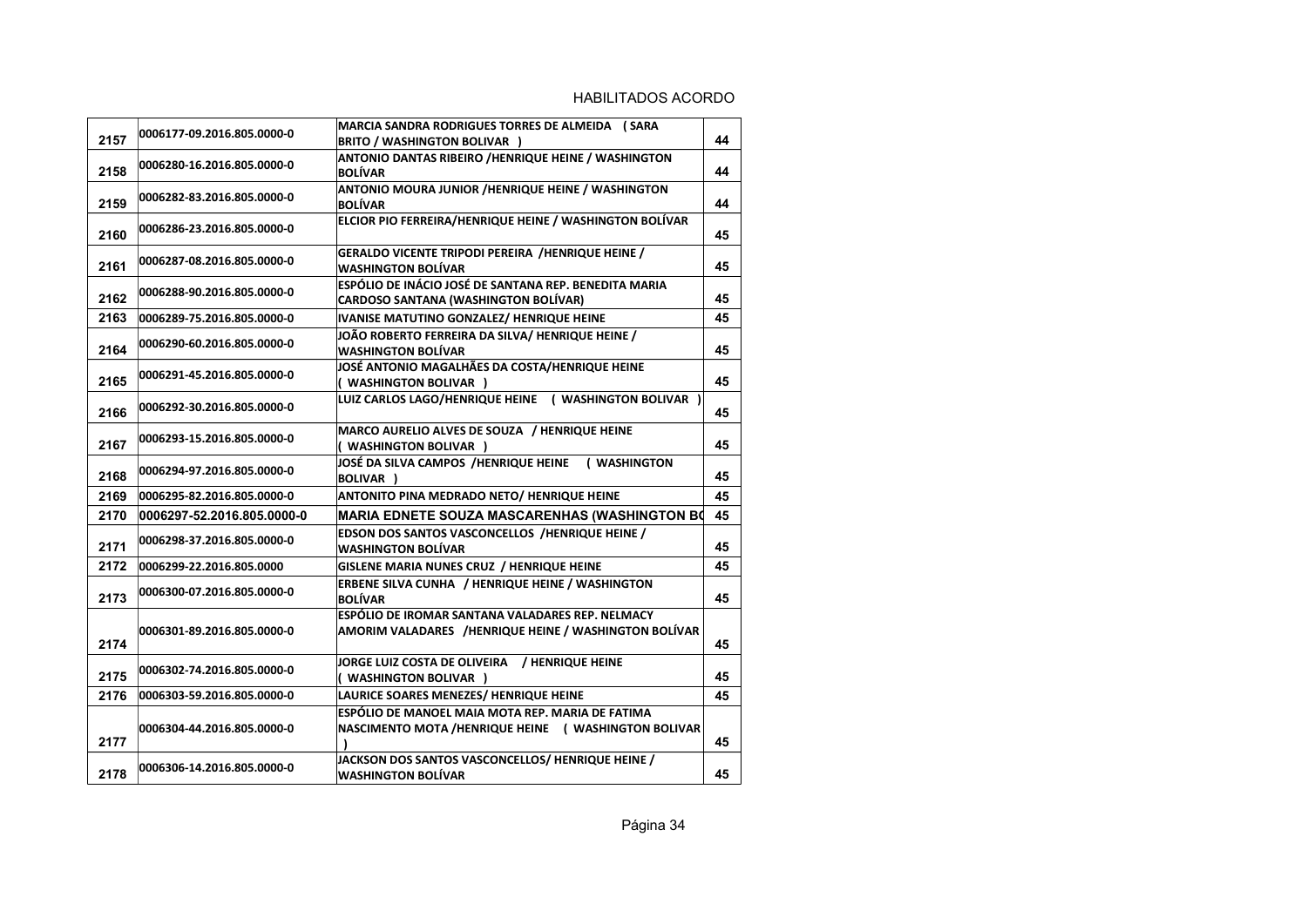| 2179 | 0006308-81.2016.805.0000-0 | MARIA NADIVA COUTINHO CHAVES / HENRIQUE HEINE<br>( WASHINGTON BOLIVAR )                      | 45 |
|------|----------------------------|----------------------------------------------------------------------------------------------|----|
| 2180 | 0006309-66.2016.805.0000-0 | MARCOS ANTONIO FREITAS VIANA / HERDEIROS/ HENRIQUE HEINE<br>( WASHINGTON BOLIVAR )           | 46 |
| 2181 | 0006310-51.2016.805.0000-0 | MARIA HELENA NERY MARCHESINI / HENRIQUE HEINE                                                | 46 |
| 2182 | 0006311-36.2016.805.0000-0 | MARIA ZENILDA MACHADO SILVA TANAJURA/HENRIQUE HEINE                                          | 46 |
| 2183 | 0006312-21.2016.805.0000-0 | MARIA REGIS BUGARIN / HENRIQUE HEINE ( WASHINGTON<br><b>BOLIVAR</b> )                        | 46 |
| 2184 | 0006313-06.2016.805.0000-0 | NELSON ALVES DE SOUSA / HENRIQUE HEINE ( WASHINGTON<br>BOLIVAR )                             | 46 |
| 2185 | 0006314-88.2016.805.0000-0 | MARIA SALETE NEIVA LEMOS VIDAL / HENRIQUE HEINE<br>( WASHINGTON BOLIVAR )                    | 46 |
| 2186 | 0006315-73.2016.805.0000-0 | NAGIB ELIAS ABDALA / HENRIQUE HEINE                                                          | 46 |
| 2187 | 0006316-58.2016.805.0000-0 | OSMÁRIO DA SILVA MENDONÇA/ HENRIQUE HEINE<br>( WASHINGTON BOLIVAR )                          | 46 |
| 2188 | 0006317-43.2016.805.0000-0 | PAULO CESAR VIANA SILVA/ HENRIQUE HEINE ( WASHINGTON<br><b>BOLIVAR</b> )                     | 46 |
| 2189 | 0006318-28.2016.805.0000-0 | ORLANDINA FERREIRA SILVA / HENRIQUE HEINE ( WASHINGTON<br><b>BOLIVAR</b> )                   | 46 |
| 2190 | 0006319-13.2016.805.0000-0 | PAULO SÉRGIO NEVES DA ROCHA /HENRIQUE HEINE<br>( WASHINGTON BOLIVAR )                        | 46 |
| 2191 | 0006320-95.2016.805.0000-0 | OSVALDO JOSÉ CELINO RIBEIRO / HENRIQUE HEINE<br>( WASHINGTON BOLIVAR )                       | 46 |
| 2192 | 0006321-80.2016.805.0000-0 | REGINALDO BARREIROS BARRETO /HENRIQUE HEINE                                                  | 46 |
| 2193 | 0006322-65.2016.805.0000-0 | PAULO ROBERTO DE SOUZA NOVAIS /HENRIQUE HEINE<br>( WASHINGTON BOLIVAR )                      | 46 |
| 2194 | 0006323-50.2016.805.0000-0 | SCHELDON JOSE LEAL DE CARVALHO / HENRIQUE HEINE<br>( WASHINGTON BOLIVAR )                    | 46 |
| 2195 | 0006325-20.2016.805.0000-0 | SÉRGIO FERNANDES BACELAR AMARAL/ HENRIQUE HEINE<br>( WASHINGTON BOLIVAR )                    | 46 |
| 2196 | 0006326-05.2016.805.0000-0 | ROBERTO FERNANDES GONCALVES / HENRIQUE HEINE<br>( WASHINGTON BOLIVAR )                       | 46 |
| 2197 | 0006327-87.2016.805.0000-0 | RUY MARTINS DA COSTA TOURINHO / HENRIQUE HEINE<br>( WASHINGTON BOLIVAR )                     | 46 |
| 2198 | 0006328-72.2016.805.0000-0 | VALDECY ELPIDIO DA SILVA / HENRIQUE HEINE ( WASHINGTON<br><b>BOLIVAR</b> )                   | 46 |
| 2199 | 0006329-57.2016.805.0000-0 | ESPÓLIO DE JOSELITO DE OLIVEIRA MIRANDA / HENRIQUE HEINE<br>(HERDEIROS) (WASHINGTON BOLÍVAR) | 46 |
| 2200 | 0006332-12.2016.805.0000-0 | ESPÓLIO DE VALTER RODRIGUES WEBER / HENRIQUE HEINE<br>( WASHINGTON BOLIVAR )                 | 47 |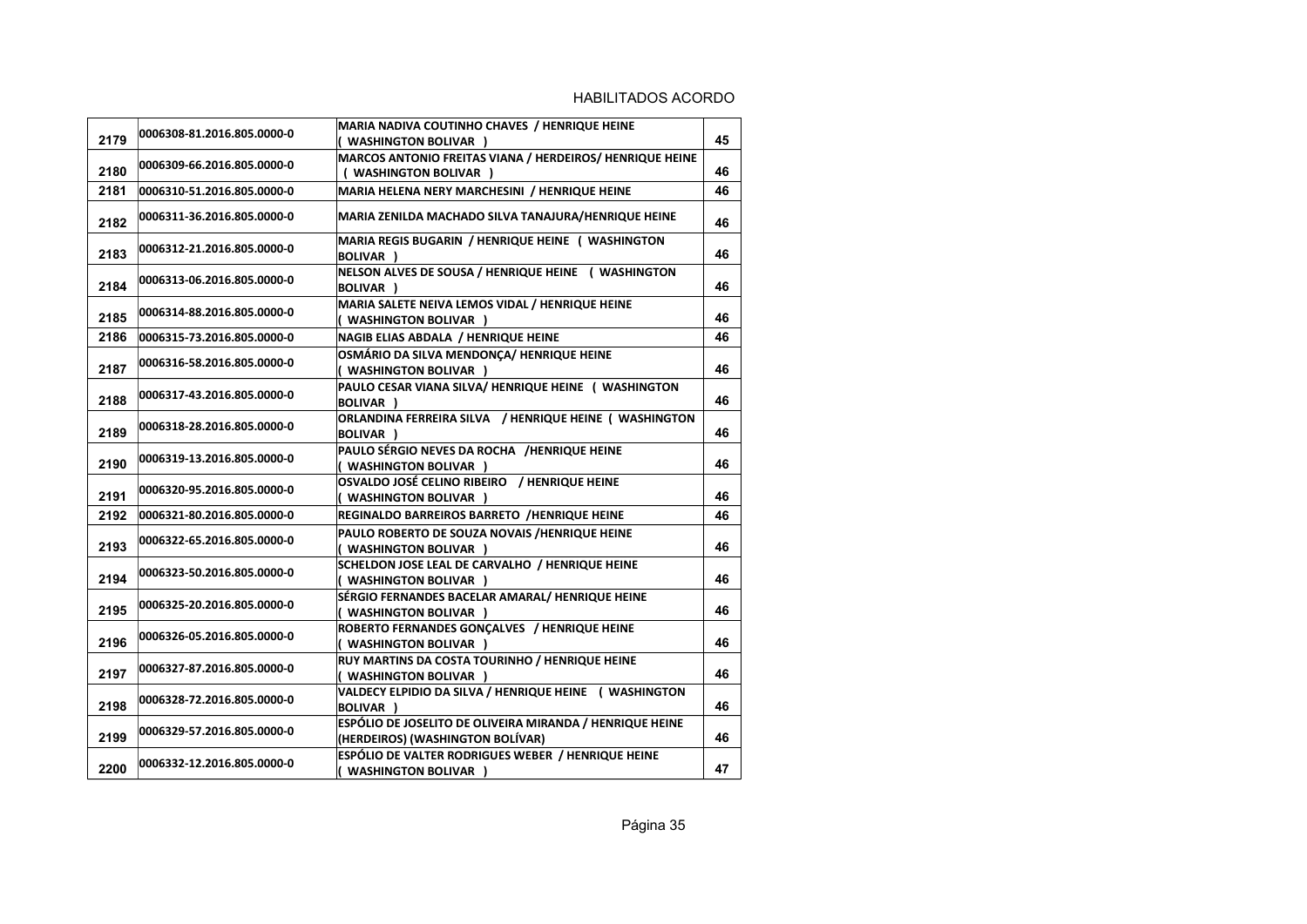| 2201 | 0006333-94.2016.805.0000-0 | YEDA ROCHA DOS SANTOS / HENRIQUE HEINE ( WASHINGTON<br><b>BOLIVAR</b> )                                                                    | 47 |
|------|----------------------------|--------------------------------------------------------------------------------------------------------------------------------------------|----|
| 2202 | 0006336-49.2016.805.0000-0 | CARLOS NICOLLAS MACEDO CASTRO / HENRIQUE HEINE /<br><b>WASHINGTON BOLÍVAR)</b>                                                             | 47 |
| 2212 | 0008579-63.2016.805.0000-0 | MARINALVA NUNES DE SOUZA (ADV. ESMERALDA MARIA DE<br>OLIVEIRA)                                                                             | 47 |
| 2216 | 0008588-25.2016.805.0000   | <b>VALMIR DAS SANTOS</b>                                                                                                                   | 47 |
| 2218 | 0008600-39.2016.805.0000-0 | <b>JOSÉ BALBINO DOS SANTOS</b>                                                                                                             | 47 |
| 2221 | 0009053-34.2016.805.0000-0 | <b>JORGE SANTOS ROCHA JÚNIOR</b>                                                                                                           | 47 |
| 2222 | 0009054-19.2016.805.0000-0 | <b>JOSÉ MILTON DE OLIVEIRA</b>                                                                                                             | 47 |
| 2223 | 0009055-04.2016.805.0000-0 | PEDRO JORGE DE CARVALHO FONSECA                                                                                                            | 47 |
| 2224 | 0009056-86.2016.805.0000-0 | <b>JORGE INÁCIO DINIZ</b>                                                                                                                  | 47 |
| 2225 | 0009057-71.2016.805.0000-0 | <b>MARCONI CALMON DO NASCIMENTO</b>                                                                                                        | 47 |
| 2282 | 0009956-69.2016.805.0000-0 | JOSÉ CARLOS FELIZARDO DOS SANTOS                                                                                                           | 47 |
| 2305 | 0010062-31.2016.805.000    | ESPÓLIO DE ROSIVAL DA SILVA OLIVEIRA REP MARIA DAS GRAÇAS<br>ALVES LACERDA OLIVEIRA / HERDEIROS / HENRIQUE HEINE<br>( WASHINGTON BOLIVAR ) | 47 |
| 2308 | 0010169-75.2016.805.0000-0 | ALICE LEITE SIMÕES<br>/ HENRIQUE HEINE / WASHINGTON<br><b>BOLÍVAR</b>                                                                      | 47 |
| 2309 | 0010170-60.2016.805.0000-0 | ANTONIO ALBERTO DE OLIVEIRA PEIXOTO/HENRIQUE HEINE                                                                                         | 47 |
| 2310 | 0010172-30.2016.805.0000-0 | <b>ESPOLIO DE FRANCISCO ELDE OLIVEIRA / HENRIQUE HEINE</b>                                                                                 | 47 |
| 2311 | 0010173-15.2016.805.0000-0 | <b>GERSON TELES DE QUEIROZ / HENRIQUE HEINE</b>                                                                                            | 47 |
| 2312 | 0010174-97.2016.805.0000-0 | IVAN DE SOUZA CRUZ / HENRIQUE HEINE / / WASHINGTON<br><b>BOLÍVAR</b>                                                                       | 47 |
| 2313 | 0010175-82.2016.805.0000-0 | LUIZ FERNANDO ALMEIDA CARDOSO / HENRIQUE HEINE                                                                                             | 47 |
| 2314 | 0010063-16.2016.805.0000-0 | MARCIA MARIA OLIVEIRA /HENRIQUE HEINE ( WASHINGTON<br><b>BOLIVAR</b> )                                                                     | 47 |
| 2315 | 0010176-67.2016.805.0000   | VALDETINA PESSOA AMORIM SANTANA LIMA/ HENRIQUE HEINE                                                                                       | 48 |
| 2316 | 0010562-97.2016.805.0000-0 | / HENRIQUE HEINE<br>MILITAO CEZAR DE OLIVEIRA NETTO                                                                                        | 48 |
| 2317 | 0010549-98.2016.805.0000-0 | / HENRIQUE HEINE<br><b>MARIA ADALGISA ROCHA SOUZA</b>                                                                                      | 48 |
| 2318 | 0010550-83.2016.805.0000-0 | ESPÓLIO DE EMANUEL MATOS JUNIOR / HENRIQUE HEINE                                                                                           | 48 |
| 2319 | 0010551-68.2016.805.0000-0 | ESPÓLIO DE OSWALDO SANTOS BORGES (WASHINGTON BOLÍVAR)                                                                                      | 48 |
| 2320 | 0010552-53.2016.805.0000-0 | ESPÓLIO DE REYNOLDS DIDIER ARMENTANO SILVA/ HENRIQUE<br>HEINE / / WASHINGTON BOLÍVAR                                                       | 48 |
| 2321 | 0010559-45.2016.805.0000-0 | ESPÓLIO DE OSCAR RUSSO POLITANO / HENRIQUE HEINE / /<br><b>WASHINGTON BOLÍVAR</b>                                                          | 48 |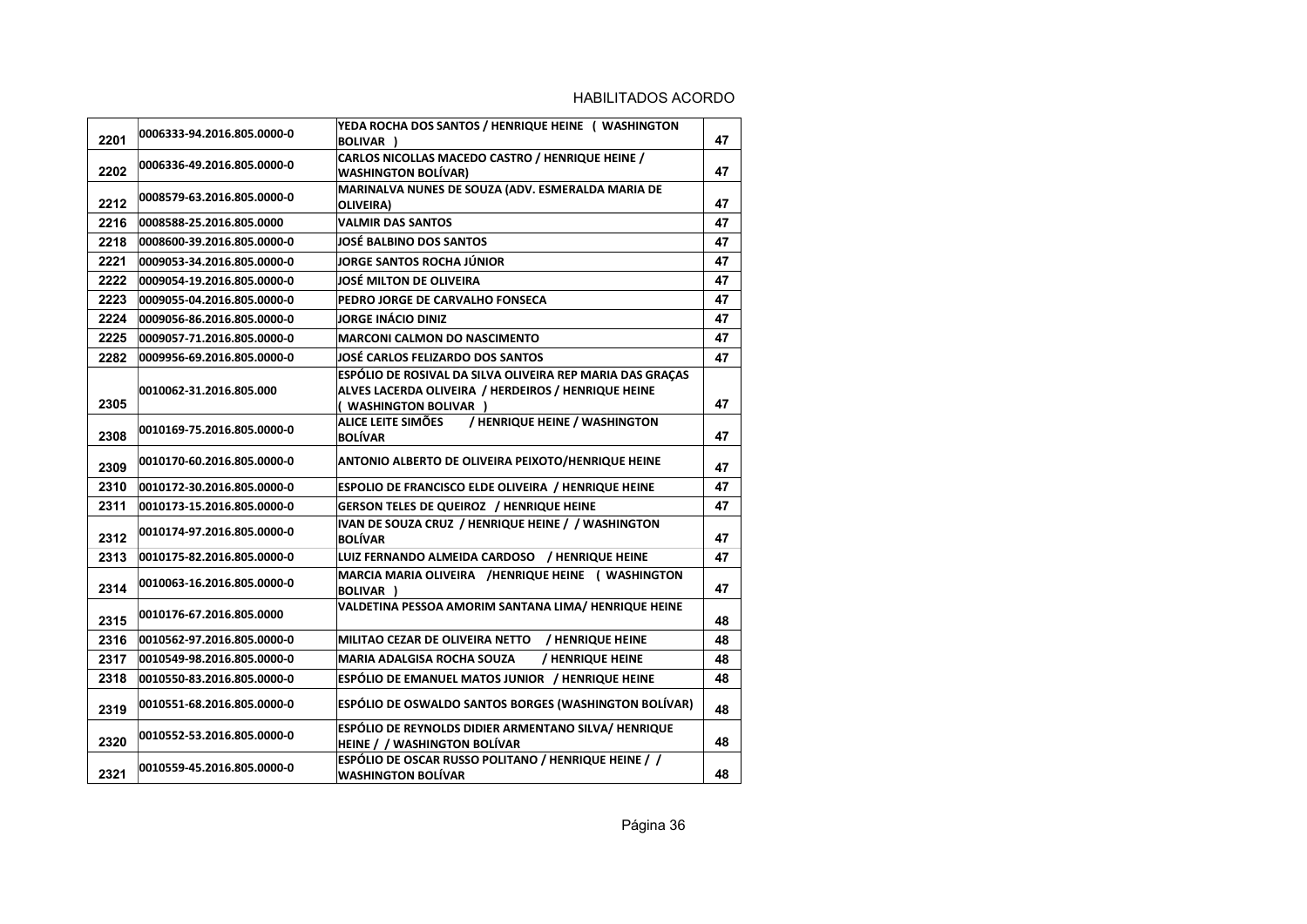| 2322 | 0010560-30.2016.805.0000-0 | LUIZ CORREIA DOS SANTOS / HENRIQUE HEINE / WASHINGTON<br><b>BOLÍVAR</b>                                                               | 48 |
|------|----------------------------|---------------------------------------------------------------------------------------------------------------------------------------|----|
| 2323 | 0010563-82.2016.805.0000-0 | ESPOLIO DE WILSON DE ALMEIDA LOPES / HENRIQUE HEINE /<br><b>WASHINGTON BOLÍVAR</b>                                                    | 48 |
| 2324 | 0010689-35.2016.805.0000   | <b>MARIA EROLTIDES ALVES DE CARVALHO</b>                                                                                              | 48 |
| 2325 | 0010937-98.2016.805.0000-0 | ZUREL DE QUEIROZ CUNHA JÚNIOR                                                                                                         | 48 |
| 2326 | 0010938-83.2016.805.0000-0 | ESPÓLIO DE MARIA DE LOURDES NASCIMENTO SILVA (adv.<br><b>EDUARDO e ZUREL)</b>                                                         | 48 |
| 2341 | 0011100-78.2016.805.0000-0 | ESPÓLIO DE SANDRA MARGARIDA ALMEIDA AGUIAR -<br>REPRESENTADO POR DIANA AGUIAR MENEZES / HENRIQUE HEINE /<br><b>WASHINGTON BOLÍVAR</b> | 48 |
| 2342 | 0011105-03.2016.805.0000-0 | ANTONIO NOGUEIRA DA SILVA (WASHINGTON BOLÍVAR)                                                                                        | 48 |
| 2343 | 0011112-92.2016.805.0000-0 | REINALDO RUI LIMA DE CARVALHO / HENRIQUE HEINE / /<br><b>WASHINGTON BOLÍVAR</b>                                                       | 48 |
| 2347 | 0011297-33.2016.805.0000-0 | JOSÉ DA HORA SILVA CAMPOS                                                                                                             | 48 |
| 2359 | 0011463-65.2016.805.0000-0 | <b>SERGIO COSTA PINTO</b>                                                                                                             | 48 |
| 2361 | 0011465-35.2016.805.0000-0 | <b>CLAUDIO SANTANA</b>                                                                                                                | 48 |
| 2381 | 0011622-08.2016.805.0000   | ESPOLIO DE JOSE BARBOSA (SARA BRITO E WASHINGTON BOLÍVAR)                                                                             | 48 |
| 2388 | 0011599-62.2016.805.0000   | <b>EVILASIO SANTOS LIMOEIRO DA SILVA</b>                                                                                              | 48 |
| 2392 | 0011624-75.2016.805.0000-0 | GIZELIA DA SILVA FIGUEIREDO (SARA BRITO)                                                                                              | 49 |
| 2393 | 0011629-97.2016.805.0000-0 | ESPÓLIO DE GETÚLIO AUGUSTO FERREIRA CRUZOE (SARA BRITO E<br><b>WASHINGTON BOLÍVAR)</b>                                                | 49 |
| 2394 | 0011630-82.2016.805.0000-0 | <b>RENATO BARRETTO (SARA BRITO)</b>                                                                                                   | 49 |
| 2395 | 0011631-67.2016.805.0000-0 | <b>ROBERTO MAIA DA SILVA</b><br>( WASHINGTON BOLIVAR )                                                                                | 49 |
| 2396 | 0011633-37.2016.805.0000-0 | <b>RENATO DOS SANTOS (SARA BRITO)</b>                                                                                                 | 49 |
| 2397 | 0011642-96.2016.805.0000-0 | ESPÓLIO DE ALOISIO ARAUJO FALCÃO (SARA BRITO E WASHINGTON<br><b>BOLÍVAR)</b>                                                          | 49 |
| 2398 | 0011643-81.2016.805.0000-0 | ESPOLIO DE ROBERVAL COSTA DE AGUIAR<br>(SARA BRITO E WASHINGTON BOLÍVAR)                                                              | 49 |
| 2399 | 0011655-95.2016.805.0000-0 | SALVADOR QUEIROZ GOMES BARBOSA (SARA BRITO)                                                                                           | 49 |
| 2400 | 0011656-80.2016.805.0000-0 | SILVERIA PEIXOTO PEREIRA (SARA BRITO)                                                                                                 | 49 |
| 2401 | 0011697-47.2016.805.0000   | <b>TEREZA MARIA DE JESUS MORAES</b>                                                                                                   | 49 |
| 2402 | 0011698-32.2016.805.0000-0 | TOMAZ SOUZA ALMEIDA REP. MARIA INES MORAIS DE ANDRADE                                                                                 | 49 |
| 2403 | 0011704-39.2016.805.0000-0 | ESPÓLIO DE ZILDA ALVES DIAS (SARA BRITO E WASHINGTON<br><b>BOLÍVAR)</b>                                                               | 49 |
| 2404 | 0011705-24.2016.805.0000-0 | LEONARDO RAIMUNDO DE SANTANA (SARA BRITO /<br><b>WASHINGTON BOLIVAR )</b>                                                             | 49 |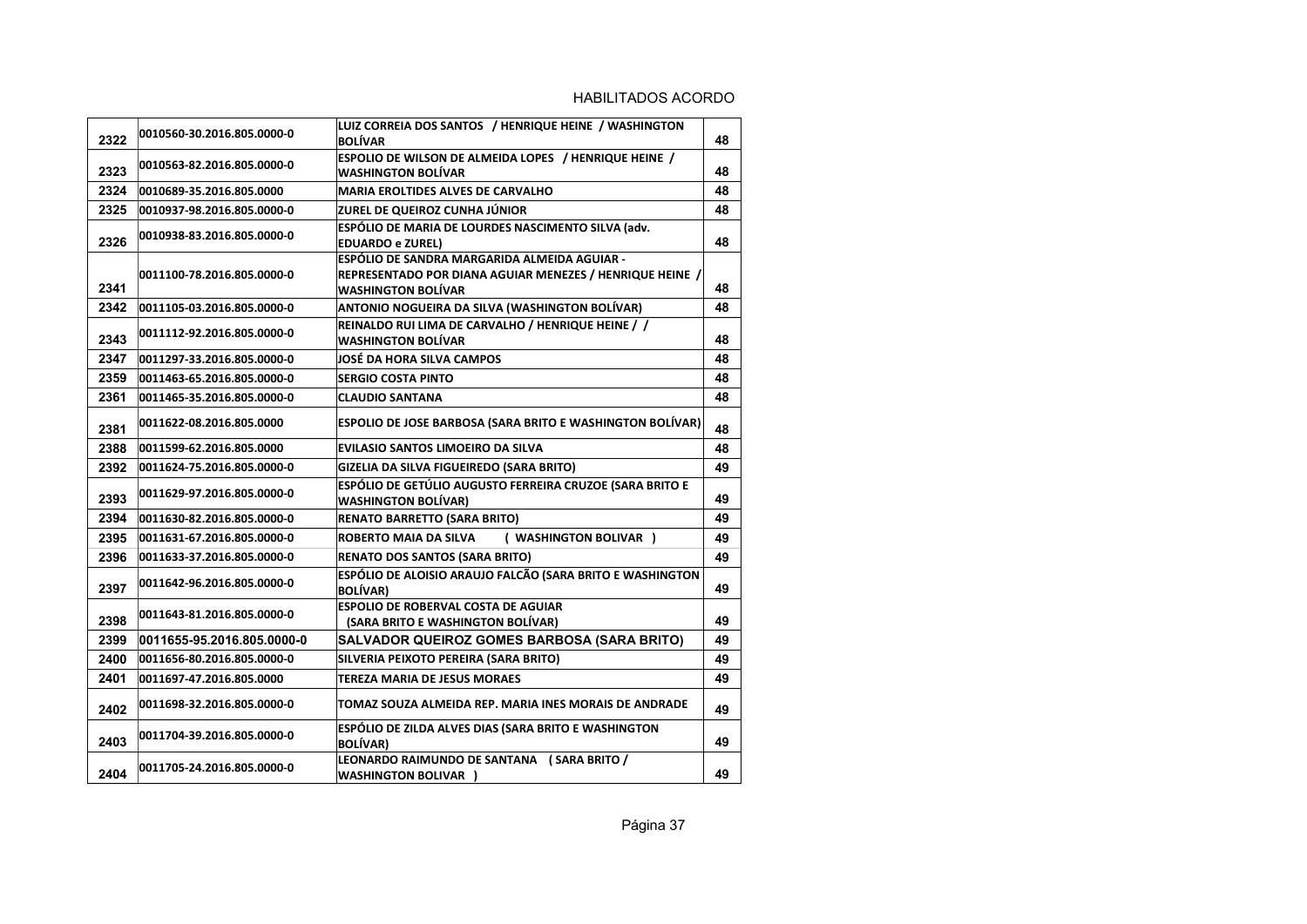| 2405 | 0011706-09.2016.805.0000-0 | YZIL SILVA LISBOA COSTA                                                                                                                                                       | 49 |
|------|----------------------------|-------------------------------------------------------------------------------------------------------------------------------------------------------------------------------|----|
| 2406 | 0011707-91.2016.805.0000-0 | <b>WALTER CANCIO DE SANTANA (SARA BRITO)</b>                                                                                                                                  | 49 |
| 2407 | 0011708-76.2016.805.0000-0 | IVES SOARES BRITO (HERDEIROS) (SARA BRITO E WASHINGTON<br><b>BOLÍVAR)</b>                                                                                                     | 49 |
| 2408 | 0011709-61.2016.805.0000-0 | JOSÉ RIBEIRO DAMASCENO (SARA BRITO)                                                                                                                                           | 49 |
| 2409 | 0011710-46.2016.805.0000-0 | JOSE LEOPOLDO DE ANDRADE (SARA BRITO)                                                                                                                                         | 49 |
| 2410 | 0011711-31.2016.805.0000-0 | JOSÉ LANDIM BATISTA (SARA BRITO)                                                                                                                                              | 49 |
| 2411 | 0011712-16.2016.805.0000-0 | <b>UMBERTO MENEZES DE SOUZA</b><br>( WASHINGTON BOLIVAR )                                                                                                                     | 49 |
| 2412 | 0011713-98.2016.805.0000-0 | (SARA BRITO / WASHINGTON<br><b>JOSE FERREIRA CARDOSO</b><br>BOLIVAR )                                                                                                         | 50 |
| 2413 | 0011716-53.2016.805.0000-0 | IRACY SANTOS PEREIRA MAGALHÃES (SARA BRITO E WASHINGTON<br><b>BOLÍVAR)</b>                                                                                                    | 50 |
| 2414 | 0011717-38.2016.805.0000-0 | JOSÉ CEZAR REGO (SARA BRITO)                                                                                                                                                  | 50 |
| 2415 | 0011718-23.2016.805.0000-0 | <b>ESPOLIO DE JOSÉ CARLOS MARTINS DE ALMEIDA</b><br>(SARA BRITO)                                                                                                              | 50 |
| 2416 | 0011719-08.2016.805.0000-0 | HONORINA MARIA MAIA CERQUEIRA (SARA BRITO E WASHINGTON<br><b>BOLÍVAR)</b>                                                                                                     | 50 |
| 2417 | 0011721-75.2016.805.0000-0 | HELIO RODRIGUES TORRES (SARA BRITO E WASHINGTON BOLÍVAR)                                                                                                                      | 50 |
| 2418 | 0011726-97.2016.805.0000-0 | <b>GERALDO LIMA SANTIAGO (SARA BRITO E WASHINGTON BOLÍVAR)</b>                                                                                                                | 50 |
| 2419 | 0011727-82.2016.805.0000-0 | ESPÓLIO DE GILBERTO DE SÁ MILTON DA SILVEIRA REP. JULIANA<br>MILTON DA SILVEIRA GOTTSCHALK (CRÉDITO CEDIDO A MDAE<br>ASSESSORIA EMP EIRELI) (SARA BRITO E WASHINGTON BOLÍVAR) | 50 |
| 2420 | 0011728-67.2016.805.000    | JESSE AUGUSTO DO NASCIMENTO (SARA BRITO / WASHINGTON<br><b>BOLIVAR</b> )                                                                                                      | 50 |
| 2421 | 0011729-52.2016.805.0000-0 | <b>ESPÓLIO DE GENINA LYRIO AZEVEDO FERNANDES</b><br>(SARA BRITO E WASHINGTON BOLÍVAR)                                                                                         | 50 |
| 2422 | 0011730-37.2016.805.0000-0 | <b>JAYME MOREIRA DA SILVA (SARA BRITO)</b>                                                                                                                                    | 50 |
| 2423 | 0011731-22.2016.805.0000   | ESPÓLIO DE FLORISVALDO AGATÃO DA SILVA REPRESENTADO POR<br>ROSELIZ AGATÃO (SARA BRITO E WASHINGTON BOLÍVAR)                                                                   | 50 |
| 2424 | 0011732-07.2016.805.0000-0 | ESPOLIO DE EUCLIDES ALVES DE LIMA (SARA BRITO E WASHINGTON<br><b>BOLÍVAR)</b>                                                                                                 | 50 |
| 2425 | 0011733-89.2016.805.0000-0 | <b>EXPEDITO DE FARIAS LINS (SARA BRITO)</b>                                                                                                                                   | 50 |
| 2426 | 0011734-74.2016.805.0000   | JAYME DE OLIVEIRA SANTOS (SARA BRITO E WASHINGTON<br><b>BOLÍVAR)</b>                                                                                                          | 50 |
| 2427 | 0011735-59.2016.805.0000-0 | ESPÓLIO DE ERNANI DE SOUZA CARNEIRO<br>(SARA BRITO E WASHINGTON BOLÍVAR)                                                                                                      | 50 |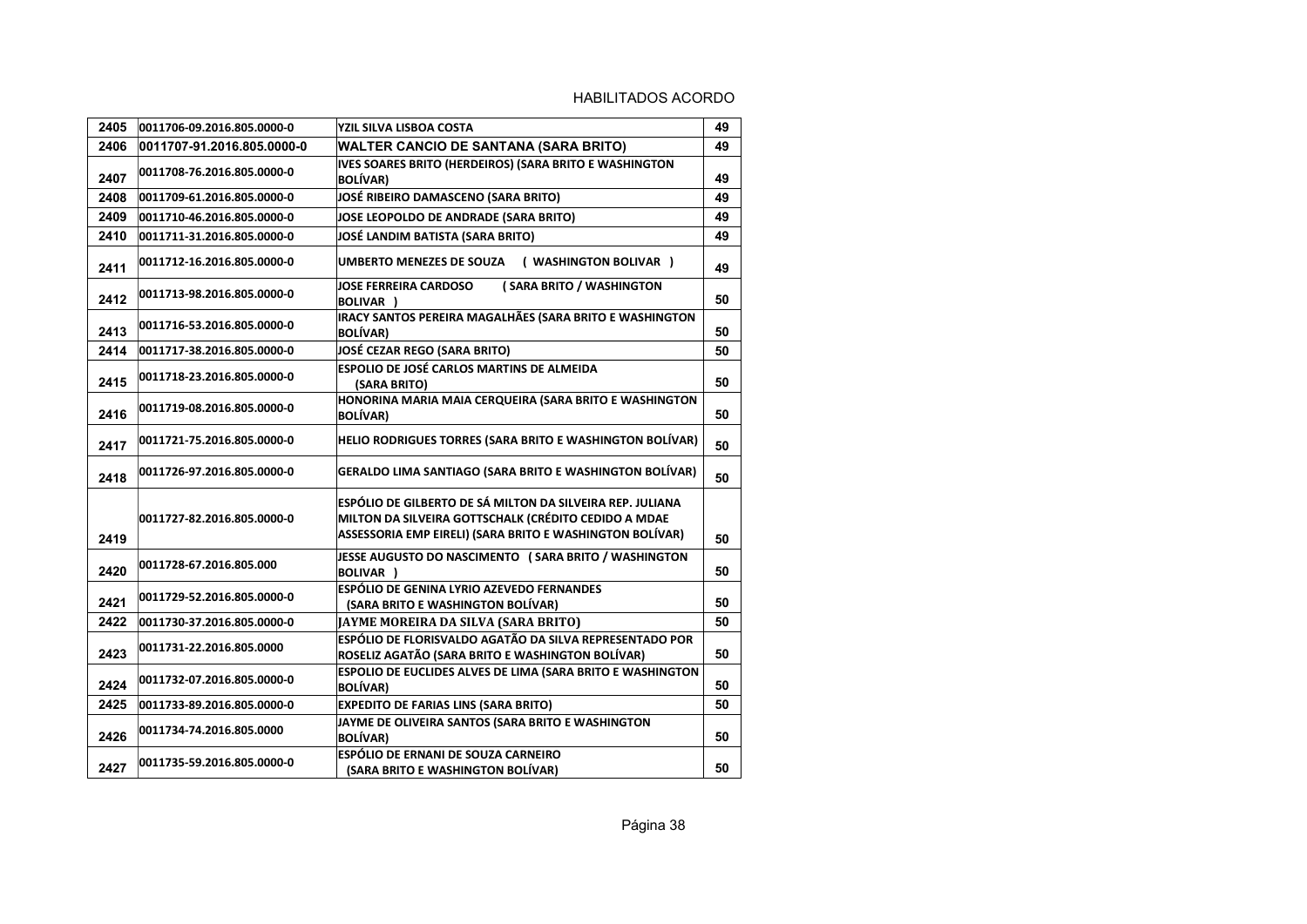|      | 0011736-44.2016.805.0000-0  | ESPÓLIO DE RAIMUNDO SANTANA RIBEIRO                                          |    |
|------|-----------------------------|------------------------------------------------------------------------------|----|
| 2428 |                             | (SARA BRITO E WASHINGTON BOLIVAR)                                            | 50 |
|      | 0011737-29.2016.805.0000-0  | ESPÓLIO DE PERICLES CORDEIRO AMADO PINTO                                     |    |
| 2429 |                             | (SARA BRITO E WASHINGTON BOLÍVAR)                                            | 50 |
| 2430 | 0011738-14.2016.805.0000-0  | <b>ONILDO PEREIRA (SARA BRITO)</b>                                           | 50 |
| 2431 | 0011740-81.2016.805.0000-0  | <b>NOEMIA ALVES DIAS (SARA BRITO)</b>                                        | 50 |
| 2432 | 0011741-66.2016.805.0000-0  | ESPOLIO PEDRO BARRETO DE OLIVEIRA (SARA BRITO)                               | 51 |
|      | 0011742-51.2016.805.0000-0  | <b>ESPOLIO DE NELSON FAHEIRO FROES REPRESENTADO POR MIRYAM</b>               |    |
| 2433 |                             | <b>COSTA FROES (SARA BRITO E WASHINGTON BOLÍVAR)</b>                         | 51 |
| 2434 | 0011745-06.2016.8.05.0000-0 | MILTON SENNA DE CARVALHO (SARA BRITO)                                        | 51 |
| 2435 | 0011747-73.2016.805.0000-0  | PAULO ROBERTO DE T. ARGOLO (SARA BRITO)                                      | 51 |
|      | 0011748-58.2016.805.0000    | NORALDINO AMORIM DE SANTANA (SARA BRITO / WASHINGTON                         |    |
| 2436 |                             | <b>BOLIVAR</b> )                                                             | 51 |
| 2437 | 0011749-43.2016.805.0000-0  | <b>MARLENE DE CASTRO PORTUGAL (SARA BRITO)</b>                               | 51 |
| 2438 | 0011750-28.2016.805.0000-0  | NILVANDO SENNA (SARA BRITO)                                                  | 51 |
|      | 0011751-13.2016.805.0000-0  | ESPOLIO DE MANOEL RIBEIRO COSTA (SARA BRITO E WASHINGTON                     |    |
| 2439 |                             | <b>BOLÍVAR)</b>                                                              | 51 |
|      |                             | <b>ESPOLIO DE MANOEL MOREIRA DA ROCHA REPRESENTADO POR</b>                   |    |
| 2440 | 0011753-80.2016.805.0000-0  | NORMA ROSA DA ROCHA (SARA BRITO E WASHINGTON BOLÍVAR)                        | 51 |
| 2441 |                             |                                                                              |    |
|      | 0011754-65.2016.805.0000-0  | LOURIVAL MARIANI PASSOS (SARA BRITO)                                         | 51 |
| 2442 | 0011755-50.2016.805.0000-0  | LIBERATO MUTTI LEITE DE ALMEIDA (SARA BRITO)                                 | 51 |
|      |                             | ESPÓLIO DE JUVENAL CARDOSO COUTINHO REPRESENTADO POR                         |    |
| 2443 | 0011756-35.2016.805.0000-0  | SILVIO ARMANDO DE CASTRO CARDOSO (SARA BRITO E<br><b>WASHINGTON BOLÍVAR)</b> | 51 |
|      |                             | NANCY DE AZEREDO COUTINHO (SARA BRITO / WASHINGTON                           |    |
| 2444 | 0011759-87.2016.805.0000-0  | <b>BOLIVAR</b> )                                                             | 51 |
|      |                             | MILTON BRITO SAMPAIO (SARA BRITO / WASHINGTON                                |    |
| 2445 | 0011760-72.2016.805.0000-0  | <b>BOLIVAR</b> )                                                             | 51 |
| 2446 | 0011638-59.2016.805.0000    | ESPOLIO DE RACHEL GLEIZER (WASHINGTON BOLIVAR)                               | 51 |
|      |                             | <b>ESPOLIO DE ALTAMIRANDO GOMES SAMPAIO REP WANDETH</b>                      |    |
| 2447 | 0011623-90.2016.805.0000    | <b>QUEIROZ</b><br>(SARA BRITO)                                               | 51 |
|      | 0011761-57.2016.805.0000-0  | MARIA LUCIA SILVA DE SIQUEIRA (SARA BRITO / WASHINGTON                       |    |
| 2448 |                             | <b>BOLIVAR</b> )                                                             | 51 |
| 2449 | 0011702-69.2016.805.0000    | THEODOMIRO LOPES DOS SANTOS ( WASHINGTON BOLIVAR )                           | 51 |
|      |                             | RENATO ROBERTO DA SILVA (SARA BRITO / WASHINGTON                             |    |
| 2450 | 0011644-66.2016.805.0000    | <b>BOLIVAR</b> )                                                             | 51 |
|      |                             | LYCIA MARIA FONTES P. DE CERQUEIRA (SARA BRITO /                             |    |
| 2451 | 0011763-27.2016.805.0000-0  | <b>WASHINGTON BOLIVAR )</b>                                                  | 51 |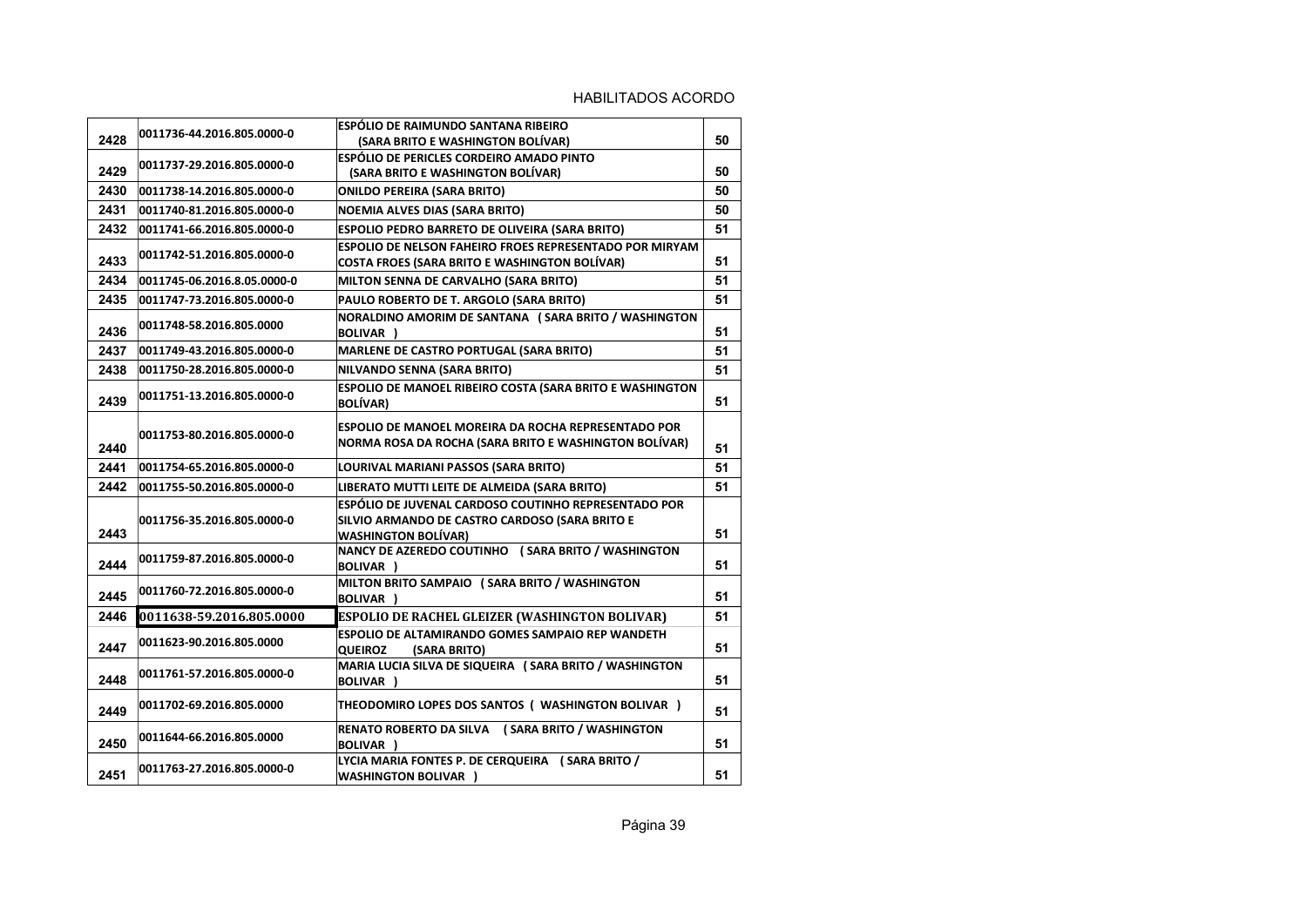| 2452 | 0011765-94.2016.805.0000-0 | LENIRA NASCIMENTO CARVALHO (SARA BRITO)                             | 52 |
|------|----------------------------|---------------------------------------------------------------------|----|
|      | 0011766-79.2016.805.000    | (SARA BRITO / WASHINGTON<br>JOSE ZELIO PASSOS COSTA                 |    |
| 2453 |                            | BOLIVAR )                                                           | 52 |
|      | 0011654-13.2016.805.0000   | ESPOLIO DE DURVALTELCIO REP. MARLENE JÕAO                           |    |
| 2454 |                            | (SARA BRITO E WASHINGTON BOLÍVAR)                                   | 52 |
| 2455 | 0011769-34.2016.805.0000-0 | ELVIRA FALCÃO DE CARVALHO (SARA BRITO)                              | 52 |
|      | 0011621-23.2016.805.0000   | ESPOLIO DE NABOR BARBOSA DA SILVA (SARA BRITO E                     |    |
| 2456 |                            | <b>WASHINGTON BOLÍVAR)</b>                                          | 52 |
| 2457 | 0011628-15.2016.805.0000   | AMÉRICO AUGUSTO CRUZOE (SARA BRITO / WASHINGTON<br><b>BOLIVAR</b> ) | 52 |
|      |                            | CARMEN DOLORES PASSOS CONI (SARA BRITO E WASHINGTON                 |    |
| 2458 | 0011772-86.2016.805.0000-0 | <b>BOLÍVAR)</b>                                                     | 52 |
| 2459 | 0011773-71.2016.805.0000-0 | <b>CARMEN ALVES DIAS (SARA BRITO)</b>                               | 52 |
|      |                            | EDMUNDO DALADIER MEIRA (SARA BRITO E WASHINGTON                     |    |
| 2460 | 0011774-56.2016.805.0000-0 | <b>BOLÍVAR)</b>                                                     | 52 |
| 2461 | 0011775-41.2016.805.0000-0 | <b>EDISON GOES DE ARAUJO (SARA BRITO)</b>                           | 52 |
|      |                            | ESPÓLIO DE EDISON CORREIA PINTO DE ALMEIDA REPRESENTADO             |    |
|      | 0011776-26.2016.805.0000-0 | POR YOLANDA FRANCO DOS REIS ALMEIDA (SARA BRITO E                   |    |
| 2462 |                            | <b>WASHINGTON BOLIVAR)</b>                                          | 52 |
|      |                            | ESPÓLIO DE DORIVAL MOSCOSO REP. MARIA ARLINDA DE                    |    |
| 2463 | 0011778-93.2016.805.0000-0 | ANDRADE FREITAS MOSCOSO (SARA BRITO E WASHINGTON<br><b>BOLÍVAR)</b> | 52 |
|      |                            | DOMINGOS NILTON PASSOS BRITO (SARA BRITO E WASHINGTON               |    |
| 2464 | 0011779-78.2016.805.0000-0 | <b>BOLÍVAR)</b>                                                     | 52 |
| 2465 | 0011780-63.2016.805.0000-0 | ESPOLIO DE DOMICIO COSTA BRITO REP. POR RAFAEL C                    | 52 |
| 2465 | 0011780-63.2016.805.0000-0 | <b>ESPÓLIO DE DOMICIO COSTA BRITO REP. POR RAFAEL C</b>             | 52 |
| 2466 |                            |                                                                     |    |
|      | 0011781-48.2016.805.0000-0 | ESPÓLIO DE CARLOS EMANUEL ARGOLO DE QUEIROZ REP. POI                | 52 |
|      | 0011784-03.2016.805.0000-0 | ESPÓLIO DE ARTUZITO DA SILVA RABELO (herd. SÉRGIO ESTEVÃO           |    |
| 2467 |                            | LISBOA RABELO) (SARA BRITO E WASHINGTON BOLÍVAR)                    | 52 |
|      |                            | <b>AROLDO TAVARES SILVA</b><br>(SARA BRITO / WASHINGTON BOLIVAR     |    |
| 2468 | 0011796-17.2016.805.0000-0 |                                                                     | 52 |
| 2470 | 0011798-84.2016.805.0000-0 | ANTONIO WELTON DE ALMEIDA SANTOS (SARA BRITO)                       | 52 |
|      | 0011799-69.2016.805.0000-0 | ESPOLIO DE ALVARO CARVALHO DE ARAUJO                                |    |
| 2471 |                            | (SARA BRITO E WASHINGTON BOLİVAR)                                   | 52 |
| 2472 | 0011800-54.2016.805.0000-0 | ANTONIO ITAPICURU BARRETO DE OLIVEIRA (SARA BRITO)                  | 53 |
| 2473 | 0011801-39.2016.805.0000-0 | ALFREDO RODRIGUES DE CARVALHO (SARA BRITO)                          | 53 |
|      | 0011806-61.2016.805.0000-0 | ( SARA BRITO / WASHINGTON<br>ALFREDO MARCELINO PEREIRA              |    |
| 2474 |                            | <b>BOLIVAR</b> )                                                    | 53 |
| 2475 | 0011818-75.2016.805.000    | ESPÓLIO DE AIRTON CERQUEIRA E SILVA REPJOSE DANTAS                  | 53 |
|      |                            | CERQUEIRA E SILVA (SARA BRITO E WASHINGTON BOLIVAR)                 |    |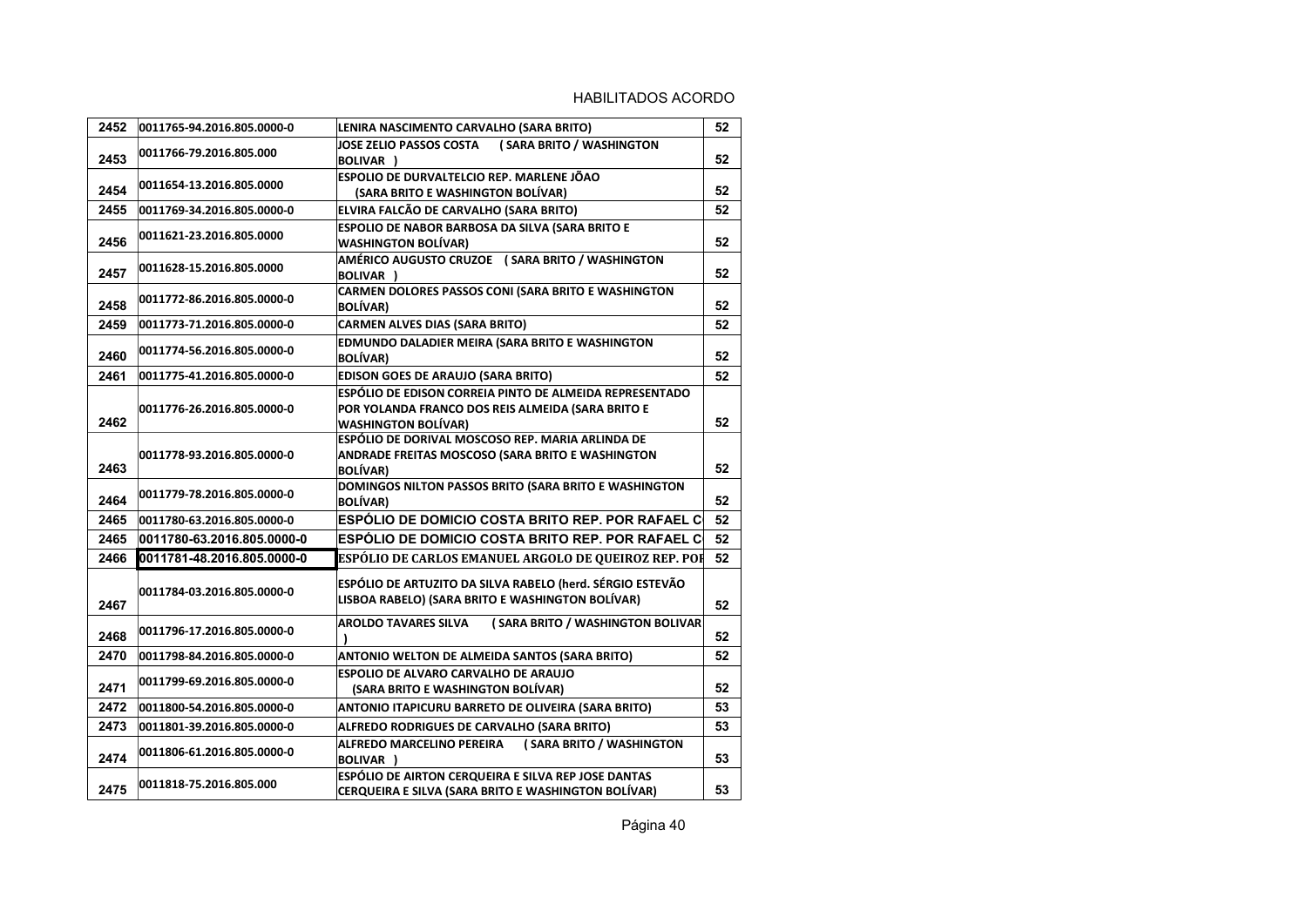| 2476 | 0011822-15.2016.805.0000-0 | DJALMA MATTOS MENEZES (SARA BRITO)                                                                                    | 53 |
|------|----------------------------|-----------------------------------------------------------------------------------------------------------------------|----|
| 2477 | 0011828-22.2016.805.000    | DILCE LYRIO BARRETTO (SARA BRITO)                                                                                     | 53 |
| 2478 | 0011830-89.2016.805.0000-0 | DERALDO OLIVEIRA COUTINHO (SARA BRITO E WASHINGTON<br><b>BOLÍVAR)</b>                                                 | 53 |
| 2479 | 0011832-59.2016.805.000    | <b>COLLECTO PEREIRA DA SILVA (SARA BRITO)</b>                                                                         | 53 |
| 2480 | 0011833-44.2016.805.0000-0 | <b>CREUSA MARQUES CARVALHO (SARA BRITO)</b>                                                                           | 53 |
| 2481 | 0011816-08.2016.805.0000   | AMILCAR BATISTA DE FIGUEIREDO REP. EUNICE ROCHA<br>(SARA BRITO E WASHINGTON BOLÍVAR)                                  | 53 |
| 2482 | 0011724-30.2016.805.0000   | ESPOLIO DE JOÃO CARDOSO RIBEIRO REP. POR MARIA LUIZA (SARA<br><b>BRITO)</b>                                           | 53 |
| 2483 | 0011762-42.2016.805.0000   | ESPOLIO DE MANOEL PASSOS E COSTA REP. YZIL SILVA LISBOA<br>(SARA BRITO E WASHINGTON BOLÍVAR)                          | 53 |
| 2484 | 0011807-46.2016.805.0000   | ESPOLIO DE ALEXANDRE MAGNAVITA NETO REP. ALEX MARCO<br>(SARA BRITO / WASHINGTON BOLIVAR )                             | 53 |
| 2485 | 0011815-23.2016.805.0000   | ESPOLIO DE ARGELINA DA SILVA REP. ELIANA MARIA<br>(SARA BRITO E WASHINGTON BOLIVAR)                                   | 53 |
| 2486 | 0011768-49.2016.805.0000   | ELZA PIRES FERREIRA REP. MARIA DE LOURDES SALES<br>(SARA BRITO E WASHINGTON BOLÍVAR)                                  | 53 |
| 2487 | 0011723-45.2016.805.0000   | <b>ESPOLIO DE GUILHERMINO ALVES VACAREZZA REP. ALSONIAALVES</b><br>SOUZA (SARA BRITO E WASHINGTON BOLIVAR)            | 53 |
| 2488 | 0011771-04.2016.805.0000   | CELIA MARIA SANTOS DE TEIVE E ARGOLO<br>(SARA BRITO E WASHINGTON BOLÍVAR)                                             | 53 |
| 2489 | 0011770-19.2016.805.0000   | ESPOLIO DE ELISA SAMPAIO REP. JOÃO BATISTA<br>(SARA BRITO E WASHINGTON BOLÍVAR)                                       | 53 |
| 2490 | 0011720-90.2016.805.0000   | ESPOLIO DE JOÃO RIBEIRO DE ARAUJO REP. MARIOA LUCIA AVILLA<br>DE ARAUJO (HERDEIROS) (SARA BRITO E WASHINGTON BOLÍVAR) | 53 |
| 2491 | 0011722-60.2016.805.0000   | ESPOLIO DE JOÃO DANTAS REP. JORGE ABEL COSTA<br>(SARA BRITO E WASHINGTON BOLÍVAR)                                     | 53 |
| 2492 | 0011715-68.2016.805.0000   | <b>ESPOLIO DE ISRAEL GOMES DE BRITO. REP. EVANIRA DE MATOS</b><br>(SARA BRITO)                                        | 54 |
| 2496 | 0012133-06.2016.805.0000   | <b>MARCIA MARIA NEVES BODANZKY</b>                                                                                    | 54 |
| 2499 | 0012136-58.2016.805.0000-0 | ROSEMAR BRITO DA SILVA                                                                                                | 54 |
| 2500 | 0012137-43.2016.805.0000-0 | <b>MARLENE ALMEIDA DOS ANJOS</b>                                                                                      | 54 |
| 2503 | 0012146-05.2016.805.0000   | MARIA ZÉLIA BARROS FERNANDES MAGALHÃES                                                                                | 54 |
| 2504 | 0012147-87.2016.805.000    | <b>MAGNOLIA MARIA DOS REIS QUEIROZ</b>                                                                                | 54 |
| 2505 | 0012148-72.2016.805.0000   | <b>MARGARIDA FERNANDES DE MACEDO</b>                                                                                  | 54 |
| 2513 | 0012156-49.2016.805.0000   | <b>MARA ROSANA CASTAGNO</b>                                                                                           | 54 |
| 2514 | 0012157-34.2016.805.0000   | <b>ADENILDE MAYNART PABST</b>                                                                                         | 54 |
| 2516 | 0012160-86.2016.805.0000   | <b>MARIA DA GRAÇA SILVA MARTINS</b>                                                                                   | 54 |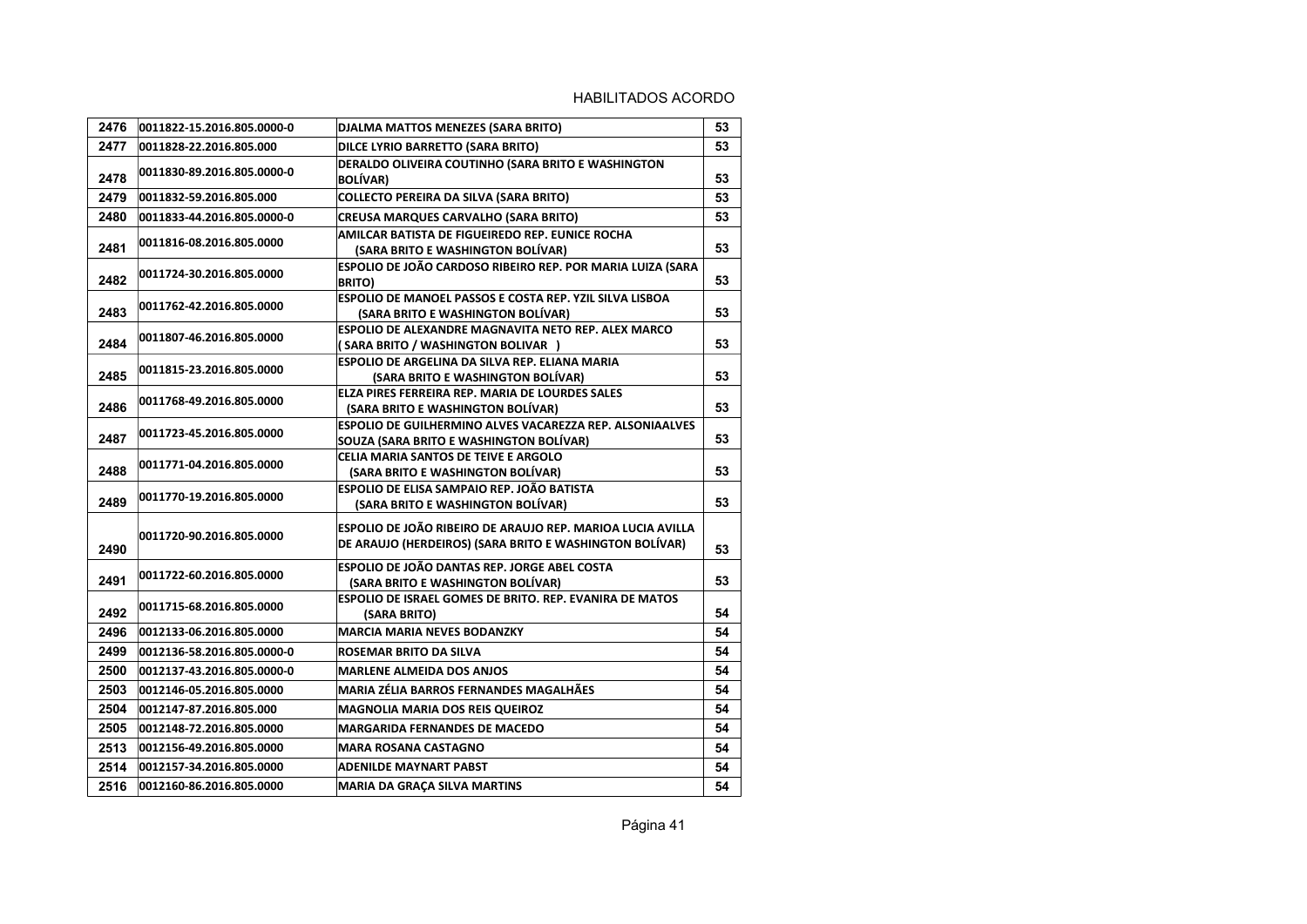| 2517 | 0012161-71.2016.805.0000   | DINALVA MARIA ANUNCIAÇÃO CERQUEIRA                                                              | 54 |
|------|----------------------------|-------------------------------------------------------------------------------------------------|----|
| 2518 | 0012162-56.2016.805.0000   | MARIA THEREZINHA GONÇALVES ALVES                                                                | 54 |
| 2521 | 0012202-38.2016.800.0000-0 | NILZA FREITAS PEREIRA (HENRIQUE HEINE / WASHINGTON<br><b>BOLÍVAR</b>                            | 54 |
| 2522 | 0012260-41.2016.805.000    | <b>ALMERI DIAS PORTELA</b>                                                                      | 54 |
| 2525 | 0012268-18.2016.805.0000-0 | <b>CLARICE RIBEIRO DOS SANTOS</b>                                                               | 54 |
| 2527 | 0012270-85.2016.805.0000   | <b>ALAIZE RIBEIRO DO NASCIMENTO</b>                                                             | 54 |
| 2529 | 0012272-55.2016.805.0000   | ARIEDI TEIXEIRA DONATO PRIMO                                                                    | 54 |
| 2530 | 0012273-40.2016.805.0000   | ARLENE MARIA DE FREITAS FAHEL                                                                   | 54 |
| 2535 | 0012279-47.2016.805.0000   | JUSSARA DOS SANTOS LOURENÇO                                                                     | 54 |
| 2536 | 0012285-54.2016.805.0000   | STELA GUIMARÃES BULCÃO                                                                          | 54 |
| 2538 | 0012448-34.2016.805.0000   | ULISSES GABRIEL NETO (HENRIQUE HEINE)                                                           | 55 |
| 2539 | 0012449-19.2016.805.0000   | SILVERIA PEIXOTO PEREIRA (HENRIQUE HEINE)                                                       | 55 |
| 2540 | 0012450-04.2016.805.0000-0 | SALOMÃO RIBEIRO DOS SANTOS (HENRIQUE HEINE)                                                     | 55 |
| 2541 | 0012451-86.2016.805.0000-0 | SINAIDE PEDREIRA DE CERQUEIRA (HENRIQUE HEINE)                                                  | 55 |
| 2542 | 0012453-56.2016.805.0000-0 | <b>GILBERTO PRATES (HENERIQUE HEINE)</b>                                                        | 55 |
| 2543 | 0012454-41.2016.805.0000-0 | CELESTINA XAVIER NUNES RASTELI (HENRIQUE HEINE)                                                 | 55 |
| 2544 | 0012455-26.2016.805.000    | <b>IVANILDE SANTANA (HENRIQUE HEINE)</b>                                                        | 55 |
| 2545 | 0012458-78.2016.805.0000-0 | AILTON BITTENCOURT NEVES (HENRIQUE HEINE)                                                       | 55 |
| 2546 | 0012459-63.2016.805.0000-0 | MARIA DE LOURDES COSTA (HENRIQUE HEINE)                                                         | 55 |
| 2547 | 0012460-48.2016.805.0000-0 | ESPÓLIO DE NILTON CABRAL VALADARES (RITA DE CÁSSIA TEIXEIRA<br>VALADARES) (HENRIQUE HEINE)      | 55 |
| 2548 | 0012461-33.2016.805.0000-0 | ESPÓLIO DE ELZINA LEITE VACCAREZZA REP MARIA APARECIDA<br>VACCAREZAA MAGNIFICO (HENRIQUE HEINE) | 55 |
| 2549 | 0012462-18.2016.805.0000   | FRANCISCO DE PAULA LIMA (HENRIQUE HEINE)                                                        | 55 |
| 2550 | 0012464-85.2016.805.0000-0 | FERNANDO ANTONIO SILVA LIMA (HENRIQUE HEINE)                                                    | 55 |
| 2551 | 0012465-70.2016.805.0000-0 | <b>ANTENOR FONTES DE FARIA (HENRIQUE HEINE)</b>                                                 | 55 |
| 2552 | 0012466-55.2016.805.0000-0 | <b>ENOI SOUSA REGO (HENRIQUE HEINE)</b>                                                         | 55 |
| 2553 | 0012467-40.2016.805.0000-0 | <b>EXPEDITO DE FARIAS LINS (HENRIQUE HEINE)</b>                                                 | 55 |
| 2554 | 0012468-25.2016.805.0000-0 | JUSTINO DAS VIRGENS JUNIOR (HENRIQUE HEINE)                                                     | 55 |
| 2555 | 0012469-10.2016.805.0000   | ANTONIO CARLOS PINHEIRO FREIRE DE CARVALHO (HENRIQUE<br>HEINE)                                  | 55 |
| 2556 | 0012470-92.2016.805.0000-0 | ALBERTO MANOEL NAZARE DA SILVA (HENRIQUE HEINE)                                                 | 55 |
| 2557 | 0012471-77.2016.805.0000-0 | ESPÓLIO DE JOSÉ CARLOS MARTINS DE ALMEIDA (HERDEIROS)                                           | 55 |
| 2558 | 0012472-62.2016.805.0000-0 | HELENA MOREIRA ALVES SOUTO (HENRIQUE HEINE)                                                     | 56 |
| 2559 | 0012473-47.2016.805.0000-0 | HOMAR MOITINHO DOURADO (HENRIQUE HEINE)                                                         | 56 |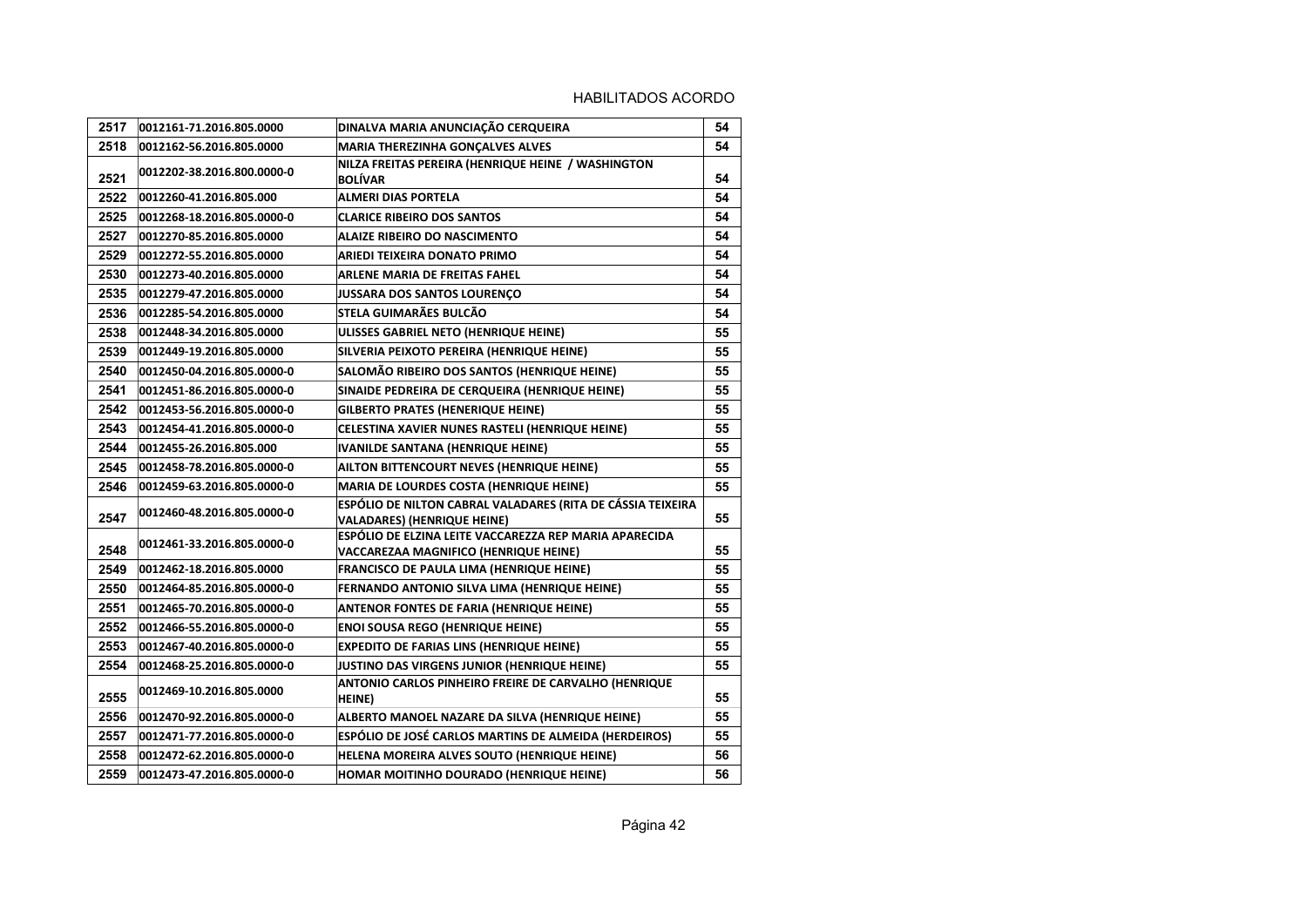| 2560 | 0012474-32.2016.805.0000-0 | ESPÓLIO DE LUIZ ALBERTO COSTA DA ROCHA (herd. MARIA HELENA,<br>FERNANDO, LUZI LENE) (HENRIQUE HEINE)                                  | 56 |
|------|----------------------------|---------------------------------------------------------------------------------------------------------------------------------------|----|
| 2561 | 0012475-17.2016.805.0000-0 | HELOISA ROBERTO PEREIRA DA SILVA (HENRIQUE HEINE)                                                                                     | 56 |
| 2562 | 0012476-02.2016.805.0000   | ESPÓLIO DE IBIS ANTUNES DA SILVEIRA (Rep. ALCIONE SILVEIRA,<br>EMANOEL, PÉRICLES, IRIS, MARILENE, AUGUSTO) (HENRIQUE<br><b>HEINE)</b> | 56 |
| 2563 | 0012477-84.2016.805.0000-0 | JOSÉ ERIVALDO DE ALMEIDA (HENRIQUE HEINE)                                                                                             | 56 |
| 2564 | 0012478-69.2016.805.0000-0 | JOSE BATISTA BONFIM (HENRIQUE HEINE)                                                                                                  | 56 |
| 2565 | 0012479-54.2016.805.0000-0 | CÂNDIDO JOSÉ DE MATOS JUNIOR (HENRIQUE HEINE)                                                                                         | 56 |
| 2566 | 0012480-39.2016.805.0000-0 | <b>JOSE MARINHO DE SOUZA (HERDEIROS)</b>                                                                                              | 56 |
| 2567 | 0012482-09.2016.805.0000-0 | SANDA MARIA FERNANDES ATHAYDE (HENRIQUE HEINE)                                                                                        | 56 |
| 2568 | 0012483-91.2016.805.0000   | ELIECY ALVES MACEDO (HENRIQUE HEINE)                                                                                                  | 56 |
| 2569 | 0012484-76.2016.805.0000   | JOSÉ ANTÔNIO MIRANDA (HENRIQUE HEINE)                                                                                                 | 56 |
| 2570 | 0012485-61.2016.805.0000   | JOÃO BATISTA CRUZ OLIVEIRA                                                                                                            | 56 |
| 2571 | 0012481-24.2016.805.0000   | JOAS MUNIZ DANTAS (HENRIQUE HEINE)                                                                                                    | 56 |
| 2572 | 0012457-93.2016.805.0000   | FRANCISCO CHAVES DE ALMEIDA (HENRIQUE HEINE)                                                                                          | 56 |
| 2590 | 0012711-66.2016.805.0000-0 | <b>ORLANDO COLAVOLPE</b>                                                                                                              | 56 |
| 2591 | 0012713-36.2016.805.000    | <b>MARIA APARECIDA OLIVEIRA</b>                                                                                                       | 56 |
| 2599 | 0012722-95.2016.805.0000-0 | YOLANDA RAMOS SAMPAIO                                                                                                                 | 56 |
| 2601 | 0012724-65.2016.805.0000   | ZILMA LUCIA AGUIAR SILVEIRA                                                                                                           | 56 |
| 2612 | 0012741-04.2016.805.000    | <b>CRISTINA AGUIAR PEREIRA</b>                                                                                                        | 56 |
| 2613 | 0012743-71.2016.805.000    | <b>DENISE MACHADO DOS SANTOS</b>                                                                                                      | 57 |
| 2614 | 0012745-41.2016.805.000    | <b>CARLOS ROBERTO COLAVOLPE</b>                                                                                                       | 57 |
| 2620 | 0012756-70.2016.805.0000-0 | <b>HOSANA GASPAR DOS SANTOS</b>                                                                                                       | 57 |
| 2626 | 0012767-02.2016.805.0000-0 | <b>EDUARDO JOSÉ PINTO DE CAMPOS</b>                                                                                                   | 57 |
| 2639 | 0012993-07.2016.805.0000-0 | ESPÓLIO DE ISAURO DOS SANTOS FILHO (her. ELISAURA, ELIENE e<br>ELIANE)                                                                | 57 |
| 2641 | 0013047-70.2016.805.0000-0 | ARSÊNIO PEREIRA DA FONSECA                                                                                                            | 57 |
| 2642 | 0013057-17.2016.805.0000-0 | <b>BARTOLOMEU JOSÉ SERAFIM SENA GOMES</b>                                                                                             | 57 |
| 2643 | 0013059-84.2016.805.0000-0 | <b>BARTOLOMEU JOSÉ SERAFIM SENA GOMES</b>                                                                                             | 57 |
| 2644 | 0013061-54.2016.805.0000-0 | <b>CLEMILDO PEREIRA DA SILVA</b>                                                                                                      | 57 |
| 2647 | 0013067-61.2016.805.0000-0 | PAULO DE MENEZES FILHO                                                                                                                | 57 |
| 2649 | 0013069-31.2016.805.0000-0 | PLÍNIO DE ANDRADE SILVA                                                                                                               | 57 |
| 2651 | 0013072-83.2016.805.0000-0 | <b>JOÃO CARLOS SILVA BARRETO</b>                                                                                                      | 57 |
| 2652 | 0013074-53.2016.805.0000-0 | <b>JOAO BOSCO ESCOPÉRIO DE CARVALHO</b>                                                                                               | 57 |
| 2654 | 0013077-08.2016.805.0000-0 | EUTÍMIO MENDES ARAÚJO FILHO                                                                                                           | 57 |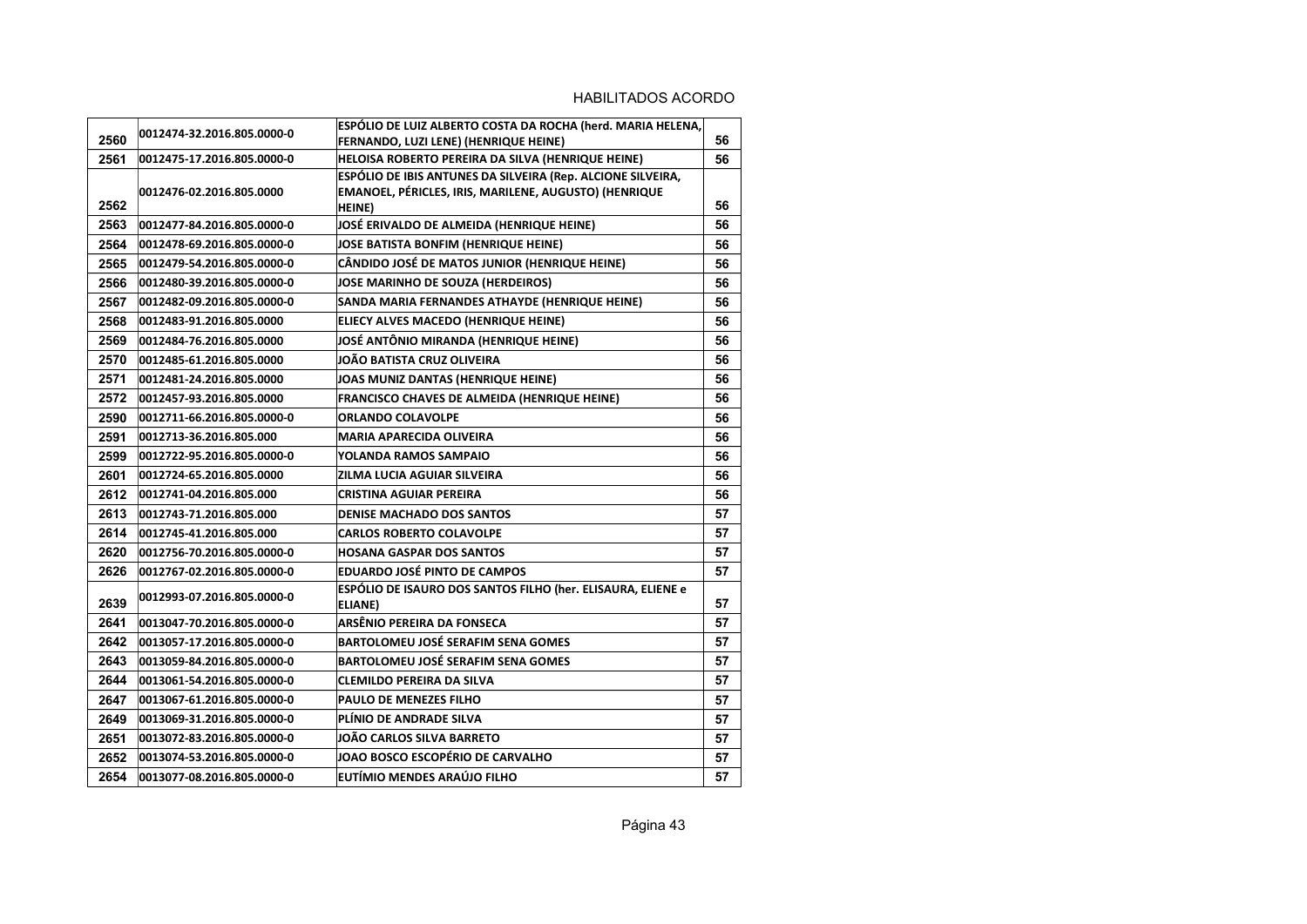| 2678 | 0013112-65.2016.805.0000-0 | OSMAR GOMES DE CARVALHO                                                   | 57 |
|------|----------------------------|---------------------------------------------------------------------------|----|
| 2688 | 0013130-86.2016.805.000    | NILZA MAIA DE ALMEIDA                                                     | 57 |
| 2690 | 0013132-56.2016.805.0000   | <b>ANTONIO MOREIRA</b>                                                    | 57 |
| 2691 | 0013133-41.2016.805.0000-0 | JOÃO ESTAVÃO RODRIGUES SANTOS                                             | 57 |
| 2701 | 0013146-40.2016.805.0000-0 | CONCEIÇÃO PINTO SOUZA DA SILVA / PJUS                                     | 57 |
| 2702 | 0013147-25.2016.805.0000-0 | <b>JUDETE DE SOUZA CARMO</b>                                              | 57 |
| 2703 | 0013148-10.2016.805.0000-0 | LILIANE DE SOUZA CAVALCANTE                                               | 58 |
| 2715 | 0014623-35.2015.805.0000-0 | IMPAR - IMPLANTAÇÃO E PAVIMENTAÇÃO DE RODOVIAS LTDA                       | 58 |
| 2720 | 0014656-25.2015.805.0000-0 | <b>CLAUDIONOR DOS SANTOS</b>                                              | 58 |
| 2722 | 0014667-54.2015.805.0000-0 | / ESPÓLIO MANOEL<br><b>MANOEL LUIZ DE OLIVEIRA</b>                        | 58 |
| 2723 | 0014673-61.2015.805.0000-0 | SIZINIA OLIVEIRA RAPOSO                                                   | 58 |
| 2724 | 0014677-98.2015.805.0000-0 | JOSÉ TARSILIO MIRANDA DA SILVA                                            | 58 |
| 2727 | 0026155-06.2015.805.0000-0 | <b>MARIA RODRIGUES DA CRUZ</b>                                            | 58 |
| 2728 | 0026156-88.2015.805.0000-0 | ESPÓLIO DE JOSÉ RODRIGUES DA CRUZ (adv. ADERNOEL ALMEIDA<br>A.ASSOCIAÇÃO) | 58 |
| 2737 | 0013162-91.2016.805.0000-0 | PAMPLONA E PARADELA ADVOCACIA E CONSULTORIA JURÍDICA                      | 58 |
| 2738 | 0001082-61.2017.805.0000   | <b>GUILHERMINA BRITO DE ARAUJO</b>                                        | 58 |
| 2745 | 0014030-69.2016.805.0000-0 | FELIPE NERY DE OLIVEIRA CARVALHO (HERDEIROS)                              | 58 |
| 2746 | 0014031-54.2016.805.0000-0 | <b>ALDEMIR TRINDADE</b>                                                   | 58 |
| 2761 | 0015528-06.2016.805.0000-0 | SONIA MARIA MENDES OLIVEIRA / ANTONIO GERALDO                             | 58 |
| 2762 | 0015530-73.2016.805.0000-0 | <b>GERUZA SAMPAIO DA SILVA</b>                                            | 58 |
| 2763 | 0015531-58.2016.805.0000-0 | LUDELICE RIBEIRO COSTA                                                    | 58 |
| 2764 | 0015532-43.2016.805.0000-0 | CLEONICE JACI FERREIRA MACHADO                                            | 58 |
| 2765 | 0015534-13.2016.805.0000-0 | DIVA CASTRO FERREIRA CASTILHO                                             | 58 |
| 2766 | 0015536-80.2016.805.0000-0 | EMILIA PUREZA DA SILVA                                                    | 58 |
| 2767 | 0015537-65.2016.805.0000-0 | <b>JULIA MARIA MENDES</b>                                                 | 58 |
| 2768 | 0015538-50.2016.805.0000-0 | <b>EROTILDES MIRANDA CAMPOS/HERDEIROS</b>                                 | 58 |
| 2769 | 0015539-35.2016.805.0000-0 | NAIR NASCIMENTO TEIXEIRA / ANTONIO PLINIO / HERDEIROS                     | 59 |
| 2771 | 0015544-57.2016.805.0000-0 | JOSÉ FERNANDO DE AGUIAR                                                   | 59 |
| 2774 | 0015548-94.2016.805.0000-0 | NILZA MENDONÇA LEITE ROSA /HERDEIROS                                      | 59 |
| 2776 | 0015550-64.2016.805.0000-0 | IVONE DE OLIVEIRA LEÃO                                                    | 59 |
| 2777 | 0015551-49.2016.805.0000-0 | <b>IVETE MARIA SAMPAIO PIRES</b>                                          | 59 |
| 2780 | 0015554-04.2016.805.0000-0 | WALKYRIA SA MALAQUIAS                                                     | 59 |
| 2781 | 0015555-86.2016.805.0000-0 | VERA LUCIA PERCONTINI NOGUEIRA                                            | 59 |
| 2783 | 0015557-56.2016.805.0000-0 | <b>GETULINA ANTUNES DE CARVALHO</b>                                       | 59 |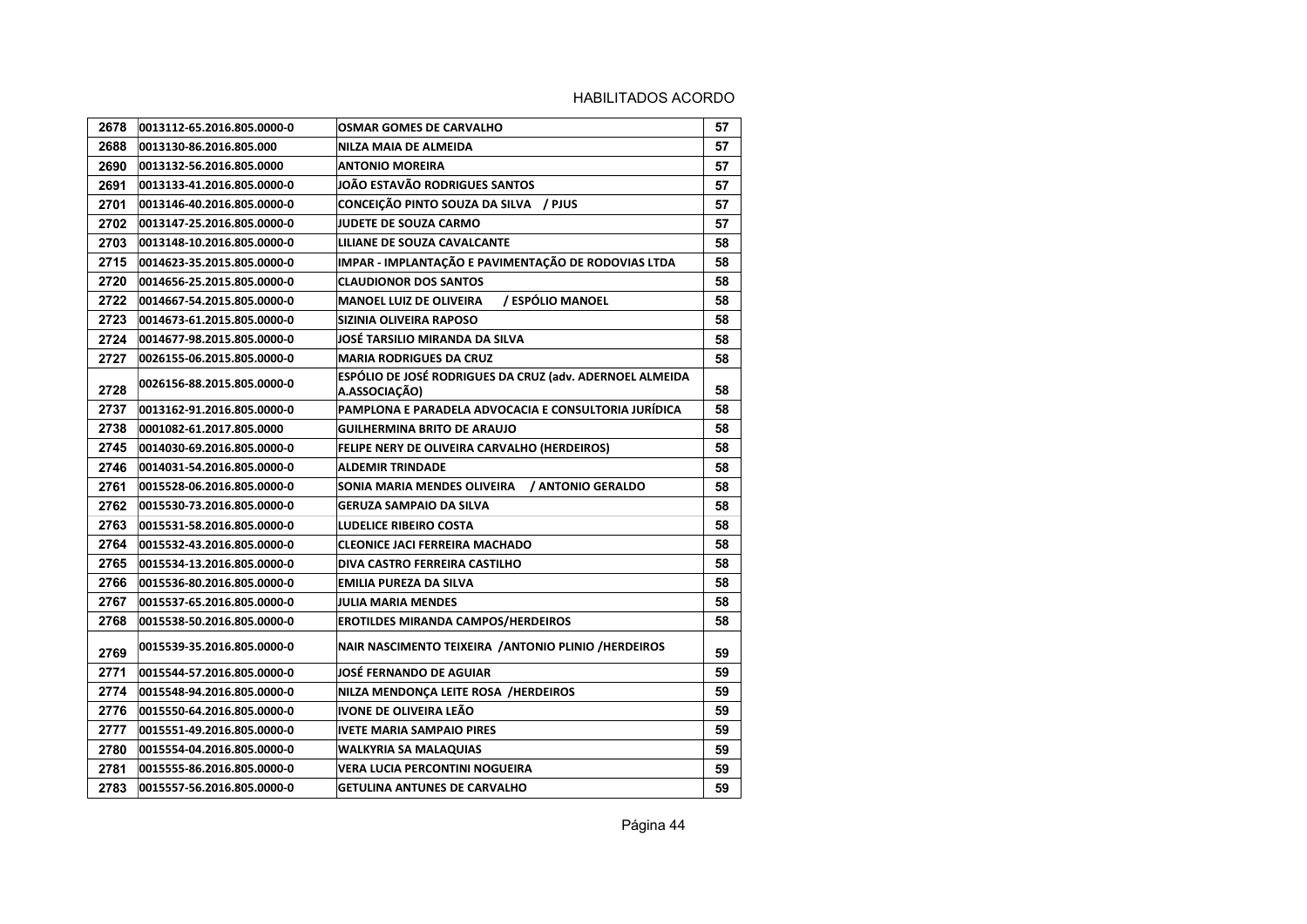| 2787 | 0015574-92.2016.805.0000-0 | <b>MARIA DIAS DE AQUINO LIRO</b>                                                                                 | 59 |
|------|----------------------------|------------------------------------------------------------------------------------------------------------------|----|
| 2788 | 0015575-77.2016.805.0000-0 | MARIA DE LOURDES BORGES VASCONCELOS / HERDEIROS                                                                  | 59 |
| 2790 | 0015579-17.2016.805.0000-0 | <b>MARIA LOURDES DA SILVA MERCES</b>                                                                             | 59 |
| 2792 | 0015581-84.2016.805.0000-0 | VANDA BARBOSA DE CASTRO / HERDEIROS                                                                              | 59 |
| 2793 | 0011020-80.2017.805.0000-0 | FERNANDO MENDONÇA DE OLIVEIRA (WASHINGTON BOLÍVAR)                                                               | 59 |
| 2815 | 0017814-54.2016.805.0000-0 | MÁRIO LIMA CORDEIRO (WASHINGTON BOLÍVAR)                                                                         | 59 |
| 2817 | 0017816-24.2016.805.0000-0 | MARIA PAULINA DE SOUZA FERRAZ (HERDEIROS) (WASHINGTON<br><b>BOLÍVAR)</b>                                         | 59 |
| 2818 | 0017821-46.2016.805.0000-0 | ESPÓLIO CARMEM GOMES DA SILVA REP POR ASTÉRIO ANTÔNIO<br>DE SOUZA (WASHINGTON BOLÍVAR)                           | 59 |
| 2819 | 0017822-31.2016.805.0000-0 | <b>ANTÔNIO FERREIRA LEAL</b>                                                                                     | 59 |
| 2820 | 0017823-16.2016.805.0000-0 | ESPÓLIO DE CARLOS MAGALHÃES FERREIRA REP. POR DANIELLA<br>MAGALHÃES E MAGALHÃES (HERDEIROS) (WASHINGTON BOLÍVAR) | 59 |
| 2821 | 0017825-83.2016.805.0000-0 | ANGELO BRITTO OLIVEIRA (WASHINGTON BOLÍVAR)                                                                      | 59 |
| 2822 | 0017826-68.2016.805.0000-0 | MILTON DE SOUZA FORTE (HERDEIROS) (WASHINGTON BOLÍVAR)                                                           | 59 |
| 2823 | 0017827-53.2016.805.0000-0 | OSVALDO HENRIQUE AZEVEDO MEDRADO (WASHINGTON<br><b>BOLÍVAR)</b>                                                  | 60 |
| 2824 | 0017828-38.2016.805.0000-0 | ANAHILDES SOUZA CORDEIRO SILVA (WASHINGTON BOLÍVAR)                                                              | 60 |
| 2825 | 0017829-23.2016.805.0000-0 | ROQUE LE DE ALMEIDA SANTOS (WASHINGTON BOLÍVAR)                                                                  | 60 |
| 2826 | 0017833-60.2016.805.0000-0 | ESPÓLIO DE MARIA ANGELICA DE EIRADO SILVA GONÇALVES<br>(WASHINGTON BOLÍVAR)                                      | 60 |
| 2828 | 0017836-15.2016.805.0000-0 | ESPÓLIO DE ZEUXIS DE SOUZA MACIEL FILHO (WASHINGTON<br><b>BOLÍVAR)</b>                                           | 60 |
| 2829 | 0017838-82.2016.805.0000-0 | ESPÓLIO DE VIVALDO CARDOSO DE MENEZES (HERDEIROS)                                                                | 60 |
| 2830 | 0017839-67.2016.805.0000-0 | ESPÓLIO DE JOÃO CRUZ OLIVEIRA REPRESENTADO POR ANTÔNIA<br>MAURA DA SILVA OLIVEIRA (WASHINGTON BOLÍVAR)           | 60 |
| 2831 | 0017841-37.2016.805.0000-0 | ESPÓLIO DE JOSEALDE TEIXEIRA LADEIA (WASHINGTON BOLÍVAR)                                                         | 60 |
| 2832 | 0017843-07.2016.805.0000-0 | ESPÓLIO DE EUVALDO DOS SANTOS AZEVEDO REPRESENTADO POR<br>ELIZABETH MARIA AZEVEDO DE SOUZA (WASHINGTON BOLÍVAR)  | 60 |
| 2833 | 0017845-74.2016.805.0000-0 | ESPÓLIO DE MANOEL AMÂNCIO PURIFICAÇÃO FILHO REP. POR<br>JOÃO MORAIS DA PURIFICAÇÃO (WASHINGTON BOLÍVAR)          | 60 |
| 2834 | 0017847-44.2016.805.0000-0 | ESPÓLIO DE EDGARD CARDOSO SOARES (WASHINGTON BOLÍVAR)                                                            | 60 |
| 2835 | 0017850-96.2016.805.0000-0 | ESPÓLIO DE MARIANO SIMÕES CASTRO REPRESENTADO POR<br>JANDYRA VALADARES CASTRO (WASHINGTON BOLÍVAR)               | 60 |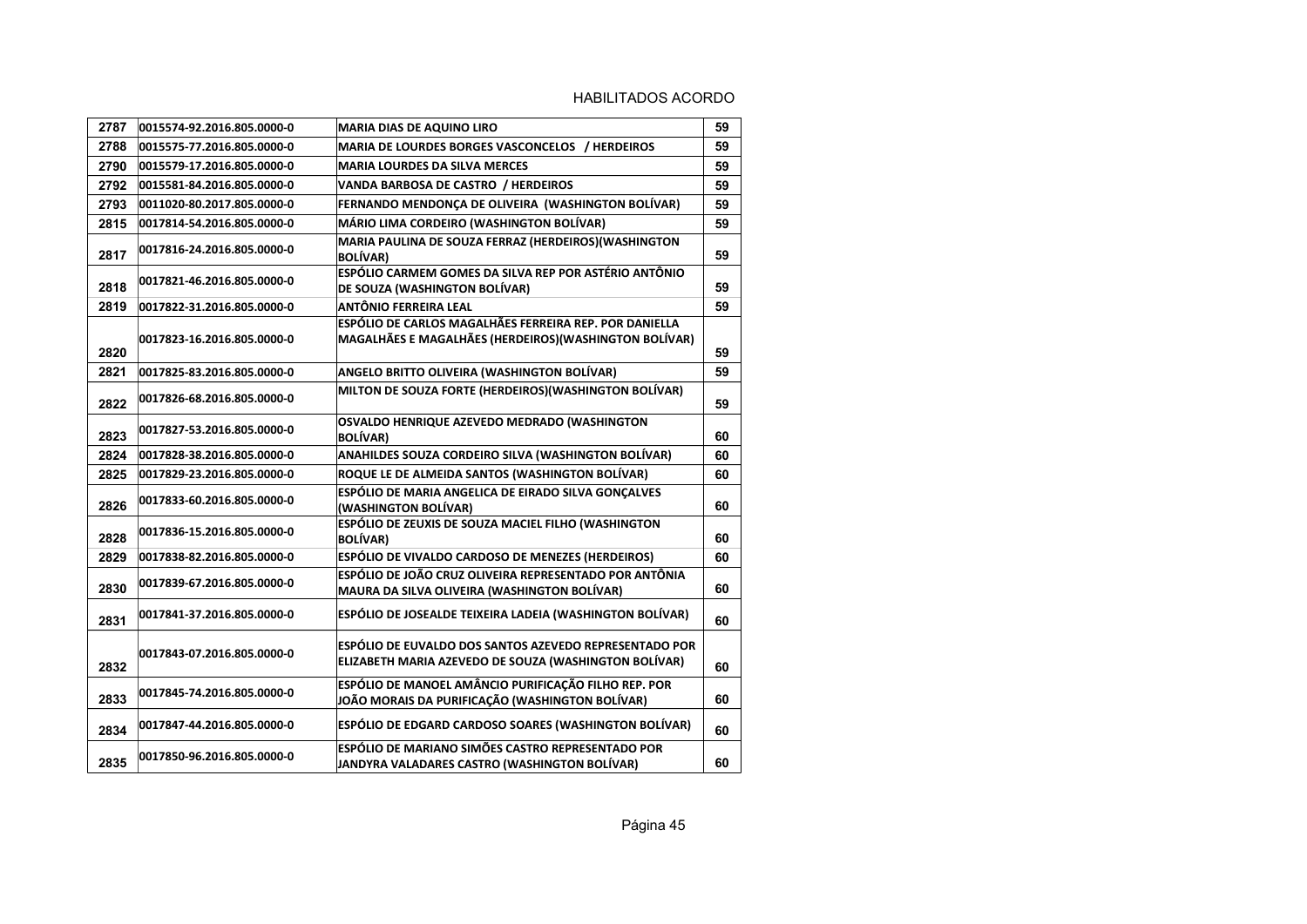| 2836 | 0017854-36.2016.805.0000-0 | ESPÓLIO DE ANTÔNIO DO ROSARIO ALCÂNTARA (WASHINGTON<br><b>BOLÍVAR)</b>                            | 60 |
|------|----------------------------|---------------------------------------------------------------------------------------------------|----|
| 2837 | 0017858-73.2016.805.0000-0 | ESPÓLIO DE ADABÉRITO CARVALHO PIMENTEL (WASHINGTON<br><b>BOLÍVAR)</b>                             | 60 |
| 2838 | 0017817-09.2016.805.0000   | ADILSON PEDRO DE ARAUJO (WASHINGTON BOLÍVAR)                                                      | 60 |
| 2867 | 0019368-24.2016.805.0000-0 | ZUREL DE QUEIROZ CUNHA JUNIOR                                                                     | 60 |
| 2868 | 0019369-09.2016.805.0000-0 | OLINDA LUCENA SANTOS / ADV. ZUREL DE QUEIROZ E EDUARDO<br>JOSÉ BULCÃO                             | 60 |
| 2869 | 0019583-97.2016.805.0000-0 | <b>MATIAS DE ALMEIDA SANTOS</b>                                                                   | 60 |
| 2898 | 0020155-53.2016.805.0000   | MARIA AMALIA PEREIRA (WASHINGTON BOLÍVAR)                                                         | 60 |
| 2899 | 0020148-61.2016.805.0000   | NILDETE DA SILVA ARAUJO (WASHINGTON BOLÍVAR)                                                      | 60 |
| 2900 | 0020173-74.2016.805.0000   | MORIVALDO MACEDO FRATEL (WASHINGTON BOLÍVAR)                                                      | 61 |
| 2902 | 0020151-16.2016.805.0000-0 | NEWTON JOAZEIRO (WASHINGTON BOLÍVAR)                                                              | 61 |
| 2903 | 0020153-83.2016.805.0000-0 | ESPÓLIO DE ANTÔNIO CARLOS BOTELHO REP. POR CARLOS<br>EDUARDO LACERDA BOTELHO (WASHINGTON BOLIVAR) | 61 |
| 2904 | 0020154-68.2016.805.0000-0 | HOMAR MOITINHO DOURADO<br>( WASHINGTON BOLIVAR )                                                  | 61 |
| 2905 | 0020157-23.2016.805.0000-0 | ( WASHINGTON BOLIVAR<br>EDELZUITA MARLY MOREIRA SOUZA                                             | 61 |
| 2906 | 0020159-90.2016.805.0000-0 | REYNALDO PEREIRA BARBOSA (WASHINGTON BOLÍVAR)                                                     | 61 |
| 2907 | 0020161-60.2016.805.0000-0 | AFRÂNIO MACHADO BAHIA<br>( WASHINGTON BOLIVAR )                                                   | 61 |
| 2908 | 0020162-45.2016.805.0000-0 | ESPÓLIO DE FLORENTINO NOVAES BORGES REP. POR SERGIO<br><b>ROBERTO SANTANA BORGES</b>              | 61 |
| 2909 | 0020164-15.2016.805.0000-0 | ESPÓLIO DE LUCIA TORRES COUTO REP. POR DAISE CAVALCANTE<br>DOREA (WASHINGTON BOLÍVAR)             | 61 |
| 2910 | 0020166-82.2016.805.0000-0 | FELIPE NERY DE OLIVEIRA CARVALHO HERDEIROS)                                                       | 61 |
| 2911 | 0020167-67.2016.805.0000-0 | ( WASHINGTON BOLIVAR )<br>AIDA ARAUJO PAZELLI                                                     | 61 |
| 2912 | 0020168-52.2016.805.0000-0 | ESPÓLIO DE JOSÉ GOES REP JOSÉ ROBERTO CARVALHO DE GOES<br>( WASHINGTON BOLIVAR )                  | 61 |
| 2913 | 0020169-37.2016.805.0000-0 | ROMULO MONTEIRO SOARES (WASHINGTON BOLÍVAR)                                                       | 61 |
| 2914 | 0020171-07.2016.805.0000-0 | TITO LIVIO NIGUEIRA SOARES (WASHINGTON BOLÍVAR)                                                   | 61 |
| 2915 | 0020174-59.2016.805.0000-0 | MILSON XAVIER PEIXOTO (WASHINGTON BOLÍVAR)                                                        | 61 |
| 2940 | 0020687-27.2016.805.0000-0 | <b>EDSON SANTOS PEDREIRA</b>                                                                      | 61 |
| 2985 | 0022470-54.2016.805.0000   | JUSTINO CELESTINO DE OLIVEIRA (HERDEIROS)                                                         | 61 |
| 2987 | 0022494-82.2016.805.0000   | <b>RAIMUNDO CARDOSO GOMES</b>                                                                     | 61 |
| 2990 | 0022548-48.2016.805.0000   | <b>BERTOLINO RODRIGUES DE SOUZA</b>                                                               | 61 |
| 2992 | 0022551-03.2016.805.0000   | <b>ANTONIO LAILTON POMPONET LOPES</b>                                                             | 61 |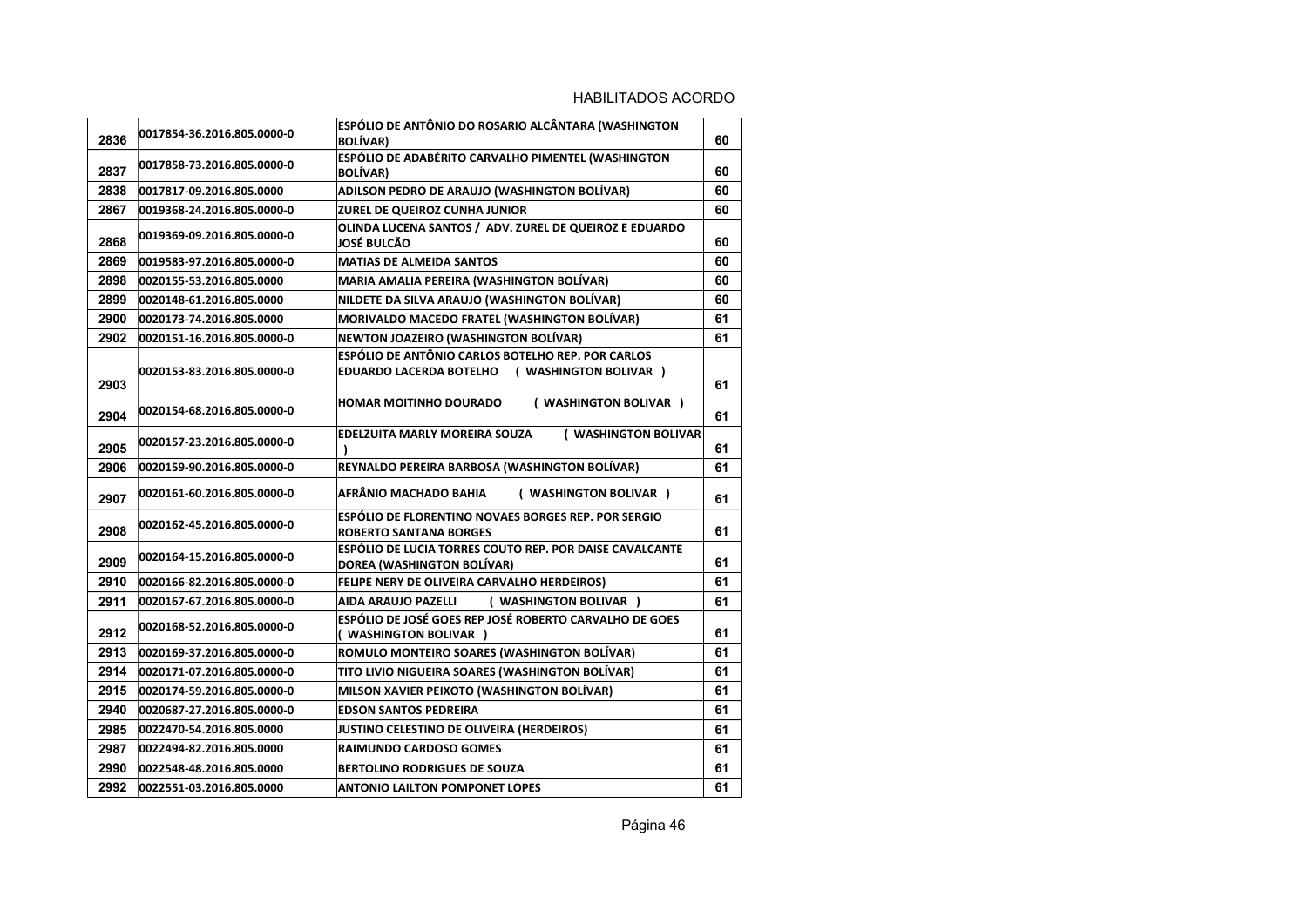| 2994 | 0022508-66.2016.805.0000   | VITORIA ZITA ANDRADE SANTANA                      | 62 |
|------|----------------------------|---------------------------------------------------|----|
| 2995 | 0022504-29.2016.805.0000   | SECUNDINA MARIA ANDRADE NETTO                     | 62 |
| 2997 | 0022471-39.2016.805.0000   | LUIS ARTHUR MATOS PIRES (IVETE MARIA)             | 62 |
| 2998 | 0022473-09.2016.805.0000   | <b>MAURICIO FAINSTEIN</b>                         | 62 |
| 2999 | 0022495-67.2016.805.0000   | RICARDO LUIZ MOTTA                                | 62 |
| 3000 | 0022502-59.2016.805.0000   | MARIA AUXILIADORA COSTA QUEIROZ                   | 62 |
| 3002 | 0022505-14.2016.805.0000   | <b>REGINLADO DIAS SOUSA</b>                       | 62 |
| 3004 | 0022484-38.2016.805.0000   | <b>ELADIO ALMEIDA PINTO</b>                       | 62 |
| 3005 | 0022489-60.2016.805.0000   | ESPÓLIO DE GUILHERME JOSE DE SOUZA (LÊDA RIBEIRO) | 62 |
| 3007 | 0022485-23.2016.805.0000   | NILTA TEIXEIRA COSTA RAMALHO                      | 62 |
| 3008 | 0022483-53.2016.805.0000   | <b>MARINALVA GONCALVES DE FREITAS</b>             | 62 |
| 3011 | 0022507-81.2016.805.0000   | VALDOMIRO JOSE RODRIGUES                          | 62 |
| 3012 | 0022503-44.2016.805.0000   | EDELZUITA MARLY MOREIRA SOUZA                     | 62 |
| 3013 | 0022534-64.2016.805.0000   | FERNANDO DANTAS SILVEIRA                          | 62 |
| 3014 | 0022547-63.2016.805.0000   | FRANCISCO PAULO CORREIA DE ARAUJO                 | 62 |
| 3015 | 0022532-94.2016.805.0000   | <b>ERBENE SILVA CUNHA</b>                         | 62 |
| 3016 | 0022549-33.2016.805.0000   | RAYMUNDO MIGUEL ALVES RIBEIRO                     | 62 |
| 3017 | 0022533-79.2016.805.0000   | RAUL DANTAS DE MIRANDA                            | 62 |
| 3019 | 0022561-47.2016.805.0000   | ANTONIO DE ASSIS                                  | 62 |
| 3042 | 0000426-07.2017.805.0000-0 | <b>ANTONIO VITORIO DOS SANTOS</b>                 | 62 |
| 3043 | 0000428-74.2017.805.0000   | SILMA ANDRADE                                     | 63 |
| 3044 | 0000430-44.2017.805.0000   | PERMINIO DE JESUS DA CRUZ                         | 63 |
| 3045 | 0000431-29.2017.805.0000   | <b>GILBERTO ALVES LOPES</b>                       | 63 |
| 3046 | 0000432-14.2017.805.0000-0 | JORGE RAIMUNDO MARINHO DUQUE SOARES               | 63 |
| 3051 | 0000444-28.2017.805.0000   | <b>EDSON PINHEIRO DE BARROS</b>                   | 63 |
| 3054 | l0000447-80.2017.805.0000  | ANTONIO MARCOS PINHEIRO DE BARROS                 | 63 |
| 3057 | 0000421-82.2017.805.0000   | EDIVALDO BISPO DE JESUS                           | 63 |
| 3058 | 0000424-37.2017.805.0000   | LEILTON DOS SANTOS MENESES                        | 63 |
| 3060 | 0000429-59.2017.805.0000   | VALDIR BRITO DOS SANTOS                           | 63 |
| 3062 | 0000442-58.2017.805.0000   | JORGE LUIZ SILVA ALVES                            | 63 |
| 3063 | 0000433-96.2017.805.0000   | JOSEVAL CARVALHO DOS SANTOS                       | 63 |
| 3067 | 0001085-16.2017.805.0000-0 | ELIENE SILVA LEÃO                                 | 63 |
| 3069 | 0001088-68.2017.805.0000-0 | EDNA VIANA PEREIRA                                | 63 |
| 3071 | 0001090-38.2017.805.0000-0 | JUCILENE MARIA CANÁRIO SPINOLA                    | 63 |
| 3073 | 0001092-08.2017.805.0000-0 | DYRLEI MARIANA NEGREDO MENDONCA                   | 63 |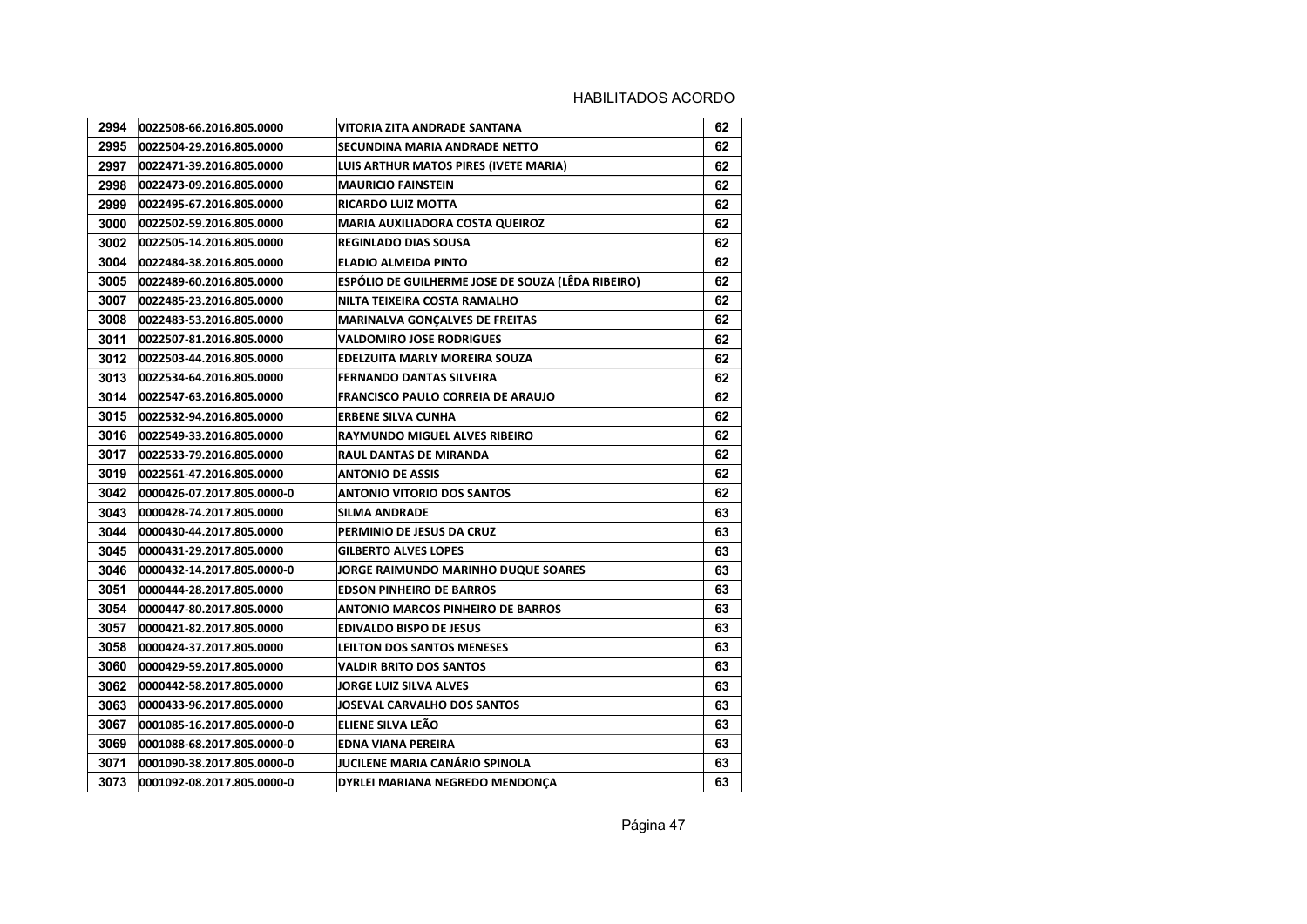| 3075 | 0001094-75.2017.805.0000-0 | <b>MARIA IZABEL FONSECA DE QUEIROZ</b>                                                                   | 63 |
|------|----------------------------|----------------------------------------------------------------------------------------------------------|----|
| 3080 | 0001102-52.2017.805.0000-0 | NILZA FERREIRA DE MIRANDA                                                                                | 63 |
| 3081 | 0001109-44.2017.805.0000-0 | <b>ISAURA MARIA URPIA</b>                                                                                | 63 |
| 3085 | 0001128-50.2017.805.0000-0 | <b>NORMA ROSA DE ROCHA</b>                                                                               | 63 |
| 3088 | 0001129-35.2017.805.0000   | <b>NORMA DE BRITO PIRES</b>                                                                              | 63 |
| 3089 | 0001108-59.2017.805.0000   | ANA FAUSTA CERQUEIRA DE ALMEIDA                                                                          | 64 |
| 3090 | 0001087-83.2017.805.0000   | <b>MARIA BARBOSA DE OLIVEIRA ALVES</b>                                                                   | 64 |
| 3094 | 0001107-74.2017.805.0000   | ILZA OLIVEIRA ALMEIDA (IRMA DE FÁTIMA)                                                                   | 64 |
| 3095 | 0001106-89.2017.805.0000   | <b>ALIETH DE CERQUEIRA BASTOS</b>                                                                        | 64 |
| 3096 | 0001103-37.2017.805.0000   | JOVITA MENDES ALVES BARACHO                                                                              | 64 |
| 3099 | 0001588-37.2017.805.0000   | <b>DESMONDE SANTANA RIBEIRO</b>                                                                          | 64 |
| 3100 | 0001594-44.2017.805.0000   | JOÃO MENDES DOS SANTOS FILHO                                                                             | 64 |
| 3103 | 0001797-06.2017.805.0000-0 | <b>CELESTE MEIRE SANTOS SAMPAIO</b>                                                                      | 64 |
| 3104 | 0001798-88.2017.805.0000   | CRISTINA MAIA TEIXEIRA DE OLIVEIRA                                                                       | 64 |
| 3108 | 0002168-67.2017.805.0000   | LUIZ CARLOS TIBURCIO MARTINS<br>( WASHINGTON BOLIVAR )                                                   | 64 |
| 3109 | 0002173-89.2017.805.0000   | <b>EDGARD BEDA LOUREIRO (WASHINGTON BOLÍVAR)</b>                                                         | 64 |
| 3111 | 0002135-77.2017.805.0000   | ESPÓLIO DE ULPIANO ARAUJO FREITAS / HERDEIROS /<br><b>WASHINGTON BOLIVAR</b>                             | 64 |
| 3112 | 0002136-62.2017.805.0000   | <b>ESPOLIO DE ANTONIO JOSE DA COSTA (WASHINGTON</b><br><b>BOLIVAR</b> )                                  | 64 |
| 3113 | 0002139-17.2017.805.0000   | ESPOLIO DE MIGUEL ALVES DE AGUIAR FILHO / JOSABETH LIMA /<br><b>WASHINGTON BOLIVAR</b>                   | 64 |
| 3114 | 0002141-84.2017.805.0000   | <b>ESPOLIO DE MILTON COUTINHO DE ALMEIDA REP. CAROLINA</b><br>SENHORINHA RAMETH / ( WASHINGTON BOLIVAR ) | 64 |
| 3115 | 0002142-69.2017.805.0000   | ESOPOLIO DE MANOEL BISPO REP. ILDETE ALVES (WASHINGTON<br><b>BOLIVAR</b> )                               | 64 |
| 3116 | 0002144-39.2017.805.0000   | <b>JOSE PIRES FREITAS</b><br>( WASHINGTON BOLIVAR )                                                      | 64 |
| 3117 | 0002148-76.2017.805.0000   | GETÚLIO SENA BARROS / (WASHINGTON BOLIVAR)                                                               | 64 |
| 3118 | 0002150-46.2017.805.0000   | ADALMARIA DE CARVALHO MELLO ( WASHINGTON BOLIVAR )                                                       | 64 |
| 3119 | 0002151-31.2017.805.0000   | ESPOLIO UEDSON SOARES DA SILVA REP. POR MATILDES QUEIROZ<br>DA SILVA ( WASHINGTON BOLIVAR )              | 64 |
| 3120 | 0002164-30.2017.805.0000   | VALDETE LACERDA DE ALCÂNTARA ( WASHINGTON BOLIVAR )                                                      | 65 |
| 3121 | 0002167-82.2017.805.0000   | ESPÓLIO DE ROQUE MEDRADO REP. POR CARLOS ALBERTO FLORES<br><b>MEDRADO (WASHINGTON BOLÍVAR)</b>           | 65 |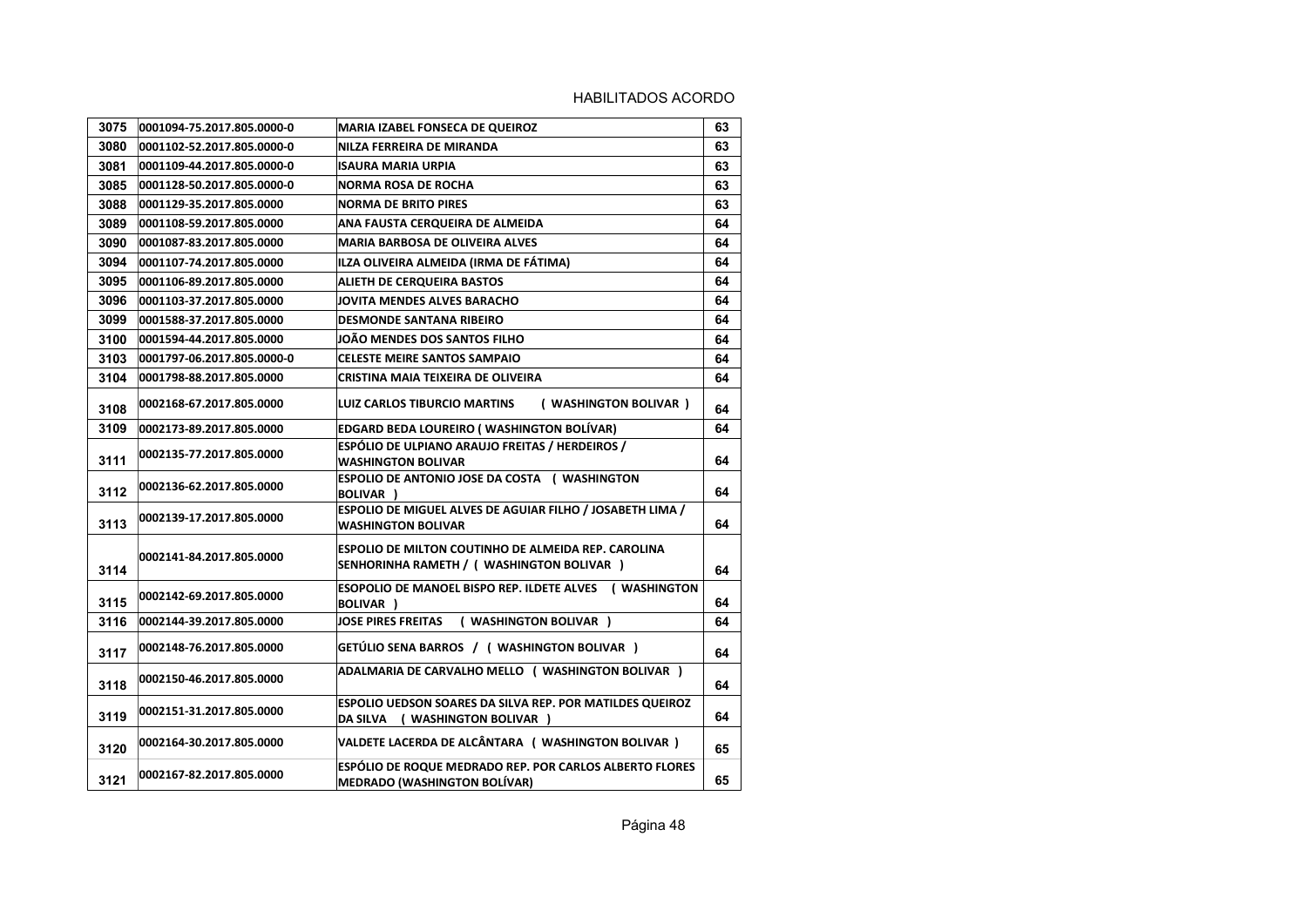| 3122 | 0002170-37.2017.805.0000   | ADOLFO DO ROSÁRIO (SARA BRITO E WASHINGTON BOLÍVAR)                                                                               | 65 |
|------|----------------------------|-----------------------------------------------------------------------------------------------------------------------------------|----|
| 3123 | 0002172-07.2017.805.0000   | FLAVIO ALMEIDA ANDRADE (IVETE ANDRADE) (WASHINGTON<br><b>BOLÍVAR)</b>                                                             | 65 |
| 3124 | 0002174-74.2017.805.0000   | EDUARDO VIANA MOREIRA (WASHINGTON BOLÍVAR)                                                                                        | 65 |
| 3125 | 0002175-59.2017.805.0000-0 | <b>MURILO GOMES SALLES RIBEIRO</b>                                                                                                | 65 |
| 3126 | 0002180-81.2017.805.0000   | DANIEL MARTINS MIRANDA DA SILVA (WASHINGTON BOLÍVAR)                                                                              | 65 |
| 3127 | 0002192-95.2017.805.0000   | ESPOLIO DE ANTÔNIO DE JESUS REP POR ELIZABETE DIAS DE JESUS<br>(WASHINGTON BOLÍVAR)                                               | 65 |
| 3128 | 0002179-96.2017.805.0000   | DJALMA DA SILVA REIS (WASHINGTON BOLÍVAR)                                                                                         | 65 |
| 3129 | 0002177-29.2017.805.0000   | <b>MARILENE SANTOS RODRIGUES</b><br>( WASHINGTON BOLIVAR )                                                                        | 65 |
| 3130 | 0002181-66.2017.805.0000   | ANTONIO ANDRADE ECA REP. POR RUY TADEU DEL REY ECA<br>(WASHINGTON BOLÍVAR)                                                        | 65 |
| 3131 | 0002178-14.2017.805.0000   | ANTONIO BISPO DOS SANTOS, REP. POR ANDR[E LUIZ CERQUEIRA<br><b>REIS (WASHINGTON BOLÍVAR)</b>                                      | 65 |
| 3132 | 0002182-51.2017.805.0000   | ELÍSIO ANTÔNIO ALVES (WASHINGTON BOLÍVAR)                                                                                         | 65 |
| 3133 | 0002183-36.2017.805.0000   | JOSÉ FERREIRA SOUZA REP POR PERCILIA MARIA FERREIRA SOUZA<br>(WASHINGTON BOLÍVAR)                                                 | 65 |
| 3134 | 0002154-83.2017.805.0000   | JOSE MARIO FERRAZ / ( WASHINGTON BOLIVAR )                                                                                        | 65 |
| 3135 | 0002152-16.2017.805.0000   | RUY MOURA COSTA ( WASHINGTON BOLIVAR )                                                                                            | 65 |
| 3136 | 0002203-27.2017.805.0000   | ESPÓLIO DE ALOISIO JOSÉ FREIRE LEAL REP. POR TANIA MARIA LEAL<br>DAVID (WASHINGTON BOLÍVAR)                                       | 65 |
| 3137 | 0002163-45.2017.805.0000   | ZELIA MARIA VIANNA BRAGA<br>( WASHINGTON BOLIVAR )                                                                                | 65 |
| 3138 | 0002171-22.2017.805.0000   | ESPÓLIO DE LEA NICE LAGO CALDEIRA REP. POR RITA DE CÁSSIA<br>LAGO CALDEIRA (WASHINGTON BOLÍVAR)                                   | 65 |
| 3139 | 0002166-97.2017.805.0000   | <b>EDVALDO SAMUEL TELES (WASHINGTON BOLÍVAR)</b>                                                                                  | 65 |
| 3140 | 0002156-53.2017.805.0000   | (WASHINGTON BOLIVAR)<br><b>GERALDO PORTO FONSECA</b>                                                                              | 66 |
| 3141 | 0002176-44.2017.805.0000   | ( WASHINGTON BOLIVAR )<br><b>NILO ALVES DOS REIS</b>                                                                              | 66 |
| 3142 | 0002160-90.2017.805.0000   | RUY LIMA DE VASCONCELOS (WASHINGTON BOLIVAR)                                                                                      | 66 |
| 3143 | 0002162-60.2017.805.0000   | ESPÓLIO DE EJA SOUZA MOTA REP. POR LEONIDAS HERMES DE<br>SOUSA MOTA (WASHINGTON BOLÍVAR)                                          | 66 |
| 3144 | 0002155-68.2017.805.0000   | ESPÓLIO DE ADAUTO BARBOSA CARDOSO REP. POR LIVIA MOREIRA<br><b>CARDOSO (WASHINGTON BOLÍVAR)</b>                                   | 66 |
| 3145 | 0002158-23.2017.805.0000   | ESPÓLIO DE SILVIO DE ARAUJO ALVES REPRESENTADO POR MARIA<br>DE LOURDES SANT ANNA ALVES (HERDEIROS) (WASHINGTON<br><b>BOLÍVAR)</b> | 66 |
| 3146 | 0002161-75.2017.805.0000   | <b>ESPOLIO DE NELSON DE ANDRADE REP. MARIA DE LOURDES</b><br><b>RIBEIRO (WASHINGTON BOLÍVAR)</b>                                  | 66 |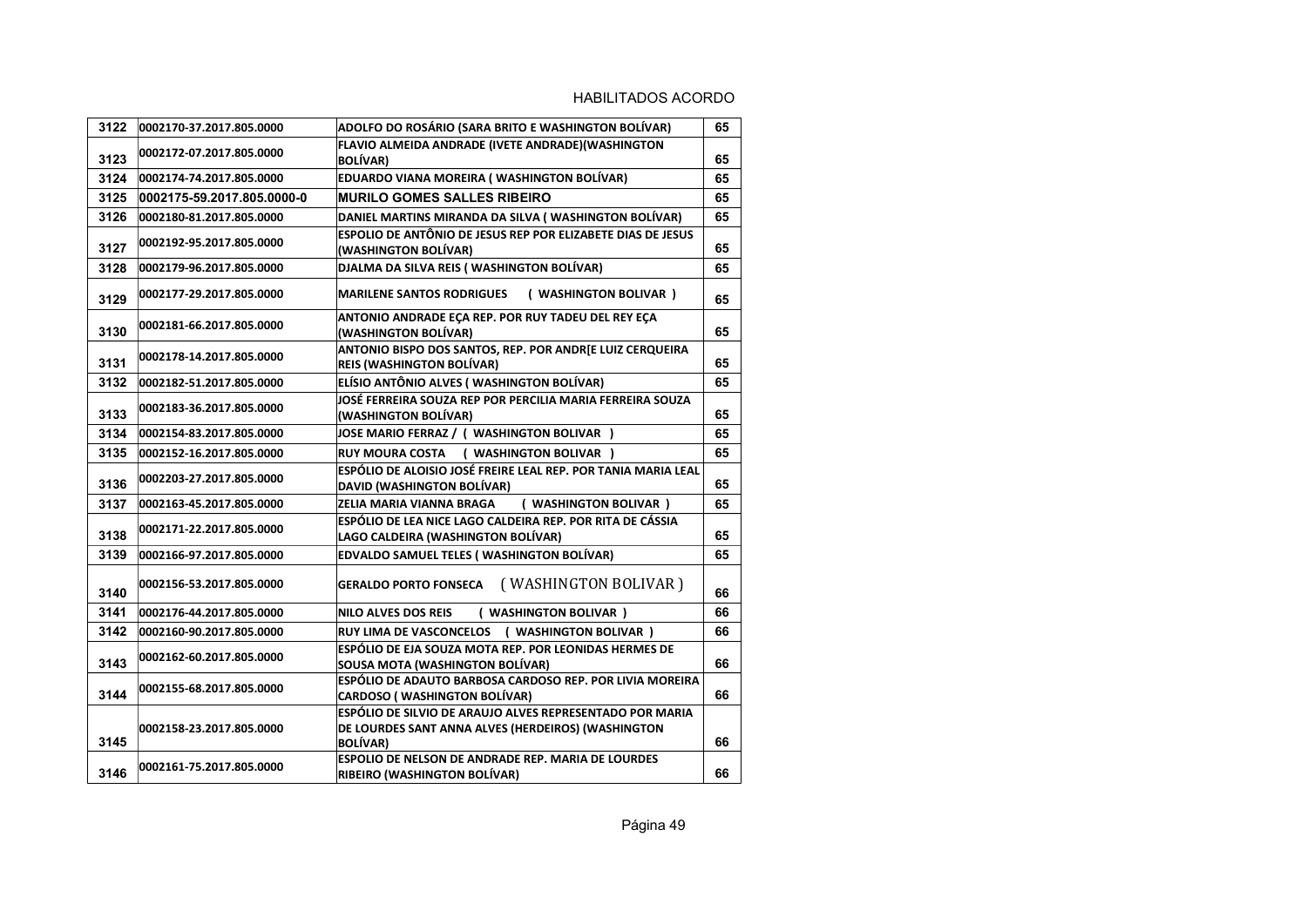| 3147 | 0002169-52.2017.805.0000   | ESPÓLIO DE EDSON MARTINS COSTA REP. POR MARIA DA GRAÇA<br>BARBOSA DA COSTA COSTA (WASHINGTON BOLÍVAR) | 66 |
|------|----------------------------|-------------------------------------------------------------------------------------------------------|----|
| 3148 | 0002197-20.2017.805.0000   | JAIR COTRIM RIZEIRO<br>( WASHINGTON BOLIVAR )                                                         | 66 |
| 3149 | 0002195-50.2017.805.0000   | ESPOLIO DE MYRIAN GULART DE FREITAS REP POR OLIVIA CELIA DE<br>FREITAS ABBEHUSEN (WASHINGTON BOLÍVAR) | 66 |
| 3150 | 0002204-12.2017.805.0000   | ANNA MARIA COSTA PINTO POGGIO (WASHINGTON BOLÍVAR)                                                    | 66 |
| 3151 | 0002191-13.2017.805.0000   | CELESTINA XAVIER NUNES RASTELI (WASHINGTON BOLÍVAR)                                                   | 66 |
| 3152 | 0002198-05.2017.805.0000   | AILTON BITTENCOURT NEVES (SARA BRITO E WASHINGTON<br><b>BOLÍVAR)</b>                                  | 66 |
| 3153 | 0002202-42.2017.805.0000   | YVETE GUIMARÃES<br>( WASHINGTON BOLIVAR )                                                             | 66 |
| 3154 | 0002230-10.2017.805.0000   | ESPOLIO DE ALFREDO XAVIER REP. ALDA MARIA XAVIER<br>(WASHINGTON BOLÍVAR)                              | 66 |
| 3155 | 0002201-57.2017.805.0000   | ESPÓLIO DE INDIO DO BRASIL DIAS REP P/ MARLY DA SILVA<br><b>ANDRADE (WASHINGTON BOLÍVAR)</b>          | 66 |
| 3156 | 0002266-52.2017.805.0000   | <b>IARA COSTA SANTOS</b><br>( WASHINGTON BOLIVAR )                                                    | 66 |
| 3159 | 0003132-60.2017.805.0000-0 | RENATO AUGUSTO SANTANA VIEIRA                                                                         | 66 |
| 3219 | 0004256-78.2017.805.0000-0 | SÉRGIO NESSER NOGUEIRA REIS                                                                           | 66 |
| 3224 | 0004309-59.2017.805.0000-0 | PAULO ADOLFO MIRANDA DE SOUZA                                                                         | 66 |
| 3244 | 0004338-12.2017.805.0000   | JOSE GRACINDO FRANCA PEIXINHO                                                                         | 67 |
| 3246 | 0004340-79.2017.805.0000   | <b>NELSIVAL DE SOUZA MENEZES</b>                                                                      | 67 |
| 3248 | 0004342-49.2017.805.0000-0 | <b>MARIO FERREIRA DE CAMARGO</b>                                                                      | 67 |
| 3252 | 0004347-71.2017.805.0000   | JOSE EDUARDO NASCIMENTO LEAL                                                                          | 67 |
| 3253 | 0004348-56.2017.805.0000   | <b>MANOEL DE ANDRADE PEREIRA</b>                                                                      | 67 |
| 3257 | 0004352-93.2017.805.0000   | YURI PIERRE SAMPAIO LOPES                                                                             | 67 |
| 3259 | 0004354-63.2017.805.0000   | JOSÉ ALVES DOS SANTOS                                                                                 | 67 |
| 3262 | 0004493-15.2017.805.0000-0 | ALZIBERTO FRANCISCO CONCEIÇÃO PEREIRA                                                                 | 67 |
| 3311 | 0004660-32.2017.805.0000   | <b>GERALDO BATISTA DE OLIVEIRA</b>                                                                    | 67 |
| 3319 | 0004890-74.2017.805.0000-0 | RENATO AUGUSTO SANTANA VIEIRA                                                                         | 67 |
| 3329 | 0005638-09.2017.805.0000   | <b>JOSE SERAFIM DOS SANTOS</b>                                                                        | 67 |
| 3330 | 0005640-76.2017.805.0000-0 | ANTONIO SOUZA SAMPAIO JÚNIOR                                                                          | 67 |
| 3331 | 0005643-31.2017.805.0000-0 | <b>WILTON NORONHA DE CARVALHO</b>                                                                     | 67 |
| 3333 | 0005649-38.2017.805.0000-0 | <b>AUGUSTINHO CAMPOS DE JESUS</b>                                                                     | 67 |
| 3334 | 0005650-23.2017.805.0000-0 | ALZIBERTO FRANCISCO CONCEIÇÃO PEREIRA                                                                 | 67 |
| 3335 | 0005651-08.2017.805.0000-0 | EDSON LOURENÇO SILVA DE CARVALHO                                                                      | 67 |
| 3338 | 0005809-63.2017.805.0000   | HUMBERTO DOS SANTOS (JAMILE JOAZEIRO)                                                                 | 67 |
| 3339 | 0006178-91.2016.805.0000   | ESPOLIO DE WEDJA KATIA MENEZES MELO REP. JOÃO CESAR DE<br>SOUZA (SARA BRITO / WASHINGTON BOLIVAR )    | 67 |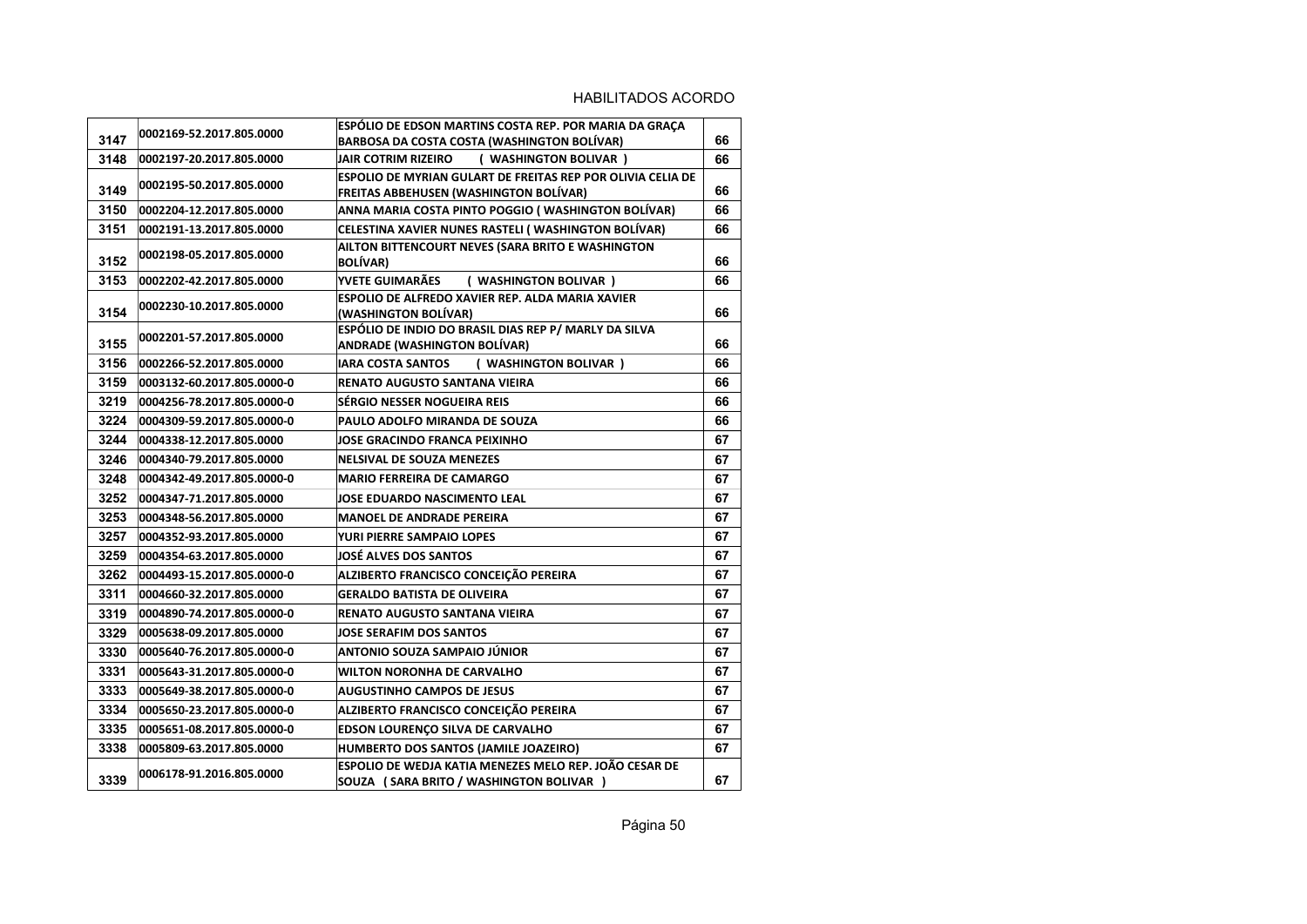| 3361 | 0006563-05.2017.805.0000   | ZAQUEU BARBOSA DE LIMA                                                                                      | 67 |
|------|----------------------------|-------------------------------------------------------------------------------------------------------------|----|
| 3364 | 0007242-05.2017.805.0000   | ESPOLIO DE GOMES DE CASTRO REP. VANDA BARBOSA DE CASTRO<br>(SARA BRITO E WASHINGTON BOLÍVAR)                | 67 |
| 3365 | 0007262-93.2017.805.0000   | JOACY ROSA SILVA DE ALMEIDA (SARA BRITO E WASHINGTON<br><b>BOLÍVAR)</b>                                     | 68 |
| 3366 | 0007263-78.2017.805.0000   | ESPOLIO ELZINA LEITE VACCAREZZA REP. MARIA APARECIDA<br>VACCREZZA (SARA BRITO E WASHINGTON BOLÍVAR)         | 68 |
| 3367 | 0007264-63.2017.805.0000   | ANCYLA MYRIAN DE ARAUJO (SARA BRITO E WASHINGTON<br><b>BOLÍVAR</b> )                                        | 68 |
| 3368 | 0007265-48.2017.805.0000   | ESPOLIO MANOEL LIMA REP. MARIA DA CONCEIÇÃO DE MACEDO<br>(SARA BRITO E WASHINGTON BOLÍVAR)                  | 68 |
| 3369 | 0007266-33.2017.805.0000   | ESPOLIO DE MANOEL AUGUSTO SAMPAIO REP. MOISES RIOS<br>(SARA BRITO E WASHINGTON BOLÍVAR)                     | 68 |
| 3370 | 0007267-18.2017.805.0000   | JOSE ANTONIO MIRANDA (SARA BRITO E WASHINGTON BOLÍVAR)                                                      | 68 |
| 3371 | 0007268-03.2017.805.0000   | MARIA YVONE OLIVEIRA DE SÁ (SARA BRITO E WASHINGTON<br><b>BOLÍVAR)</b>                                      | 68 |
| 3376 | 0007261-11.2017.805.0000   | ESPOLIO DE JOSE ADILSON DANTAS RAMIRO REP GLAUCIA MARIA<br><b>MOREIRA (SARA BRITO E WASHINGTON BOLÍVAR)</b> | 68 |
| 3377 | 0007360-78.2017.805.0000   | <b>CLEONDINA LOPES DOS SANTOS</b>                                                                           | 68 |
| 3379 | 0007362-48.2017.805.0000   | <b>EPIPHANIO BISPO DE SOUZA</b>                                                                             | 68 |
| 3380 | 0007363-33.2017.805.0000   | DANIEL MARTINS MIRANDA DA SILVA                                                                             | 68 |
| 3381 | 0007365-03.2017.805.0000   | ESPÓLIO DE WILMA REBELLO MATTOS (ROSANY REBELLO)                                                            | 68 |
| 3383 | 0007370-25.2017.805.0000   | JONILTON CERQUEIRA LIMA                                                                                     | 68 |
| 3385 | 0007373-77.2017.805.0000   | <b>ADALMARIA DE CARVALHO MELLO</b>                                                                          | 68 |
| 3388 | 0007376-32.2017.805.0000   | MIGUEL CARVALHO DE MORAIS (JOAQUIM LUBARINO)                                                                | 68 |
| 3389 | 0007377-17.2017.805.0000-0 | <b>EDSON LIMA SILVA</b>                                                                                     | 68 |
| 3390 | 0007378-02.2017.805.0000   | <b>DENISE PEREIRA RIBEIRO</b>                                                                               | 68 |
| 3393 | 0007381-54.2017.805.0000   | <b>EDMAR MENDES DA SILVA</b>                                                                                | 68 |
| 3395 | 0007383-24.2017.805.0000   | <b>WALDEMIRO TEIXEIRA DE CARVALHO FILHO</b>                                                                 | 68 |
| 3396 | 0007384-09.2017.805.0000-0 | JOSÉ RAIMUNDO TEIXEIRA                                                                                      | 68 |
| 3399 | 0007368-55.2017.805.0000   | ESPÓLIO DE REGINALDO MILTON CORREIA DE ARAUJO (HERDEIROS)                                                   | 69 |
| 3409 | 0007803-29.2017.805.0000-0 | <b>WALTER FERREIRA AZEVEDO</b>                                                                              | 69 |
| 3418 | 0007818-95.2017.805.0000   | <b>ESPOLIO DE JOSE CARDOSO MAGNAVITA REP. LILIAN PORTUGAL</b><br>(HERDEIROS)                                | 69 |
| 3421 | 0007824-05.2017.805.0000-0 | <b>AURISTELA SOCORRO ANDRADE TINOCO</b>                                                                     | 69 |
| 3422 | 0007826-72.2017.805.0000   | <b>ENGRACIA ANDRADE (HERDEIRO)</b>                                                                          | 69 |
| 3424 | 0007834-49.2017.805.0000   | LUCI DIAS DE OLINDA CARDOSO                                                                                 | 69 |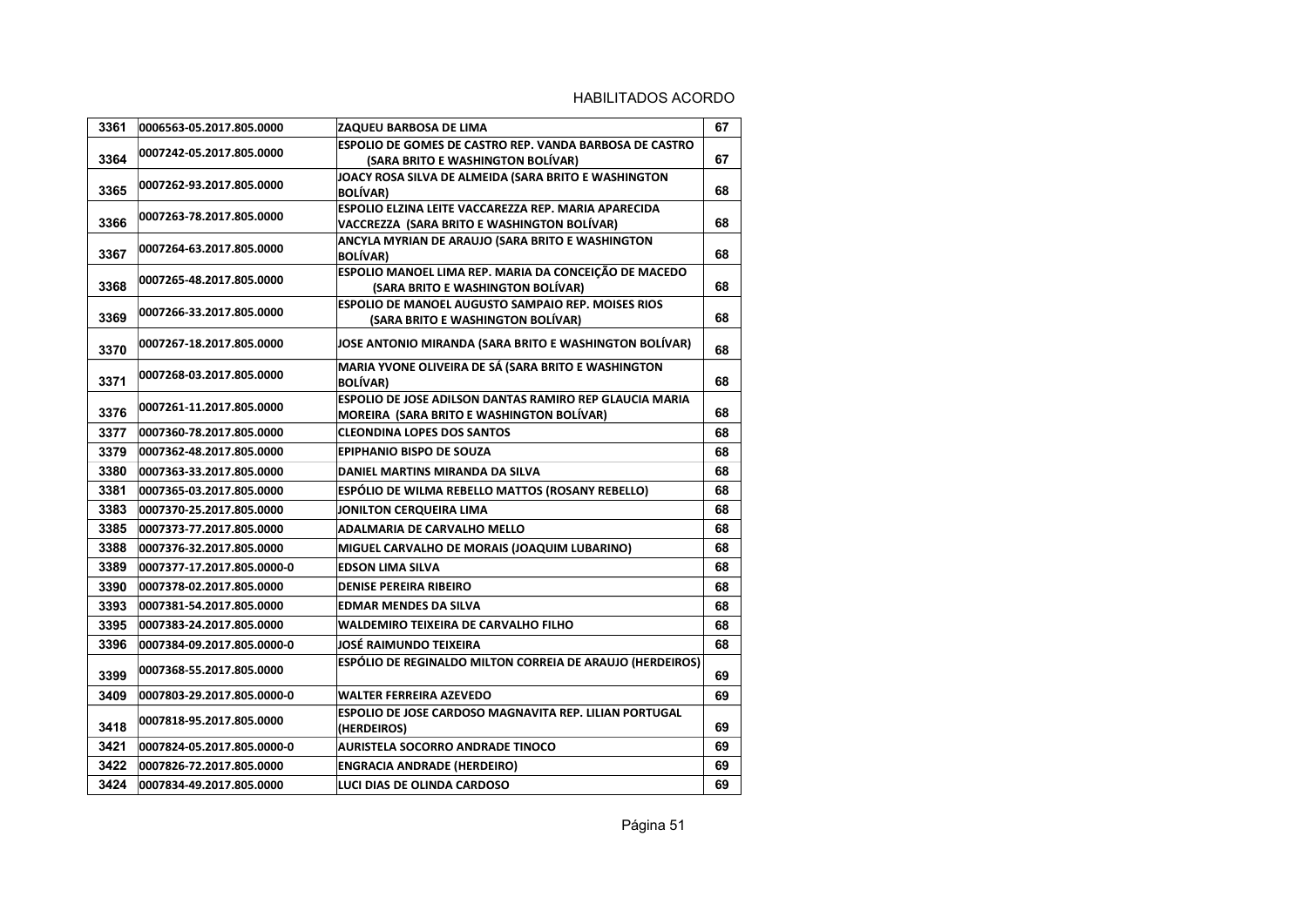| 3425 | 0007846-63.2017.805.0000   | <b>MARIA CELIA DIAS BARRETO</b>                                                                    | 69 |
|------|----------------------------|----------------------------------------------------------------------------------------------------|----|
| 3427 | 0007849-18.2017.805.0000   | LILIA PORTUGAL MAGNAVITA (HERDEIRO)                                                                | 69 |
| 3428 | 0007850-03.2017.805.0000-0 | YOLANDA LOMANTO VELOSO                                                                             | 69 |
| 3429 | 0007851-85.2017.805.0000   | <b>ELISIO ANTONIO ALVES</b>                                                                        | 69 |
| 3430 | 0007852-70.2017.805.0000   | VANILDA DA SILVA ALMEIDA AGUIAR                                                                    | 69 |
| 3432 | 0007857-92.2017.805.0000-0 | <b>OFELIA RODRIGUES BROCHADO</b>                                                                   | 69 |
| 3434 | 0007860-47.2017.805.0000   | <b>ARNALDO BASTOS TINOCO</b>                                                                       | 69 |
| 3435 | 0007861-32.2017.805.0000   | TEREZINHA OLIVEIRA SILVA                                                                           | 69 |
| 3437 | 0007863-02.2017.805.0000   | <b>MARIA DE LOURDES OLIVEIRA (HERDEIROS)</b>                                                       | 69 |
| 3438 | 0007867-39.2017.805.0000-0 | <b>ANALIA ALVES FREITAS</b>                                                                        | 69 |
| 3439 | 0007858-77.2017.805.0000-0 | <b>NILZA FREITAS PEREIRA</b>                                                                       | 69 |
| 3440 | 0007890-82.2017.805.0000-0 | (WASHINGTON BOLIVAR)<br><b>EXPEDITO OLIVEIRA</b>                                                   | 69 |
| 3441 | 0007891-67.2017.805.0000-0 | ESPOLIO DE WALDEMIRO BRANDAÃO REP. WALDECK DE ALMEIDA<br>(WASHINGTON BOLÍVAR)                      | 69 |
| 3442 | 0007892-52.2017.805.0000   | ESPOLIO DE ALDEMIRO FERREIRA. REP. DENI DAMASCENO<br>(SARA BRITO E WASHINGTON BOLÍVAR)             | 69 |
| 3443 | 0007896-89.2017.805.0000-0 | ANA MARIA SANTOS PEREIRA (WASHINGTON BOLÍVAR)                                                      | 70 |
| 3444 | 0007899-44.2017.805.0000-0 | GERALDO PEDRO DA HORA (WASHINGTON BOLÍVAR)                                                         | 70 |
| 3445 | 0007900-29.2017.805.0000-0 | JOSE ÂNGELO DE SOUZA (WASHINGTON BOLÍVAR)                                                          | 70 |
| 3446 | 0007901-14.2017.805.0000-0 | <b>MARIA SANTOS NASCIMENTO (WASHINGTON BOLÍVAR)</b>                                                | 70 |
| 3447 | 0007902-96.2017.805.0000-0 | MARTA VITORIA MAGALHÃES DA SILVA OLIVEIRA (WASHINGTON<br><b>BOLÍVAR)</b>                           | 70 |
| 3448 | 0007904-66.2017.805.0000-0 | EDMILSON FERREIRA VAZ (WASHINGTON BOLÍVAR)                                                         | 70 |
| 3449 | 0007905-51.2017.805.0000-0 | ESPOLIO DE I.B.C. REP. ELAYNNE MANUELLE BRAGA DE CASTRO<br>(SARA BRITO E WASHINGTON BOLÍVAR)       | 70 |
| 3450 | 0007906-36.2017.805.0000-0 | ESPÓLIO DE EUVALDO LOPES DALTRO (SARA BRITO E WASHINGTON<br><b>BOLÍVAR)</b>                        | 70 |
| 3451 | 0007907-21.2017.805.0000   | ESPOLIO DE JOSE PRESIDIO DOS SANTOS REP. JOSE PRESIDIO<br>JUNIOR (SARA BRITO E WASHINGTON BOLÍVAR) | 70 |
| 3452 | 0007909-88.2017.805.0000   | ESPÓLIO DE JOÃO TEIXEIRA ALVES /JOÃO TEIXEIRA / (SARA<br><b>BRITO / WASHINGTON BOLIVAR )</b>       | 70 |
| 3453 | 0007910-73.2017.805.0000-0 | ESPOLIO DE JAIME ALCINO REP. JAIME FLORENCIO DE CERQUEIRA<br>(SARA BRITO E WASHINGTON BOLÍVAR)     | 70 |
| 3454 | 0007912-43.2017.805.0000-0 | ESPÓLIO DE HORÁCIO OLIVEIRA FILHO (SARA BRITO E<br><b>WASHINGTON BOLÍVAR)</b>                      | 70 |
| 3455 | 0007913-28.2017.805.0000-0 | ESPOLIO DE GILBERTO FERREIRA LIMA REP. JANETE ALMEIDA LIMA<br>(SARA BRITO E WASHINGTON BOLÍVAR)    | 70 |
| 3456 | 0007825-87.2017.805.0000   | ESPOLIO DE WALTER CARVALHO DRUMMOND REP. YOLANDA<br>LOMANTO (LÍVIA FIALHO DRUMOND)                 | 70 |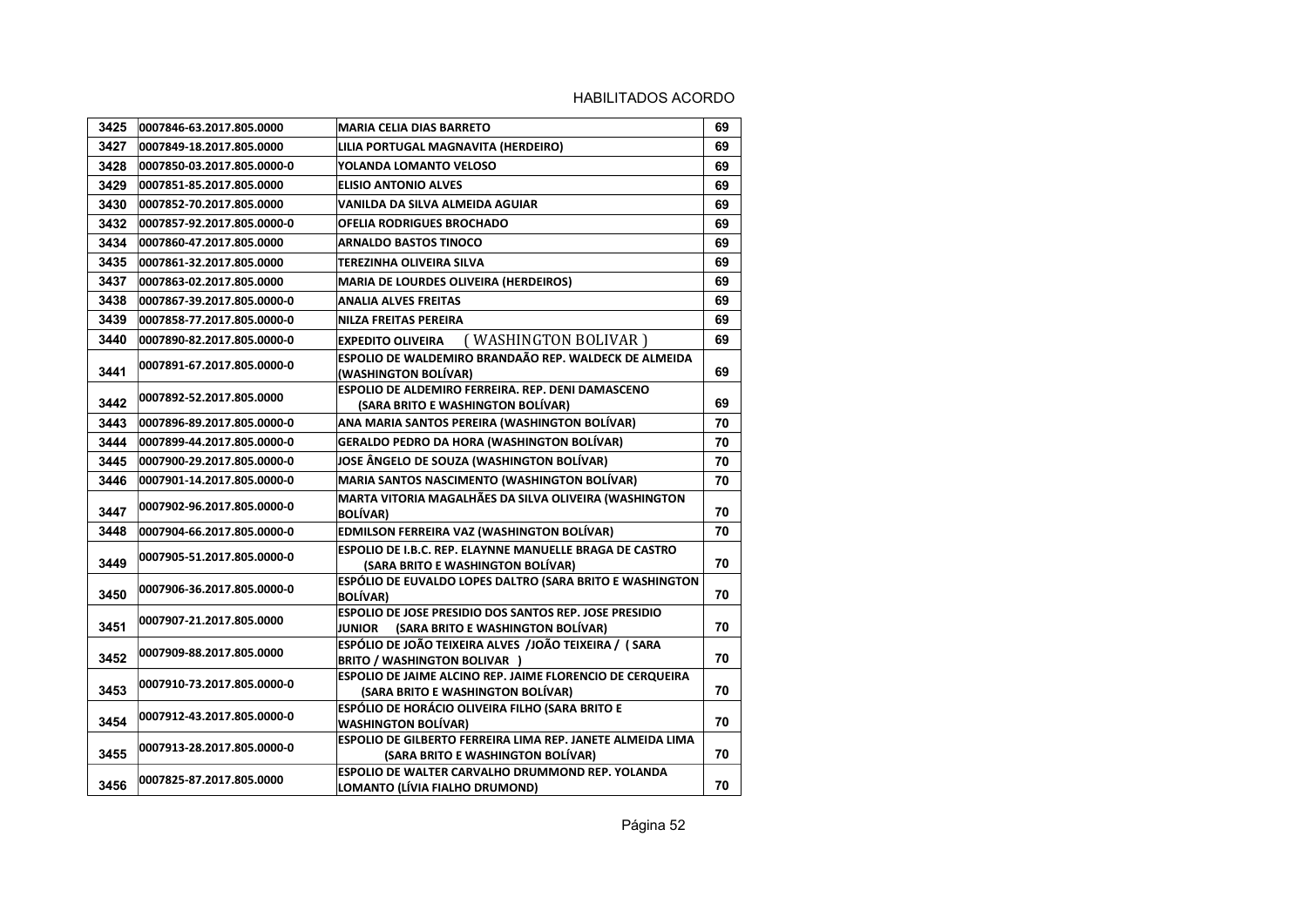| 3457 | 0007830-12.2017.805.0000   | <b>JOSE MARTINS DIAS</b>                                                                     | 70 |
|------|----------------------------|----------------------------------------------------------------------------------------------|----|
| 3460 | 0007832-79.2017.805.0000   | YTATAIANA CARDOSO DOS SANTOS                                                                 | 70 |
| 3463 | 0007866-54.2017.805.0000   | JOANEZA NOVAIS E SILVA                                                                       | 70 |
| 3465 | 0007978-23.2017.805.0000   | <b>JURACY GUEDES</b>                                                                         | 70 |
| 3466 | 0007980-90.2017.805.0000   | <b>JUAREZ VIEIRA DE OLIVEIRA</b>                                                             | 70 |
| 3469 | 0007986-97.2017.805.0000-0 | <b>ANTÔNIO JOSÉ ANTUNES</b>                                                                  | 70 |
| 3471 | 0007988-67.2017.805.0000-0 | ANISIO DANTAS DE ALMEIDA                                                                     | 71 |
| 3472 | 0007993-89.2017.805.0000   | <b>IVES SOARES BRITO (HERDEIROS)</b>                                                         | 71 |
| 3473 | 0007995-59.2017.805.0000-0 | JOÃO DANTAS COSTA (HERDEIROS)                                                                | 71 |
| 3474 | 0007997-29.2017.805.0000-0 | <b>ALFREDO RODRIGUES DE CARVALHO</b>                                                         | 71 |
| 3476 | 0008008-58.2017.805.0000-0 | DILZA MARIA PENNA SCHOUCAIR                                                                  | 71 |
| 3478 | 0008014-65.2017.805.0000   | ARTUR HERMENEGILDO DE SOUZA                                                                  | 71 |
| 3479 | 0008018-05.2017.805.0000-0 | JOÃO GOMES VIEIRA                                                                            | 71 |
| 3481 | 0008021-57.2017.805.0000-0 | <b>NOELIA SANTANA ROCHA</b>                                                                  | 71 |
| 3482 | 0008046-70.2017.805.0000   | RINALDO OLIVEIRA DE MENEZES (MARIA APARECIDA MONIZ                                           | 71 |
| 3483 | 0008048-40.2017.805.0000-0 | <b>CRISPINIANO CARNEIRO DE OLIVEIRA</b>                                                      | 71 |
| 3486 | 0008051-92.2017.805.0000-0 | <b>ELISIO ANTONIO ALVES</b>                                                                  | 71 |
| 3487 | 0008052-77.2017.805.0000-0 | <b>MARIALVA SILVA DE FARIA</b>                                                               | 71 |
| 3488 | 0007888-15.2017.805.0000-0 | <b>MARIA DE LOUDES RIBEIRO REP. POR JORGE ALMEIDA LEBRE</b><br>( WASHINGTON BOLIVAR )        | 71 |
| 3490 | 0008056-17.2017.805.0000-0 | CARLITO OLIVEIRA P/P MARIA APARECIDA OLIVEIRA                                                | 71 |
| 3492 | 0008063-09.2017.805.0000-0 | VITOR DA SILVA COUTO                                                                         | 71 |
| 3493 | 0008064-91.2017.805.0000-0 | ESPOLIO DE EDNA ARAUJO REP. ANA KAROLINA ARAUJO (SARA<br><b>BRITO / WASHINGTON BOLIVAR )</b> | 71 |
| 3496 | 0008068-31.2017.805.0000-0 | <b>JOSE NUNES DO CARMO (HERDEIROS)</b>                                                       | 71 |
| 3499 | 0008071-83.2017.805.0000-0 | <b>IVAN DA SILVA MIRANDA</b>                                                                 | 71 |
| 3500 | 0008072-68.2017.805.0000-0 | <b>ESTEVAM GONÇALVES DA SILVA</b>                                                            | 71 |
| 3501 | 0008074-38.2017.805.0000-0 | <b>EDMAR SOMBRA BEZERRA</b>                                                                  | 71 |
| 3502 | 0008075-23.2017.805.0000-0 | <b>MARIA DE LOURDES DOS SANTOS COSTA</b>                                                     | 72 |
| 3503 | 0008080-45.2017.805.0000-0 | ESPÓLIO DE ANILDON JOSE ARAUJO DO NASCIMENTO (HERDEIROS)                                     | 72 |
| 3505 | 0008083-97.2017.805.0000-0 | <b>RAILDA MARIA MATOS GONCALVES</b>                                                          | 72 |
| 3511 | 0008092-59.2017.805.0000-0 | DARCY MACHADO DA SILVA                                                                       | 72 |
| 3512 | 0008093-44.2017.805.0000-0 | <b>MARIA LUISA SOUSA RODRIGUES (HERDEIROS)</b>                                               | 72 |
| 3513 | 0008094-29.2017.805.0000-0 | MARIA DAS GRAÇAS ALVES LACERDA OLIVEIRA (HERDEIROS)                                          | 72 |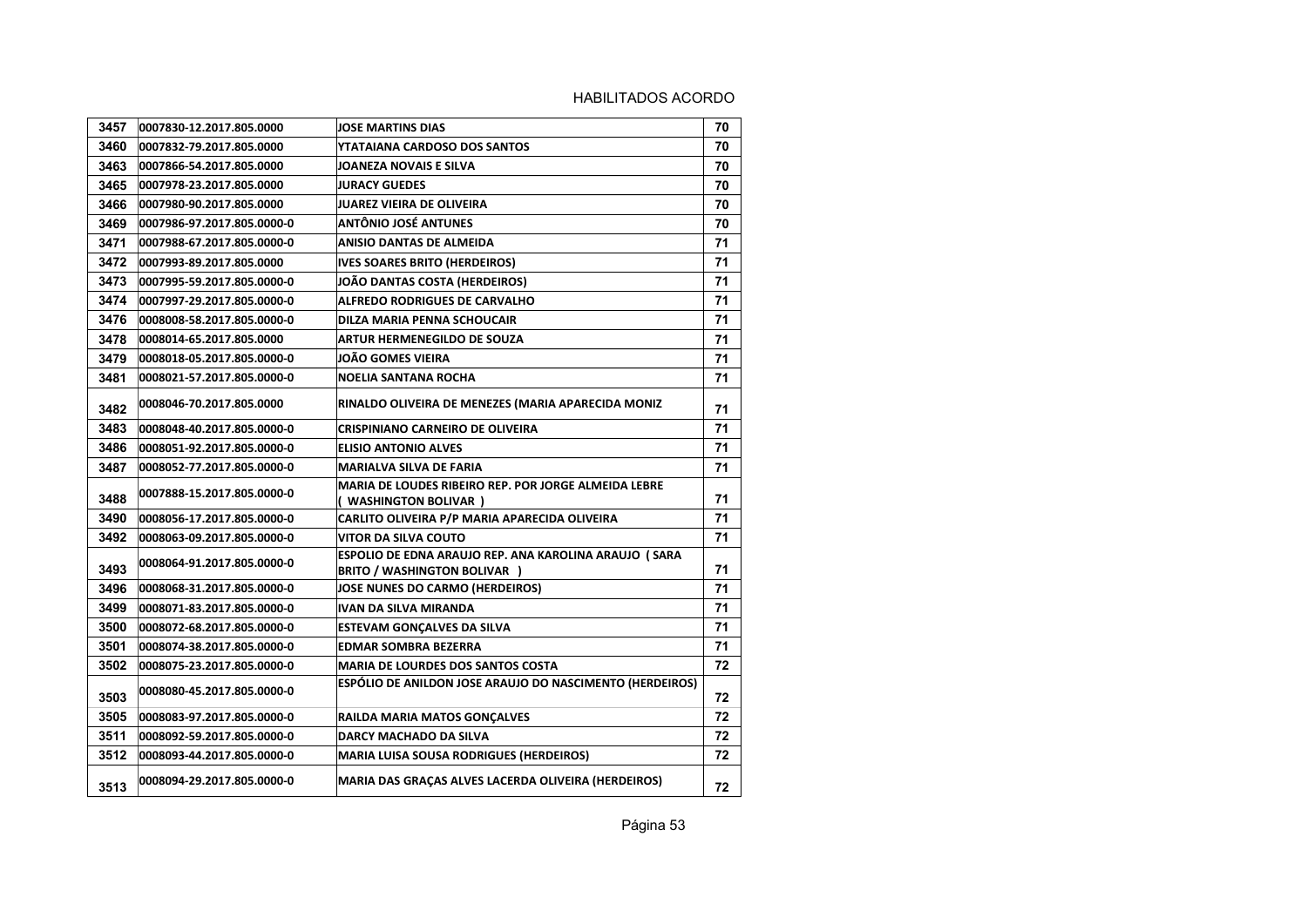| 3515 | 0007903-81.2017.805.0000-0  | ESPOLIO DE AMILCAR OLYMPIO TELES DE AZEVEDO<br>(SARA BRITO E WASHINGTON BOLIVAR) | 72 |
|------|-----------------------------|----------------------------------------------------------------------------------|----|
| 3519 | 0008101-21.2017.805.0000-0  | WILSON DE OLIVEIRA PINTO                                                         | 72 |
| 3520 | 0008102-06.2017.805.0000-0  | <b>RAILDA CARVALHO MATOS</b>                                                     | 72 |
| 3521 | 0008134-11.2017.805.0000    | TEREZA BERNARDETE MATA DE BRITO MOREIRO                                          | 72 |
| 3522 | 0008136-78.2017.805.0000-0  | <b>EDNA CERQUEIRA DE SOUZA PINTO</b>                                             | 72 |
| 3523 | 0008137-63.2017.805.0000-0  | <b>ELISABETE SANTOS PEREIRA</b>                                                  | 72 |
| 3525 | 0008151-47.2017.805.0000-0  | <b>IVANDY RABELLO CORTES</b>                                                     | 72 |
| 3528 | 0007999-96.2017.805.0000-0  | <b>ADMAR LELIS</b>                                                               | 72 |
| 3529 | 0007887-30.2017.805.0000-0  | FRANCISCO DE PAULA LIMA (WASHINGTON BOLIVAR)                                     | 72 |
| 3531 |                             | ANA MARIA DE CARVALHO GOMES                                                      | 72 |
| 3533 | 0008174-90.2017.805.0000    | <b>IGNEZ TEIXEIRA DE SOUZA XAVIER</b>                                            |    |
|      | 0008016-35.2017.805.0000    | ESPÓLIO DE JOSÉ FRANCISCO DE ALBUQUERQUE CAVALCANTE                              | 72 |
| 3545 | 0008135-93.2017.805.0000    | (HERDEIROS)                                                                      | 72 |
| 3546 | 0008351-54.2017.805.0000    | ESPÓLIO DE MARIA JOSÉ MENDONÇA (HERDEIROS)                                       | 72 |
| 3547 | 0008357-61.2017.805.0000-0  | <b>GILDETE FERNANDES (WASHINGTON BOLÍVAR)</b>                                    | 72 |
| 3548 | 0008358-46.2017.805.0000    | MARIA BERNADETE DA CUNHA CAMURUGY (WASHINGTON<br><b>BOLÍVAR)</b>                 | 73 |
| 3549 | 0008359-31.2017.805.0000-0  | MARIA REHEM ALMEIDA SILVA (WASHINGTON BOLÍVAR)                                   | 73 |
| 3550 | 0008360-16.2017.805.0000    | OLIVALDO BOMFIM DE OLIVEIRA (WASHINGTON BOLÍVAR)                                 | 73 |
| 3551 | 0008363-68.2017.805.0000    | VERA LUCIA MOURA DE SOUZA ALCÂNTARA (WASHINGTON<br><b>BOLÍVAR)</b>               | 73 |
| 3553 | 0008352-39.2017.805.0000    | ESPÓLIO JONATHAS FERNANDES LOBÃO (GILDETE FERNANDES)<br>(WASHINGTON BOLÍVAR)     | 73 |
| 3555 | 0008482-29.2017.805.0000-0  | MADRIGAL DA COSTA ARAUJO                                                         | 73 |
| 3556 | 0008483-14.2017.805.0000-0  | JOSE MACEDO OLIVEIRA                                                             | 73 |
| 3557 | 0008484-96.2017.805.0000-0  | ISAURA MEDRADO SANTOS LAROCCA (HERDEIROS)                                        | 73 |
| 3568 | 0008487-51.2017.8.05.0000-0 | <b>ADEOMAR RIBEITRO</b>                                                          | 73 |
| 3561 | 0008489-21.2017.805.0000-0  | NIVALDA BORGES DOS ANJOS COSTA                                                   | 73 |
| 3563 | 0008492-73.2017.805.0000-0  | <b>FAUSTINO ALMEIDA CUNHA</b>                                                    | 73 |
| 3564 | 0008493-58.2017.805.0000-0  | <b>EDISON GOES DE ARAUJO</b>                                                     | 73 |
| 3565 | 0008494-43.2017.805.0000-0  | <b>CARLOS PAES NETO</b>                                                          | 73 |
| 3566 | 0008495-28.2017.805.0000-0  | ARMINDA VANDA VICTORIA                                                           | 73 |
| 3567 | 0008496-13.2017.805.0000-0  | AMÉRICO AUGUSTO RAMOS ACCIOLY                                                    | 73 |
| 3569 | 0008498-80.2017.805.0000-0  | THEREZINHA MARIA FERREIRA FONSECA                                                | 73 |
| 3571 | 0008500-50.2017.805.0000-0  | AIDA PAZELLI SARAIVA DE MOURA                                                    | 73 |
| 3572 | 0008501-35.2017.805.0000    | <b>TEREZINHA BASTOS DE MORAIS</b>                                                | 73 |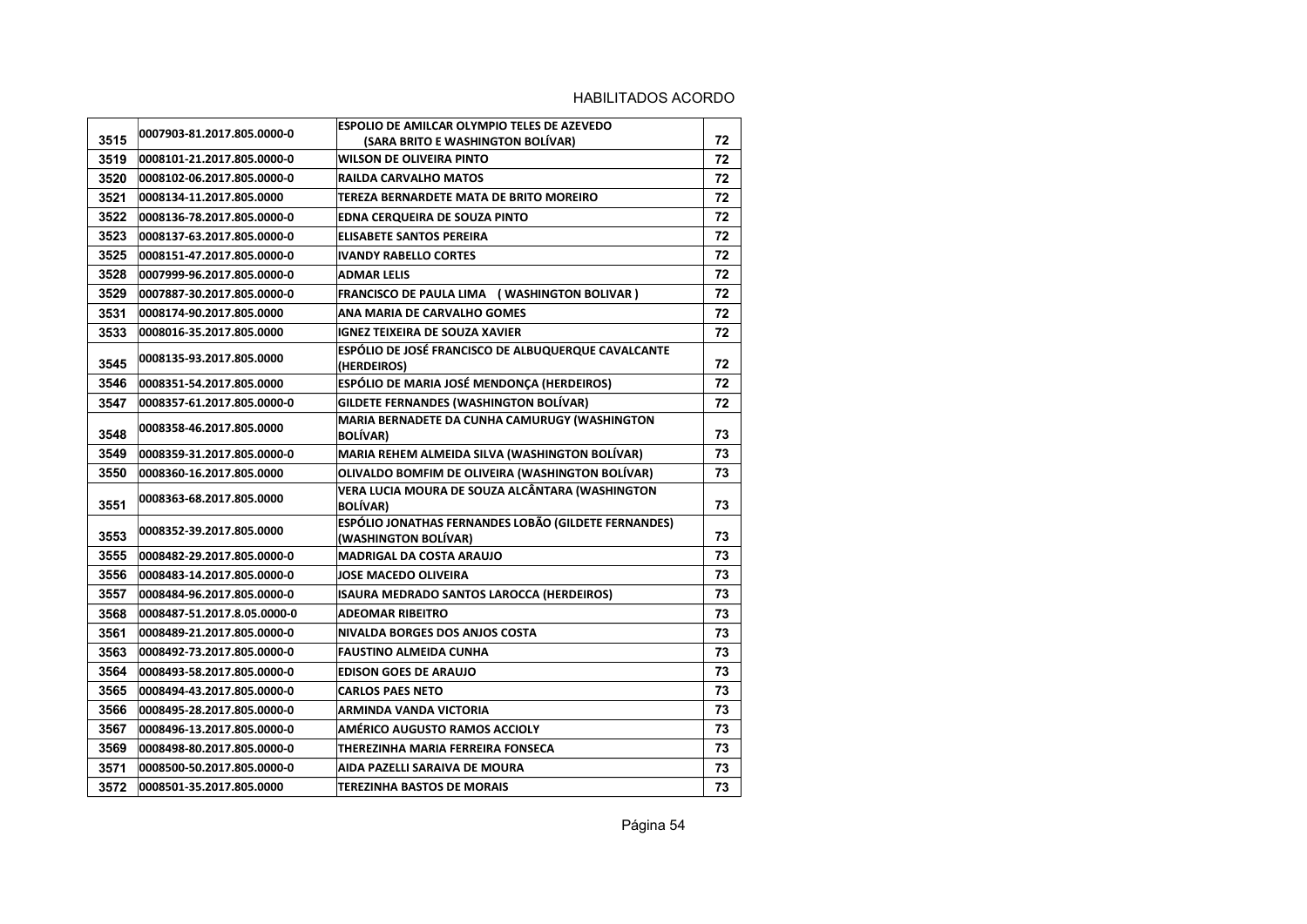| 3573 | 0008502-20.2017.805.0000-0 | <b>ROSALIA SOUSA RODRIGUES</b>                                                                                                  | 73 |
|------|----------------------------|---------------------------------------------------------------------------------------------------------------------------------|----|
| 3574 | 0008503-05.2017.805.0000-0 | ADIVAL CARDOSO FERREIRA (HERDEIROS)                                                                                             | 73 |
| 3575 | 0008505-72.2017.805.0000-0 | PEDRO SAVIO DA SILVA                                                                                                            | 74 |
| 3577 | 0008507-42.2017.805.0000-0 | <b>MARIALVA CALDAS SILVA</b>                                                                                                    | 74 |
| 3578 | 0008508-27.2017.805.0000-0 | DIONIR XAVIER LEAL (ANA SUELI PINHEIRO LEAL)                                                                                    | 74 |
| 3579 | 0008511-79.2017.805.0000-0 | <b>VENANCIO FIGUEIREDO MACHADO</b>                                                                                              | 74 |
| 3582 | 0014915-49.2017.805.0000-0 | <b>MARIA BISPO DOS SANTOS</b>                                                                                                   | 74 |
| 3583 | 0008591-43.2017.805.0000-0 | MARIA DJORAH GONÇALVES CAVALCANTI                                                                                               | 74 |
| 3584 | 0008594-95.2017.805.0000-0 | <b>MARIA ALDA NUNES BARBOSA (HERDEIROS)</b>                                                                                     | 74 |
| 3585 | 0008599-20.2017.805.0000-0 | LYCIA MARIA FONTES PALMEIRA DE CERQUEIRA                                                                                        | 74 |
| 3586 | 0008600-05.2017.805.0000-0 | JOSE CARLOS FERREIRA DA SILVA                                                                                                   | 74 |
| 3587 | 0008601-87.2017.805.0000-0 | <b>FILEMON NOGUEIRA SOUZA</b>                                                                                                   | 74 |
| 3589 | 0008065-76.2017.805.0000-0 | VYRGINIA RIOS ALMEIDA (SARA BRITO E WASHINGTON BOLÍVAR)                                                                         | 74 |
| 3590 | 0008514-34.2017.805.0000-0 | <b>ANTONIO DE ASSIS COSTA (HERDEIROS)</b>                                                                                       | 74 |
| 3592 | 0008073-53.2017.805.0000-0 | <b>RUY LEITE SILVA</b>                                                                                                          | 74 |
| 3602 | 0008654-68.2017.805.0000   | <b>DÉCIO SANTOS ALMEIDA</b>                                                                                                     | 74 |
| 3608 | 0008660-75.2017.805.0000-0 | JONHSON DO AMOR DIVINO LUZ                                                                                                      | 74 |
| 3625 | 0008755-08.2017.805.0000-0 | <b>CESAR AUGUSTO DE CASTRO LIMA PRISCO PARAISO</b>                                                                              | 74 |
| 3629 | 0008762-97.2017.805.0000-0 | ESPOLIO DE YEDA DE MATOS KRAUS REP. WALTER KRAUS JUNIOR<br>(WASHINGTON BOLÍVAR)                                                 | 74 |
| 3630 | 0008763-82.2017.805.0000-0 | <b>MANOEL TEIXEIRA DE QUEIROZ (WASHINGTON BOLÍVAR)</b>                                                                          | 74 |
| 3632 | 0008767-22.2017.805.0000-0 | WILSON CASTRO DE MATOS (WASHINGTON BOLÍVAR)                                                                                     | 74 |
| 3633 | 0008769-89.2017.805.0000-0 | TEODORO DIAS DA SILVA (WASHINGTON BOLÍVAR)                                                                                      | 74 |
| 3634 | 0008771-59.2017.805.0000-0 | ESPÓLIO DE MANOEL ALVES NASCIMENTO REP. POR JUCILENE<br>MARIA CANARIO SPINOLA (MANOEL ALVES NASCIMENTO)<br>(WASHINGTON BOLİVAR) | 75 |
| 3635 | 0008772-44.2017.805.0000-0 | ESPÓLIO DE JOSÉ SENA LIMA REP. POR MARIA VALDELICE DE<br>AQUINO LIMA (WASHINGTON BOLÍVAR)                                       | 75 |
| 3637 | 0008774-14.2017.805.0000-0 | EDILSON NUNES DOS PASSOS (WASHINGTON BOLÍVAR)                                                                                   | 75 |
| 3639 | 0008776-81.2017.805.0000-0 | RUTH CUNHA DE MENEZES (WASHINGTON BOLÍVAR)                                                                                      | 75 |
| 3647 | 0008784-58.2017.805.0000-0 | ESPÓLIO DE AURELINO SILVA ARAÚJO REPRESENTADO POR MARIA<br><b>MARCELENE CRUZ DE ARAUJO (WASHINGTON BOLÍVAR)</b>                 | 75 |
| 3649 | 0008786-28.2017.805.0000-0 | DELANE MOREIRA OLIVEIRA (WASHINGTON BOLÍVAR)                                                                                    | 75 |
| 3654 | 0008791-50.2017.805.0000-0 | JANUARIO DUARTE DA SILVA (WASHINGTON BOLÍVAR)                                                                                   | 75 |
| 3655 | 0008792-35.2017.805.0000-0 | ZENAIDE DO NASCIMENTO SANTOS (WASHINGTON BOLÍVAR)                                                                               | 75 |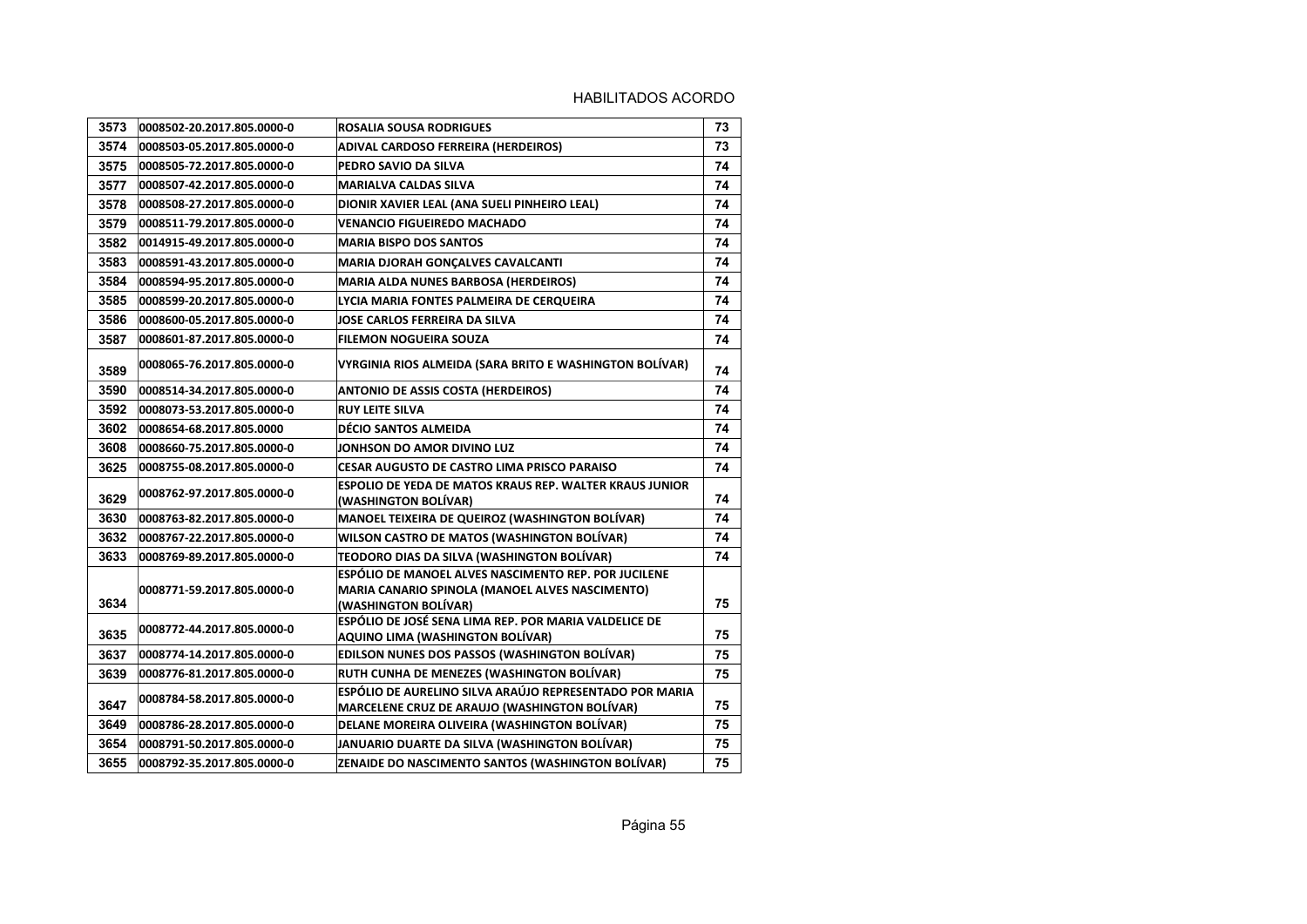| 3656 | 0008793-20.2017.805.0000-0 | ESPÓLIO DE ALTAMIRO MACHADO COSTA (LUDELICE RIBEIRO)<br>(WASHINGTON BOLÍVAR)                      | 75 |
|------|----------------------------|---------------------------------------------------------------------------------------------------|----|
| 3657 | 0008794-05.2017.805.0000-0 | SINAIDE PEDREIRA DE CERQUEIRA (WASHINGTON BOLÍVAR)                                                | 75 |
| 3658 | 0008795-87.2017.805.0000-0 | EZIO DE ALMEIDA PINTO (WASHINGTON BOLÍVAR)                                                        | 75 |
| 3659 | 0008796-72.2017.805.0000-0 | ANTONIO JOSE ANTUNES (WASHINGTON BOLÍVAR)                                                         | 75 |
| 3660 | 0008797-57.2017.805.0000-0 | ESPÓLIO DE GILBERTO DA SILVEIRA BAHIA (WASHINGTON BOLÍVAR)                                        | 75 |
| 3661 | 0008798-42.2017.805.0000-0 | ESPÓLIO DE AUGUSTO AMANDO HEINE LUQUINI (WASHINGTON<br><b>BOLÍVAR)</b>                            | 75 |
| 3662 | 0008800-12.2017.805.0000-0 | <b>ESPOLIO DE CELSO ALVES CARVALHO REP. IVONEIDE SOUZA</b><br><b>BRANDÃO (WASHINGTON BOLÍVAR)</b> | 75 |
| 3668 | 0008837-39.2017.805.0000-0 | JOSÉ RIBEIRO IRMÃO (WASHINGTON BOLÍVAR)                                                           | 75 |
| 3669 | 0008838-24.2017.805.0000-0 | JAIME FONSECA RIBEIRO (WASHINGTON BOLÍVAR)                                                        | 75 |
| 3670 | 0008839-09.2017.805.0000-0 | ESPOLIO DE NARIA DEL REI REP. POR SEVERINO AMÉRICO PESSOA<br>(HELENA PASSOS) (WASHINGTON BOLÍVAR) | 75 |
| 3671 | 0008840-91.2017.805.0000-0 | MARIO DE CARVALHO PIMENTEL (WASHINGTON BOLÍVAR)                                                   | 75 |
| 3672 | 0008843-46.2017.805.0000-0 | <b>FRANCISCO FONSECA DA SILVA (WASHINGTON BOLÍVAR)</b>                                            | 75 |
| 3673 | 0008848-68.2017.805.0000-0 | JOÃO DA CUNHA ALMEIDA (WASHINGTON BOLÍVAR)                                                        | 76 |
| 3674 | 0008835-69.2017.805.0000-0 | LUIZ CARLOS DE OLIVEIRA LEITE (WASHINGTON BOLÍVAR)                                                | 76 |
| 3675 | 0008802-79.2017.805.0000-0 | ESPÓLIO DE ALBERTO PINHEIRO PINTO ALMEIDA (ANA FAUSTA)<br>(WASHINGTON BOLÍVAR)                    | 76 |
| 3677 | 0008941-31.2017.805.0000-0 | ESPÓLIO CECILIO TELES DO NASCIMENTO (WASHINGTON BOLÍVAR)                                          | 76 |
| 3678 | 0008943-98.2017.805.0000-0 | <b>CARLITO OLIVEIRA</b>                                                                           | 76 |
| 3679 | 0008944-83.2017.805.0000-0 | <b>EMANOEL RORIZ SILVA</b><br>( WASHINGTON BOLIVAR )                                              | 76 |
| 3680 | 0008946-53.2017.805.0000-0 | JOSE LOURENÇO DA SILVA FILHO                                                                      | 76 |
| 3681 | 0008948-23.2017.805.0000-0 | ESPÓLIO DE EDGAR SILVA PINTO (VERA LÚCIA) ( WASHINGTON<br><b>BOLIVAR</b> )                        | 76 |
| 3682 | 0008951-75.2017.805.0000-0 | ROBERTO ANGELO BAHIA ALICE<br>( WASHINGTON BOLIVAR )                                              | 76 |
| 3683 | 0008952-60.2017.805.0000-0 | ESPÓLIO DE ANTONIO DOS SANTOS (LETÍCIA MARIA)<br>( WASHINGTON BOLIVAR )                           | 76 |
| 3684 | 0008953-45.2017.805.0000-0 | ( WASHINGTON BOLIVAR )<br><b>AIDE COSTA SANTOS</b>                                                | 76 |
| 3685 | 0008954-30.2017.805.0000-0 | ESPÓLIO DE ALVARO MAGALHÃES PATRÍCIO (HERDEIROS)<br>( WASHINGTON BOLIVAR )                        | 76 |
| 3686 | 0008956-97.2017.805.0000-0 | WALTER SOUZA FALCÃO<br>( WASHINGTON BOLIVAR )                                                     | 76 |
| 3687 | 0008957-82.2017.805.0000-0 | JEFFERSON AZEVEDO CHAVES<br>( WASHINGTON BOLIVAR )                                                | 76 |
| 3688 | 0008958-67.2017.805.0000-0 | <b>RUY LEITE SILVA</b><br>( WASHINGTON BOLIVAR )                                                  | 76 |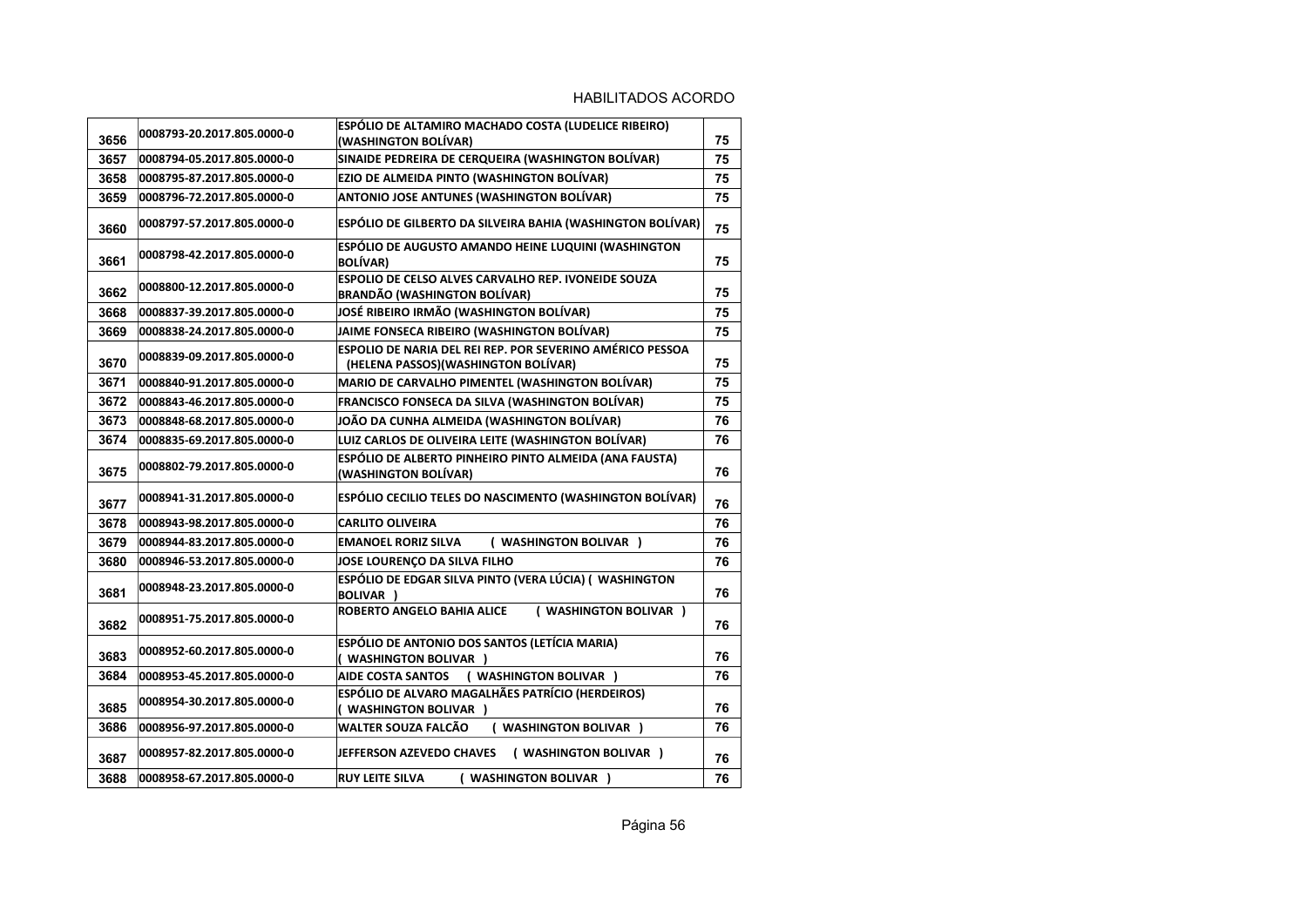| 3689 | 0008959-52.2017.805.0000-0 | <b>ESPOLIO DE LUIZ RODRIGUES SILVA</b><br>( WASHINGTON BOLIVAR )                   | 76 |
|------|----------------------------|------------------------------------------------------------------------------------|----|
| 3690 | 0008961-22.2017.805.0000-0 | ( WASHINGTON BOLIVAR )<br><b>SYLVIA DE CARVALHO PIMENTEL</b>                       | 76 |
| 3692 | 0008966-44.2017.805.0000-0 | ( WASHINGTON BOLIVAR )<br><b>HERMES DA SILVA BARBOSA</b>                           | 76 |
| 3693 | 0008967-29.2017.805.0000-0 | ESPÓLIO DE FLORICEA DOS SANTOS LEAL (WASHINGTON<br>BOLIVAR )                       | 76 |
| 3694 | 0008968-14.2017.805.0000-0 | ( WASHINGTON BOLIVAR )<br><b>JURACY ALVES RIBEIRO</b>                              | 76 |
| 3695 | 0008969-96.2017.805.0000-0 | ESPÓLIO DE HILDERICO ALMEIDA<br>( WASHINGTON BOLIVAR )                             | 77 |
| 3696 | 0008970-81.2017.850.0000-0 | ESPÓLIO DE GERSON DE SOUZA ALMEIDA (WASHINGTON<br><b>BOLIVAR</b> )                 | 77 |
| 3697 | 0008971-66.2017.805.0000-0 | PAULO ELIEZER AMITAY<br>( WASHINGTON BOLIVAR )                                     | 77 |
| 3698 | 0008973-36.2078.050.0000-0 | ESPOLIO DE ANTONIO DOS SANTOS REP. RAIMUNDA MARIA<br>BORGES ( WASHINGTON BOLIVAR ) | 77 |
| 3699 | 0008974-21.2017.805.0000-0 | CARLOS PINTO DE ALMEIDA CASTRO ( WASHINGTON BOLIVAR )                              | 77 |
| 3700 | 0008975-06.2017.805.0000   | DAISY COSTA PINTO BARROS (WASHINGTON BOLÍVAR)                                      | 77 |
| 3701 | 0008976-88.2017.805.0000-0 | <b>BERTOLINO RODRIGUES DE SOUZA</b>                                                | 77 |
| 3701 | 0008976-88.2017.805.0000-0 | BERTOLINO RODRIGUES DE SOUZA ( WASHINGTON BOLIVAR )                                | 77 |
| 3702 | 0008977-73.2017.805.0000-0 | ESPÓLIO DE ZIZALDINO COSME REP. ROSE MARY CARVALHO<br>( WASHINGTON BOLIVAR )       | 77 |
| 3703 | 0008979-43.2017.805.0000-0 | DINEA DA SILVA CARVALHO (WASHINGTON BOLÍVAR)                                       | 77 |
| 3704 | 0008982-95.2017.805.0000-0 | <b>EMY COSTA (WASHINGTON BOLÍVAR)</b>                                              | 77 |
| 3705 | 0008985-50.2017.805.0000-0 | JACSON PEREIRA RANGEL (WASHINGTON BOLÍVAR)                                         | 77 |
| 3706 | 0008986-35.2017.805.0000-0 | ESPOLIO DE JAIME DUARTE MUNIZ REP. ELIANA MARQUES<br>(WASHINGTON BOLÍVAR)          | 77 |
| 3707 | 0008987-20.2017.805.0000-0 | ESPOLIO DE ORLANDINO FRANCISCO LEITE (WASHINGTON<br><b>BOLÍVAR)</b>                | 77 |
| 3708 | 0008988-05.2017.805.0000-0 | ESPÓLIO DE RAIMUNDO MAMEDE CIDREIRA (WASHINGTON<br><b>BOLÍVAR)</b>                 | 77 |
| 3709 | 0008989-87.2017.805.0000-0 | RITA VIANA DE MIRANDA (WASHINGTON BOLÍVAR)                                         | 77 |
| 3710 | 0008981-13.2017.805.0000-0 | DULCE DE SOUZA DANTAS (WASHINGTON BOLÍVAR)                                         | 77 |
| 3711 | 0008947-38.2017.805.0000-0 | <b>RAYMUNDO MIGUEL ALVES RIBEIRO</b><br>( WASHINGTON<br><b>BOLIVAR</b> )           | 77 |
| 3712 | 0009087-72.2017.805.0000-0 | JOSÉ EDILSON RIBEIRO (WASHINGTON BOLÍVAR)                                          | 77 |
| 3713 | 0008942-16.2017.805.0000   | ESPOLIO DE ANTENOR ANTUNES DE OLIVEIRA (WASHINGTON<br><b>BOLÍVAR)</b>              | 77 |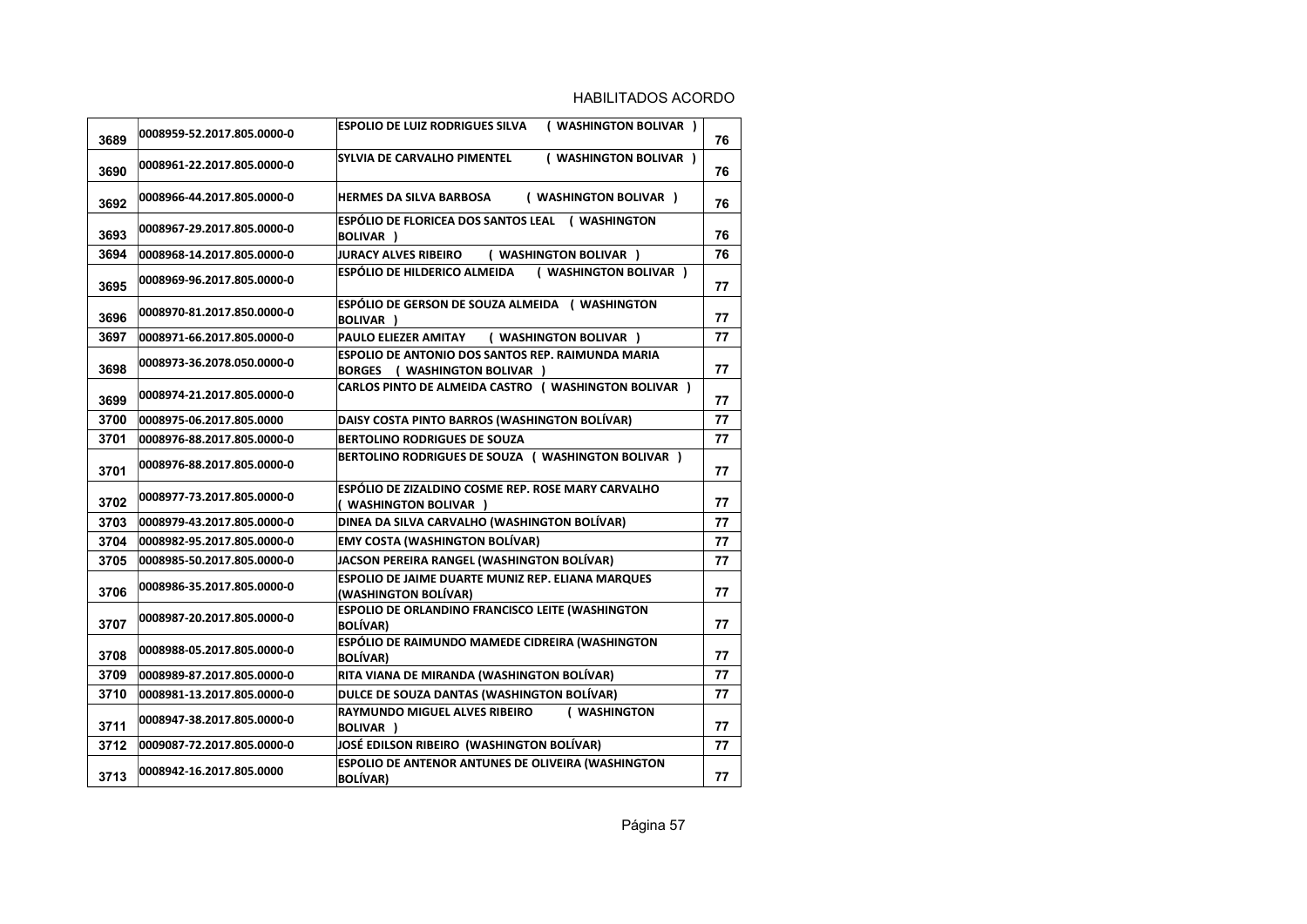| 3714 | 0009065-14.2017.805.0000-0 | CARLOS ALBERTO DA SILVA BATISTA (WASHINGTON BOLÍVAR)                                         | 78 |
|------|----------------------------|----------------------------------------------------------------------------------------------|----|
| 3715 | 0009066-96.2017.805.0000-0 | MARIZE MONTEIRO DA SILVA GONCALVES (WASHINGTON<br><b>BOLÍVAR)</b>                            | 78 |
| 3716 | 0009067-81.2017.805.0000-0 | ARQUINITO PINHEIRO SOUSA (WASHINGTON BOLÍVAR)                                                | 78 |
| 3717 | 0009068-66.2017.805.0000-0 | <b>CARLOS AUGUSTO COSTA SILVA (WASHINGTON BOLÍVAR)</b>                                       | 78 |
| 3718 | 0009070-36.2017.805.0000-0 | DULCILENE SOUZA DA SILVA (WASHINGTON BOLÍVAR)                                                | 78 |
| 3719 | 0009071-21.2017.805.0000-0 | CARLOS ALBERTO MACHADO DE SOUZA (WASHINGTON BOLÍVAR)                                         | 78 |
| 3720 | 0009072-06.2017.805.0000   | ESPOLIO DE JOANA ANGELICA CARDOSO LOPES REP. RICARDO<br>JORGE FERNANDES (WASHINGTON BOLÍVAR) | 78 |
| 3721 | 0009074-73.2017.805.0000-0 | ESPÓLIO DE ORLANDO CORREA CASTRO (WASHINGTON BOLÍVAR)                                        | 78 |
| 3722 | 0008955-15.2017.805.0000-0 | ESPÓLIO DE JOSE DOS SANTOS DOURADO (PEDRO DOURADO)<br>( WASHINGTON BOLIVAR )                 | 78 |
| 3723 | 0009076-43.2017.805.0000-0 | ITAMAR MAGALHAES FERREIRA (WASHINGTON BOLÍVAR)                                               | 78 |
| 3724 | 0009078-13.2017.805.0000-0 | MARCOS ERANIO MENDONÇA DE MACEDO (WASHINGTON<br><b>BOLÍVAR)</b>                              | 78 |
| 3725 | 0009079-95.2017.805.0000-0 | URBANO FERRAZ SANTOS (WASHINGTON BOLÍVAR)                                                    | 78 |
| 3726 | 0009081-65.2017.805.0000-0 | GILSON GILENO DE SÁ OLIVEIRA (WASHINGTON BOLÍVAR)                                            | 78 |
| 3727 | 0009082-50.2017.805.0000-0 | JOÃO MELO DOS SANTOS FILHO (WASHINGTON BOLÍVAR)                                              | 78 |
| 3728 | 0009083-35.2017.805.0000-0 | LUIZ ROBERTO SANTOS FERREIRA (WASHINGTON BOLÍVAR)                                            | 78 |
| 3729 | 0009088-57.2017.805.0000-0 | HUGO CESAR OLIVEIRA MELO (WASHINGTON BOLÍVAR)                                                | 78 |
| 3730 | 0008972-51.2017.805.0000-0 | JOÃO NUNES DE MOURA<br>( WASHINGTON BOLIVAR )                                                | 78 |
| 3731 | 0009075-58.2017.805.0000-0 | MANUEL ÂNGELO RODRIGUES ROSA JUNIOR (WASHINGTON<br><b>BOLÍVAR)</b>                           | 78 |
| 3732 | 0009080-80.2017.805.0000-0 | MIGUEL ÂNGELO MASCARENHAS BRANDÃO (WASHINGTON<br><b>BOLÍVAR)</b>                             | 78 |
| 3733 | 0009085-05.2017.805.0000-0 | MARIA LUIZA FREITAS AMARAL (WASHINGTON BOLÍVAR)                                              | 78 |
| 3734 | 0009073-88.2017.805.0000-0 | JOSE ANTONIO DA SILVA (WASHINGTON BOLÍVAR)                                                   | 79 |
| 3735 | 0009077-28.2017.805.0000-0 | FRANCISCO MENEZES DOS SANTOS (WASHINGTON BOLÍVAR)                                            | 79 |
| 3738 | 0008960-37.2017.805.0000-0 | ESPOLIO DE JOSE DAS VIRGENS LEAL REP. CAMARINA SIMÕES<br>( WASHINGTON BOLIVAR )              | 79 |
| 3763 | 0009569-20.2017.805.0000-0 | ( WASHINGTON BOLIVAR )<br><b>ADERNIVAL ALVES MACHADO</b>                                     | 79 |
| 3764 | 0009571-87.2017.805.0000-0 | <b>ALTEMARIO BARBOZA TELES</b><br>( WASHINGTON BOLIVAR )                                     | 79 |
| 3765 | 0009575-27.2017.805.0000-0 | ANTONIO EVERALDO DE OLIVEIRA CERQUEIRA ( WASHINGTON<br><b>BOLIVAR</b> )                      | 79 |
| 3766 | 0009577-94.2017.805.0000-0 | ANTONINA XAVIER GOMES DA SILVA<br>( WASHINGTON BOLIVAR )                                     | 79 |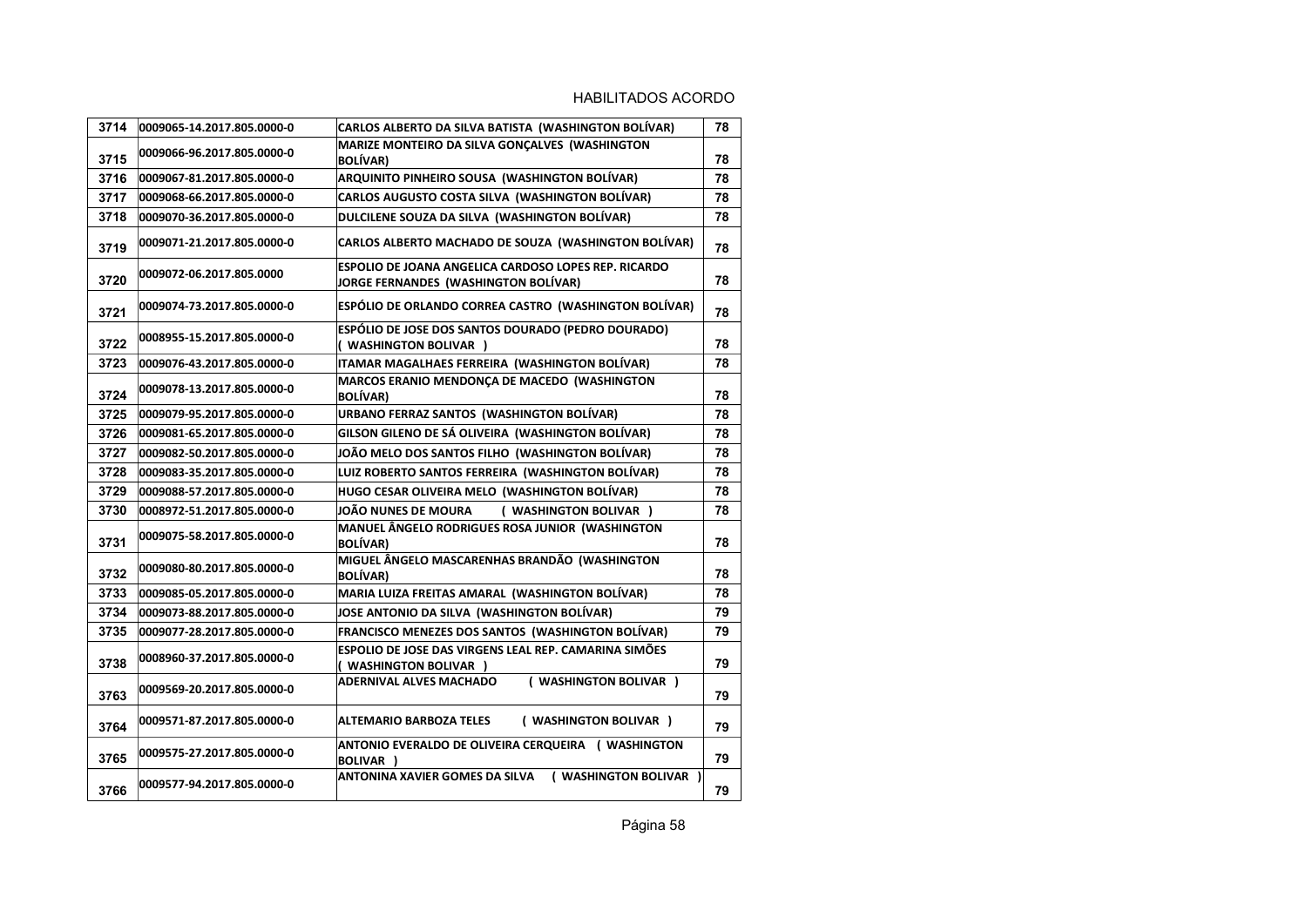| 3767 | 0009582-19.2017.805.0000-0 | ANA CRISTINA BATISTA CARDOSO NEVES ( WASHINGTON<br><b>BOLIVAR</b> ) | 79 |
|------|----------------------------|---------------------------------------------------------------------|----|
| 3768 | 0009584-86.2017.805.0000-0 | AILTON DE OLIVEIRA SANTOS ( WASHINGTON BOLIVAR )                    | 79 |
| 3769 | 0009585-71.2017.805.0000-0 | ( WASHINGTON BOLIVAR )<br><b>ANA LOURDES SALLES SANTOS</b>          | 79 |
| 3770 | 0009586-56.2017.805.0000-0 | AGNALDO DA SILVA ALMEIDA<br>( WASHINGTON BOLIVAR )                  | 79 |
| 3771 | 0009589-11.2017.805.0000-0 | <b>ESENHAWER EVARISTO NASCIMENTO</b><br>( WASHINGTON<br>BOLIVAR )   | 79 |
| 3772 | 0009590-93.2017.805.0000-0 | <b>FERNANDO FREITAS AMARAL</b><br><b>WASHINGTON BOLIVAR )</b>       | 79 |
| 3773 | 0009591-78.2017.805.0000-0 | ADELINA MARIA SOUZA PASSOS                                          | 79 |
| 3774 | 0009592-63.2017.805.0000-0 | ( WASHINGTON BOLIVAR )<br>EDUARDO FREITAS AMARAL                    | 79 |
| 3775 | 0009593-48.2017.805.0000-0 | ( WASHINGTON BOLIVAR )<br><b>ELIANE SILVA MOREIRA</b>               | 79 |
| 3776 | 0009594-33.2017.805.0000-0 | <b>FERNANDO CESAR MONTEIRO TORRES</b><br>( WASHINGTON BOLIVAR       | 79 |
| 3777 | 0009595-18.2017.805.0000-0 | <b>COSME SILVA ROSAS</b><br>( WASHINGTON BOLIVAR )                  | 79 |
| 3778 | 0009596-03.2017.805.0000-0 | <b>MARINA GODINHO DE FREITAS (WASHINGTON BOLÍVAR)</b>               | 79 |
| 3779 | 0009598-70.2017.805.0000-0 | CARLOS ALBERTO MAFRA OLIVEIRA ( WASHINGTON BOLIVAR )                | 79 |
| 3780 | 0009599-55.2017.805.0000-0 | ( WASHINGTON BOLIVAR )<br><b>AUGUSTO SOARES NETO</b>                | 80 |
| 3781 | 0009600-40.2017.805.0000-0 | LEONIDAS BARBOSA DOS SANTOS (WASHINGTON BOLÍVAR)                    | 80 |
| 3782 | 0009601-25.2017.805.0000-0 | CARLOS ALBERTO SAMPAIO FERRARI ( WASHINGTON BOLIVAR )               | 80 |
| 3783 | 0009605-62.2017.805.0000-0 | JOSE WALTER DE SOUZA ANDRADE (WASHINGTON BOLÍVAR)                   | 80 |
| 3784 | 0009606-47.2017.805.0000-0 | JOSE ANTONIO BRITO CORDEIRO (WASHINGTON BOLÍVAR)                    | 80 |
| 3785 | 0009609-02.2017.805.0000-0 | LUIS CARLOS SILVA ROSAS (WASHINGTON BOLÍVAR)                        | 80 |
| 3786 | 0009610-84.2017.805.0000-0 | <b>WALTER SENA RIBEIRO (WASHINGTON BOLÍVAR)</b>                     | 80 |
| 3787 | 0009611-69.2017.805.0000-0 | <b>VALDIR TOSTA AMORIM (WASHINGTON BOLÍVAR)</b>                     | 80 |
| 3788 | 0009612-54.2017.805.0000-0 | TABAJARA AUGUSTO DA SILVA (WASHINGTON BOLÍVAR)                      | 80 |
| 3789 | 0009613-39.2017.805.0000-0 | ILDO BRITO SANTANA (WASHINGTON BOLÍVAR)                             | 80 |
| 3790 | 0009615-09.2017.805.0000-0 | JURAY NASCIMENTO DE CASTRO (WASHINGTON BOLÍVAR)                     | 80 |
| 3791 | 0009616-91.2017.805.0000-0 | JOSE ROBERTO SANTANA (WASHINGTON BOLÍVAR)                           | 80 |
| 3792 | 0009617-76.2017.805.0000-0 | JOÃO BATISTA DE OLIVEIRA (WASHINGTON BOLÍVAR)                       | 80 |
| 3793 | 0009618-61.2017.805.0000-0 | IVONE SANTOS TOSTA (WASHINGTON BOLÍVAR)                             | 80 |
| 3794 | 0009619-46.2017.805.0000-0 | ROBERTO CABUS OITAVEN (WASHINGTON BOLÍVAR)                          | 80 |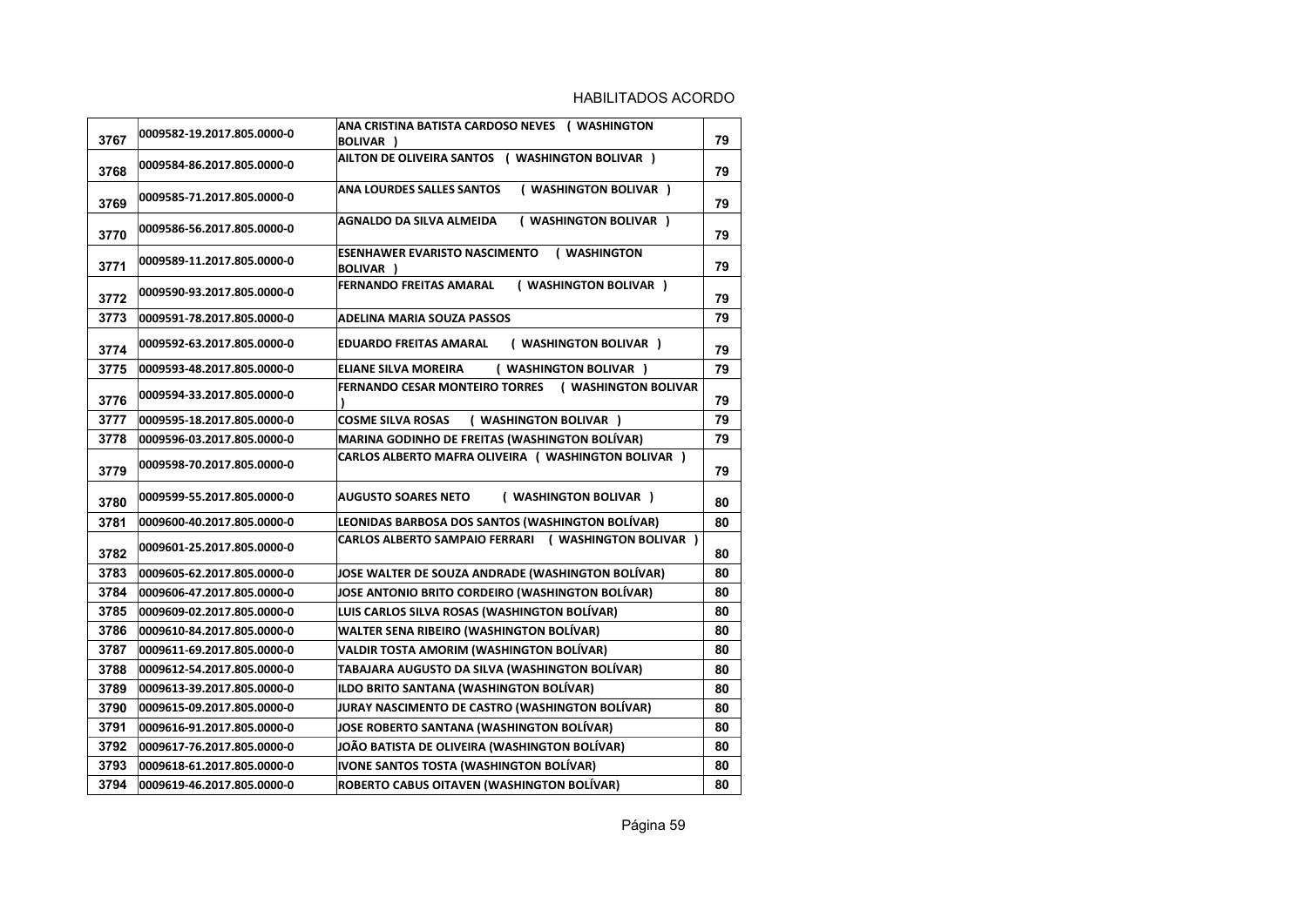| 3795 | 0009621-16.2017.805.0000-0 | <b>GILMAR CARDOSO DOS SANTOS</b><br>( WASHINGTON BOLIVAR )                               | 80 |
|------|----------------------------|------------------------------------------------------------------------------------------|----|
| 3796 | 0009622-98.2017.805.0000-0 | <b>GUSTAVO SILVA DE BRITO</b><br>( WASHINGTON BOLIVAR )                                  | 80 |
| 3797 | 0009623-83.2017.805.0000-0 | HOGLA DE ALENCAR PACHECO (WASHINGTON BOLÍVAR)                                            | 80 |
| 3798 | 0009624-68.2017.805.0000-0 | HELENI NOGUEIRA DE OLIVEIRA SANTANA (WASHINGTON<br><b>BOLIVAR</b> )                      | 80 |
| 3799 | 0009625-53.2017.805.0000-0 | JAKCSON ROCHA DOS SANTOS (WASHINGTON BOLÍVAR)                                            | 80 |
| 3800 | 0009627-23.2017.805.0000-0 | PAULO NASCIMENTO DE CARVALHO (WASHINGTON BOLÍVAR)                                        | 81 |
| 3801 | 0009633-30.2017.805.0000-0 | MOISES DA SILVA SANTOS (WASHINGTON BOLÍVAR)                                              | 81 |
| 3802 | 0009634-15.2017.805.0000-0 | <b>MOZART DE QUEIROZ ROSAS FILHO (WASHINGTON BOLIVAR)</b>                                | 81 |
| 3803 | 0009635-97.2017.805.0000-0 | MINERVINO SANTANA NETO (WASHINGTON BOLÍVAR)                                              | 81 |
| 3804 | 0009637-67.2017.805.0000-0 | TARCISIO ROBERTO DE MENEZES (WASHINGTON BOLÍVAR)                                         | 81 |
| 3805 | 0009641-07.2017.805.0000-0 | CARLITO LEÃO DA SILVA ( WASHINGTON BOLIVAR )                                             | 81 |
| 3806 | 0009642-89.2017.805.0000-0 | BENEDITO ANTONIO DA SILVEIRA (WASHINGTON BOLIVAR)                                        | 81 |
| 3807 | 0009643-74.2017.805.0000-0 | ( WASHINGTON BOLIVAR )<br><b>ANTONIO CARLOS ESTRELA</b>                                  | 81 |
| 3808 | 0009740-74.2017.805.0000-0 | <b>HAMILTON OLIVEIRA DOS REIS</b>                                                        | 81 |
| 3809 | 0009741-59.2017.805.0000-0 | <b>CARLOS ALBERTO FISCHBORN ( WASHINGTON BOLIVAR )</b>                                   | 81 |
| 3810 | 0009742-44.2017.805.0000-0 | JOSÉ DO CARMO DAS MERCES MARQUES<br>( WASHINGTON<br>BOLIVAR )                            | 81 |
| 3811 | 0009743-29.2017.805.0000-0 | ANTÔNIO CARLOS SALES ICO SOUTO ( WASHINGTON BOLIVAR )                                    | 81 |
| 3812 | 0009744-14.2017.805.0000-0 | ( WASHINGTON BOLIVAR )<br><b>ANTONIO FERREIRA DA SILVA</b>                               | 81 |
| 3813 | 0009755-43.2017.805.0000-0 | <b>AROLDO FERREIRA LEAO</b><br>( WASHINGTON BOLIVAR )                                    | 81 |
| 3814 | 0009756-28.2017.805.0000-0 | CARLOS ALBERTO RODRIGUES DE ALMEIDA (WASHINGTON<br>BOLIVAR )                             | 81 |
| 3815 | 0009764-05.2017.805.0000-0 | AUGUSTO CESAR PINTO PAES NUNES ( WASHINGTON BOLIVAR )                                    | 81 |
| 3816 | 0009765-87.2017.805.0000-0 | MARIO BASTOS SANTOS ( WASHINGTON BOLIVAR )                                               | 81 |
| 3817 | 0009766-72.2017.805.0000-0 | ETEVALDO NONICO DA SILVA (WASHINGTON BOLIVAR)                                            | 81 |
| 3818 | 0009767-57.2017.805.0000-0 | ESPÓLIO DE EDVALDO DANIEL DE ARAÚJO (CRISTIANE HORA DE<br>ARAÚJO) ( WASHINGTON BOLIVAR ) | 81 |
| 3819 | 0009768-42.2017.805.0000-0 | UBIRATAN LOPES DA COSTA ( WASHINGTON BOLIVAR )                                           | 81 |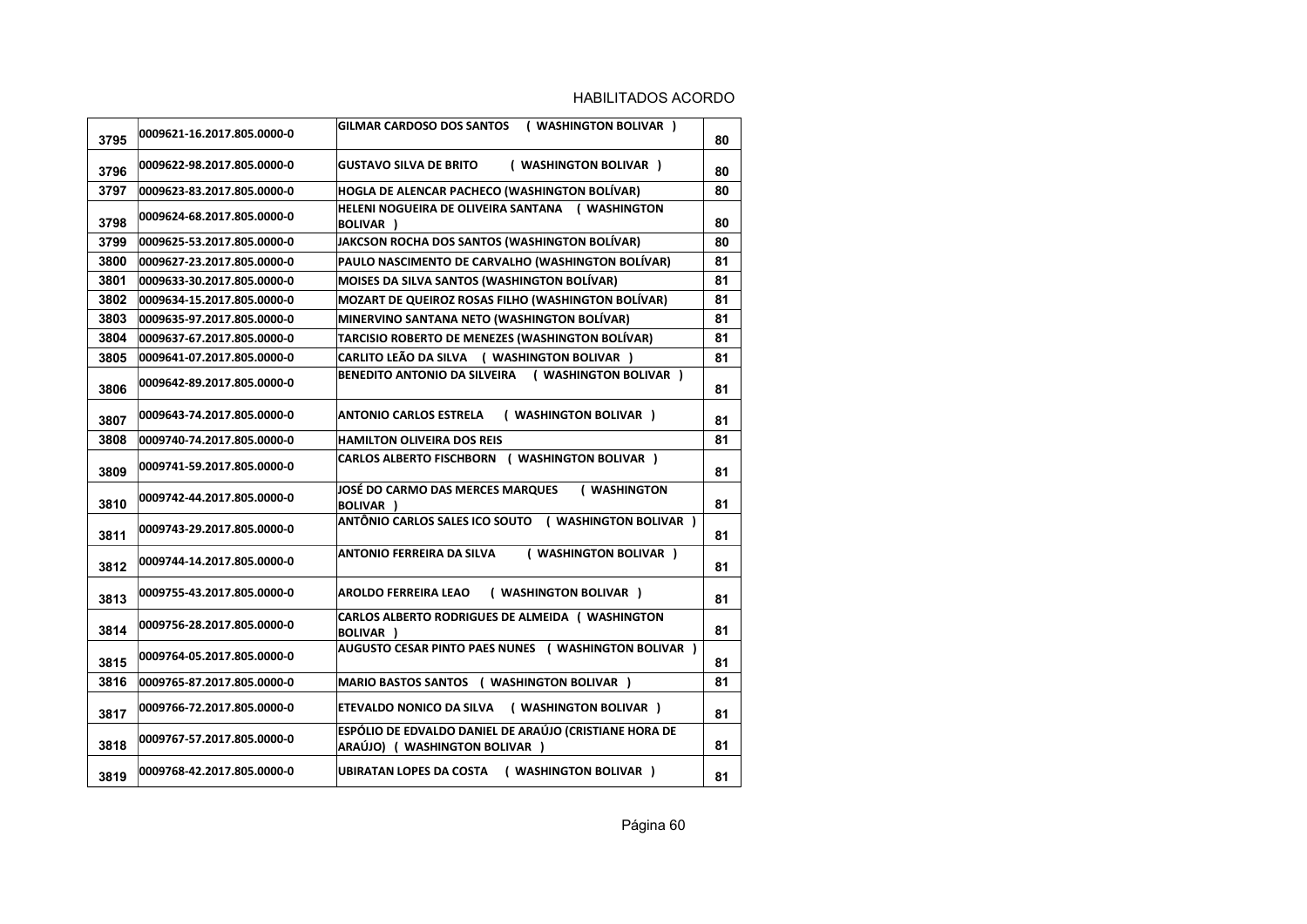| 3820 | 0009769-27.2017.805.0000-0 | ( WASHINGTON BOLIVAR )<br>PAULO ROBERTO GARCIA MOTA                    | 82 |
|------|----------------------------|------------------------------------------------------------------------|----|
| 3821 | 0009770-12.2017.805.0000-0 | OSVALDO COSTA MENEZES ( WASHINGTON BOLIVAR )                           | 82 |
| 3822 | 0009771-94.2017.805.0000-0 | LUIS DE GONZAGA MENDES CHAVES FILHO<br>( WASHINGTON<br>BOLIVAR )       | 82 |
| 3823 | 0009772-79.2017.805.0000-0 | LAUDIONOR BRASIL PEDRAL SAMPAIO<br>( WASHINGTON<br><b>BOLIVAR</b> )    | 82 |
| 3824 | 0009773-64.2017.805.0000-0 | ( WASHINGTON BOLIVAR )<br>EDUARDO FERREIRA PORTO                       | 82 |
| 3825 | 0009774-49.2017.805.0000-0 | <b>JUTAI LOPES DA COSTA</b><br>( WASHINGTON BOLIVAR )                  | 82 |
| 3826 | 0009775-34.2017.805.0000-0 | JOSE GERALDO SANTOS COSTA<br>( WASHINGTON BOLIVAR )                    | 82 |
| 3827 | 0009777-04.2017.805.0000-0 | ARIOSVALDO AILTON DOS SANTOS MOREIRA P/P MARIA LENILDA<br><b>DINIZ</b> | 82 |
| 3828 | 0009779-71.2017.805.0000-0 | ANTONIO ANIBAL BASTOS TINOCO<br>( WASHINGTON BOLIVAR )                 | 82 |
| 3829 | 0009780-56.2017.805.0000-0 | JOSE CICERO DE FARIAS BRAGA ( WASHINGTON BOLIVAR )                     | 82 |
| 3830 | 0009781-41.2017.805.0000-0 | ( WASHINGTON BOLIVAR )<br>ILMA MORAIS FERREIRA                         | 82 |
| 3831 | 0009820-38.2017.805.0000-0 | ( WASHINGTON BOLIVAR )<br>LINA LUIZA DE OLIVEIRA                       | 82 |
| 3832 | 0009821-23.2017.805.0000-0 | <b>NORMANDO COSTA CORREIA</b><br>( WASHINGTON BOLIVAR )                | 82 |
| 3833 | 0009822-08.2017.805.0000-0 | MARIA AUXILIADORA NASCIMENTO PORTUGAL (WASHINGTON<br><b>BOLIVAR</b> )  | 82 |
| 3834 | 0009825-60.2017.805.0000-0 | <b>FRANCISCO ALBERTO DE MORES NETO (WASHINGTON BOLIVAR)</b>            | 82 |
| 3835 | 0009826-45.2017.805.0000-0 | ( WASHINGTON BOLIVAR )<br>ELIVAR DE MOURA FERREIRA                     | 82 |
| 3836 | 0009827-30.2017.805.0000-0 | <b>RENATO AGUIAR DE ASSIS</b><br>( WASHINGTON BOLIVAR )                | 82 |
| 3837 | 0009828-15.2017.805.0000-0 | <b>JOAS MUNIZ DUARTE</b><br>( WASHINGTON BOLIVAR )                     | 82 |
| 3838 | 0009829-97.2017.805.0000-0 | ( WASHINGTON BOLIVAR )<br>PAULO NOGUEIRA DA GAMA                       | 82 |
| 3839 | 0009831-67.2017.805.0000-0 | <b>JOSE ELMANO TAVARES LINS</b>                                        | 82 |
| 3840 | 0009832-52.2017.805.0000-0 | JUVENAL GOMES DE O. FILHO ( WASHINGTON BOLIVAR )                       | 83 |
| 3841 | 0009833-37.2017.805.0000-0 | JOSELITO DE MACÊDO RIBEIRO ( WASHINGTON BOLIVAR )                      | 83 |
| 3848 | 0009884-48.2017.805.0000-0 | <b>WILSON GARRIDO (WASHINGTON BOLIVAR)</b>                             | 83 |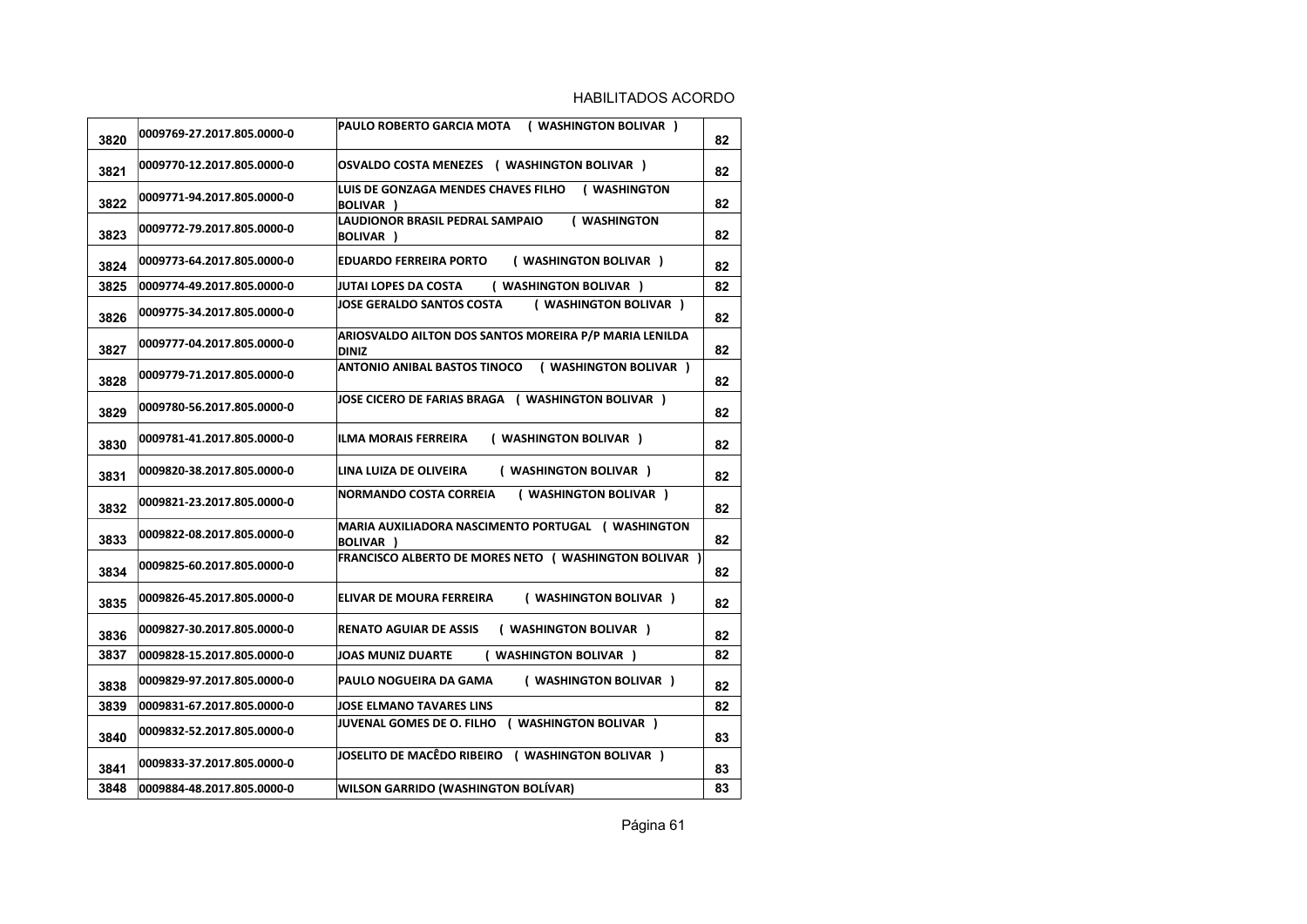| 3849 | 0009885-33.2017.805.0000-0 | RICARDO LUIZ MOTTA (WASHINGTON BOLÍVAR)                                                               | 83 |
|------|----------------------------|-------------------------------------------------------------------------------------------------------|----|
| 3850 | 0009886-18.2017.805.0000-0 | <b>ESPOLIO DE RAIMUNDO LEMOS DE MORAES REP. NEUZA MARIA</b><br>LOPES DE OLIVEIRA (WASHINGTON BOLÍVAR) | 83 |
| 3851 | 0009887-03.2017.805.0000-0 | JOSÉ DOS SANTOS SANTANA LOBO (WASHINGTON BOLÍVAR)                                                     | 83 |
| 3852 | 0009888-85.2017.805.0000-0 | ESPÓLIO DE JOSÉ CERQUEIRA ARAÚJO (WASHINGTON BOLÍVAR)                                                 | 83 |
| 3853 | 0009889-70.2017.805.0000-0 | ESPÓLIO DE MILTON RABELO DE ALMEIDA (WASHINGTON BOLÍVAR)                                              | 83 |
| 3854 | 0009890-55.2017.805.0000-0 | <b>MARIA JOSE TEIXEIRA (WASHINGTON BOLÍVAR)</b>                                                       | 83 |
| 3855 | 0009892-25.2017.805.0000-0 | MARIA HELENA XAVIER DA COSTA (WASHINGTON BOLÍVAR)                                                     | 83 |
| 3856 | 0009897-47.2017.805.0000-0 | JURACY PEREIRA SILVA (WASHINGTON BOLÍVAR)                                                             | 83 |
| 3857 | 0009898-32.2017.805.0000-0 | JOSE DE QUEIROZ PEREIRA (WASHINGTON BOLÍVAR)                                                          | 83 |
| 3858 | 0009903-54.2017.805.0000-0 | ESPÓLIO DE GUILHERME AMBROSI CALDAS<br>( WASHINGTON<br><b>BOLIVAR</b> )                               | 83 |
| 3859 | 0009904-39.2017.805.0000-0 | ESPÓLIO DE JOSE NUNES DO CARMO (HERDEIROS) ( WASHINGTON<br>BOLIVAR )                                  | 83 |
| 3860 | 0009905-24.2017.805.0000-0 | ESPOLIO DE WELLINGTON ANTONIO REP. ROBSON GONÇALVES<br>SOUZA<br>( WASHINGTON BOLIVAR )                | 83 |
| 3861 | 0009908-76.2017.805.0000-0 | <b>MARIA FRANCISCA RIBEIRO FIRMATO ( WASHINGTON BOLIVAR )</b>                                         | 83 |
| 3862 | 0009909-61.2017.805.0000-0 | STELLA MARIA FALCAO AVILA<br>( WASHINGTON BOLIVAR )                                                   | 83 |
| 3863 | 0009911-31.2017.805.0000-0 | ESPÓLIO DE ANTONIO JACOBINA MESQUITA (HERDEIRAS)<br>( WASHINGTON BOLIVAR )                            | 83 |
| 3865 | 0009913-98.2017.805.0000-0 | ESPÓLIO DE JOÃO DE OLIVEIRA PEIXOTO (HERDEIROS)<br>( WASHINGTON BOLIVAR )                             | 83 |
| 3866 | 0009915-68.2017.805.0000-0 | ESPÓLIO DE ARMANDO DOS SANTOS ROSA (WASHINGTON<br>BOLIVAR )                                           | 83 |
| 3867 | 0009916-53.2017.805.0000-0 | <b>MARIALVA CALDAS SILVA</b><br>( WASHINGTON BOLIVAR )                                                | 84 |
| 3868 | 0009917-38.2017.805.0000-0 | <b>NILSON RIBEIRO COUTINHO</b><br>( WASHINGTON BOLIVAR )                                              | 84 |
| 3870 | 0009919-08.2017.805.0000-0 | <b>ESPOLIO DE AUGUSTO COSTA PUGAS REP. ORLANDO AUGUSTO</b><br>( WASHINGTON BOLIVAR )                  | 84 |
| 3873 | 0009922-60.2017.805.0000-0 | LOURIVAL RIBEIRO DOS SANTOS ( WASHINGTON BOLIVAR )                                                    | 84 |
| 3877 | 0009930-37.2017.805.0000-0 | <b>NOE AMERICO MASCARENHAS</b><br>( WASHINGTON BOLIVAR )                                              | 84 |
| 3879 | 0009933-89.2017.805.0000-0 | <b>MARIA DJORAH GONÇALVES CAVALCANTI</b><br>( WASHINGTON<br>BOLIVAR )                                 | 84 |
| 3880 | 0009966-79.2017.805.0000-0 | <b>ESPÓLIO DE LUIZ MANOEL CORREIA</b><br>( WASHINGTON BOLIVAR )                                       | 84 |
| 3882 | 0009969-34.2017.805.0000-0 | ( WASHINGTON BOLIVAR )<br><b>NESMAR ANDRADE SOUZA</b>                                                 | 84 |
| 3883 | 0009971-04.2017.805.0000-0 | JOSÉ DAVID ALCANTRA CRUZ<br>( WASHINGTON BOLIVAR )                                                    | 84 |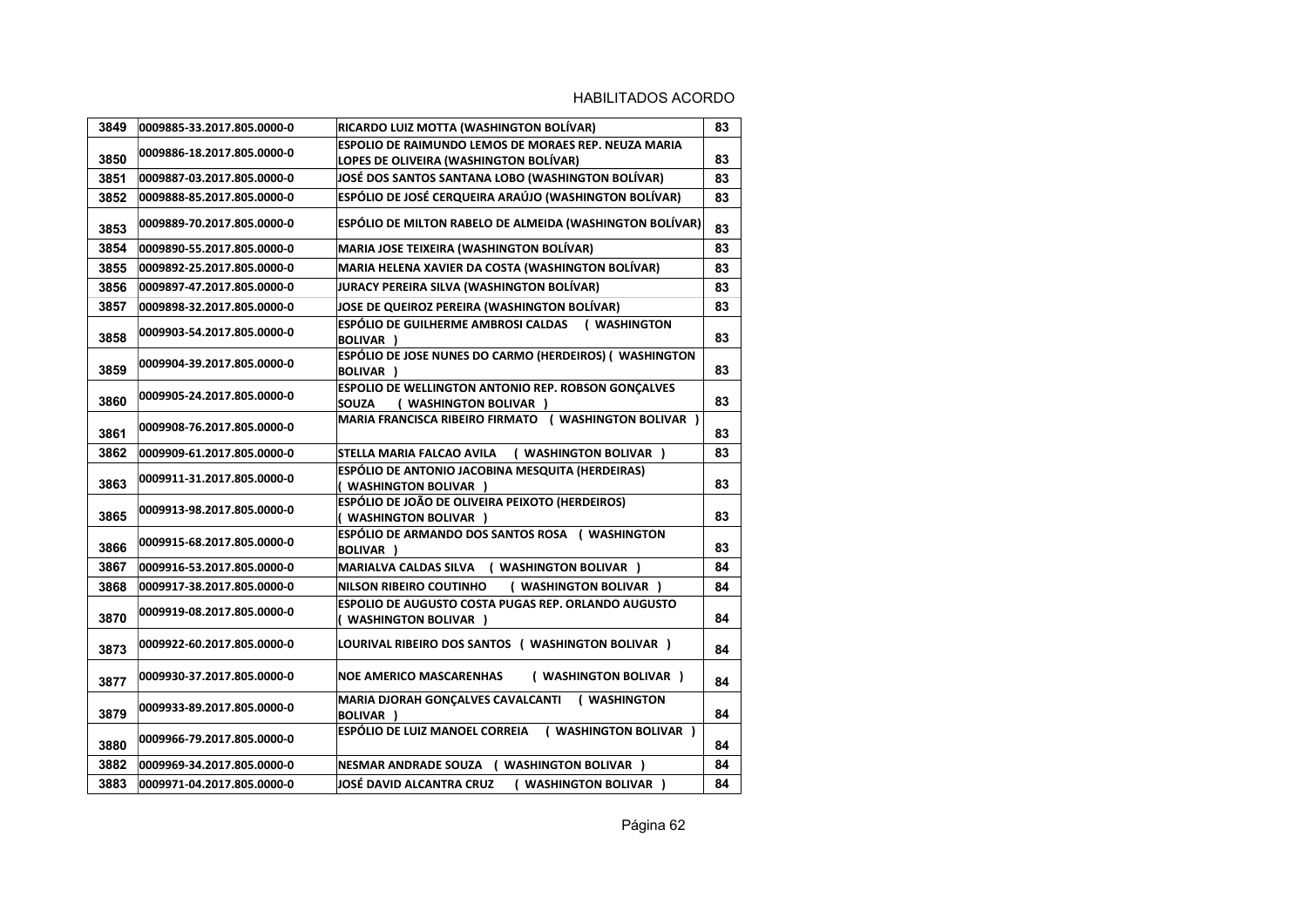| 3884 | 0009972-86.2017.805.0000-0 | JANDIR LEITE NEVES (WASHINGTON BOLIVAR)                                           | 84 |
|------|----------------------------|-----------------------------------------------------------------------------------|----|
| 3885 | 0009974-56.2017.805.0000-0 | ESPÓLIO DE ABDALA KALIL PAIXAO ( WASHINGTON BOLIVAR )                             | 84 |
| 3886 | 0009975-41.2017.805.0000-0 | ESPOLIO DE IVAN ALVES DA SILVA (HERDEIROS) ( WASHINGTON<br><b>BOLIVAR</b> )       | 84 |
| 3888 | 0009978-93.2017.805.0000-0 | BENEDICTO DE JESUS PIEDADE ( WASHINGTON BOLIVAR )                                 | 84 |
| 3892 | 0009987-55.2017.805.0000-0 | <b>GILDASIO CAMPOS PRAZERES</b><br>( WASHINGTON BOLIVAR )                         | 84 |
| 3894 | 0009989-25.2017.805.0000-0 | ERONILDO GONÇALVES DE SANTANA ( WASHINGTON BOLIVAR )                              | 84 |
| 3896 | 0009991-92.2017.805.0000-0 | AGNELO VINHAS VALENTE ( WASHINGTON BOLIVAR )                                      | 84 |
| 3898 | 0009994-47.2017.805.0000-0 | <b>ESPOLIO DE JOSE AUGUSTO COSTA (HERDEIROS) ( WASHINGTON</b><br><b>BOLIVAR</b> ) | 84 |
| 3900 | 0009997-02.2017.805.0000-0 | FERNANDO CAETANO LINS MONTENEGRO ( WASHINGTON<br>BOLIVAR )                        | 84 |
| 3901 | 0010001-39.2017.805.0000-0 | <b>ELIEL FONSECA SIMÕES</b><br>( WASHINGTON BOLIVAR )                             | 84 |
| 3903 | 0010003-09.2017.805.0000-0 | LUIZ OTAVIANO PIRES REHEM (WASHINGTON BOLIVAR)                                    | 84 |
| 3906 | 0010006-61.2017.805.0000-0 | ( WASHINGTON BOLIVAR )<br>JOSE MAIA COSTA                                         | 85 |
| 3908 | 0010017-90.2017.805.0000-0 | ( WASHINGTON BOLIVAR )<br><b>WALDA DA COSTA SILVA</b>                             | 85 |
| 3909 | 0010020-45.2017.805.0000-0 | <b>ESPOLIO DE RUBENS COSTA AMARAL ( WASHINGTON BOLIVAR )</b>                      | 85 |
| 3910 | 0010026-52.2017.805.0000-0 | ESPÓLIO DE ANTONIO JUSTINIANO DA FONSECA (HERDEIROS)<br>( WASHINGTON BOLIVAR )    | 85 |
| 3911 | 0010027-37.2017.805.0000-0 | ALBERTO MANOEL NAZARE DA SILVA (WASHINGTON BOLÍVAR)                               | 85 |
| 3912 | 0010029-07.2017.805.0000-0 | ESPOLIO DE CLAUDIONOR JOSE DOS SANTOS (WASHINGTON<br><b>BOLÍVAR)</b>              | 85 |
| 3913 | 0010030-89.2017.805.0000-0 | <b>GERALDO DE ALMEIDA RAMOS (WASHINGTON BOLÍVAR)</b>                              | 85 |
| 3915 | 0010032-59.2017.805.0000-0 | ALYRIO BOUCAS DE SANTANNA ( WASHINGTON BOLIVAR )                                  | 85 |
| 3924 | 0010190-17.2017.805.0000   | ANIVALDO LAURO DE JESUS ( WASHINGTON BOLIVAR )                                    | 85 |
| 3951 | 0010304-53.2017.805.0000-0 | FRANCISCO ALDECI FERREIRA (SARA BRITO / WASHINGTON<br><b>BOLIVAR</b> )            | 85 |
| 3953 | 0010306-23.2017.805.0000-0 | MARIA NAZARÉ HORA SILVA (SARA BRITO / WASHINGTON<br><b>BOLIVAR</b> )              | 85 |
| 3955 | 0010308-90.2017.805.0000-0 | ANTONIO TORRES DE BARROS (SARA BRITO / WASHINGTON<br><b>BOLIVAR</b> )             | 85 |
| 3957 | 0010310-60.2017.805.0000   | GERANILSON DANTAS REQUIÃO (SARA BRITO / WASHINGTON<br><b>BOLIVAR</b> )            | 85 |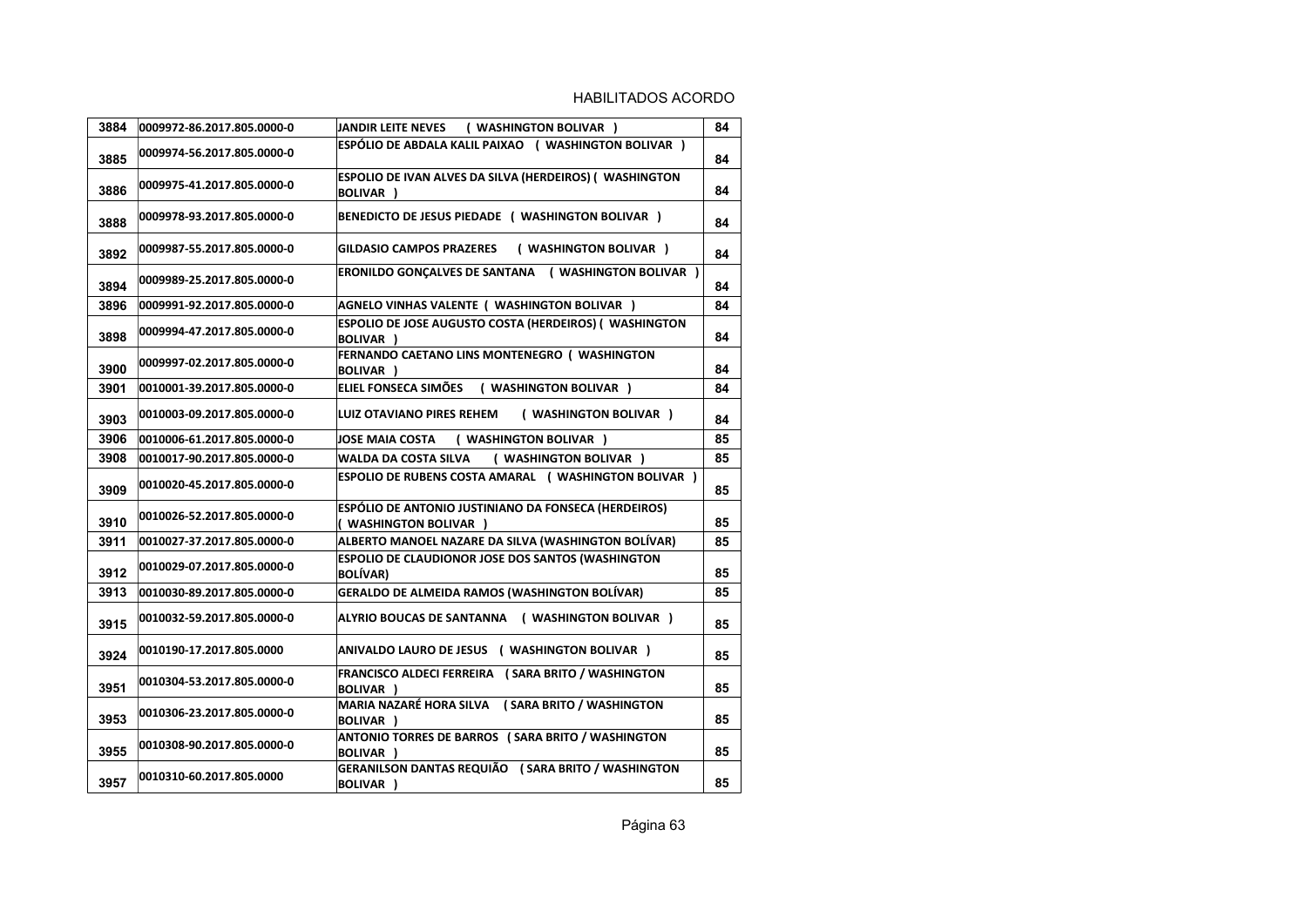|      |                            | <b>ESPOLIO DE SONIA BOAS PONTES REP. MOEMA VILAS BOAS</b>                                                       |    |
|------|----------------------------|-----------------------------------------------------------------------------------------------------------------|----|
| 3959 | 0010312-30.2017.805.0000-0 | (SARA BRITO / WASHINGTON BOLIVAR )                                                                              | 85 |
| 3960 | 0010313-15.2017.805.0000-0 | HERSINO MATOS E MEIRA (SARA BRITO / WASHINGTON BOLIVAR                                                          | 85 |
| 3962 | 0010315-82.2017.805.0000-0 | JOSE LUCIANO MATURINO DE SOUZA (SARA BRITO /<br><b>WASHINGTON BOLIVAR )</b>                                     | 85 |
| 3963 | 0010317-52.2017.805.0000-0 | MAGNOLIA DA CUNHA ARAÚJO<br>(SARA BRITO / WASHINGTON<br><b>BOLIVAR</b> )                                        | 85 |
| 3967 | 0010331-36.2017.805.0000-0 | EDMILSON DE SOUZA BLOHEM (SARA BRITO / WASHINGTON<br>BOLIVAR )                                                  | 85 |
| 3968 | 0010333-06.2017.805.0000-0 | GERALDO SAPHIRA DE ANDRADE (SARA BRITO / WASHINGTON<br><b>BOLIVAR</b> )                                         | 85 |
| 3969 | 0010335-73.2017.805.0000-0 | DAVI BORGES AZEVEDO (SARA BRITO / WASHINGTON<br>BOLIVAR )                                                       | 85 |
| 3972 | 0010349-57.2017.805.0000-0 | <b>EBERT BARBOSA DE PEREIRA CARDOSO (SARA BRITO /</b><br><b>WASHINGTON BOLIVAR</b> )                            | 86 |
| 3973 | 0010351-27.2017.805.0000-0 | JOSÉ HENRIQUE SANTOS ABOBREIRA (SARA BRITO) (WA                                                                 | 86 |
| 3974 | 0010353-94.2017.805.0000   | JAIME RAIMUNDO NASCIMENTO FILHO (SARA BRITO /<br><b>WASHINGTON BOLIVAR )</b>                                    | 86 |
| 3976 | 0010356-49.2017.805.0000-0 | JESUS UBIRAJARA SANTOS LE (SARA BRITO / WASHINGTON<br>BOLIVAR )                                                 | 86 |
| 3977 | 0010357-34.2017.805.0000-0 | MARIA IRACI BARROS DE SÁ TELLES (SARA BRITO / WASHINGTON<br>BOLIVAR )                                           | 86 |
| 3986 | 0010387-69.2017.805.0000-0 | LICIA MARIA MATUTINO SILVA (SARA BRITO / WASHINGTON<br>BOLIVAR )                                                | 86 |
| 3987 | 0010389-39.2017.805.0000-0 | ROBERVAL LOPES LIMA (SARA BRITO / WASHINGTON BOLIVAR)                                                           | 86 |
| 3989 | 0010391-09.2017.805.0000-0 | OTACÍLIO BAHIENSE DE BRITO JUNIOR (SARA BRITO /<br><b>WASHINGTON BOLIVAR )</b>                                  | 86 |
| 3990 | 0010392-91.2017.805.0000-0 | (SARA BRITO / WASHINGTON<br><b>CELSO TAVARES FERREIRA</b><br>BOLIVAR )                                          | 86 |
| 3991 | 0010393-76.2017.805.0000-0 | MAGDALA ROSA WOLNEY DE CARVALHO SCHMIDT (SARA BRITO /<br><b>WASHINGTON BOLIVAR</b>                              | 86 |
| 3992 | 0010394-61.2017.805.0000   | CARLOS SIMÕES DE SANTANA (SARA BRITO / WASHINGTON<br>BOLIVAR )                                                  | 86 |
| 3993 | 0010395-46.2017.805.0000   | SANDOVAL DE SOUZA VASCONCELOS DO AMARAL (SARA BRITO /<br><b>WASHINGTON BOLIVAR</b> )                            | 86 |
| 3994 | 0010396-31.2017.805.0000-0 | ANALCIR EUGENIO PARANHOS DA SILVA (SARA BRITO /<br><b>WASHINGTON BOLIVAR )</b>                                  | 86 |
| 3995 | 0010397-16.2017.805.0000-0 | <b>ESPOLIO DE JOSÉ GUILHERME COELHO BRANDÃO CORREIA REP.</b><br>EDIMARY TUDE (SARA BRITO / WASHINGTON BOLIVAR ) | 86 |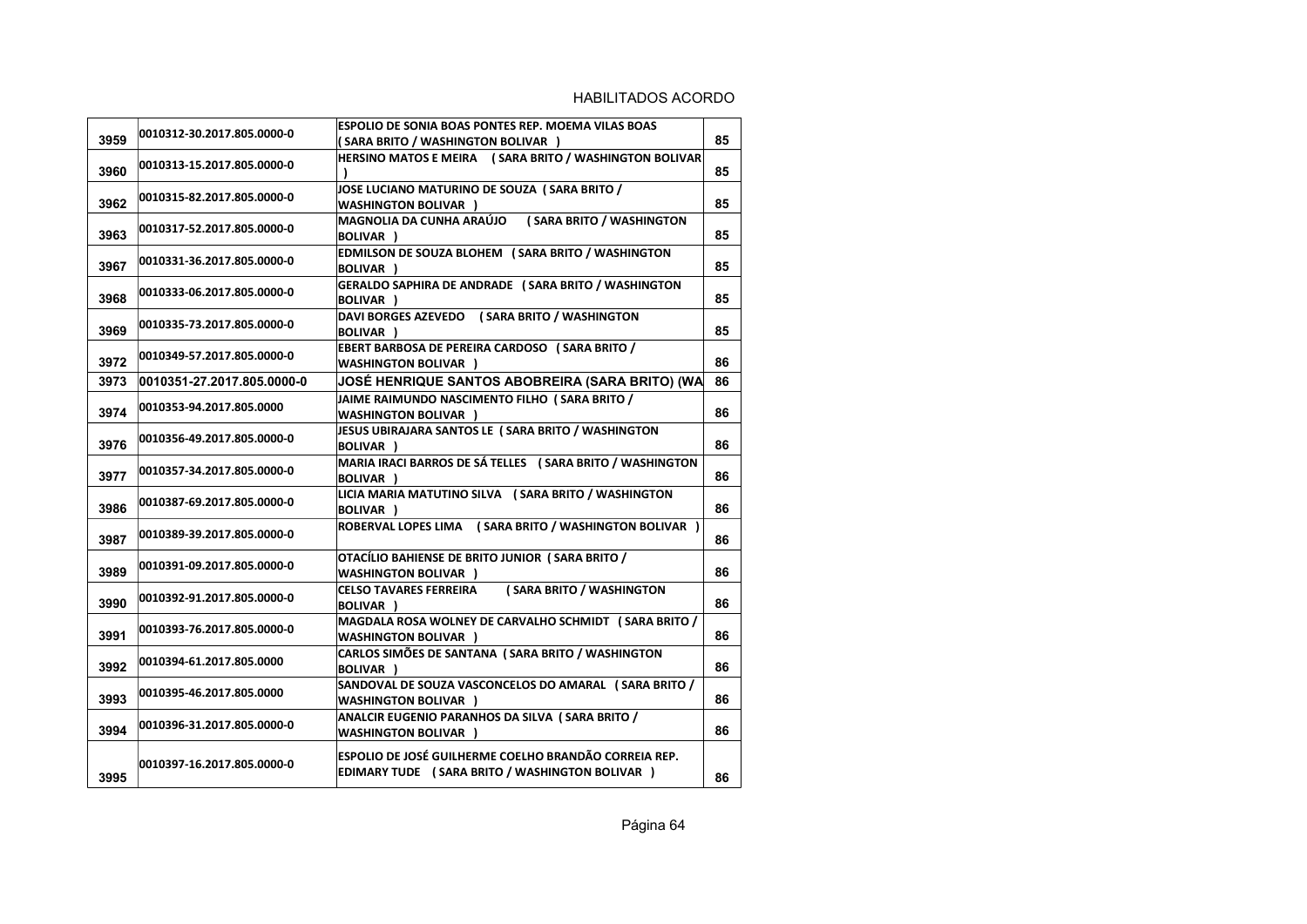| 3996 | 0010398-98.2017.805.0000   | ANTONIO BARROS MOREIRA FILHO<br>(SARA BRITO /<br><b>WASHINGTON BOLIVAR</b> )          | 86 |
|------|----------------------------|---------------------------------------------------------------------------------------|----|
| 3997 | 0010399-83.2017.805.0000-0 | ARY SACRAMENTO HAYNE (SARA BRITO / WASHINGTON BOLIVAR                                 | 86 |
| 3998 | 0010400-68.2017.805.0000-0 | NEDJMA CRISTINA CIDADE FRANCA DE ANDRADE (SARA BRITO /<br><b>WASHINGTON BOLIVAR</b> ) | 86 |
| 3999 | 0010402-38.2017.805.0000-0 | LEDNALDA REIS SANTOS (SARA BRITO / WASHINGTON<br>BOLIVAR )                            | 86 |
| 4000 | 0010401-53.2017.805.0000-0 | LUIZ CARLOS PRATES SANTOS ( SARA BRITO / WASHINGTON<br>BOLIVAR )                      | 86 |
| 4001 | 0010403-23.2017.805.0000   | FERNANDO CARLOS DA COSTA BOTELHO (SARA BRITO /<br><b>WASHINGTON BOLIVAR )</b>         | 86 |
| 4002 | 0010404-08.2017.805.0000-0 | GILMARIO MACEDO LIMA (SARA BRITO / WASHINGTON<br>BOLIVAR )                            | 87 |
| 4003 | 0010405-90.2017.805.0000-0 | LIGIA MARIA MATUTINO BASTOS (SARA BRITO / WASHINGTON<br>BOLIVAR )                     | 87 |
| 4004 | 0010407-60.2017.805.0000-0 | ALBERTO NOVAIS DE QUEIROZ (SARA BRITO / WASHINGTON<br>BOLIVAR )                       | 87 |
| 4005 | 0010408-45.2017.805.0000-0 | JOSÉ RAIMUNDO CONCEIÇÃO (SARA BRITO / WASHINGTON<br><b>BOLIVAR</b> )                  | 87 |
| 4006 | 0010409-30.2017.805.0000-0 | ESPÓLIO DE JOSÉ PAULO MACIEL DA SILVA (SARA BRITO /<br><b>WASHINGTON BOLIVAR )</b>    | 87 |
| 4007 | 0010410-15.2017.805.0000-0 | MARIA DAS GRAÇAS LEMOS CARVALHO (SARA BRITO /<br><b>WASHINGTON BOLIVAR )</b>          | 87 |
| 4008 | 0010411-97.2017.805.0000-0 | JOSÉ MARCIO BRAGA BARRETO (SARA BRITO / WASHINGTON<br>BOLIVAR )                       | 87 |
| 4009 | 0010412-82.2017.805.0000-0 | GERSON DA SILVA MOTTA (SARA BRITO / WASHINGTON BOLIVAR                                | 87 |
| 4010 | 0010413-67.2017.805.0000-0 | JOÃO BOSCO SOARES DOS SANTOS (SARA BRITO / WASHINGTON<br><b>BOLIVAR</b> )             | 87 |
| 4011 | 0010414-52.2017.805.0000-0 | MARCELO DE AZEVEDO MOREIRA (SARA BRITO / WASHINGTON<br>BOLIVAR )                      | 87 |
| 4012 | 0010415-37.2017.805.0000-0 | (SARA BRITO / WASHINGTON<br><b>FREDERICO GUNNAR DURR</b><br>BOLIVAR )                 | 87 |
| 4013 | 0010416-22.2017.805.0000-0 | MARIA DO SOCORRO FONSECA DE AGUIAR (SARA BRITO /<br><b>WASHINGTON BOLIVAR )</b>       | 87 |
| 4015 | 0010297-61.2017.805.0000-0 | LIEDA ANGELICA REGO OLIVEIRA (SARA BRITO / WASHINGTON<br><b>BOLIVAR</b> )             | 87 |
| 4017 | 0010320-07.2017.805.0000-0 | HUMBERTO LIMA DE OLIVEIRA (SARA BRITO / WASHINGTON<br><b>BOLIVAR</b> )                | 87 |
| 4018 | 0010490-76.2017.805.0000-0 | ELENILTON DE JESUS SOARES ( WASHINGTON BOLIVAR )                                      | 87 |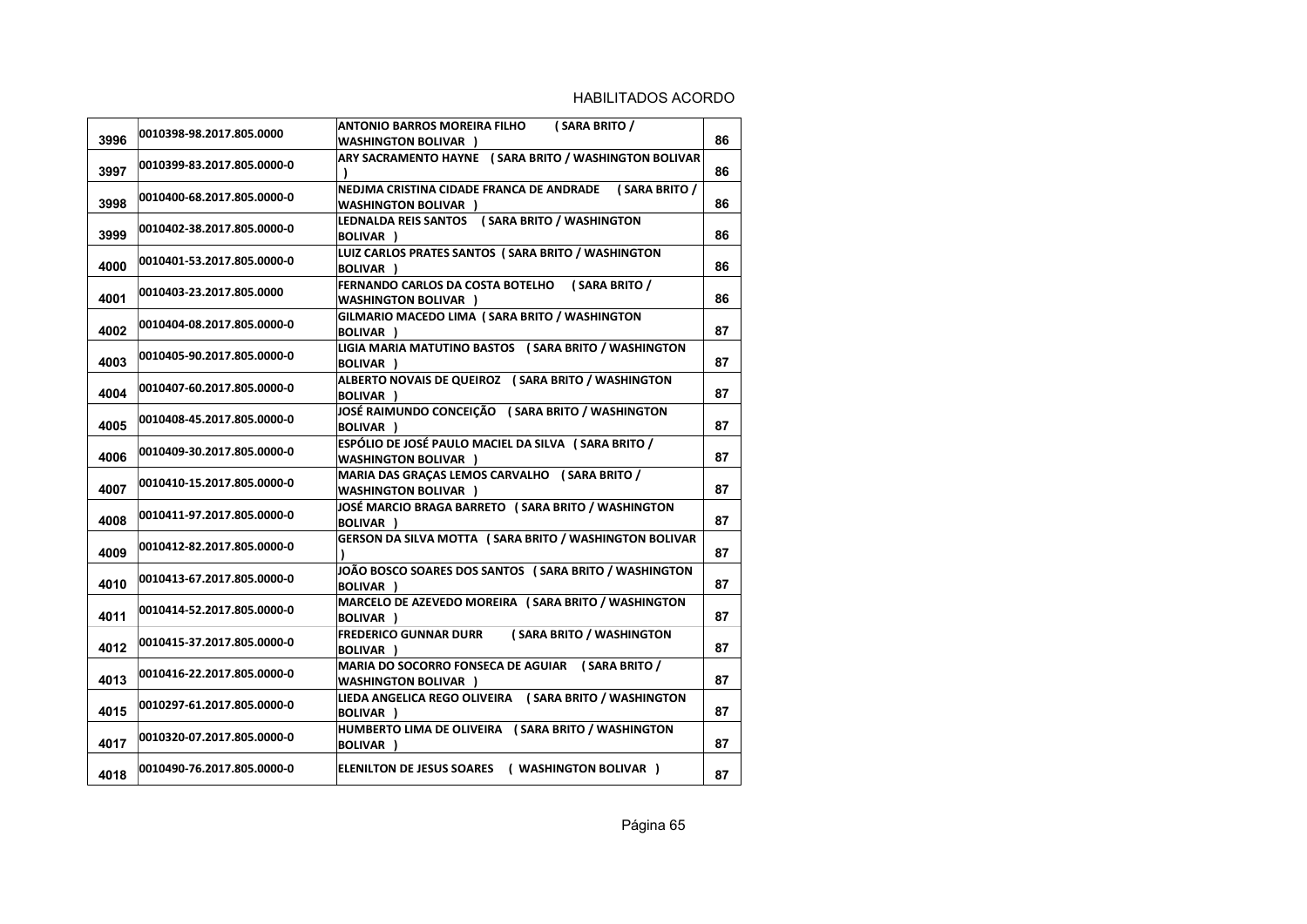| 4019 | 0010495-98.2017.805.0000-0 | ARLETE CANDIDA VENTURIM ( WASHINGTON BOLIVAR )                                                          | 87 |
|------|----------------------------|---------------------------------------------------------------------------------------------------------|----|
| 4020 | 0010501-08.2017.805.0000-0 | MARIA JOSE VIEIRA ( WASHINGTON BOLIVAR ) 0590339753                                                     | 87 |
| 4022 | 0010506-30.2017.805.0000-0 | <b>FLORIANO MELHOR PINHEIRO</b><br>( WASHINGTON BOLIVAR )                                               | 87 |
| 4023 | 0010510-67.2017.805.0000-0 | JOELENO DIAS DE SOUZA<br>( WASHINGTON BOLIVAR )                                                         | 87 |
| 4024 | 0010514-07.2017.805.0000-0 | ZENILDA GOMES LAVRADOR ( WASHINGTON BOLIVAR )                                                           | 87 |
| 4025 | 0010525-36.2017.805.0000-0 | <b>EDUARDO ARAUJO CAMPOS</b><br>( WASHINGTON BOLIVAR )                                                  | 88 |
| 4027 | 0010529-73.2017.805.0000-0 | JOÃO PUJALS WISNHESKI<br>( WASHINGTON BOLIVAR )                                                         | 88 |
| 4038 | 0010580-84.2017.805.0000-0 | ROSINEIDE DOS SANTOS ANDRADE SOUZA ( WASHINGTON<br><b>BOLIVAR</b> )                                     | 88 |
| 4039 | 0010581-69.2017.805.0000-0 | RICARDO COELHO GONCALVES ( WASHINGTON BOLIVAR )                                                         | 88 |
| 4040 | 0010582-54.2017.805.0000-0 | RAILIA ASSUNÇÃO SOUZA MACHADO<br>( WASHINGTON<br><b>BOLIVAR</b> )                                       | 88 |
| 4041 | 0010583-39.2017.805.0000-0 | ESPÓLIO DE ELIZABETHE SILVA ALMEIDA AGUIAR (HERDEIROS)<br>$\overline{ }$<br><b>WASHINGTON BOLIVAR )</b> | 88 |
| 4042 | 0010584-24.2017.805.0000-0 | <b>NOAILLE NICOLLE DOS SANTOS</b><br>( WASHINGTON BOLIVAR )                                             | 88 |
| 4043 | 0010585-09.2017.805.0000-0 | HELENA MOREIRA ALVES SOUTO<br>( WASHINGTON BOLIVAR )                                                    | 88 |
| 4044 | 0010586-91.2017.805.0000-0 | <b>ALVARO AUGUSTO DE OLIVEIRA</b><br>( WASHINGTON BOLIVAR )                                             | 88 |
| 4045 | 0010587-76.2017.805.0000-0 | <b>VALBER JOSÉ DOS SANTOS</b><br>( WASHINGTON BOLIVAR )                                                 | 88 |
| 4046 | 0010588-61.2017.805.0000-0 | PETRONIO GOES DA SILVA FILHO<br>( WASHINGTON BOLIVAR )                                                  | 88 |
| 4047 | 0010590-31.2017.805.0000-0 | JOSÉ LUIZ SANTANA ( WASHINGTON BOLIVAR )                                                                | 88 |
| 4048 | 0010591-16.2017.805.0000-0 | CLAUDIA MOURA FERREIRA OLIVEIRA ( WASHINGTON BOLIVAR )                                                  | 88 |
| 4049 | 0010592-98.2017.805.0000-0 | ( WASHINGTON BOLIVAR )<br>ANTONIO HEIDER LAGO BONFIM                                                    | 88 |
| 4050 | 0010593-83.2017.805.0000-0 | PAULO ROBERTO BRANDÃO ARGOLO<br>( WASHINGTON<br><b>BOLIVAR</b> )                                        | 88 |
| 4051 | 0010597-23.2017.805.0000   | CELIA TEIXEIRA DOS SANTOS ( WASHINGTON BOLIVAR )                                                        | 88 |
| 4052 | 0010598-08.2017.805.0000-0 | PAULO CESAR FONTES MATOS ( WASHINGTON BOLIVAR )                                                         | 88 |
| 4053 | 0010604-15.2017.805.0000-0 | CLARA HELENA DANTAS VICENTE /ROLUZIALVO DOS SANTOS<br>( WASHINGTON BOLIVAR )                            | 88 |
| 4054 | 0010606-82.2017.805.0000-0 | ( WASHINGTON BOLIVAR )<br>HELVIA BRIGLIA CANUTO                                                         | 88 |
| 4055 | 0010608-52.2017.805.0000   | JOSE FERNANDO DE AGUIAR ( WASHINGTON BOLIVAR )                                                          | 88 |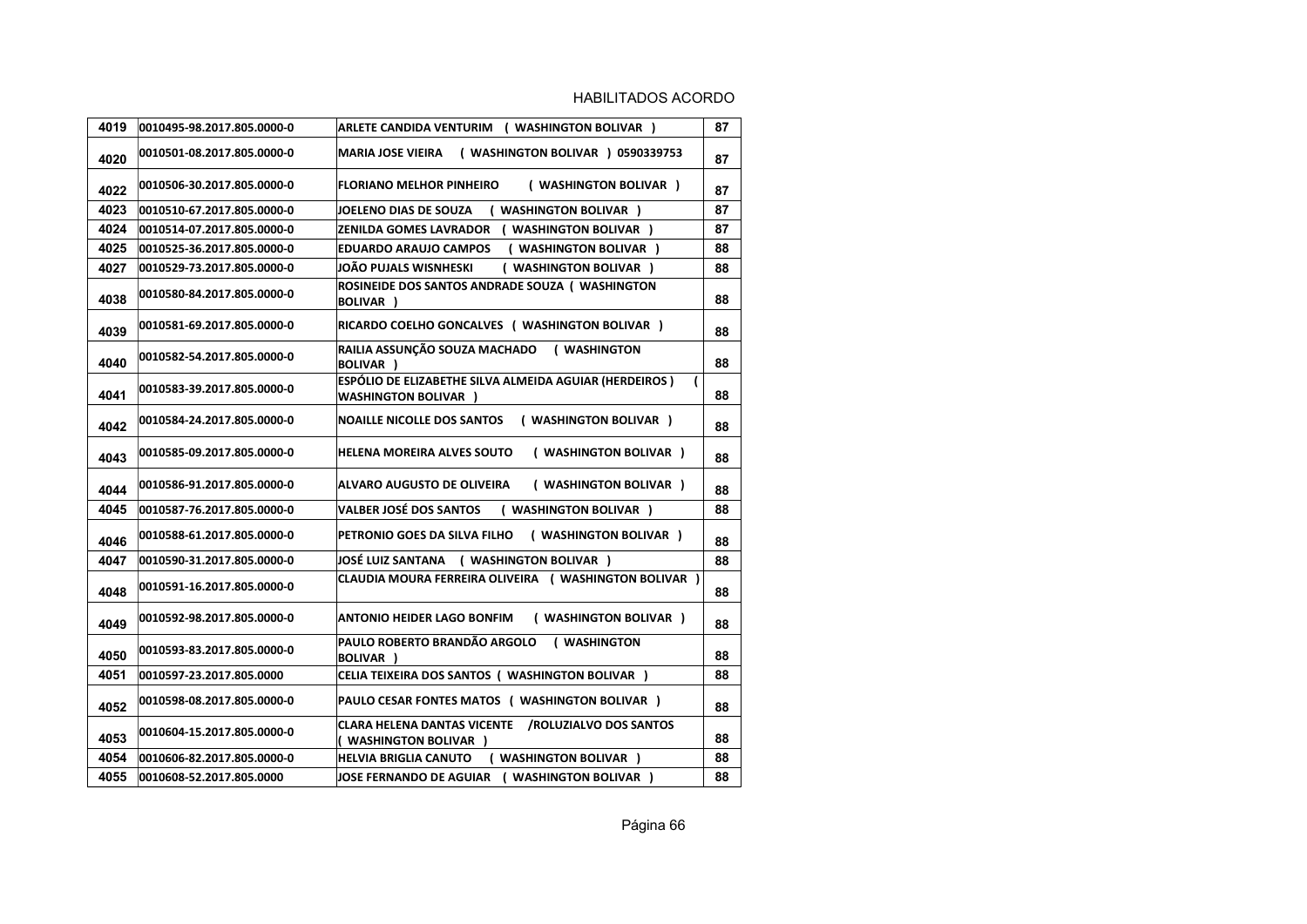| 4056 | 0010609-37.2017.805.0000-0 | <b>ALICIO BORGES DOS SANTOS</b><br>( WASHINGTON BOLIVAR )                    | 89 |
|------|----------------------------|------------------------------------------------------------------------------|----|
| 4057 | 0010610-22.2017.805.0000-0 | PAULO GORGE TELIS SOARES DA FONSECA (WASHINGTON<br><b>BOLIVAR</b> )          | 89 |
| 4058 | 0010611-07.2017.805.0000-0 | ARISTOVIO FERNANDES PINHEIRO DA FONSECA (WASHINGTON<br><b>BOLIVAR</b> )      | 89 |
| 4059 | 0010612-89.2017.805.0000-0 | JOSÉ VICENTE NETO ( WASHINGTON BOLIVAR )                                     | 89 |
| 4060 | 0010613-74.2017.805.0000-0 | <b>ANTONIO CARLOS DIAS DA ENCARNAÇÃO</b><br>( WASHINGTON<br><b>BOLIVAR</b> ) | 89 |
| 4061 | 0010614-59.2017.805.0000-0 | <b>NILZETE SAMPAIO FARIAS</b><br>( WASHINGTON BOLIVAR )                      | 89 |
| 4062 | 0010615-44.2017.805.0000-0 | ( WASHINGTON BOLIVAR )<br>EDUARDO CESAR DA SILVA COSTA                       | 89 |
| 4063 | 0010616-29.2017.805.0000-0 | <b>FERNANDO ANTONIO SILVA LIMA ( WASHINGTON BOLIVAR )</b>                    | 89 |
| 4064 | 0010626-73.2017.805.0000-0 | ( WASHINGTON BOLIVAR )<br><b>ANTONIO CAIRO LISBOA</b>                        | 89 |
| 4065 | 0010627-58.2017.805.0000-0 | ( WASHINGTON BOLIVAR )<br><b>CARLOS LUIZ DA LUZ EVANGELISTA</b>              | 89 |
| 4066 | 0010628-43.2017.805.0000-0 | MARCOS VINICIO CARDOSO LEITE ( WASHINGTON BOLIVAR )                          | 89 |
| 4067 | 0010629-28.2017.805.0000-0 | AMERICO ARCANJO DE SOUZA<br>( WASHINGTON BOLIVAR )                           | 89 |
| 4070 | 0010633-65.2017.805.0000-0 | MARGARIDA LOPES DE OLIVEIRA ( WASHINGTON BOLIVAR )                           | 89 |
| 4071 | 0010634-50.2017.805.0000-0 | <b>REGINALDO SALES LUZ</b><br>( WASHINGTON BOLIVAR )                         | 89 |
| 4072 | 0010635-35.2017.805.0000-0 | <b>MANOEL MESSIAS LACERDA</b><br>( WASHINGTON BOLIVAR )                      | 89 |
| 4073 | 0010928-05.2017.805.0000-0 | FERNANDA MARIA GOMES DE ARAUJO                                               | 89 |
| 4074 | 0010929-87.2017.805.0000-0 | CARLOS ALBERTO ANDRADE DO NASCIMENTO (WASHINGTON<br><b>BOLÍVAR)</b>          | 89 |
| 4075 | 0010930-72.2017.805.0000-0 | <b>RAINOR RODRIGUES RIOS</b><br>( WASHINGTON BOLIVAR )                       | 89 |
| 4076 | 0010931-57.2017.805.0000-0 | <b>EXPEDITO CAMPODONIO ELOY (WASHINGTON BOLÍVAR)</b>                         | 89 |
| 4077 | 0010932-42.2017.805.0000-0 | ( WASHINGTON BOLIVAR )<br>SAMUEL BEZERRA MACHADO                             | 89 |
| 4078 | 0010935-94.2017.805.0000-0 | MARIA JOSÉ SANTOS REIS ( WASHINGTON BOLIVAR )                                | 90 |
| 4079 | 0010937-64.2017.805.0000-0 | RAIMUNDO DA CRUZ SILVA<br>( WASHINGTON BOLIVAR )                             | 90 |
| 4080 | 0010938-49.2017.805.0000-0 | ( WASHINGTON BOLIVAR )<br><b>SILVIO SANTOS TOSTA</b>                         | 90 |
| 4081 | 0010939-34.2017.805.0000-0 | VALDENI FLORES SOUTO PORTO<br>( WASHINGTON BOLIVAR )                         | 90 |
| 4082 | 0010946-26.2017.805.0000-0 | <b>ISRAEL PINTO DA SILVA</b>                                                 | 90 |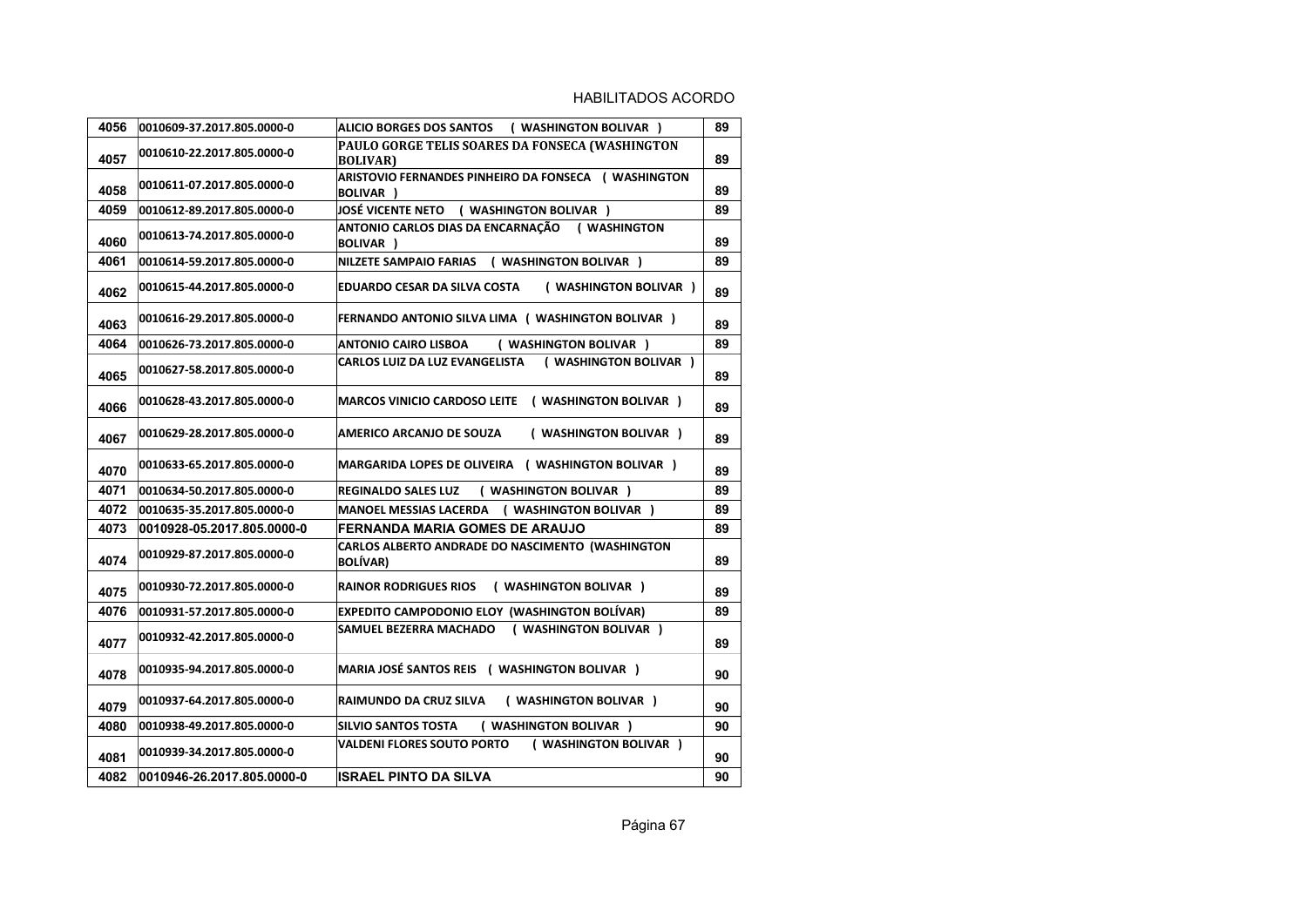| 4083 | 0010947-11.2017.805.0000-0 | HAMILTON ALMEIDA NASCIMENTO FILHO (WASHINGTON<br><b>BOLÍVAR)</b>     | 90 |
|------|----------------------------|----------------------------------------------------------------------|----|
| 4084 | 0010953-18.2017.805.0000-0 | WASHINGTON LUIZ PEREIRA DOS SANTOS ( WASHINGTON<br>BOLIVAR )         | 90 |
| 4085 | 0010962-77.2017.805.0000-0 | ANA LUCIA DO CARMO RIBEIRO (WASHINGTON BOLÍVAR)                      | 90 |
| 4086 | 0010963-62.2017.805.0000-0 | JORGE MENDES DA SILVA FILHO ( WASHINGTON BOLIVAR )                   | 90 |
| 4087 | 0010965-32.2017.805.0000-0 | ( WASHINGTON BOLIVAR )<br><b>MÖNICA BASTOS DE CARVALHO</b>           | 90 |
| 4088 | 0010966-17.2017.805.0000-0 | <b>WASHINGTON LUIS SANTOS FONSECA</b>                                | 90 |
| 4089 | 0010967-02.2017.805.0000-0 | ANA LUCIA SANTOS REIS (WASHINGTON BOLIVAR)                           | 90 |
| 4090 | 0010968-84.2017.805.0000-0 | ( WASHINGTON BOLIVAR )<br>SANDRA ROSA PEREIRA                        | 90 |
| 4091 | 0010969-69.2017.805.0000-0 | CONCEIÇÃO APARECIDA VIEIRA DE NORONHA (WASHINGTON<br><b>BOLÍVAR)</b> | 90 |
| 4092 | 0010970-54.2017.805.0000-0 | JOSÉ SANTOS DA INVENÇÃO<br>( WASHINGTON BOLIVAR )                    | 90 |
| 4093 | 0010975-76.2017.805.0000-0 | CARLOS LUIS BARRETO DE SOUSA (WASHINGTON BOLÍVAR)                    | 90 |
| 4096 | 0010987-90.2017.805.0000-0 | <b>GUTEMBERG LOPES NUNES (WASHINGTON BOLÍVAR)</b>                    | 90 |
| 4097 | 0010990-45.2017.805.0000-0 | ZELMA BORGES DE SOUZA<br>( WASHINGTON BOLIVAR )                      | 90 |
| 4098 | 0010994-82.2017.805.0000-0 | SERGIO VITOR QUERINO SILVA ( WASHINGTON BOLIVAR )                    | 90 |
| 4099 | 0010997-37.2017.805.0000-0 | GILDETE SANTOS TOSTA (WASHINGTON BOLÍVAR)                            | 90 |
| 4100 | 0010998-22.2017.805.0000-0 | ( WASHINGTON BOLIVAR )<br>ROBERVAL MACEDO NOBREGA                    | 91 |
| 4101 | 0010999-07.2017.805.0000-0 | ( WASHINGTON BOLIVAR )<br>JOSE ARMANDO SENA NOGUEIRA                 | 91 |
| 4102 | 0011000-89.2017.805.0000-0 | MIGUEL MACHADO DE ANDRADE NETO<br>( WASHINGTON<br>BOLIVAR )          | 91 |
| 4103 | 0011001-74.2017.805.0000-0 | MARCOS ANTONIO BOMFIM MACHADO ( WASHINGTON BOLIVAR                   | 91 |
| 4104 | 0011002-59.2017.805.0000-0 | SONIA CRISTINA OLIVEIRA DA SILVEIRA ( WASHINGTON BOLIVAR             | 91 |
| 4105 | 0011003-44.2017.805.0000-0 | ANTÔNIO ALVINO DE SOUZA (WASHINGTON BOLÍVAR)                         | 91 |
| 4106 | 0011004-29.2017.805.0000-0 | JORGE RAIMUNDO DE SOUZA NASCIMENTO ( WASHINGTON<br><b>BOLIVAR</b> )  | 91 |
| 4107 | 0011005-14.2017.805.0000-0 | MARIA BERNADETE DE OLIVEIRA ARAUJO (WASHINGTON<br><b>BOLIVAR</b> )   | 91 |
| 4108 | 0011006-96.2017.805.0000-0 | ELIETE NOVAIS ALMEIDA (WASHINGTON BOLÍVAR)                           | 91 |
| 4109 | 0011007-81.2017.805.0000-0 | ( WASHINGTON BOLIVAR )<br><b>VALMIR RIBEIRO ROCHA</b>                | 91 |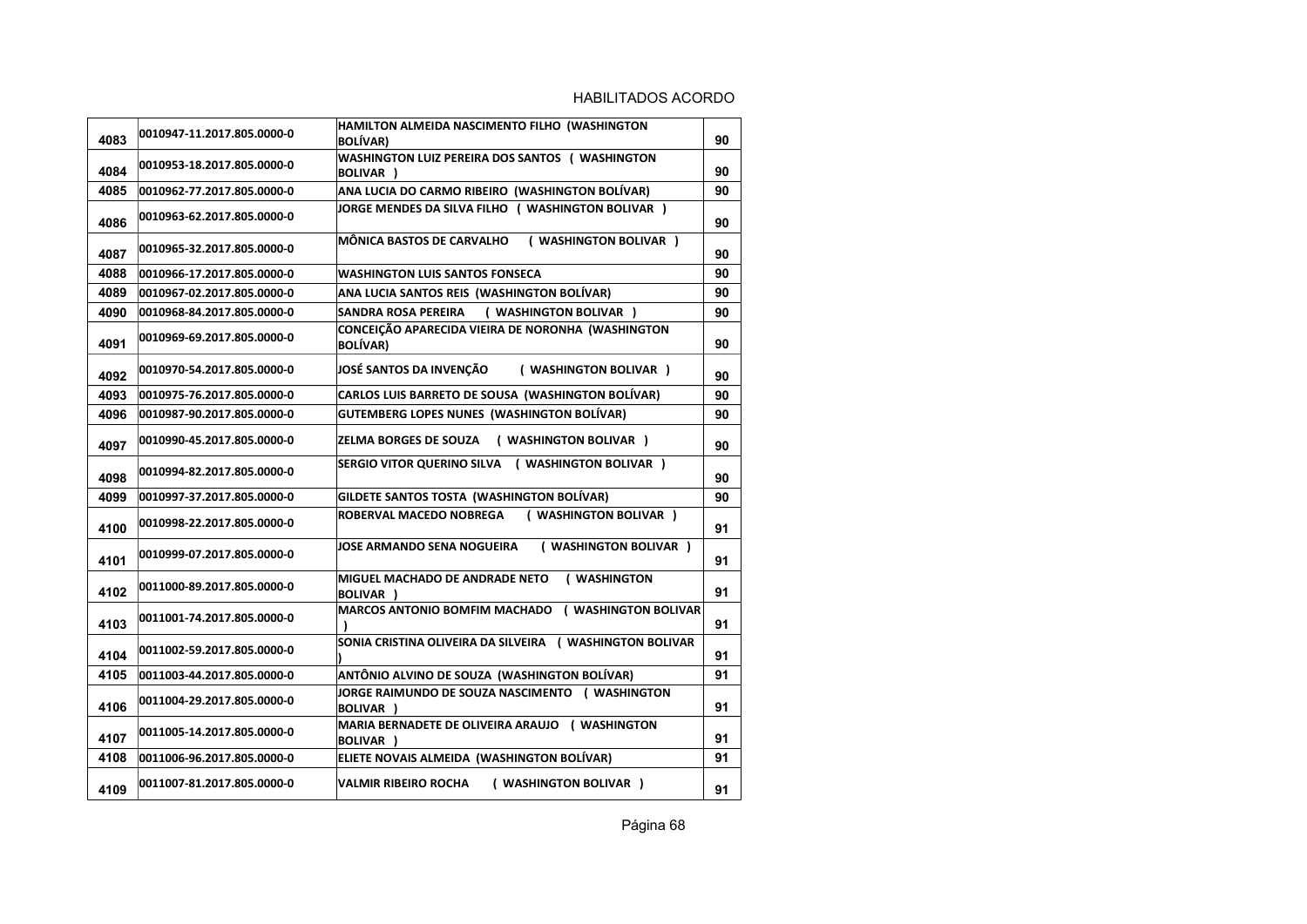| 4110 | 0011009-51.2017.805.0000-0 | GILVAM CAMPOS ROCHA (WASHINGTON BOLÍVAR)                                 | 91 |
|------|----------------------------|--------------------------------------------------------------------------|----|
| 4111 | 0011010-36.2017.805.0000-0 | ALIOMAR BRAGA ROSA (WASHINGTON BOLÍVAR)                                  | 91 |
| 4112 | 0011011-21.2017.805.0000-0 | NEY FLAVIO OLIVEIRA CHAVES ( WASHINGTON BOLIVAR )                        | 91 |
| 4113 | 0011015-58.2017.805.0000   | VALDOMIRO JOSÉ RODRIGUES ( WASHINGTON BOLIVAR )                          | 91 |
| 4114 | 0011016-43.2017.805.0000-0 | ALBERTO CESAR SANTANA FIAIS (WASHINGTON BOLÍVAR)                         | 91 |
| 4115 | 0011017-28.2017.805.0000-0 | <b>CLAUDIO BOMFIM MACHADO (WASHINGTON BOLÍVAR)</b>                       | 91 |
| 4119 | 0011308-28.2017.805.0000   | DAVIMARIO TRANCOSO BITTENCOURT                                           | 91 |
| 4129 | 0011324-79.2017.805.0000   | HÉLIO OLIVEIRA QUEIROZ JÚNIOR                                            | 91 |
| 4130 | 0011325-64.2017.805.0000-0 | <b>VALDIVA DE OLIVEIRA MARTINS</b>                                       | 91 |
| 4136 | 0011331-71.2017.805.0000-0 | <b>ERIVELTO ANTONIO LOPES</b>                                            | 91 |
| 4145 | 0011554-24.2017.805.0000-0 | IVANILSON DE OLIVEIRA SANTOS                                             | 92 |
| 4183 | 0011619-19.2017.805.0000-0 | <b>ALFREDO GUEUDEVILLE LOURIEIRA</b>                                     | 92 |
| 4199 | 0011737-92.2017.805.0000-0 | <b>FERNANDO AMARAL</b>                                                   | 92 |
| 4220 | 0011866-97.2017.805.0000-0 | <b>CLAUDIA ISABEL BRITO DE JESUS</b>                                     | 92 |
| 4222 | 0011550-84.2017.805.0000-0 | <b>ORLANDO COLAVOLPE</b>                                                 | 92 |
| 4358 | 0013007-54.2017.805.0000   | <b>JOEL ANARES DA SILVA</b>                                              | 92 |
| 4377 | 0013173-86.2017.805.0000-0 | ELIDE SANTANA DE OLIVEIRA (WASHINGTON BOLÍVAR)                           | 92 |
| 4378 | 0013174-71.2017.805.0000-0 | JOSÉ DE CASTRO DIAS (WASHINGTON BOLÍVAR)                                 | 92 |
| 4379 | 0013175-56.2017.805.0000   | ELIZA FUZIKO SEKI BARBOSA (WASHINGTON BOLÍVAR)                           | 92 |
| 4380 | 0013176-41.2017.805.0000-0 | MARIA DE LOURDES JAQUEIRA SANTOS BAPTISTA (WASHINGTON<br><b>BOLÍVAR)</b> | 92 |
| 4381 | 0013177-26.2017.805.0000   | MARCOS ANTONIO GUALBERTO CARVALHO (WASHINGTON<br><b>BOLÍVAR)</b>         | 92 |
| 4382 | 0013178-11.2017.805.0000-0 | <b>ARNALDO BASTOS TINOCO</b><br>( WASHINGTON BOLIVAR )                   | 92 |
| 4383 | 0013179-93.2017.805.0000-0 | MARIA CELESTE DE ARAUJO MOURA (WASHINGTON BOLÍVAR)                       | 92 |
| 4384 | 0013180-78.2017.805.0000-0 | <b>GENISSON BARBOSA VIANA (WASHINGTON BOLÍVAR)</b>                       | 92 |
| 4385 | 0013181-63.2017.805.0000-0 | NORMANDO BISPO CARDOSO (WASHINGTON BOLÍVAR)                              | 92 |
| 4386 | 0013182-48.2017.805.0000   | JOAO LUIS GOMES DA SILVA (WASHINGTON BOLÍVAR)                            | 92 |
| 4387 | 0013183-33.2017.805.0000-0 | <b>GENILDO VIANA SOARES (WASHINGTON BOLÍVAR)</b>                         | 92 |
| 4388 | 0013184-18.2017.805.0000-0 | PAULO CESAR CARVALHO DA SILVA (WASHINGTON BOLÍVAR)                       | 92 |
| 4389 | 0013186-85.2017.805.0000-0 | IVANETE SOARES DE ARAGÃO (WASHINGTON BOLÍVAR)                            | 92 |
| 4390 | 0013188-55.2017.805.0000   | LUIZ CARLOS GARCIA MONTEIRO DA COSTA (WASHINGTON<br><b>BOLÍVAR)</b>      | 92 |
| 4391 | 0013189-40.2017.805.0000-0 | UBIRAJARA RIBEIRO LIMA (WASHINGTON BOLÍVAR)                              | 93 |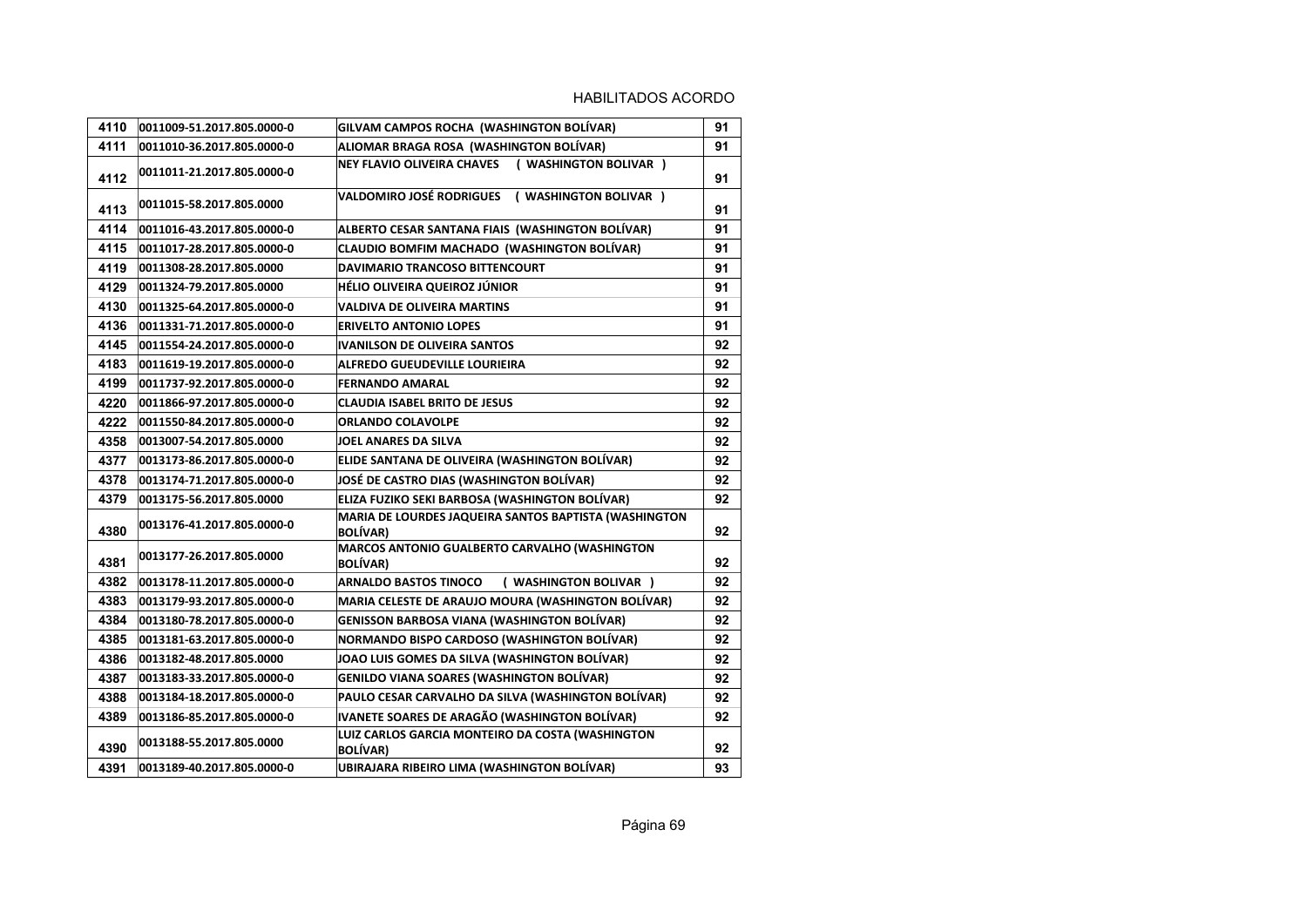| 4392 | 0013190-25.2017.805.0000-0 | JOAO MARCOS NUNES PIRES FERREIRA (WASHINGTON BOLÍVAR)                                              | 93 |
|------|----------------------------|----------------------------------------------------------------------------------------------------|----|
| 4393 | 0013191-10.2017.805.0000   | MARIA DO SOCORRO SODRE BARRETO (WASHINGTON BOLÍVAR)                                                | 93 |
| 4394 | 0013192-92.2017.805.0000-0 | RENATO GARCIA DE ALMEIDA (WASHINGTON BOLÍVAR)                                                      | 93 |
| 4395 | 0013193-77.2017.805.0000   | DERMEVAL DOS REIS PADILHA (WASHINGTON BOLÍVAR)                                                     | 93 |
| 4396 | 0013194-62.2017.805.0000-0 | MARCO ANTONIO COUTO FERREIRA (WASHINGTON BOLÍVAR)                                                  | 93 |
| 4397 | 0013195-47.2017.805.0000   | LUIS HENRIQUE GUIMARÃES BRANDÃO (WASHINGTON BOLÍVAR)                                               | 93 |
| 4398 | 0013196-32.2017.805.0000-0 | RUBENS DEUSDEDITH SANTIAGO FILHO (WASHINGTON BOLÍVAR)                                              | 93 |
| 4399 | 0013197-17.2017.805.0000-0 | LUIS TAVARES DA SILVA FILHO (WASHINGTON BOLÍVAR)                                                   | 93 |
| 4400 | 0013198-02.2017.805.0000-0 | <b>CLEUZA CLARICE SOUZA MOURA</b><br>( WASHINGTON BOLIVAR )                                        | 93 |
| 4401 | 0013199-84.2017.805.0000-0 | DILSON PEREIRA DE BRITO (WASHINGTON BOLÍVAR)                                                       | 93 |
| 4402 | 0013200-69.2017.805.0000-0 | LANDUFO ALVES DE SOUZA (WASHINGTON BOLÍVAR)                                                        | 93 |
| 4403 | 0013201-54.2017.805.0000-0 | GERALDO HENRIQUE VOLLU CRELIER (WASHINGTON BOLÍVAR)                                                | 93 |
| 4404 | 0013202-39.2017.805.0000-0 | LINETE PIRES NOVAES (WASHINGTON BOLÍVAR)                                                           | 93 |
| 4405 | 0013203-24.2017.805.0000-0 | LUCIDALVA ROCHA VIANA (WASHINGTON BOLÍVAR)                                                         | 93 |
| 4406 | 0013204-09.2017.805.0000-0 | LUIZ ROBERTO SENA DE OLIVEIRA (WASHINGTON BOLÍVAR)                                                 | 93 |
| 4407 | 0013205-91.2017.805.0000-0 | PEDRO FERREIRA DA SILVA NETO (WASHINGTON BOLÍVAR)                                                  | 93 |
| 4408 | 0013206-76.2017.805.0000   | MILTON LUIZ CHAGAS DA FONSECA (WASHINGTON BOLÍVAR)                                                 | 93 |
| 4424 | 0013711-67.2017.805.0000-0 | ADILTON CELESTINO CONCEIÇÃO ( WASHINGTON BOLIVAR )                                                 | 93 |
| 4428 | 0013859-78.2017.805.0000   | JOAQUIM NETO DE OLIVEIRA (WASHINGTON BOLÍVAR)                                                      | 93 |
| 4429 | 0013861-48.2017.805.0000-0 | JILVAM OLEGARIO SILVA (WASHINGTON BOLÍVAR)                                                         | 94 |
| 4430 | 0013862-33.2017.805.0000   | JOSE AGNALDO DOS SANTOS SILVA (WASHINGTON BOLÍVAR)                                                 | 94 |
| 4431 | 0013863-18.2017.805.0000-0 | ESPÓLIO DE JOSÉ JORGE SANTOS SOUSA REP. POR MARIA JOSÉ DO<br>NASCIMENTO SOUSA (WASHINGTON BOLÍVAR) | 94 |
| 4432 | 0013864-03.2017.805.0000-0 | IVANA BARBOSA ANDRADE (WASHINGTON BOLIVAR)                                                         | 94 |
| 4433 | 0013865-85.2017.805.0000   | ANGELA RITA LOPES VALENTE (WASHINGTON BOLÍVAR)                                                     | 94 |
| 4434 | 0013866-70.2017.805.0000-0 | JOSÉ ROBERTO GALRÃO LEAL (WASHINGTON BOLÍVAR)                                                      | 94 |
| 4435 | 0013867-55.2017.805.0000-0 | <b>MARCOS RAMOS FARIAS</b><br>( WASHINGTON BOLIVAR )                                               | 94 |
| 4436 | 0013869-25.2017.805.0000   | JANETE DE SOUZA CARDOSO (WASHINGTON BOLÍVAR)                                                       | 94 |
| 4437 | 0013870-10.2017.805.0000   | ANTONIO JOSE DOS SANTOS (WASHINGTON BOLÍVAR)                                                       | 94 |
| 4438 | 0013871-92.2017.805.0000-0 | ANA LUCIA NUNES DE OLIVEIRA (WASHINGTON BOLÍVAR)                                                   | 94 |
| 4439 | 0013872-77.2017.805.0000-0 | ELIENE MACEDO GOLÇALVES RAFAEL (WASHINGTON BOLÍVAR)                                                | 94 |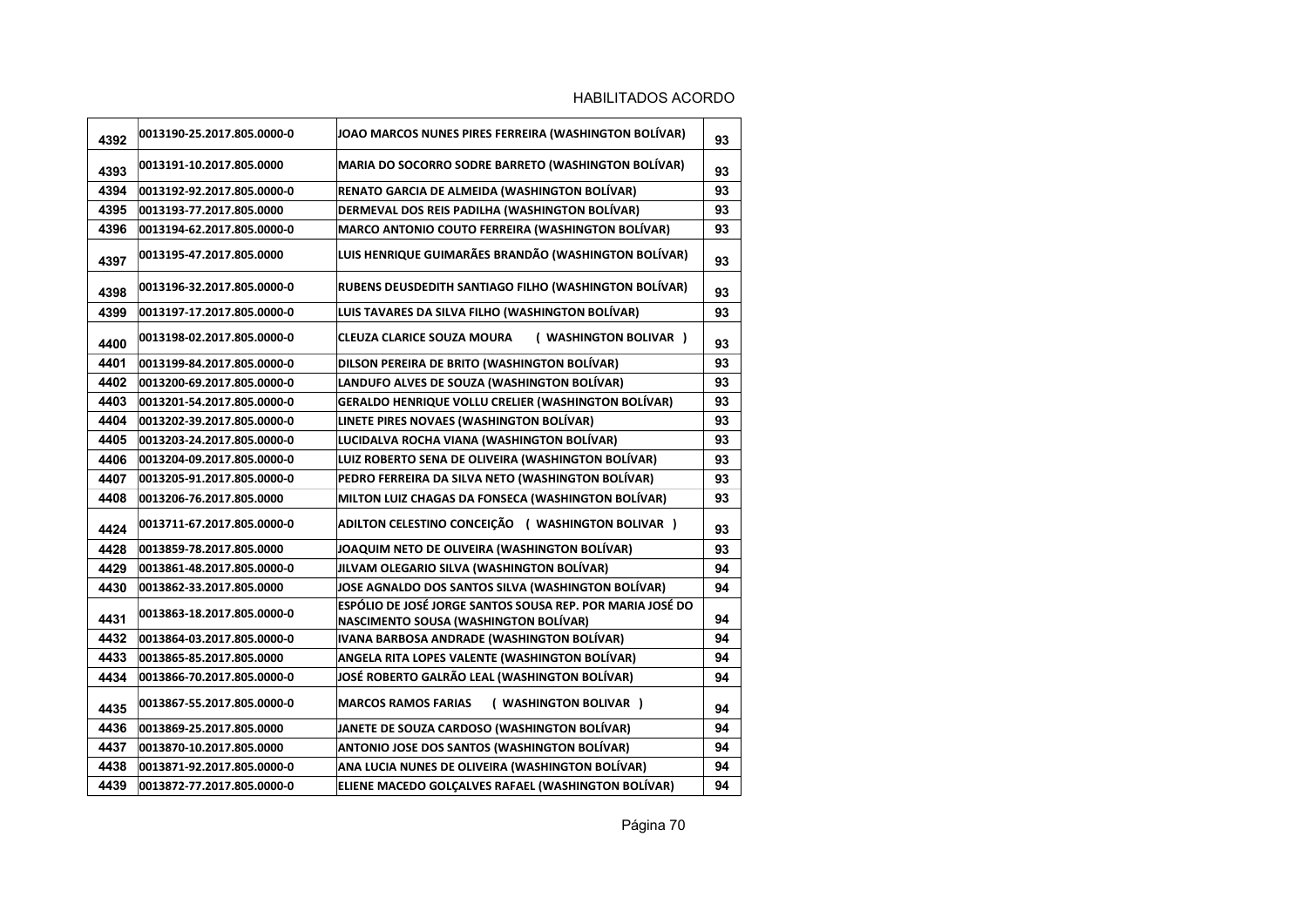| 4440 | 0013873-62.2017.805.0000-0 | ANTONIO ALOISIO DOS SANTOS (WASHINGTON BOLÍVAR)                           | 94 |
|------|----------------------------|---------------------------------------------------------------------------|----|
| 4441 | 0013874-47.2017.805.0000   | MARCIA MIRANDA SILVEIRA SANTOS JUNCAL (WASHINGTON<br><b>BOLIVAR</b> )     | 94 |
| 4442 | 0013875-32.2017.805.0000   | LUCIANO FREITAS AMARAL (WASHINGTON BOLÍVAR)                               | 94 |
| 4443 | 0013876-17.2017.805.0000-0 | JOSÉ VLADEMIR ALVES DE SOUSA (WASHINGTON BOLÍVAR)                         | 94 |
| 4444 | 0013877-02.2017.805.0000   | PAULO DE TARSO DE ALMEIDA (WASHINGTON BOLIVAR)                            | 94 |
| 4445 | 0013878-84.2017.805.0000   | <b>MARCOS DE ARAÚJO SILVA</b><br>( WASHINGTON BOLIVAR )                   | 94 |
| 4446 | 0013879-69.2017.805.0000   | ( WASHINGTON BOLIVAR )<br><b>MARLY NASCIMENTO ALMEIDA</b>                 | 94 |
| 4447 | 0013880-54.2017.805.0000-0 | LUIZ CLAUDIO VIEIRA ANDRADE (WASHINGTON BOLÍVAR)                          | 94 |
| 4448 | 0013881-39.2017.805.0000   | <b>JOANICE SILVA SANTANA BRETTAS</b>                                      | 94 |
| 4449 | 0013882-24.2017.805.0000   | JOÃO SOARES ROCHA (WASHINGTON BOLÍVAR)                                    | 95 |
| 4450 | 0013883-09.2017.805.0000   | ALMAR MACEDO SANTOS (WASHINGTON BOLÍVAR)                                  | 95 |
| 4451 | 0013884-91.2017.805.0000-0 | <b>ANTENOR MOREIRA MARIANO (WASHINGTON BOLÍVAR)</b>                       | 95 |
| 4452 | 0013885-76.2017.805.0000-0 | JOSÉ SÉRGIO DE MELO ANDRADE (WASHINGTON BOLÍVAR)                          | 95 |
| 4453 | 0013886-61.2017.805.0000   | <b>EDGARD PERRONE NETO (WASHINGTON BOLÍVAR)</b>                           | 95 |
| 4454 | 0013887-46.2017.805.0000   | GERALDO MACEDO PIRES / THAIS FREIRE MACEDO / WASHINGTON<br><b>BOLÍVAR</b> | 95 |
| 4455 | 0013888-31.2017.805.0000-0 | <b>GEILSON FELIX DE SOUZA (WASHINGTON BOLÍVAR)</b>                        | 95 |
| 4456 | 0013893-53.2017.805.0000   | <b>ESPOLIO DE ITAMAR ARAUJO GOMES (WASHINGTON BOLÍVAR)</b>                | 95 |
| 4457 | 0013895-23.2017.805.0000   | <b>GRAÇA HELENA CRISTO DE SOUZA (WASHINGTON BOLÍVAR)</b>                  | 95 |
| 4458 | 0013896-08.2017.805.0000   | CACIA MARIA VIANA SANTOS (WASHINGTON BOLÍVAR)                             | 95 |
| 4459 | 0013897-90.2017.805.0000   | JOSENINA CAMPOS TEIXEIRA (WASHINGTON BOLÍVAR)                             | 95 |
| 4460 | 0013905-67.2017.805.0000   | NILSON DE ABREU SANTA RITTA ( WASHINGTON BOLIVAR )                        | 95 |
| 4461 | 0013906-52.2017.805.0000-0 | ADILSON MATOS SANTOS (WASHINGTON BOLÍVAR)                                 | 95 |
| 4462 | 0013907-37.2017.805.0000   | ROBERTO DIAS FIGUEREDO NETO ( WASHINGTON BOLIVAR )                        | 95 |
| 4463 | 0013908-22.2017.805.0000   | ROLUZIALVO DOS SANTOS ARAUJO<br>( WASHINGTON<br><b>BOLIVAR</b> )          | 95 |
| 4464 | 0013910-89.2017.805.0000   | JOSENILTON DOS SANTOS FILHO (WASHINGTON BOLÍVAR)                          | 95 |
| 4465 | 0013913-44.2017.805.0000   | MARIA LEODILIA FLORES DE MELO (WASHINGTON BOLIVAR)                        | 95 |
| 4466 | 0013914-29.2017.805.0000   | <b>MARIA DO CARMO BARRETO</b><br>( WASHINGTON BOLIVAR )                   | 95 |
| 4467 | 0013915-14.2017.805.0000   | MARIA DE LOURDES VITA DE OLIVEIRA ( WASHINGTON<br><b>BOLIVAR</b> )        | 95 |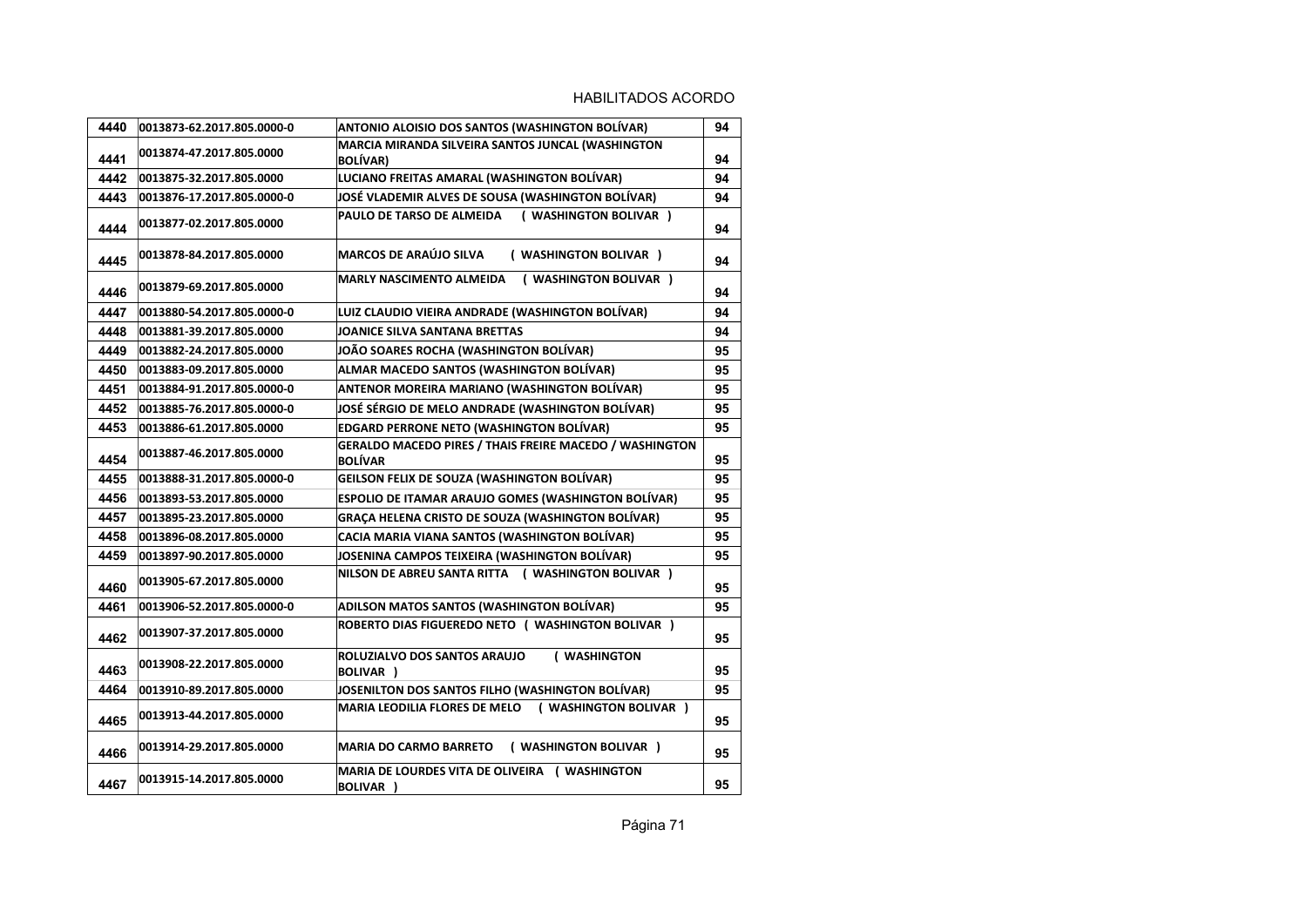| 4468 | 0013916-96.2017.805.0000   | RICARDO TOSHIHIRO TUBONE ( WASHINGTON BOLIVAR )                    | 95 |
|------|----------------------------|--------------------------------------------------------------------|----|
| 4469 | 0013917-81.2017.805.0000-0 | <b>ANTONIO CARLOS PESSOA DE AMORIM (WASHINGTON BOLÍVAR)</b>        | 96 |
| 4470 | 0013918-66.2017.805.0000   | AILDETE PORTO DA SILVA (WASHINGTON BOLÍVAR)                        | 96 |
| 4471 | 0013919-51.2017.805.0000-0 | ANA RITA MACEDO DE AZEVEDO LOPES (WASHINGTON BOLÍVAR)              | 96 |
| 4472 | 0013923-88.2017.805.0000   | ( WASHINGTON BOLIVAR )<br>SALVADOR SOUZA DE CARVALHO               | 96 |
| 4510 | 0014159-40.2017.805.0000-0 | JOSELITO DE MACÊDO RIBEIRO                                         | 96 |
| 4522 | 0014174-09.2017.805.0000-0 | JOELSON ROCHA SANTANA                                              | 96 |
| 4525 | 0014177-61.2017.805.0000-0 | LUIZ CARLOS GARCIA MONTEIRO DA COSTA                               | 96 |
| 4526 | 0014178-46.2017.805.0000-0 | <b>JOSÉ ALBERTO REIS SAMPAIO</b>                                   | 96 |
| 4578 | 0014243-41.2017.805.0000-0 | JOÃO CANÁRIO BARBOSA DE SOUZA                                      | 96 |
| 4603 | 0014587-22.2017.805.0000-0 | <b>BARTOLOMEU JOSE SERAFIM SENA GOMES</b>                          | 96 |
| 4646 | 0014402-81.2017            | <b>EDUARDO EPIFANIO DA SILVA</b>                                   | 96 |
| 4647 | 0014403-66.2017.805.0000-0 | JOÃO CARLOS SANTOS SILVA<br>( WASHINGTON BOLIVAR )                 | 96 |
| 4648 | 0014405-36.2017.805.0000-0 | <b>MOISES DA SILVA SANTOS</b><br>( WASHINGTON BOLIVAR )            | 96 |
| 4649 | 0014406-21.2017.805.0000-0 | <b>CLOSUEL SOUZA MOURA</b>                                         | 96 |
| 4651 | 0014408-88.2017.805.0000-0 | ( WASHINGTON BOLIVAR )<br><b>VERITAS DEI SANT'ANA</b>              | 96 |
| 4652 | 0014409-73.2017.805.0000   | JUVENAL DE SOUZA LOPES ( WASHINGTON BOLIVAR )                      | 96 |
| 4653 | 0014410-58.2017.805.0000   | JOSE FERNANDO ANTUNES TEIXEIRA ( WASHINGTON BOLIVAR )              | 96 |
| 4654 | 0014411-43.2017.805.0000-0 | SANDRA MARIA DOS REIS GRISI<br>( WASHINGTON BOLIVAR )              | 96 |
| 4655 | 0014412-28.2017.805.0000   | JONALDO FALCÃO CARDOSO GOMES ( WASHINGTON BOLIVAR )                | 96 |
| 4656 | 0014413-13.2017.805.0000-0 | ANA MARIA CERQUEIRA<br>( WASHINGTON BOLIVAR )                      | 96 |
| 4657 | 0014414-95.2017.805.0000-0 | <b>MARIA TERESA BARBOSA DE MORAES</b><br>( WASHINGTON<br>BOLIVAR ) | 97 |
| 4658 | 0014415-80.2017.805.0000   | <b>DOMINGOS AUGUSTO DA SILVA</b><br>( WASHINGTON BOLIVAR )         | 97 |
| 4659 | 0014416-65.2017.805.0000   | ( WASHINGTON BOLIVAR )<br>PERIANDRO DE AMORIM                      | 97 |
| 4661 | 0014419-20.2017.805.0000   | ( WASHINGTON BOLIVAR )<br><b>ERIVELTO ROCHA ALBERNAZ</b>           | 97 |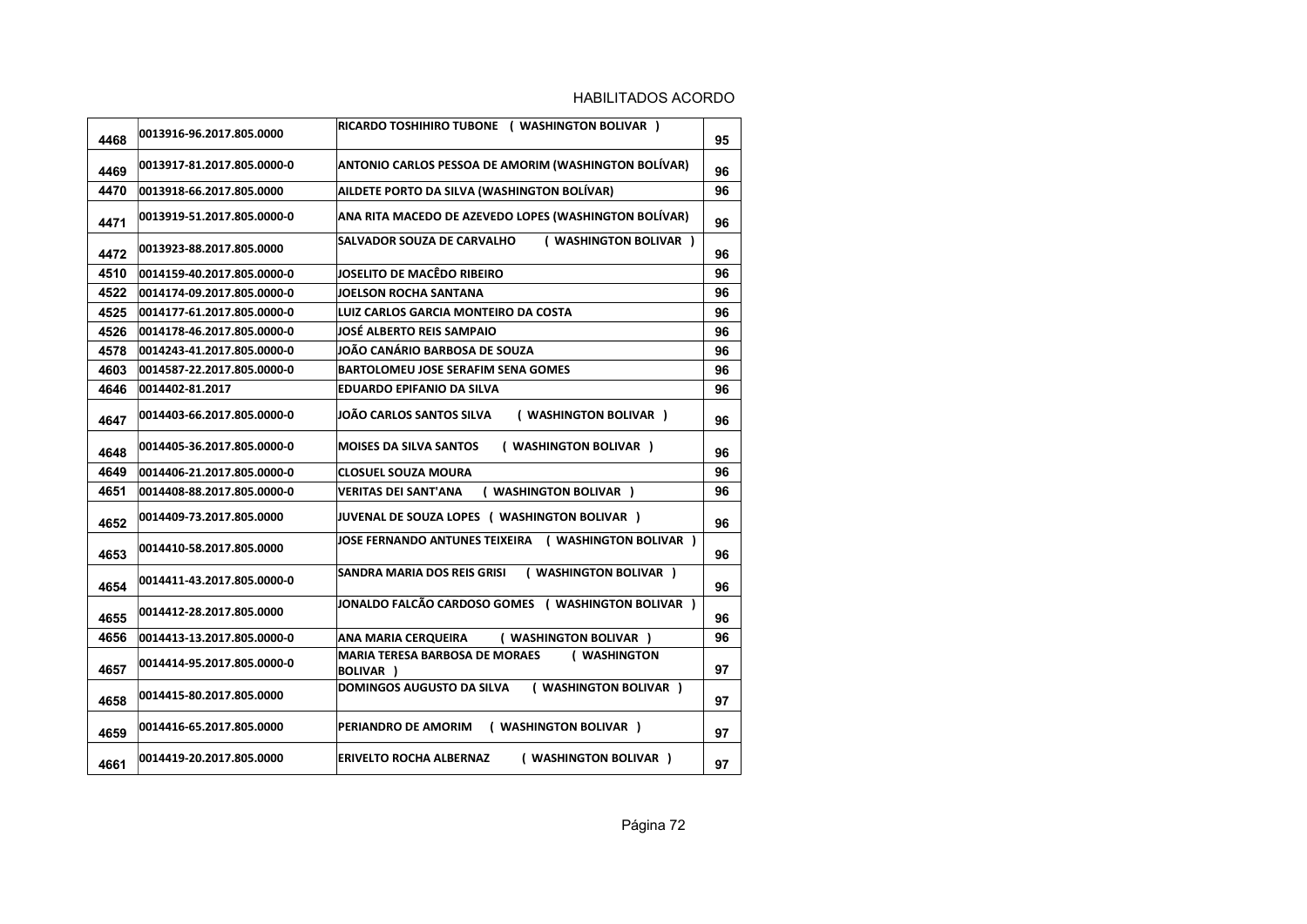## HABILITADOS ACORDO

| 4662 | 0014420-05.2017.805.0000-0 | JUSCELINO MARQUES VIDAL (WASHINGTON BOLIVAR)                                                      | 97 |
|------|----------------------------|---------------------------------------------------------------------------------------------------|----|
| 4664 | 0014422-72.2017.805.0000   | ESPOLIO PAULO ALMEIDA DOS SANTOS REP OZINELIA FERREIRA<br>( WASHINGTON BOLIVAR )<br><b>SANTOS</b> | 97 |
| 4666 | 0014424-42.2017.805.0000   | CLOVIS ARAGAO DE SOUZA ( WASHINGTON BOLIVAR )                                                     | 97 |
| 4668 | 0014426-12.2017.805.0000-0 | <b>ANTONIO JOSE DOS SANTOS</b><br>( WASHINGTON BOLIVAR )                                          | 97 |
| 4669 | 0014428-79.2017.805.0000   | ALBERTO VITORIA ANDRE DA ROCHA<br>( WASHINGTON BOLIVAR                                            | 97 |
| 4671 | 0014430-49.2017.805.0000   | OSENILDO PEREIRA LIMA<br>( WASHINGTON BOLIVAR )                                                   | 97 |
| 4673 | 0014431-34.2017.805.0000   | VIRGULINO SIMÕES NETO<br>( WASHINGTON BOLIVAR )                                                   | 97 |
| 4674 | 0014433-04.2017.805.0000-0 | FRANCISCO DE ASSIS ANTUNES FRANCO (WASHINGTON<br>BOLIVAR )                                        | 97 |
| 4676 | 0014436-56.2017.805.0000-0 | <b>ISAURA MARIA SILVA LOBO</b>                                                                    | 97 |
| 4679 | 0014445-18.2017.805.0000-0 | <b>IVANILDE DA SILVA MORAIS</b>                                                                   | 97 |
| 4680 | 0014447-85.2017.805.0000-0 | <b>CARLOS KLEY ALVES E SILVA</b>                                                                  | 97 |
| 4681 | 0014449-55.2017.805.0000   | LUIZ ALVES (WASHINGTON BOLIVAR)                                                                   | 97 |
| 4682 | 0014450-40.2017.805.0000   | JOSÉ DA SILVA NUNES                                                                               | 97 |
| 4683 | 0014451-25.2017.805.0000-0 | <b>MARIA NAZARENO LEOPOLDINA GOMES</b>                                                            | 97 |
| 4684 | 0014452-10.2017.805.0000-0 | JOSÉ JADSON SILVA DE ARAÚJO                                                                       | 97 |
| 4685 | 0014453-92.2017.805.0000-0 | <b>ROMILDO DAROS JUNIOR</b>                                                                       | 97 |
| 4686 | 0014454-77.2017.805.0000   | <b>ALDENOR DIAS MOREIRA</b><br>( WASHINGTON BOLIVAR )                                             | 98 |
| 4687 | 0014456-47.2017.805.0000-0 | <b>CELIA MARIA DOS SANTOS ADORNO (WASHINGTON BOLIVAR)</b>                                         | 98 |
| 4688 | 0014458-17.2017.805.0000-0 | ( WASHINGTON BOLIVAR )<br><b>RUI GRAÇA DE AGUIAR</b>                                              | 98 |
| 4692 | 0014463-39.2017.805.0000-0 | <b>ORLANDO JOSE MORAES FILHO</b>                                                                  | 98 |
| 4694 | 0014465-09.2017.805.0000-0 | <b>REGINA GOMES PASSOS</b><br>( WASHINGTON BOLIVAR )                                              | 98 |
| 4695 | 0014466-91.2017.805.0000   | MARIA DE LOURDES TEIXEIRA DE SOUZA MOTA (WASHINGTON<br><b>BOLIVAR</b> )                           | 98 |
| 4697 | 0014468-61.2017.805.0000-0 | <b>EDVAL RAMOS DE SANTANA</b>                                                                     | 98 |
| 4701 | 0014472-98.2017.805.0000   | <b>MARISA SOUZA RIBEIRO</b><br>( WASHINGTON BOLIVAR )                                             | 98 |
| 4702 | 0014473-83.2017.805.0000-0 | JOSE ALBERTO PAIXÃO DE OLIVEIRA                                                                   | 98 |
| 4704 | 0014475-53.2017.805.0000   | ( WASHINGTON BOLIVAR )<br>CRISPIM DA SILVA MOREIRA                                                | 98 |